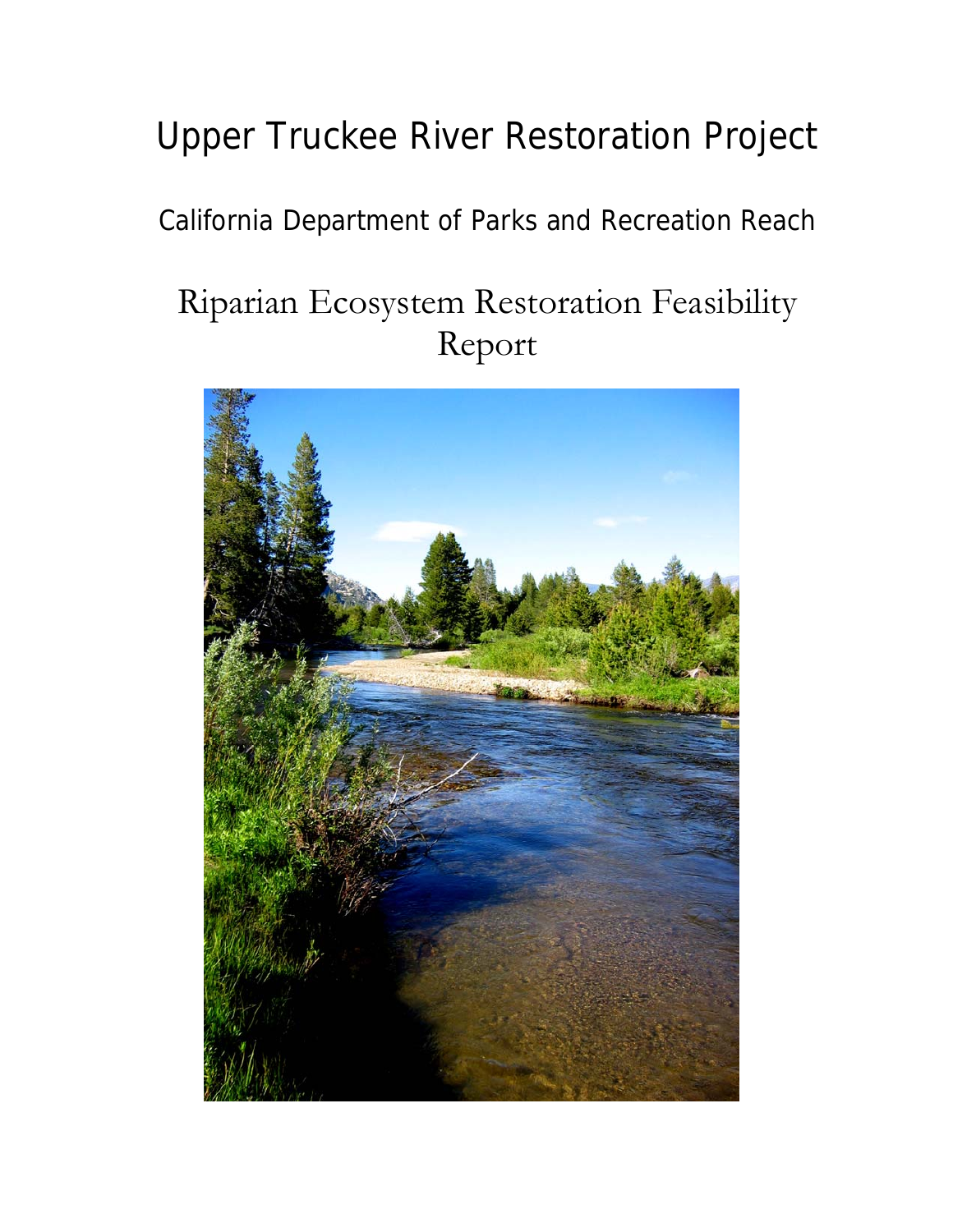# Upper Truckee River Restoration Project

California Departments of Parks and Recreation Reach

Riparian Ecosystem Restoration Feasibility Report

**Prepared For:**  Lake Tahoe Golf Course 2500 Emerald Bay Road South Lake Tahoe, CA 96150 *and*  California Department of Parks and Recreation Sierra District Resource Office P. O. Box 16 Tahoe City, CA 96145

**Prepared By:** 



*In Association with*  Eco Synthesis Wildlife Resource Consultants Hydro Science Piedmont Engineering Haen Engineering Elizabeth Doherty Graphic Design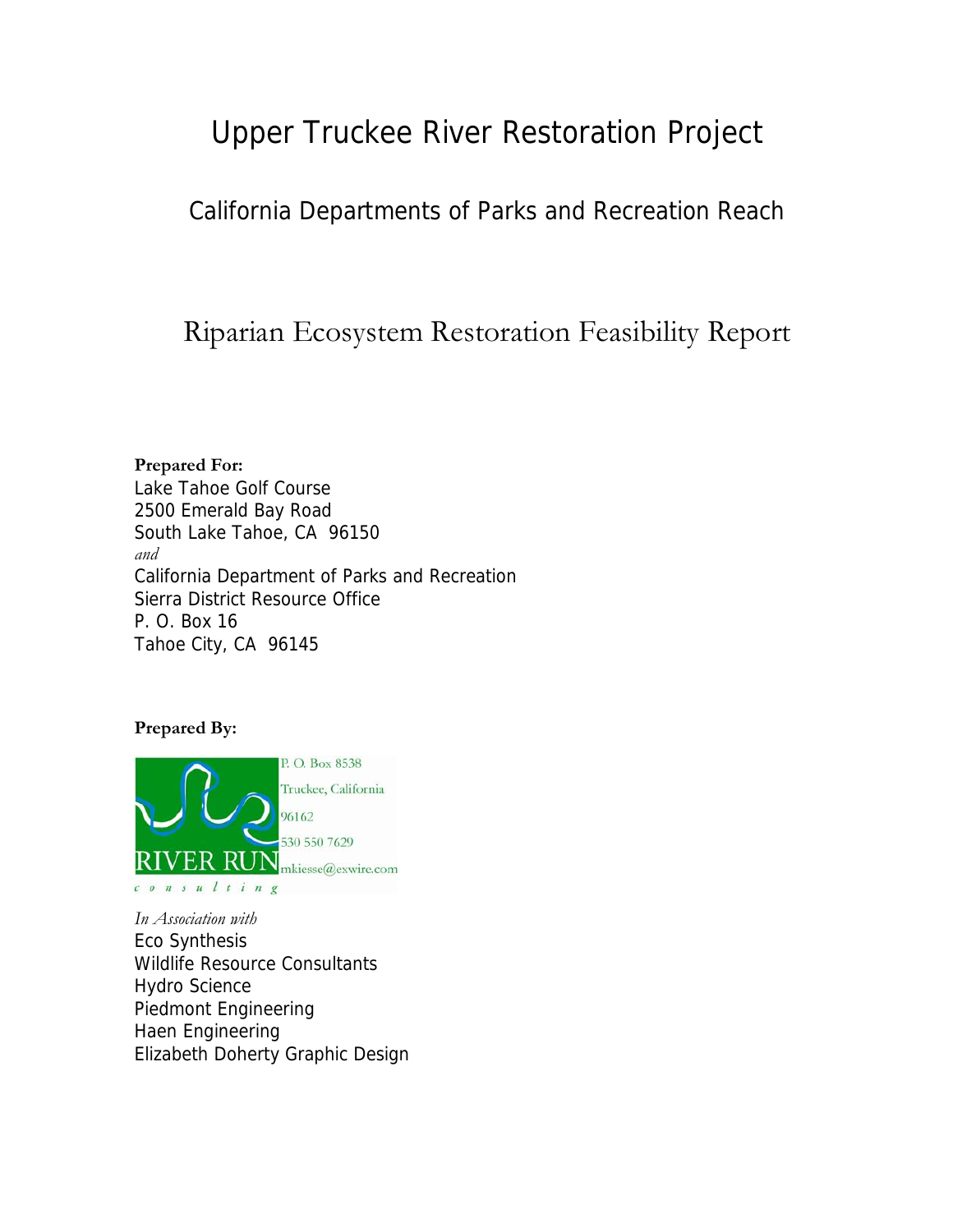# TABLE OF CONTENTS

| <b>EXECUTIVE SUMMARY</b>                                                                                                                                                    | 1                          |
|-----------------------------------------------------------------------------------------------------------------------------------------------------------------------------|----------------------------|
| <b>INTRODUCTION</b>                                                                                                                                                         | 5                          |
| <b>Project Background and Objectives</b>                                                                                                                                    | 5                          |
| <b>PROJECT OVERVIEW</b>                                                                                                                                                     | 7                          |
| <b>Geologic Setting</b>                                                                                                                                                     | 7                          |
| <b>Glaciation</b>                                                                                                                                                           | 8                          |
| Soils                                                                                                                                                                       | 9                          |
| <b>Hydrology</b>                                                                                                                                                            | 9                          |
| <b>Pre-Disturbance Geomorphic Function</b><br><b>Channel Patterns</b><br>Sediment<br><b>Channel Dynamics</b><br>Woody Debris                                                | 10<br>10<br>12<br>12<br>13 |
| <b>Land Use History</b><br>Logging<br>Ranching and Farming Operations<br>Infrastructure                                                                                     | 14<br>14<br>15<br>15       |
| <b>Geomorphic Effects</b><br><b>Channel Response</b><br>Probable Future Trends                                                                                              | 16<br>16<br>19             |
| <b>Riparian Ecosystem Impacts</b><br>Geomorphic Processes and Vegetation Communities<br><b>Riparian Vegetation Impacts</b><br><b>Terrestrial Habitat</b><br>Aquatic Habitat | 21<br>22<br>24<br>25<br>27 |
| <b>Lower Upper Truckee River Restoration Opportunities</b>                                                                                                                  | 28                         |
| <b>BASIS OF RESTORATION DESIGN</b>                                                                                                                                          | 30                         |
| <b>Characteristics of Ecosystem Function</b>                                                                                                                                | 30                         |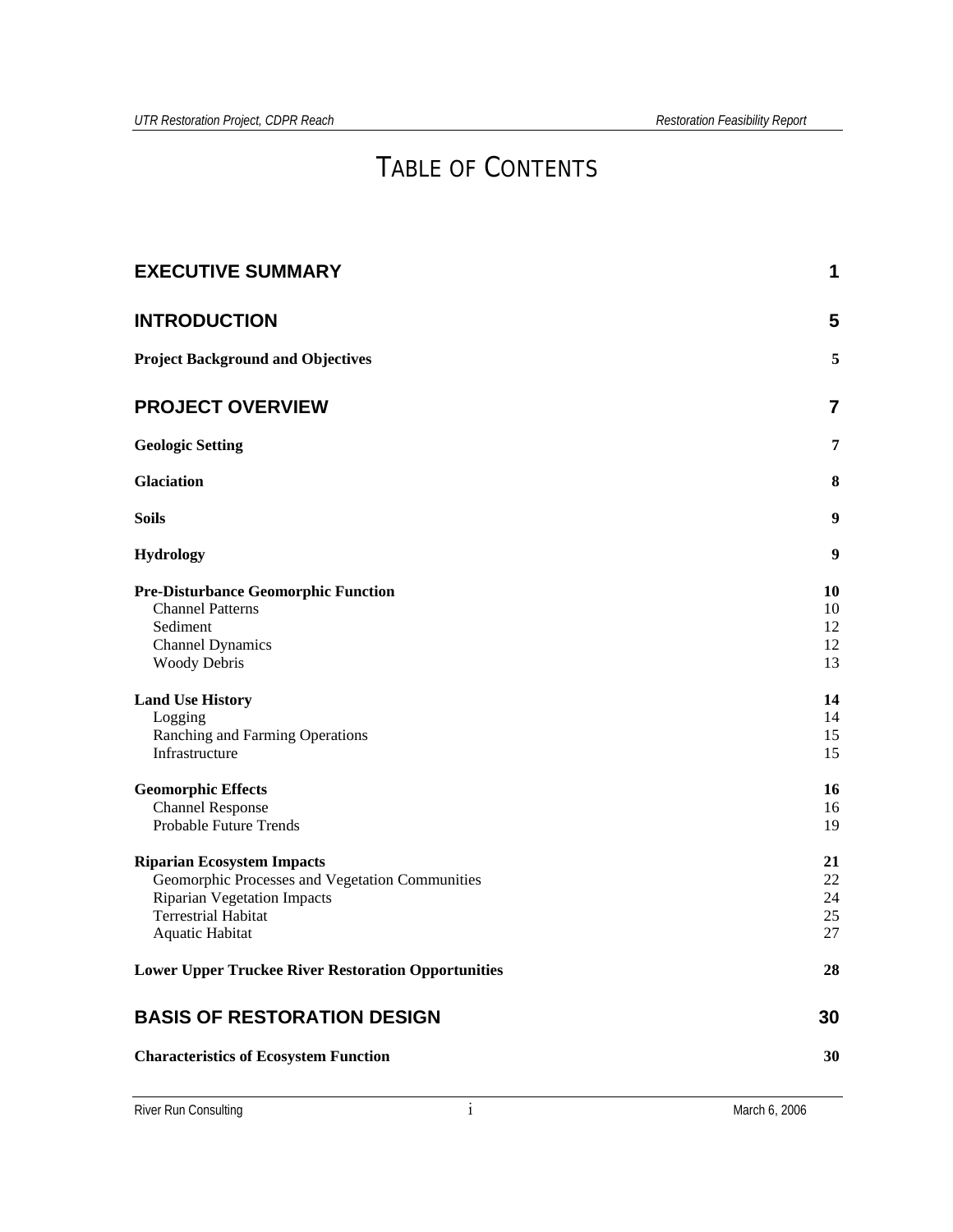| <b>Recommended Restoration Approach</b>       | 34 |
|-----------------------------------------------|----|
| Passive Restoration                           | 35 |
| <b>Active Restoration</b>                     | 36 |
| Summary of Recommended Design Approach        | 40 |
| <b>PROJECT DESCRIPTION</b>                    | 42 |
| <b>Design Goals and Objectives</b>            | 42 |
| <b>Design Components</b>                      | 43 |
| <b>Passive Restoration</b>                    | 43 |
| Planform                                      | 44 |
| Profile                                       | 45 |
| Grade Control                                 | 46 |
| Design Discharge and Channel Size             | 47 |
| Valley Flat Topographic Modifications         | 52 |
| Woody Debris                                  | 53 |
| <b>Streambank Stabilization</b>               | 53 |
| <b>Historic Meanders</b>                      | 54 |
| <b>Abandoned Existing Channel</b>             | 54 |
| <b>Vegetation Restoration</b>                 | 55 |
| <b>Adaptive Management</b>                    | 58 |
| <b>Construction Considerations</b>            | 58 |
| <b>Sanitary Sewer</b>                         | 58 |
| <b>Bridge</b>                                 | 59 |
| Phasing                                       | 59 |
| <b>Flow Diversion</b>                         | 60 |
| <b>Water Quality Protection Measures</b>      | 60 |
| Access                                        | 60 |
| <b>Conceptual Level Quantities</b>            | 61 |
| Reducing Impacts of the New Golf Course       | 62 |
| <b>ANTICIPATED AND POTENTIAL EFFECTS</b>      | 64 |
| <b>Water Quality</b>                          | 64 |
| Vegetation                                    | 66 |
| Mapping                                       | 66 |
| <b>Vegetation Community Types</b>             | 69 |
| <b>Predicted Vegetation Community Changes</b> | 76 |
| Special-Status Species                        | 79 |
| Wildlife                                      | 79 |
| Habitat Types in the Project Area             | 79 |
| Anticipated Effects on Focal Species          | 81 |

*UTR Restoration Project, CDPR Reach Restoration Feasibility Report*

**Project Area Geomorphic Trends** 32

#### **[Fisheries and Aquatic Resources 100](#page-104-0)**

River Run Consulting and the consulting in the consulting in the matrix of the March 6, 2006

[Wildlife Opportunities and Constraints 98](#page-102-0)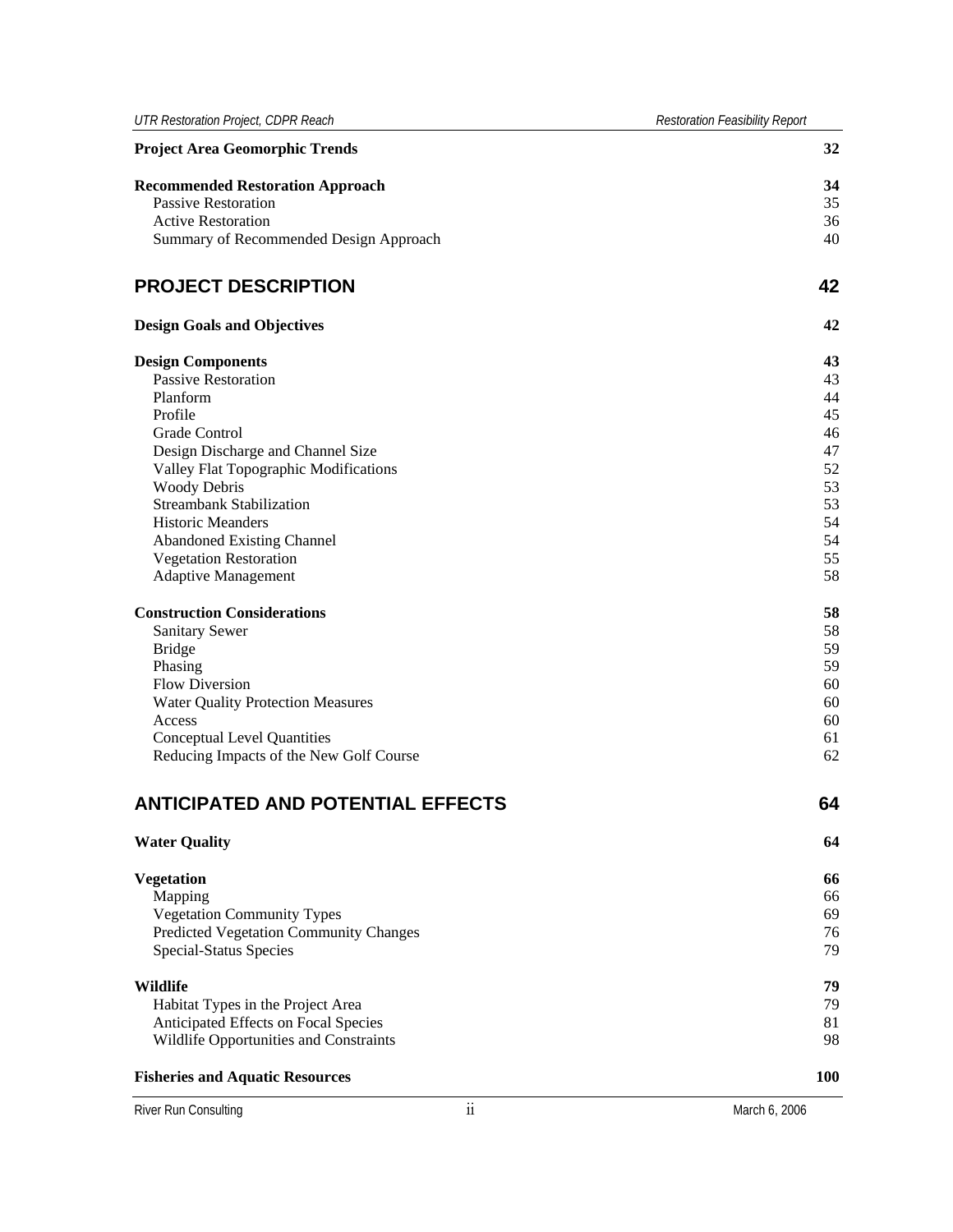*UTR Restoration Project, CDPR Reach Restoration Feasibility Report*

| <b>REFERENCES</b>                                      | 102 |
|--------------------------------------------------------|-----|
| <b>APPENDIX A: VEGETATION COMMUNITY CLASSIFICATION</b> | 109 |
| <b>APPENDIX B: FIGURES</b>                             | 112 |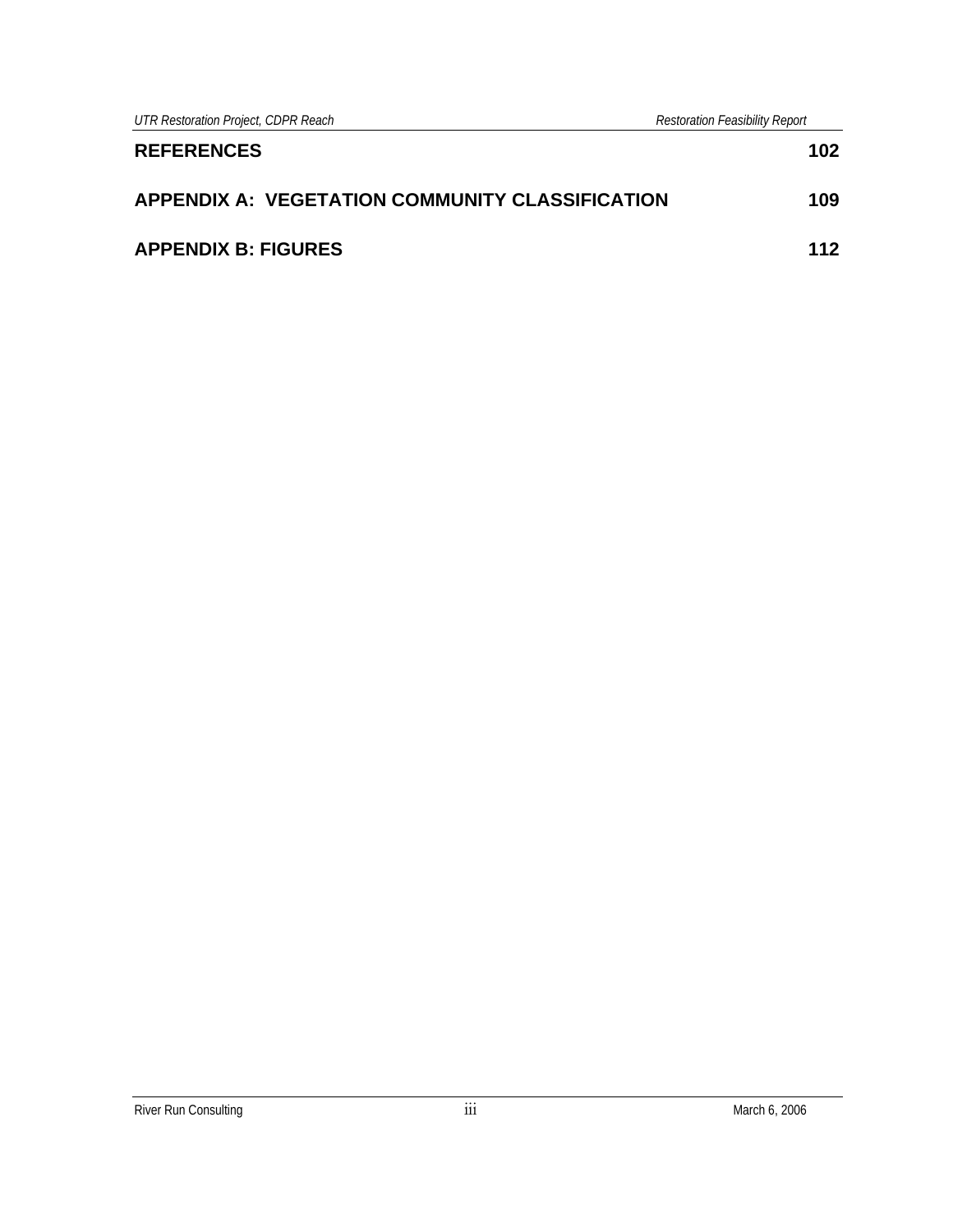# EXECUTIVE SUMMARY

<span id="page-5-0"></span>The Upper Truckee River has been negatively impacted by land use practices since Europeans settled the Lake Tahoe Basin. Comstock Era timber harvest increased erosion and flooding, and the transport of logs on the river caused direct impacts on the channel. Farming and ranching practices altered the channel and surrounding floodplain. In many locations, particularly in the lower portion of the river downstream of Meyers, the channel was straightened and enlarged to protect or improve farming operations. Much of the former marsh and delta at the mouth of the river was lost to accommodate residential development. The river was channelized and adjacent floodplain occupied in the construction of an airport. Adjacent floodplain was highly altered in the development of a golf course in the project reach. Downstream of Meyers, the river ecosystem of at least half of the length of the Upper Truckee River has been highly modified, resulting in the loss of habitat and water quality protection. These historic and ongoing modifications have negatively impacted the ecologic and geomorphic function of the Upper Truckee River.

The California Department of Parks and Recreation (CDPR) owns the reach upstream of Elks Club near Sawmill road to just downstream of the highway 50 crossing at Meyers. The CDPR property includes a Washoe Meadows State Park and Lake Valley State Recreation Area which includes the Lake Tahoe Golf Course. The golf course reach was identified as the greatest opportunity for rehabilitation in the "Upper Truckee River Upper Reach Environmental Assessment report" by Swanson Hydrology and Geomorphology (SH&G). SH&G recommended 4 possible options, ranging from (1) no action, (2) hard engineering (riprap), (3) creation of inset flood plain, to (4) restoration. This document reviews and summarizes a conceptual stream and ecosystem restoration project within CDPR property. Although several other restoration projects are currently being planned for the lower UTR, many significant constraints to full geomorphic or ecosystem restoration exist. The Washoe Meadows project represents a unique opportunity for restoration of the lower UTR because there are few constraints on project planning and implementation due to public ownership by CDPR (such as concerns about flooding on infrastructure or other potential restoration impacts).

Within the project area, the UTR has been channelized, resulting in a straighter and deeper channel. The stream responded to human disturbance by incising relative to the floodplain, which is now flooded less frequently. The stream has continued to adjust to past disturbance, resulting in high rates of instability. Construction of the golf course, much of which is in the former floodplain, has resulted in the loss of native riparian vegetation, including wet and mesic meadows and willow shrub-scrub. Because the golf course was constructed after major channel modifications in the project area, and significantly constrains the channel with bridges and fairways and greens on streambanks, it has also essentially locked the river into a modified alignment. Channel instability continues as the stream adjusts to past channel modifications, and maintenance of golf course infrastructure has become a continual problem, requiring extensive bank stabilization measures.

River Run Consulting 1 March 6, 2006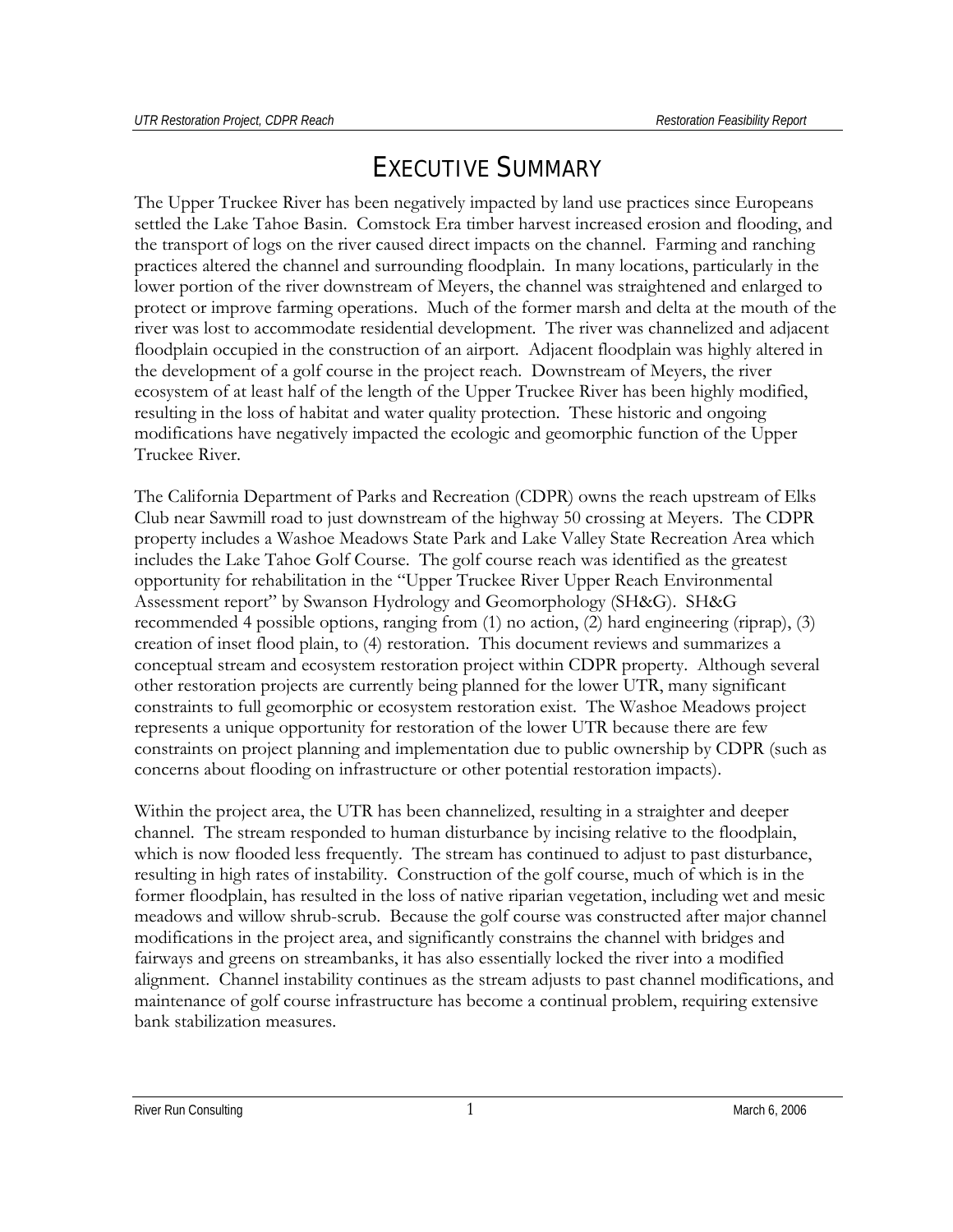Human disturbance of the UTR within the project area, and resulting channel instability, have had a number of negative consequences for the stream ecosystem. Instream habitat is of poor quality, and former spawning habitat for salmonids has been lost. Riparian shrubs and meadows have been converted to golf course. The beneficial effect of disturbance caused by regular flooding on riparian habitats has been lost. Ongoing erosion threatens water quality in the stream and in Lake Tahoe, and the loss of overbank flooding no longer allows for the improvement of water quality by settling sediment on adjacent floodplain, or the uptake of nutrients by floodplain vegetation.

The primary objectives of the proposed project are to restore riparian ecosystem processes and function, and to restore stream geomorphic function. CDPR's goals for the project include:

- restore, to the extent possible, ecosystem function to the CDPR reach of the Upper Truckee River through restoration of natural geomorphic processes which sustain channel and floodplain morphology, and in turn promote the establishment of functional riparian vegetation communities, ecological processes and aquatic habitat;
- reduce erosion and improve water quality;
- reduce the impact of the golf course on the river, water quality, and riparian habitat;
- maintain recreation opportunities, including relocation and reconstruction of part of the golf course on higher capability lands in accordance with the highest environmental standards; and
- minimize risk in relation to expected benefits

Meeting these goals will require recognition that functional streams are dynamic over time. Available evidence indicates that, prior to human disturbance, the UTR channel was dynamic, both through slow migration of meander bends and through more rapid channel migration during larger floods. Riparian and aquatic ecosystems have evolved in response to the dynamism inherent in functional stream channels; many aspects of ecosystem function are dependent on the disturbance resulting from channel dynamics. Thus the restoration plan must allow for channel dynamics and channel change over time.

The proposed restoration plan has two basic components; passive restoration and active restoration. Passive restoration, or the removal of impacts to ecosystem and geomorphic function, is the essential first step in restoration planning. Thus, the first and most important restoration action is to remove golf course infrastructure from the historic floodplain area. This step requires removing greens, fairways, tees, bridges, irrigation system in former floodplain areas and potentially relocating them in nearby uplands, areas more suitable to this land use. Passive restoration is important to ecosystem restoration in the project area because it will allow for functional channel configuration and channel dynamics over time.

The second component of this plan is active restoration, the objective of which is to restore channel and floodplain processes and vegetation communities. The active restoration plan outlined in this document is designed to meet multiple objectives: restoration of geomorphic function; aquatic and riparian habitat restoration; water quality improvements; and reduction of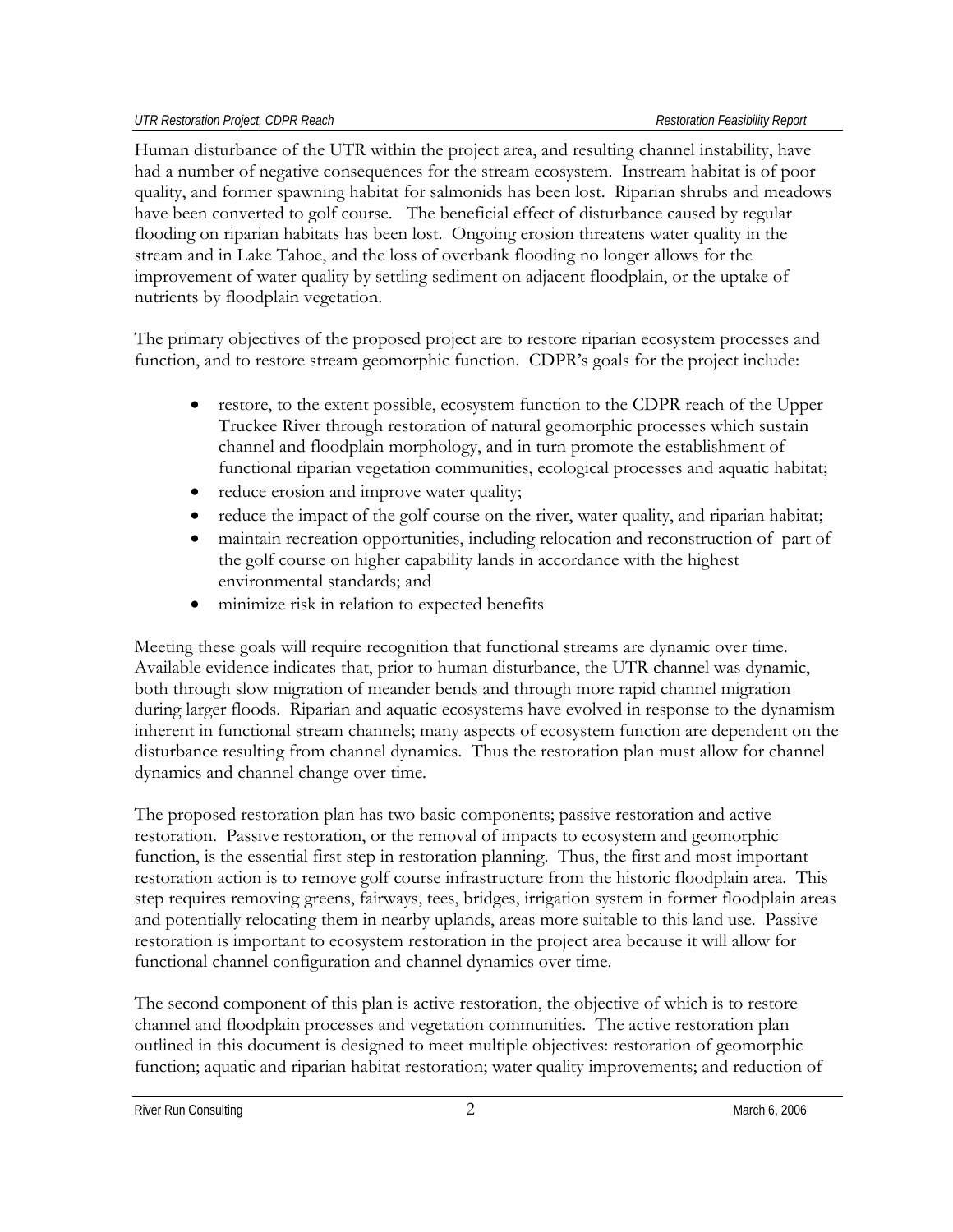maintenance of golf course facilities. Because regular disturbance by flooding, including some erosion, is critical to sustaining function in riparian plant communities, this plan seeks to restore natural rates of erosion and deposition rather than to completely stabilize all streambanks.

The active restoration plan calls for restoring length to the channel, and raising the channel bed. The new channel would incorporate segments of the existing channel with reactivation of abandoned meanders coupled with reconstruction of some obliterated meanders. Abandoned meanders that were active in the 1940's and 1950's, features that still exist, would be incorporated into the channel design. This would improve constructability of the restoration project as these meanders are currently well-vegetated. Over 50% of the existing channel would be retained, improving stability and construction feasibility. Grade control, and increases in channel elevation, would be accomplished through the use of coarse riffles at regular intervals within the channel. This restoration technique has been used in other Tahoe Basin projects with success. More highly engineered grade controls would be constructed at the upstream and downstream ends of the project area to assure stability and transition to downstream elevations. Finally, revegetation treatments would be applied to the former golf course to restore native vegetation communities.

This restoration plan would provide several important benefits. Merely removing the golf course from the floodplain would eliminate the need to manage the river to assure the stability of golf course infrastructure, including some under-sized bridges. Rip-rap and other measures that degrade stream function would no longer be required. Removal of the golf course would also allow for natural channel dynamics, an important requirement for the establishment of functional riparian vegetation communities. Important water quality benefits would be realized as well, by moving fertilization and irrigation out of the floodplain. And moving the golf course away from the river paves the way for active restoration measures, such as the reestablishment of riparian meadow and shrub vegetation communities.

Active river restoration, lengthening and raising the channel, would increase the amount and improve the quality of instream habitat. The river would flood the adjacent floodplain more frequently, providing the regular disturbance necessary to restore functional riparian vegetation communities. Streambank height and channel slope would be reduced, resulting in more stable banks and less erosion. More regular overbank flow would improve water quality, with fine sediment deposited on the floodplain during floods. Higher groundwater tables would enhance adjacent riparian vegetation communities and would provide water quality benefits by allowing for more effective nutrient uptake by plants. Over 45 acres of vegetation currently in golf course management would be converted to native vegetation types. Most of this converted vegetation would be riparian communities, such as wet and mesic meadows and riparian shrub.

The ecosystem consequences of moving the golf course to adjacent upland were also analyzed within this study. Potential ecological impacts and mitigation measures were summarized. No major ecological obstacles to golf course relocation were identified. Ecological benefits over the current configuration include:

River Run Consulting and the set of the set of the set of the set of the set of the set of the set of the set of the set of the set of the set of the set of the set of the set of the set of the set of the set of the set of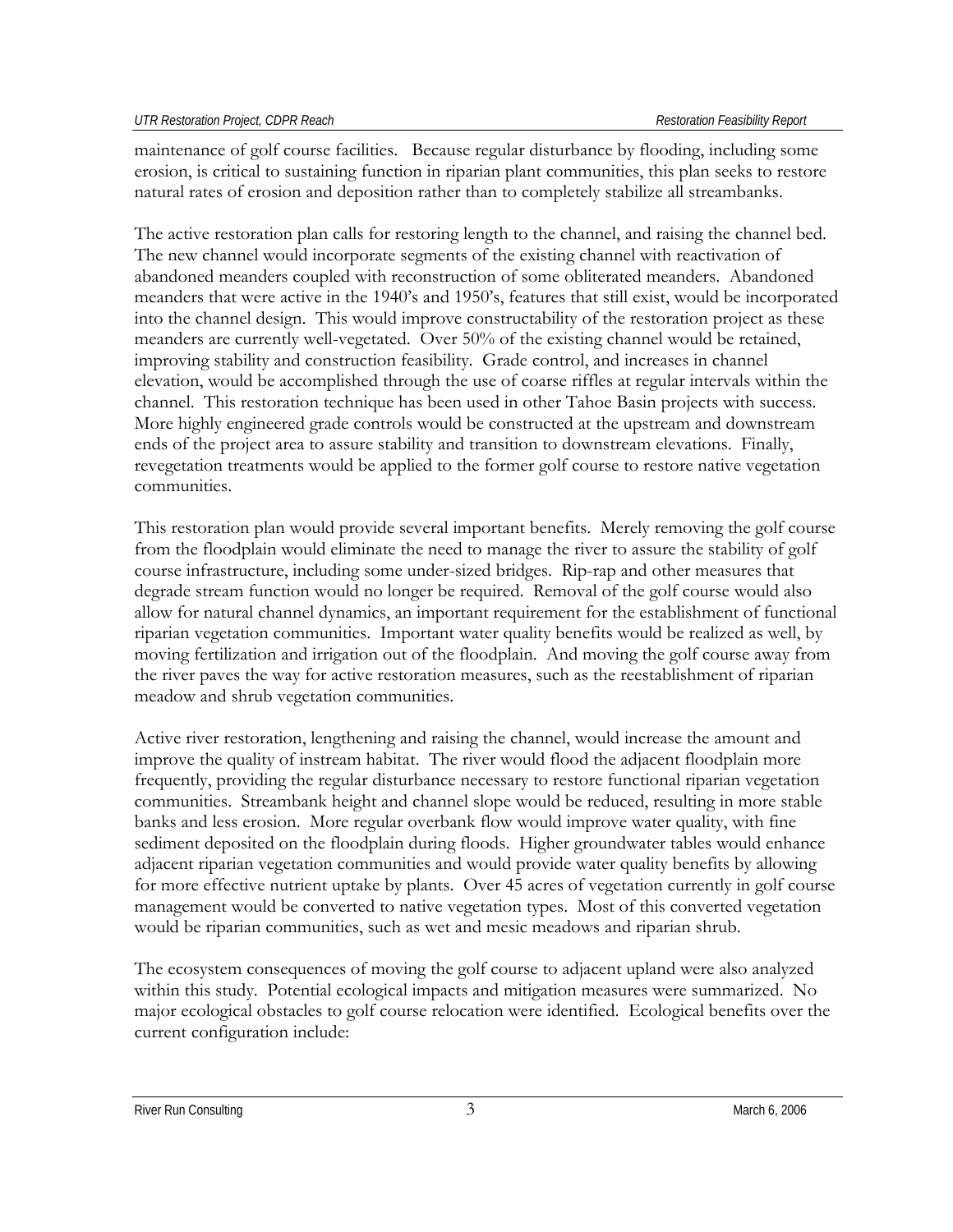- Better water quality protection through the construction of state-of-the-art water quality protection measures, such as computerized irrigation, effective sub-drains, and wetland treatments.
- Removal of golf course habitat impacts from relatively rare vegetation communities that have been significantly disturbed by human development (riparian meadows and shrubscrublands) to a vegetation community type far more widely distributed and less disturbed in the basin (pine forests).

Finally, the feasibility of implementing the project was analyzed. The recommended construction techniques have been implemented in other Tahoe Basin projects and are feasible. Measures for protecting water quality in construction practices are outlined, including construction phasing, isolation of newly restored areas to allow for vegetation establishment, and use of clean substrates. Similar measures have been successfully implemented on other Tahoe Basin restoration projects. This analysis concludes that the project can be feasibly constructed while protecting water quality.

In summary, the restoration project for the UTR within Washoe Meadows State Park would provide important ecosystem restoration benefits, resulting in better riparian and aquatic habitat and improvements in water quality. This restoration project represents a unique opportunity to restore riparian ecosystems and geomorphic function to a reach of the UTR, the largest tributary to Lake Tahoe.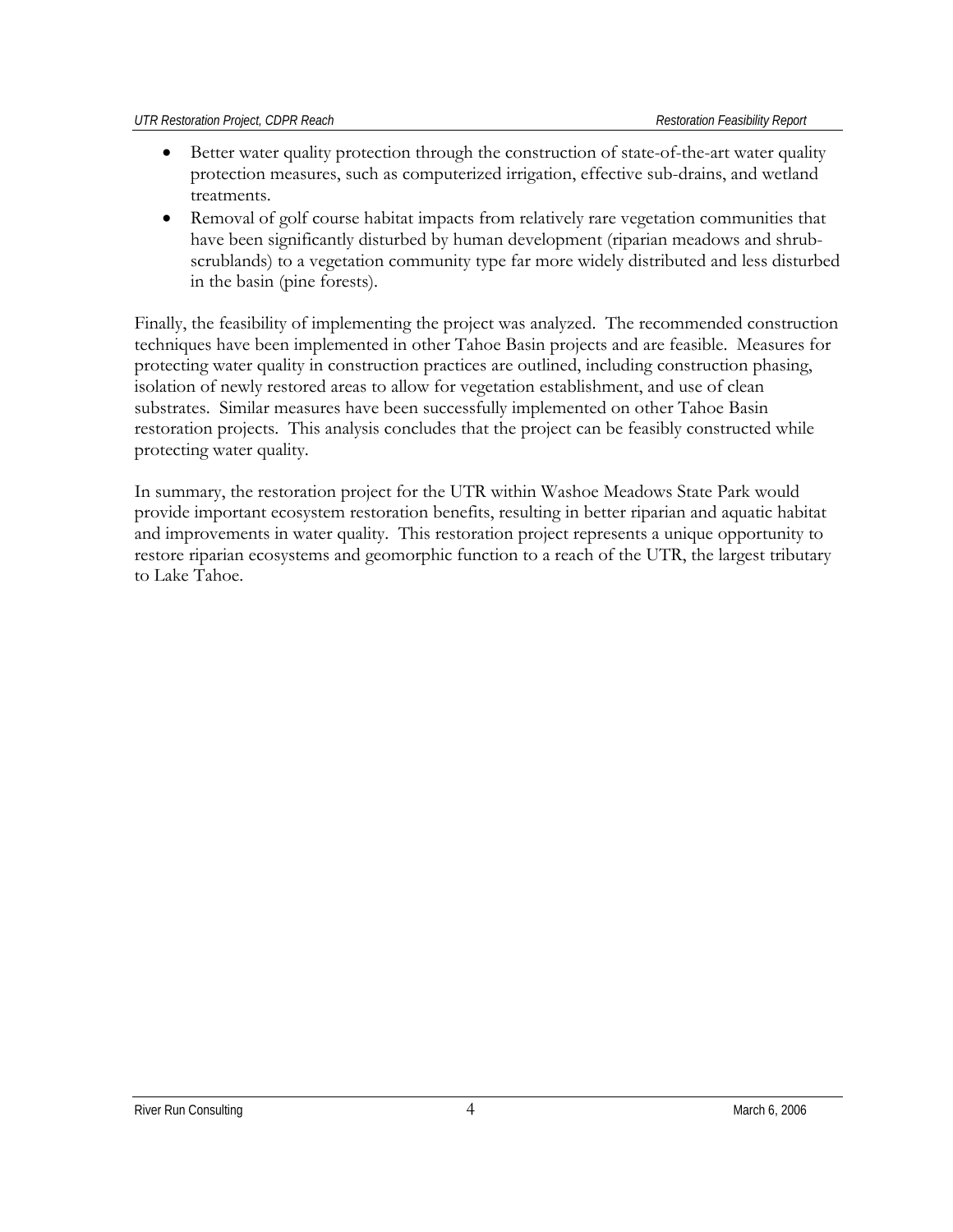# INTRODUCTION

<span id="page-9-0"></span>Swanson Hydrology and Geomorphology (SH+G 2004) identified four alternatives for restoration of the Upper Truckee River (UTR) and its associated riparian ecosystem in the vicinity of Washoe Meadows State Park, located about five miles south of the city of South Lake Tahoe (Figure 1). Through a series of public meetings and meetings with agencies, Alternative 4, full geomorphic restoration of the river and relocation of some of the current golf course, was identified as a preliminary preferred alternative for additional consideration. This document, prepared for American Golf Corporation and California State Parks, further analyzes and develops the full restoration alternative to a conceptual level prior to full environmental analysis.

This study was completed in order to:

- Refine the full restoration alternative, considering geomorphic factors, ecosystem function, and construction feasibility
- Describe ecosystem benefits and potential impacts, both short and long-term
- Identify potential impacts that are not compatible with ecosystem restoration, the primary objective of the project
- Identify possible refinements to the preliminary project design that would minimize or avoid impacts
- Identify impacts that would be difficult or take undue periods of time to mitigate
- Examine construction feasibility, identifying construction issues that may be difficult to resolve, and providing conceptual guidance regarding phasing, construction techniques, or other construction issues.

# **PROJECT BACKGROUND AND OBJECTIVES**

The Upper Truckee River is the largest tributary to Lake Tahoe. Impacts of various land use practices in the river corridor, including the Tahoe Keys, the Lake Tahoe airport, the Lake Tahoe golf course, and historic and current grazing, have led to concerns regarding erosion and the effects on Lake Tahoe. The river flows through two contiguous units of California Department of Parks and Recreation (CDPR) lands: Washoe Meadows State Park, and the Lake Valley State Recreation Area, which encompasses an 18-hole golf course. American Golf Corporation manages the golf course under a lease from CDPR.

The Upper Truckee River has been an important component of State Park management and planning for this park. As the largest tributary to Lake Tahoe, the Upper Truckee and its adjacent riparian meadows represent a unique and relatively rare ecological resource, and are important to Lake Tahoe water quality (Murphy and Knopp 2000; Simon et al. 2004). Preservation and restoration of the river corridor is an important factor in the management of CDPR lands.

The Upper Truckee River has also been the focus of planning efforts by other organizations. The Tahoe Resource Conservation District, with a grant from the Bureau of Reclamation,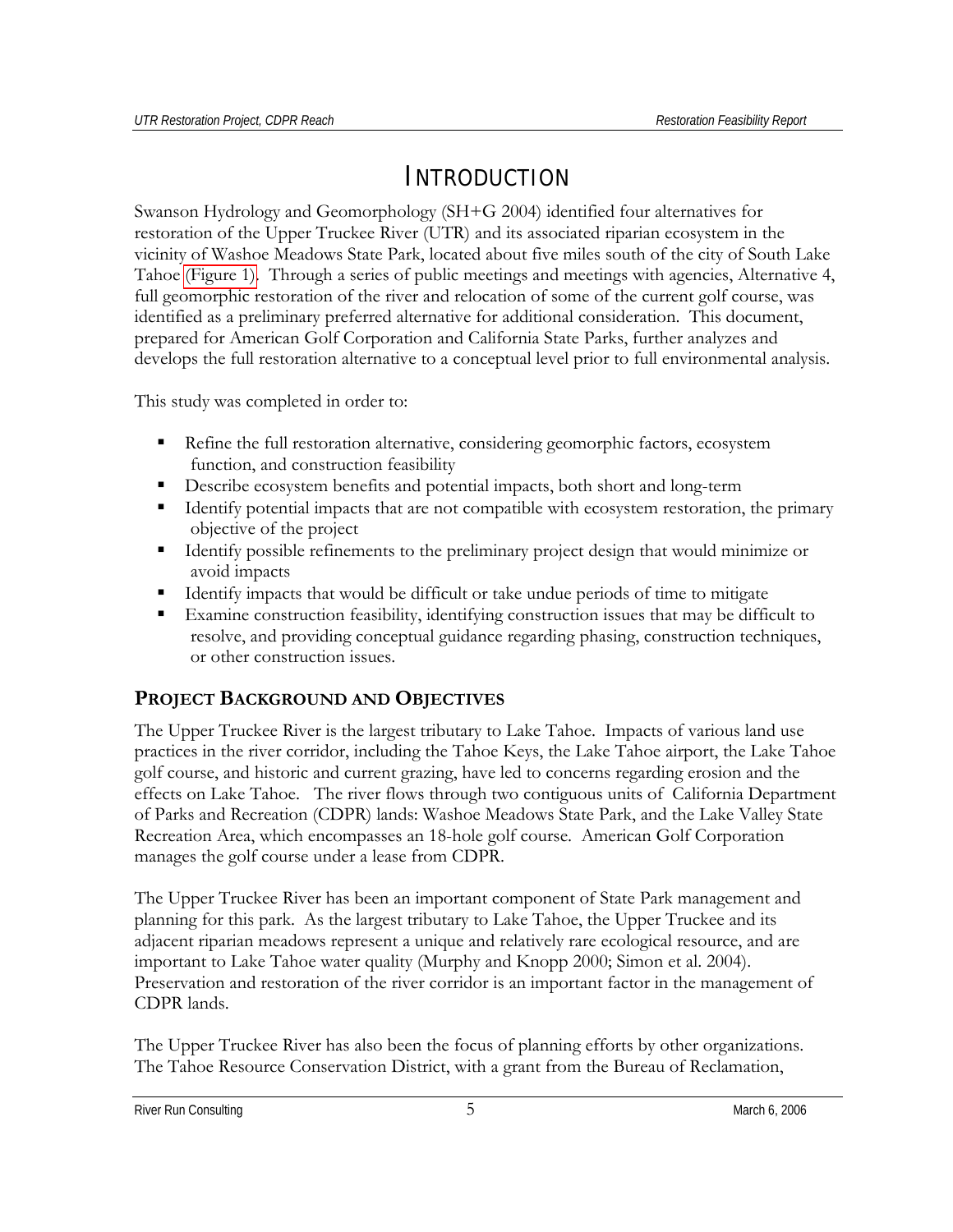undertook a watershed assessment of the Upper Truckee River from the middle highway 50 bridge to the upper portion of the watershed. This assessment, by SH+G (2004), proposed a series of alternatives to improve ecologic and geomorphic function of the river and watershed. These alternatives included (1) no action, (2) hard engineering (riprap), (3) creation of inset flood plain, and (4) full restoration of geomorphic and ecosystem processes. CDPR held a series of meetings with the public and with Tahoe Basin agencies to discuss the results with respect to CDPR lands, and to gain feedback on preferred approaches for restoration. In these meetings, both agencies and the public generally supported Alternative 4, full restoration of geomorphic and ecosystem processes.

This restoration alternative meets CDPR management guidelines for the UTR. Specifically, the primary objectives of the proposed project are to restore riparian ecosystem processes and function, and to restore stream geomorphic function. CDPR's goals for the project include:

- restore, to the extent possible, ecosystem function to the CDPR reach of the Upper Truckee River through restoration of natural geomorphic processes which sustain channel and floodplain morphology, and in turn promote the establishment of functional riparian vegetation communities, ecological processes and aquatic habitat;
- reduce erosion and improve water quality;
- reduce the impact of the golf course on the river, water quality, and riparian habitat;
- maintain recreation opportunities, including relocation and reconstruction of part of the golf course on higher capability lands in accordance with the highest environmental standards; and
- minimize risk in relation to expected benefits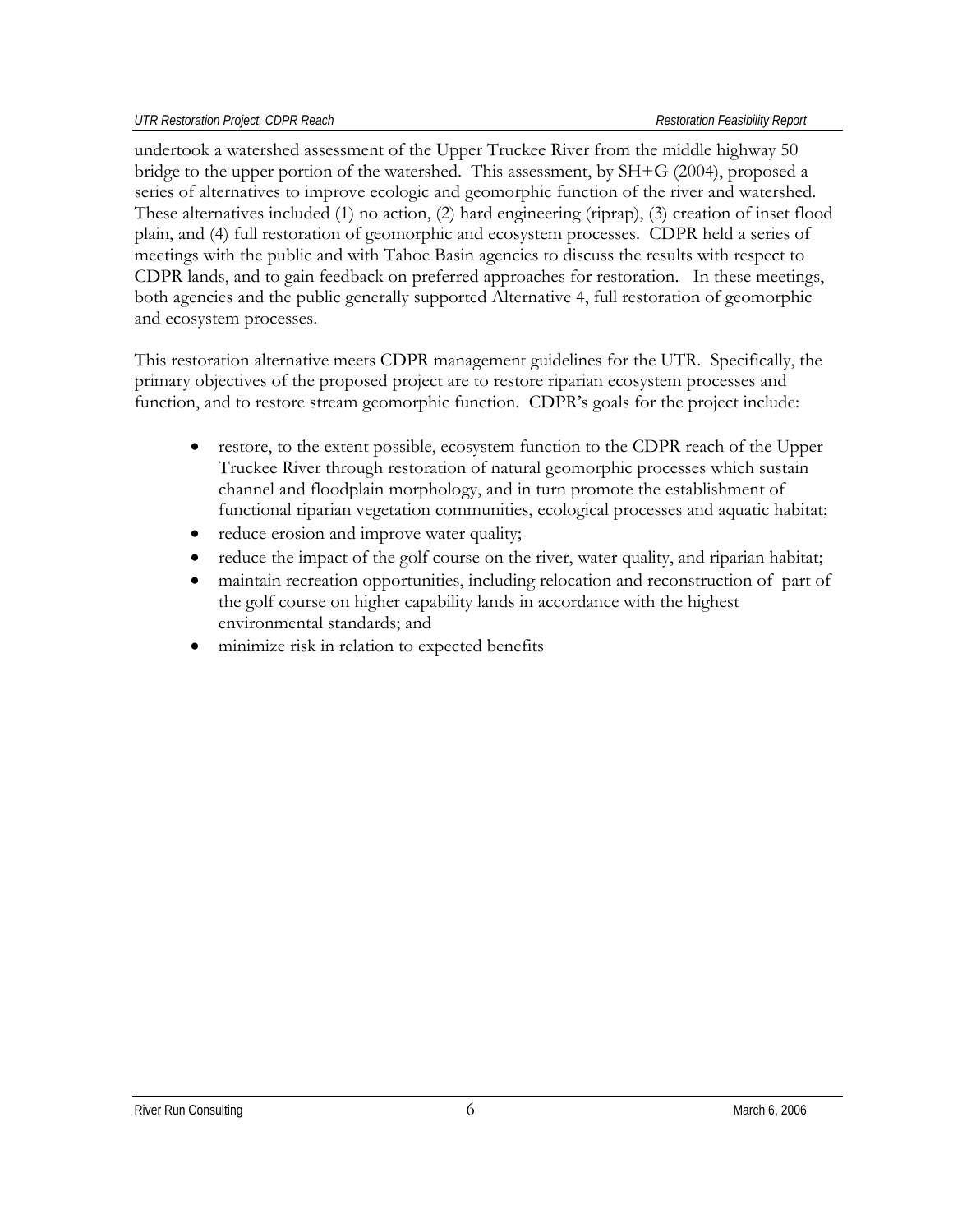# PROJECT OVERVIEW

<span id="page-11-0"></span>In the following section, the characteristics of the Upper Truckee River watershed are described. It is important to note that all portions of river systems are interconnected; restoration of individual reaches must account for factors outside of the immediate project area. To provide a context for the restoration project within the entire watershed, aspects of geomorphic and ecosystem function of the much of the system are reviewed in the following section.

The lower portion of the Upper Truckee system, from the project area downstream to Lake Tahoe, has unique characteristics. Channel gradient is lower than upstream reaches, and large riparian meadows are found. Because landforms, vegetation communities and habitats in the lower part of the system have important ecosystem values, particular attention is paid in the following discussion to the entire lower Upper Truckee River system.

# **GEOLOGIC SETTING**

SH+G (2004) provides a review of the UTR watershed, over 54 square miles in area, the largest in the Lake Tahoe Basin. The bedrock is predominantly granitic, but there are significant outcrops of Tertiary age volcanic rocks in the steep upper portion of the watershed (SH+G 2004).

SH+G (2004) notes that there are five distinct geological segments in the watershed based on landform and channel characteristics. The first segment is the upper watershed, which is a large cirque, with extensive glacial scour and till deposits. The lower portion of this segment is a steep glacial step with high stream gradient. The next segment downstream is Christmas Valley, from South Upper Truckee Road downstream to Meyers. The valley is relatively narrow, but with a flat bottom. The floodplain is bounded by moraines and outwash terraces. Wider portions of the valley contain some riparian meadow development, although gradients are higher and width of the floodplain is lower than in downstream reaches.

SH+G notes that the character of the valley and floodplain change significantly at Meyers. This is the upstream end of the third segment, which runs from the Highway 50 crossing at Meyers downstream to the Highway 50 crossing at Elks Club road, and includes the project area. The river and floodplain are far less confined by valley walls. The river flows over a broad valley flat composed of outwash and more recent alluvial deposits. SH+G's third segment can be further sub-divided into 2 sub reaches. A fairly distinct transition in channel and floodplain form occurs midway through the project area. In the upper sub reach, although the river is relatively unconfined by valley walls, the river flows within a relatively narrow recent floodplain, bounded by terraces of either outwash or abandoned modern floodplain. The lower sub reach has a different valley form. The valley flat becomes wider, with extensive areas of meadow adjoining the river through the middle and lower portions of the project area. Much of this meadow is an older alluvial fan on the south side of the river. It is also important to note that the lacustrine formations, deposited during higher lake stands, first occur in the project area (Figure 2). Thus the project area is a transition from a floodplain entrenched in glacial deposits to a broader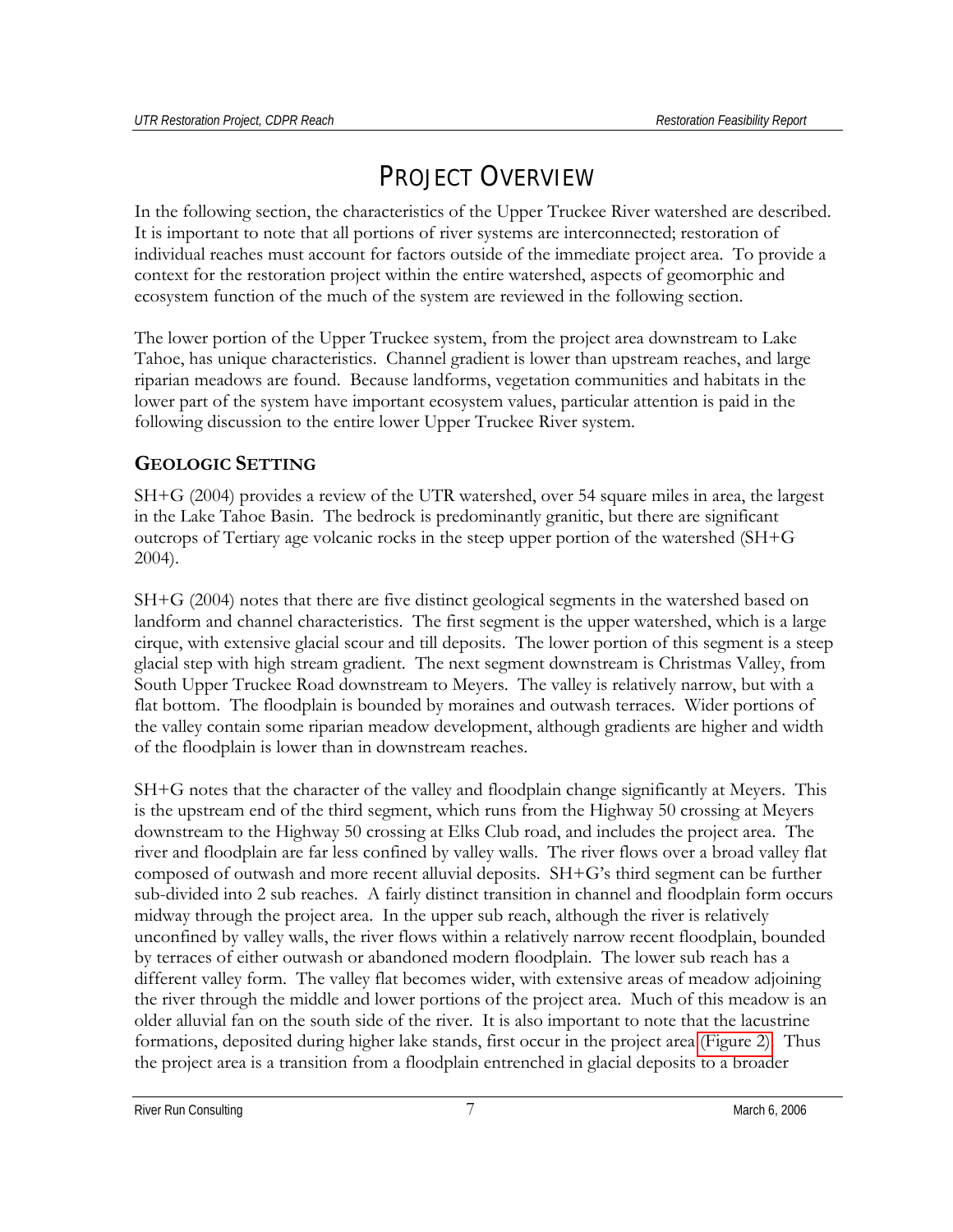<span id="page-12-0"></span>meadow, much of which has been more influenced by modern alluvial processes than the outwash terraces.

Directly downstream of the project area is  $SH+G's 4<sup>th</sup>$  geological segment, encompassing the Sunset Ranch and the Lake Tahoe Airport, where landforms consist of broad meadows. A small portion of this segment, just downstream of the project area, is somewhat more confined, and is probably entrenched in outwash or till deposits. Channel form becomes progressively more meandering downstream through this reach.

The  $5<sup>th</sup>$  and final segment identified by SH+G is the lowest portion of the river, from the lower Highway 50 crossing to the lake. This reach has been strongly influenced by lake base level; the lower portion is deltaic in form, with distributary morphology. Extensive meadows and marsh are found in this segment.

# **GLACIATION**

The glacial history of the Upper Truckee River watershed was reviewed by SH+G (2004). Tioga glaciers (about 18-26k years before present (ybp)) do not appear to have progressed further downslope than Meyers. However, Tahoe moraines (60-90k ybp) are mapped on the west edge of the project area, and pre-Wisconsin (Donner Lake, 400-600k ybp) moraines are found to the east. Much of the valley floor through the project area is composed of outwash and reworked till from these glaciations and subsequent entrenchment and fluvial reworking during interglacials. Much of the sediment available locally to the modern river is found in outwash terraces, particularly in the reach upstream of the project area.

Changing lake levels throughout the Pleistocene and early Holocene have also strongly influenced sedimentology of the valley flat along the lower river. Based on the elevation of Donner Lake till in the Truckee River canyon downstream of Lake Tahoe, Birkeland (1963) suggest that the lake may have been impounded by ice during this time to an elevation of about 6,840 ft, a rise of 600 ft, about the current elevation of Page Meadow. Evidence for this high lakestand includes a prominent bench at about elevation 6,800 ft throughout the Lake Tahoe basin, though Birkeland (1963) notes that lakestands at this elevation may have been due to volcanic flows. He also notes that deltaic sands and gravels just north of Ward Creek at an elevation of 6,440, near the top of the Ward Creek alluvial fan, are pre-Wisconsin in age and may be Donner Lake.

Birkeland (1963) also suggests that Tahoe glaciation tills in the Truckee River canyon are evidence for lakestands up to 6,440 ft., or about 210 ft. above current lake level. However, there is no evidence for a lakestand at this elevation in the Lake Tahoe basin, though there are several terraces around the lake at 6,320 ft, or about 90 ft. above current lake level. Birkeland (1963) concludes that if the higher lakestands occurred during the Tahoe glaciation, they did not persist for long periods, and that the evidence supports maximum lake levels of around 90 ft. There is also a prominent 40 ft. (elevation 6,280 ft.) high terrace in several locations around Lake Tahoe, and Birkeland attributes this to Tahoe glaciation high lakestands as well. He notes that evidence of Tioga glacial advances in the Truckee River canyon suggests that ice may have caused local damming, but was unlikely to have substantially raised the surface of Lake Tahoe.

River Run Consulting and the state of the state of the Second Second Second Second Second Second Second Second Second Second Second Second Second Second Second Second Second Second Second Second Second Second Second Second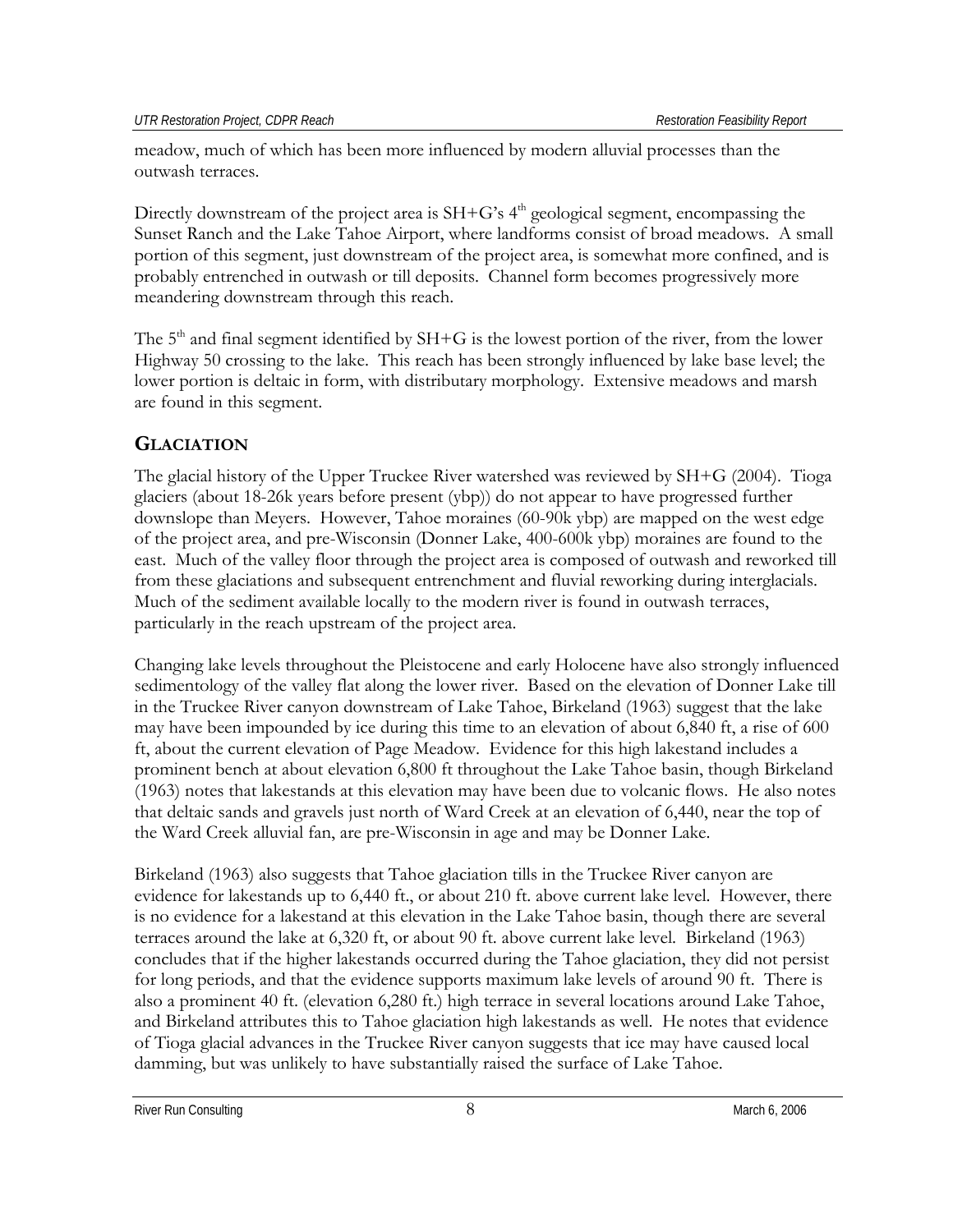<span id="page-13-0"></span>It is important to note that the high lakestands produced by glacial damming would have been relatively ephemeral; because ice is lighter than water, glacial dams tend to fail as the lake behind them fills. The resulting floods, termed jokulhlaups, often are of extremely high magnitude. Glacial Lake Missoula, whose failure resulted in the spectacular Bretz Floods across eastern Washington and through the Columbia Gorge, is thought to have filled at least 40 times during the last glaciation based on rythmites in flood deposits (Allen and Burns 1986).

Within the project area, the lower portion is mapped as lacustrine deposits, grading into Tahoe morainal deposits at the upstream end. The upstream end of the project area is near the upper end of Tahoe stage high lakestands. There was likely a delta in this area in Tahoe times, with coarser outwash deposits grading into fine-grained lacustrine deposits. Tioga and recent floodplain processes have reworked these deposits. Upstream of the Tahoe delta, the more recent fluvial processes have entrenched within the older Tahoe outwash, resulting in the modern floodplain entrenched within Tahoe and Tioga outwash terraces. A distinct transition occurs near the upstream end of the project area, downstream of which well-bedded, sorted and compact Tahoe age lacustrine deposits are the primary unit. Similar to reaches above the project area, Tioga and recent fluvial reworking of these deposits has occurred, but the underlying Tahoe deposits are of a different character.

The lacustrine deposits strongly influence channel form and function within the lower half of the project area. In many locations, resistant outcrops on the streambed influence channel gradient. Simon et al. (2004) noted that these resistant outcrops also influence patterns of streambank erosion. Mussetter Engineering, Inc. (2000) suggests that resistant lacustrine deposits have limited widening subsequent to incision.

Another transition through deltaic deposits associated with lower lake stands occurs at the downstream end of the project area, from the Highway 50 (Elks Club) crossing downstream to the upper end of the Lake Tahoe airport. From this area downstream, broad meadows are primarily mapped as lake deposits. Mussetter Engineering, Inc. (2000) notes that lacustrine deposits in the meadow just upstream of the lower Highway 50 (South Lake Tahoe) crossing are relatively young.

# **SOILS**

The majority of the soils through the project area are Celio series (Figures 3a and 3b). These are poorly drained soils developed on the modern alluvial floodplain, 40-60 inches deep over a very gravelly hardpan strongly cemented with silica. Downstream of the project, valley bottom soils are loamy alluvial land. These soils are also fluvial deposits, poorly drained, and underlain by lake deposits (Mussetter Engineering, Inc. 2000). Near the downstream Highway 50 crossing, the lake deposits are likely recent, and are Pleistocene in age near the upstream end of the airport.

# **HYDROLOGY**

SH+G (2004) extensively reviewed hydrology of the Upper Truckee River, and developed flow statistics based on a stream gauge at Meyers. The hydrograph is dominated by snowmelt (Figure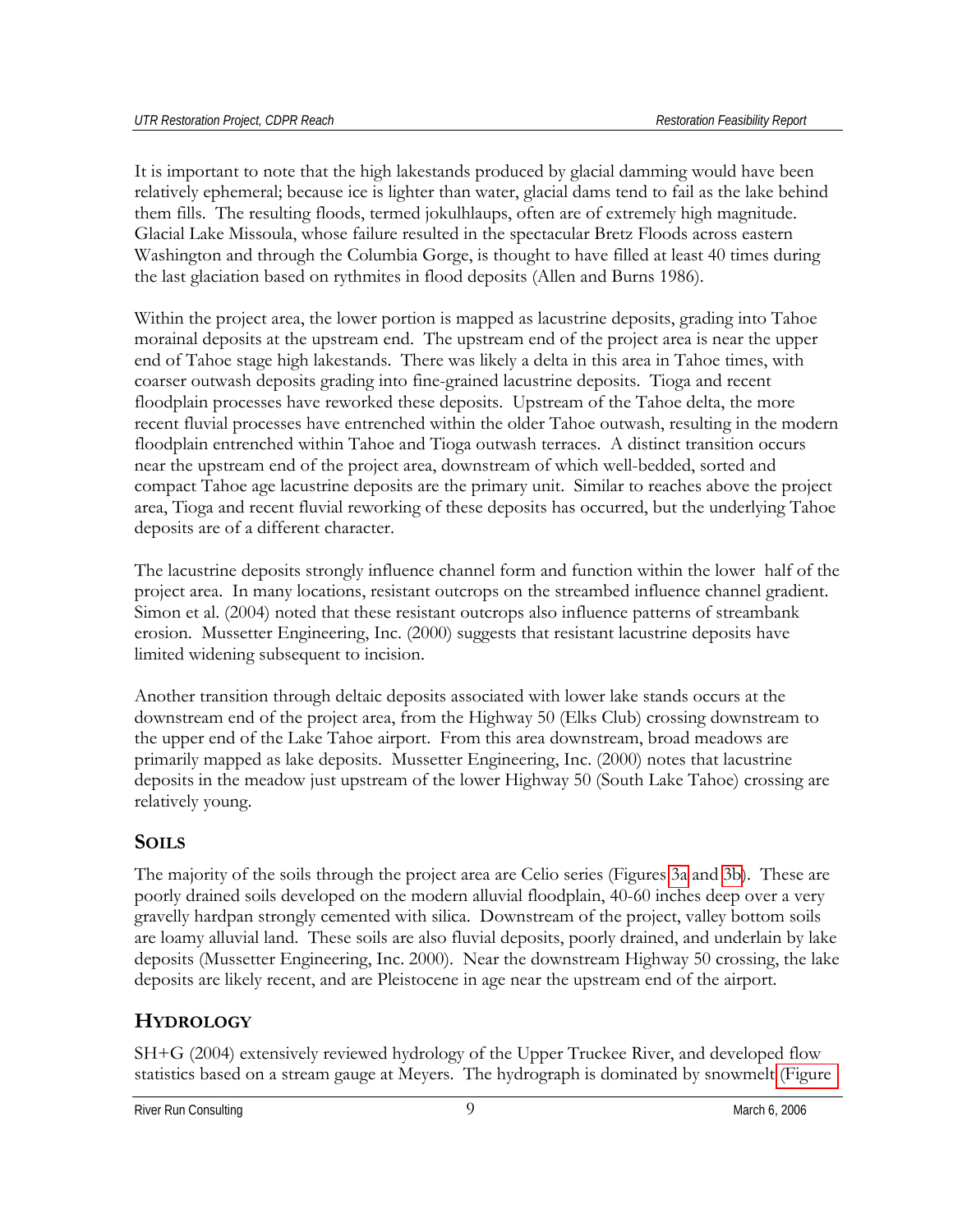<span id="page-14-0"></span>4). Base flows are typically low in late summer, and there is little augmentation by summer precipitation.

Peak flows are typically the result of snowmelt, and generate about 300-1,000 cubic feet per second (cfs) (Figure 4). The absolute magnitude of peaks generated solely by snowmelt is probably limited to around 1,000 cfs, as the rate of snowmelt is capped by available heat input. However, less frequent but larger floods occur as a result of rain-on-snow, usually from November through February, but sometimes occurring as late as June. These floods can be much larger, often several times the size of the typical snowmelt flood, due to lack of infiltration, snow melting, and other processes. Although relatively rare, the larger rain-on-snow floods occur often enough to have very significant geomorphic consequences. Large rain-on-snow floods occurred on the Upper Truckee in 1955, 1963, 1965 and 1997.

# **PRE-DISTURBANCE GEOMORPHIC FUNCTION**

In the following section, the geomorphic function of the lower Upper Truckee River (Meyers to Lake Tahoe) prior to disturbance by European humans is described. Historic function is often inferred from characteristics of the floodplain as it appeared in 1940 and 1952 photographs or as it appears today. It must be stressed here that even the early photographs were taken approximately 80 years after the initiation of land-use activities capable of producing channel change. There is no direct evidence of channel form and function prior to disturbance. However, some estimate of historic function is necessary to understand changes in ecosystem processes resulting from human impacts, and to provide a basis for restoration measures. This discussion will form the basis for evaluating restoration efforts in the project area in the context of the lower Upper Truckee River ecosystem.

# **Channel Patterns**

Historic channel patterns are often best seen on older aerial photographs. The earliest aerial photographs were taken in 1940, well after first human impacts, and channel patterns do not represent historic function. However, characteristics of meander cutoffs and other floodplain features on early historic photos often provide clues to historic patterns and channel dynamics. Figure 5 shows the location of historic-recent photo pairs for four areas within the lower Upper Truckee. The following paragraphs describe channel patterns and of the lower UTR prior to human disturbance, starting at the mouth of the river and moving upstream.

Historic photos show that the lower portion of the UTR, from the lower Highway 50 bridge downstream to Lake Tahoe, was a delta, with a complex, distributary channel system (Figure 6). Much of the lower delta was emergent marsh during high lakestands, with extensive wet meadow systems at the upper end.

For about one mile upstream of lower Highway 50 crossing, the river flows through a broad meadow (Highway 50 Meadow, Figure 5). Mussetter Engineering, Inc. (2000) suggests that the historic channel in this area may have been multi-thread and anastamosing, based on patterns of meander scars (Figure 7). They attributed this pattern to local base level control due to high lakestands and the valley constriction at the location of the current lower Highway 50 crossing.

River Run Consulting **10** March 6, 2006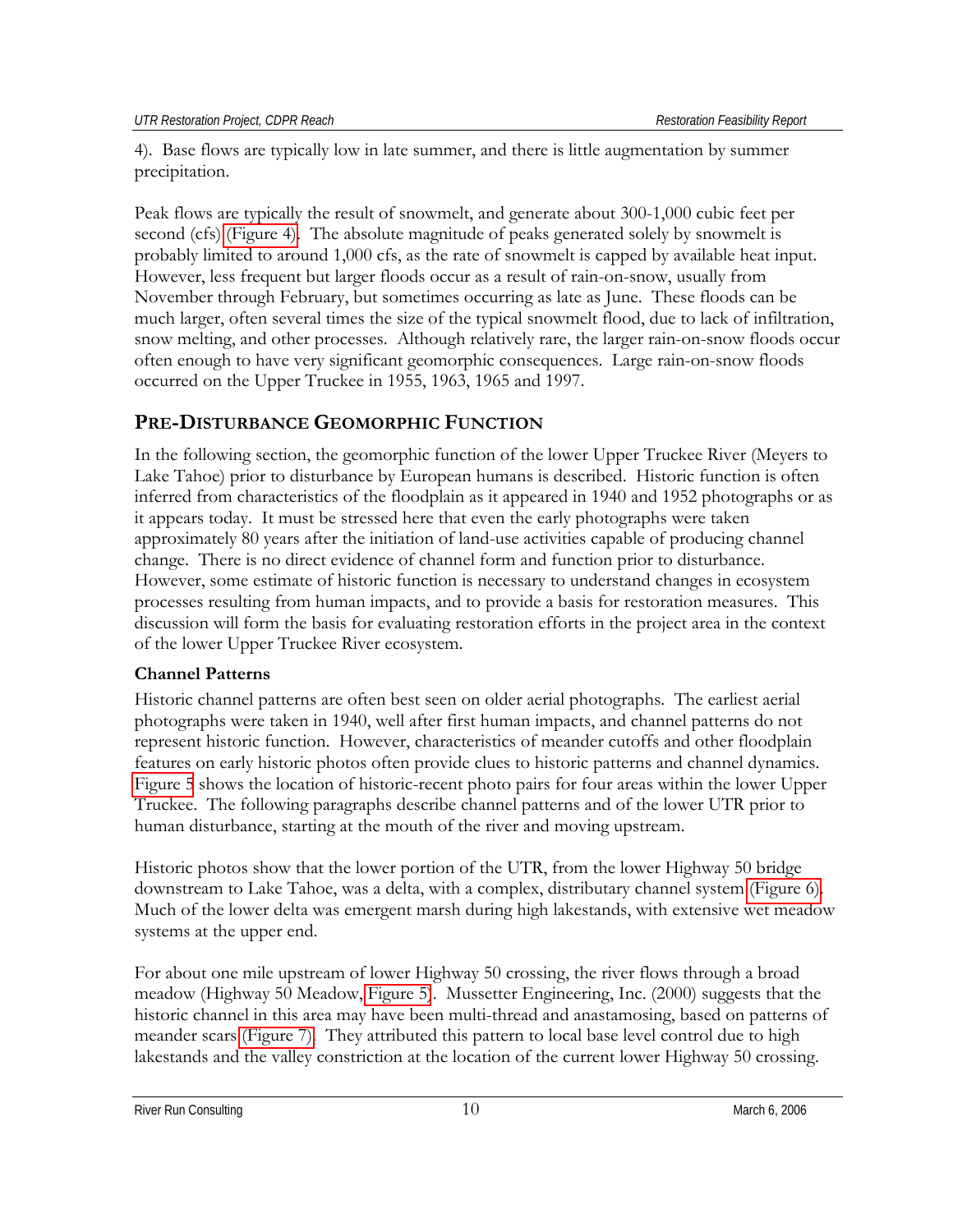A different historic channel pattern probably occurred from the southern end of the Highway 50 meadow upstream through the northern half of the Lake Tahoe airport (this area is seen at the upper portion of Figure 8). The valley bottom narrows throughout this area. Mussetter Engineering, Inc. (2000) suggests that channel patterns were probably historically single-thread. On the floodplain, there are sinuous abandoned channels, but few meander cutoffs or scroll bars, features common where meanders have translated across the floodplain.

The valley floor broadens again through the southern half of the Lake Tahoe airport (Figure 8). The historic channel pattern here was also likely single-thread, although there is ample evidence of scroll bars on the floodplain, suggesting meander translation across the floodplain was an important process (Mussetter Engineering, Inc. 2000).

From near the south end of the airport upstream to the Elk's Club Highway 50 crossing (just downstream of the project area), the floodplain is narrower and bounded by outwash terraces. In locations, the current channel pattern appears to be on the threshold of braiding channel (Mussetter Engineering, Inc. 2000), and older aerials show a similar pattern. The braided pattern suggests that sediment supply is high locally, probably from erosion of outwash deposits in the bounding terraces. The overall channel pattern in this reach tends to be straighter than in the broader meadow areas. SH+G (2004) hypothesizes that the historic channel was more sinuous, but was still likely straighter than in meadow areas. There are some meander cutoffs and scroll bars on the floodplain in historic photos, suggesting that meander translation and avulsion were important processes historically. However, these features are confined to a relatively narrow band of meadow within forested outwash terraces, unlike the meander scars found across the broad meadows downstream.

Above the Elk's Club Highway 50 crossing, the floodplain is a broad meadow again in the lower half of the project area. High amplitude, long wavelength meander scars are found on much of the floodplain (Figure 9), and radius of curvature is low. Scroll bars are also found, suggesting that meander translation was an important historic process. Some of the meanders exhibit abrupt cutoffs, which may be due to channel avulsion, perhaps resulting from woody debris jams. Alternatively, meander cutoffs may be the result of incision due to land use practices, especially those that appear recent in the 1940's photo.

In the upper half of the project area, the modern floodplain transitions again to an entrenched form within outwash terraces. This general valley configuration continues upstream to Meyers. Prior to human disturbance, channel pattern was likely similar to that described for the reach from the south end of the airport upstream to the Elks Club Highway 50 crossing. Some braiding in channel pattern occurs, suggesting relatively high local sediment supply. Historic photos and topographic analysis by SH+G (2004) suggests that historic channel pattern was more meandering. Some larger meanders that were active in the upstream portion of the project area on the north side of the current river in early aerial photography are now abandoned.

River Run Consulting **11** March 6, 2006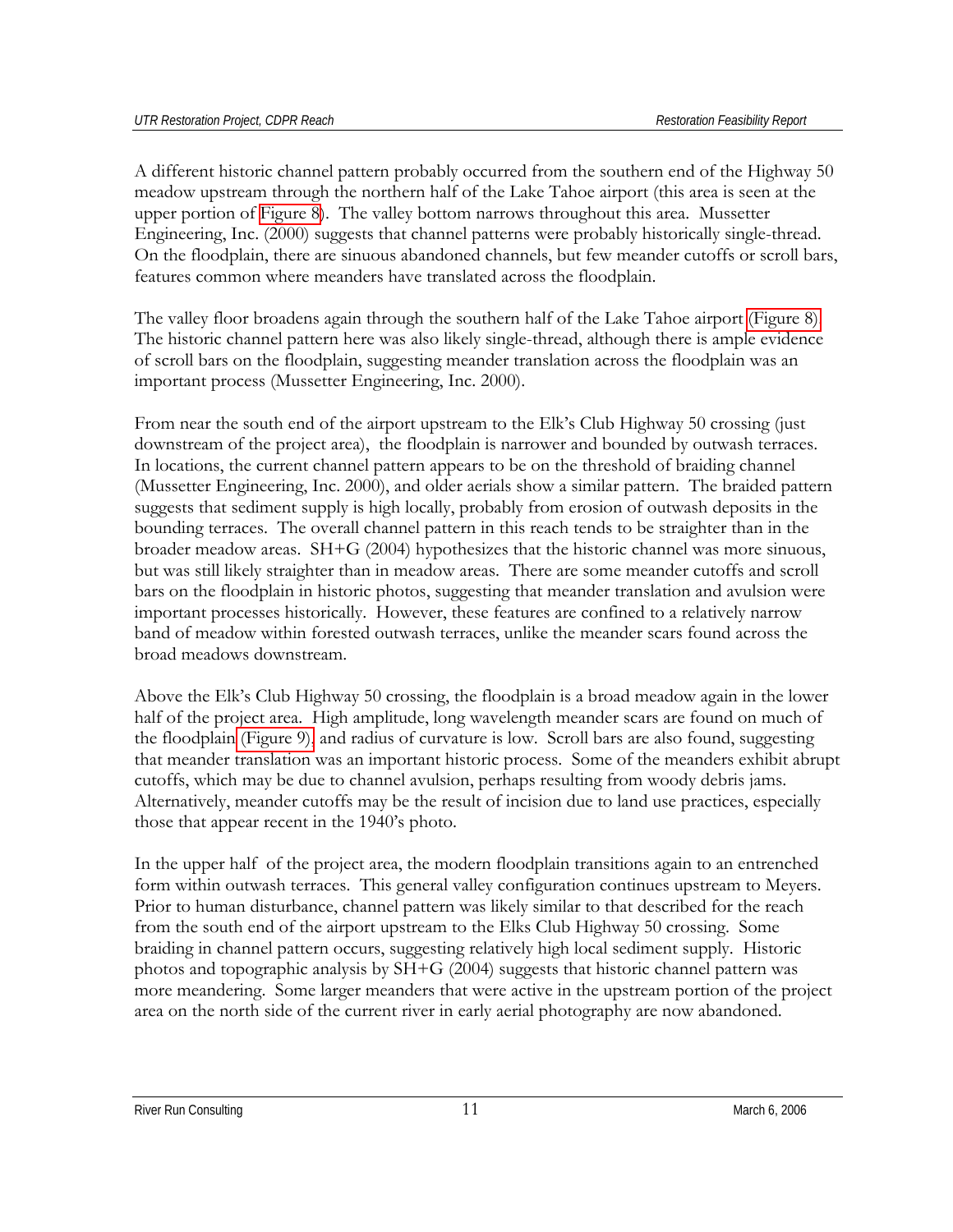#### <span id="page-16-0"></span>**Sediment**

The streambed becomes progressively finer moving downstream from Meyers. Above the project area, coarse riffles are common upstream to Meyers. Much of this material appears to be derived from adjacent outwash terraces (Simon et al. 2004). Gravel riffles are also found in the upper portion of the project area, though they are often deposited on top of lacustrine deposits. Gravel becomes less apparent in the bed through the middle reach of the project area, in an area of reduced slope. At the lower end of the project area, several gravel riffles are again found just upstream of the Highway 50 bridge. Gravel progressively grades to sand as the primary bed material from the project area downstream through the lower meadows (Mussetter Engineering, Inc. 2000). This downstream pattern of sediment size suggests that much of the coarse bedload in transport may be derived locally from outwash deposits, and may move only very slowly through the system, or may be flushed regularly from lower areas.

Stratigraphy of streambanks in meadow areas suggests that finer sediment deposition overbank has been an important process in the meadow area throughout the lower Upper Truckee River. Many of the streambanks within the project area have relatively high proportions of fine sediment (Simon et al. 2004). SH+G (2004) noted that volcanic rocks in the upper watershed tend to weather to fine particles; this sediment would provide material for the fine sediment found in upper portions of streambanks and adjacent meadows, and overbank deposition over time is probably largely responsible for this process.

#### **Channel Dynamics**

Natural channels are constantly changing in response to climatic variability, local sediment transport processes, input of woody debris, and many other factors. It is important to characterize dynamics in natural systems by recognizing the temporal and spatial scales over which change occurs, and magnitude and rate of corresponding changes. In the following discussion, potential magnitude and rates of channel change are considered over several temporal scales within the lower Upper Truckee system.

Channel forms change dramatically over glacial cycles. In the entire glacial cycle, the period of deglaciation probably results in the highest sediment yield (Benn and Evans 1998) due to exposed, unvegetated eroded slopes and glacial deposits. Following Tioga deglaciation, the Upper Truckee was likely a braided outwash system, with very high sediment supply and abundant water due to melting. Sediment supply has gradually decreased over the Holocene as vegetation has colonized the upper watershed and outwash deposits. As sediment supply decreased, the channel has incised within outwash, producing sediment locally. The meadow reaches dominated by lacustrine deposits have become single thread, meandering channels, while the reaches in outwash deposits retain some of the braided form, likely due to local sediment supply.

Substantial climatic variability has been documented in the Lake Tahoe Basin in the last 10,000 years (Lindstrom 2000). Significantly wetter periods are thought to have occurred, as well as much drier conditions. Drought has been implicated in lower Holocene lake levels, perhaps as much as 20 ft about 6,000 ybp (Lindstrom 2000). In the lower reaches of the river, changes in lake levels likely produced substantial geomorphic change. Persistent high lakestands would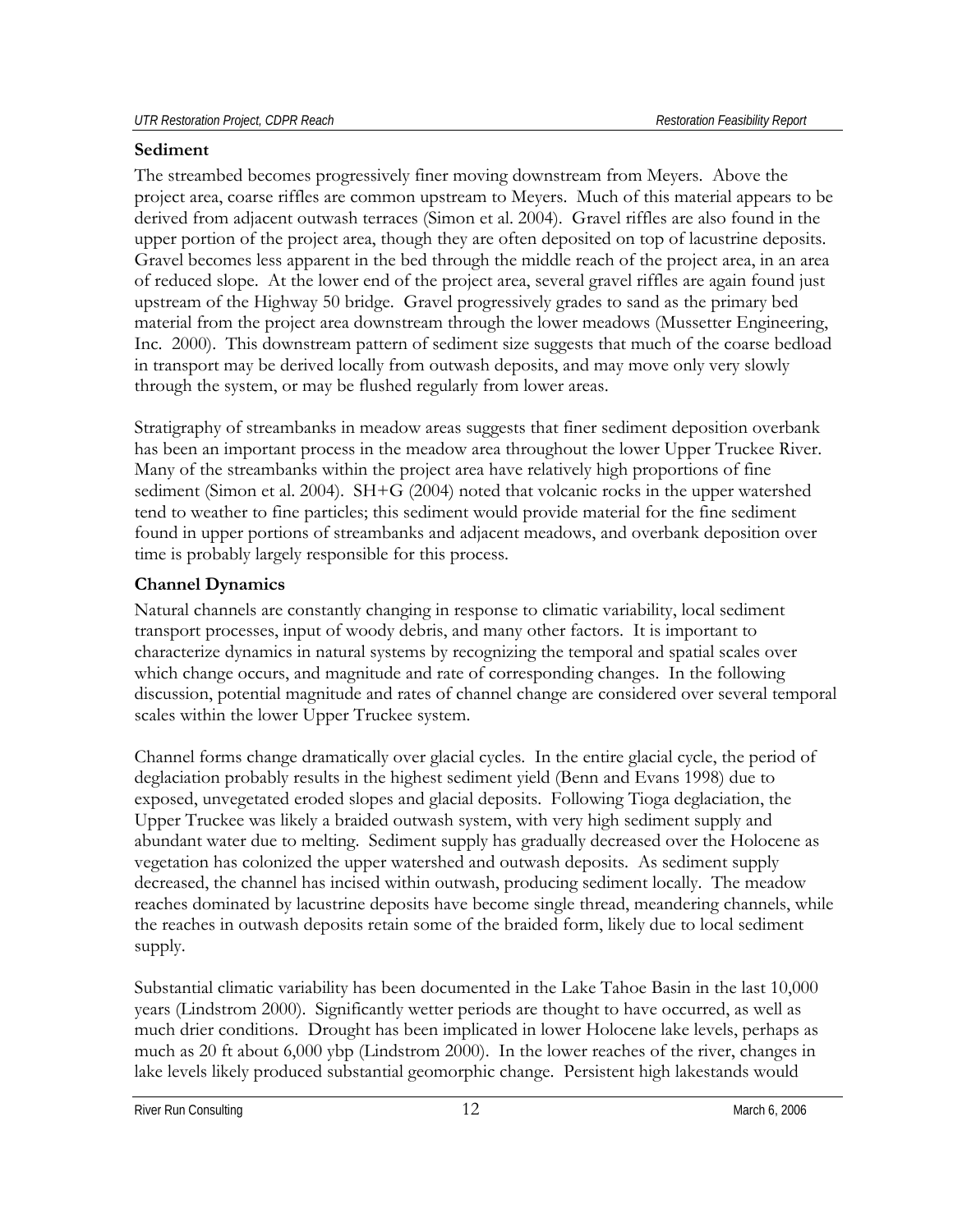<span id="page-17-0"></span>induce deposition in the delta, though overall channel patterns would likely remain consistent. Low lake levels probably resulted in substantial incision, which could have influenced channel patterns well upstream, though the amount of incision was likely limited by offshore deltaic deposits. Upper reaches that were not affected by base level lake changes were likely influenced to some extent by changes in sediment or water yield, with increased or decreased rates of erosion. In these areas, large-scale changes in channel pattern, such as the transition from braiding outwash to single-thread channels that occurred during deglaciation, are less likely.

Much of the non-anthropogenic channel change occurring in recent time is driven by climatic variability associated with El Nino and other weather patterns. Patterns of the occurrence of large rain-on-snow floods are clustered (Figure 4), with about a 30-year recurrence. These large floods can drive localized channel change, such as erosion of outside bend and point bar deposition. In meadow reaches, meander cut-offs are more likely to occur during large floods. Although these floods may cause significant local channel dynamics, larger-scale changes in channel pattern are not documented in areas that have not been modified by humans.

Patterns of meander scars and other evidence on meadow floodplains supports the hypothesis that channel dynamics over the last few centuries has probably been limited to small scale, progressive changes over time such as meander migration and local channel cutoffs. For example, meadows in the lower UTR do not exhibit terrace development, and meander scars tend to have high amplitude. The project area, likely due to its transitional position on the landscape, with outwash deposits upstream and lacustrine deposits downstream, appears to have been somewhat more dynamic, at least in the upper end. Meander scars in the upper portion of the project area have lower amplitude and tend not to exhibit scrolling, suggesting more episodic channel migration. These planform characteristics are also transitional through the project area. At the lower end, high amplitude meander scars suggestive of a highly sinuous channel are found to the east of the current channel.

This discussion suggests that general channel patterns derived from analysis of floodplain meander scars and other evidence are probably representative of a relative equilibrium prior to human disturbance. While climatic variability over the last several centuries has likely driven localized channel change, in the form of streambank erosion, floodplain deposition, localized meander cutoffs and instream bar formation, it has probably not resulted in large-scale changes in channel pattern due to extensive incision or avulsion. The historic channel at the upstream end of the project area may have been more dynamic historically, perhaps driven by sediment availability upstream and woody debris recruitment.

#### **Woody Debris**

In meadow reaches, woody debris has likely been a minor component of channel geomorphology. However, lodgepole pine forests border some reaches, particularly those entrenched within outwash. The upper end of the project area, which transitions from the entrenched outwash morphology upstream, has extensive riparian lodgepole forest. Woody debris is regularly recruited in this area, and strongly affects channel dynamics here and, to a lesser extent, downstream reaches.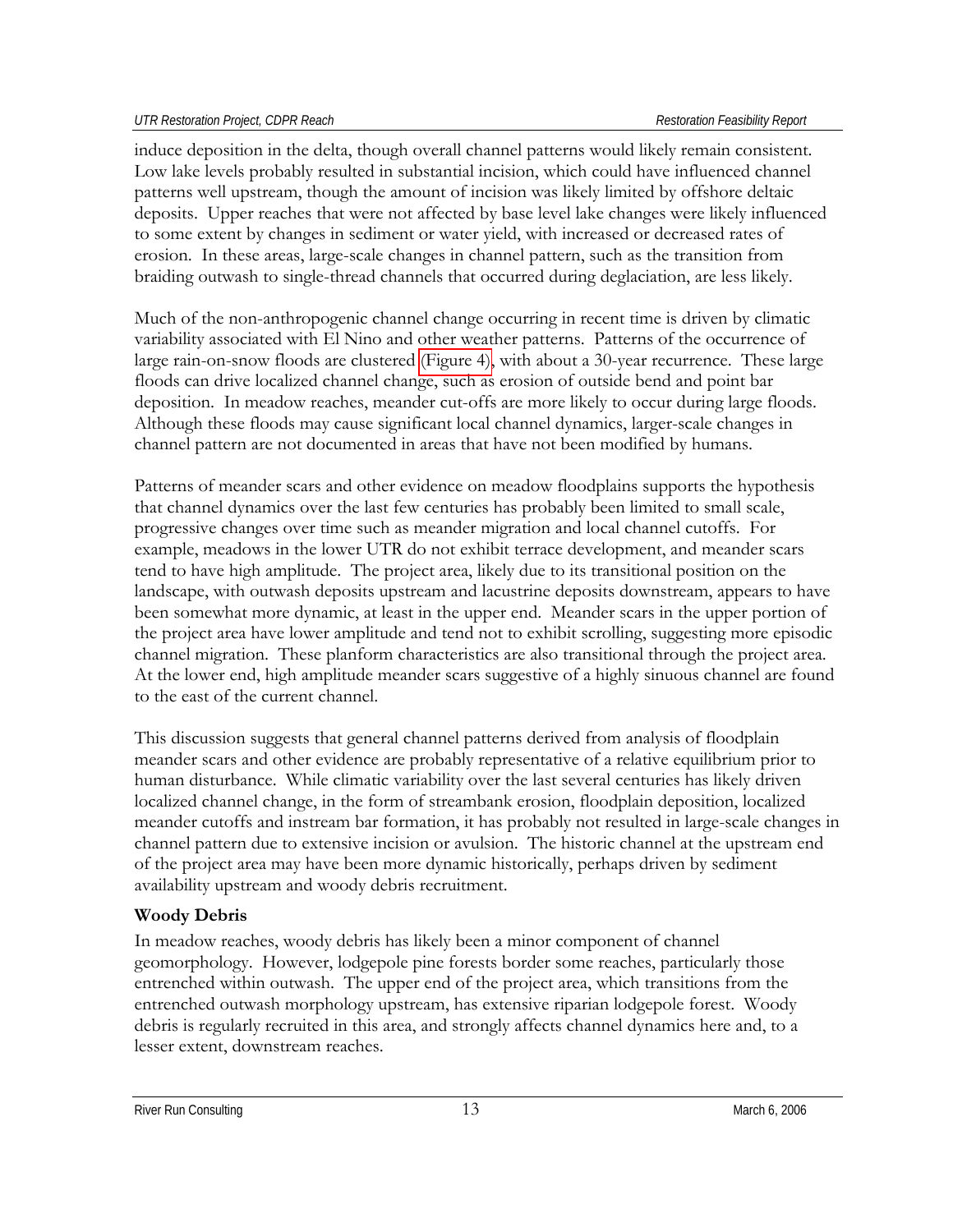<span id="page-18-0"></span>Woody debris has many geomorphic functions in alluvial systems, driving both erosional and depositional processes. Wood stores coarse sediment and increases localized scour and pool depth (Bisson et al. 1987). In mid-order streams, wood functions to increase channel complexity and flow heterogeneity by 1) anchoring the position of pools along the thalweg, 2) creating backwaters along the stream margin, 3) causing lateral migration of the channel, and 4) increasing depth variability (Spence et al. 1996; Maser et al. 1988). Within reaches bordered by conifer forest (including the upstream end of the project area), the morphology of the historic channel was likely strongly influenced by woody debris, with high complexity and variability in depth and flow. Wood transported downstream to meadow reaches likely provided some of these same functions, although the density of wood was probably lower.

The relative influence of woody debris is a function of the size of wood relative to the size of the channel (Spence et al. 1996). In smaller streams, or where woody debris is large, debris accumulations tend to be stable and dominate hydraulic processes. Prior to Comstock and later logging of forests along the UTR, woody debris supplied to the channel may have been larger with more geomorphic influence.

# **LAND USE HISTORY**

SH+G (2004) presents a review of the land use history in the UTR watershed. Specific characteristics of this history relevant to understanding the impacts of land use on ecosystem function are reviewed in the following section.

### **Logging**

The period of Comstock logging, from about 1860 to 1890, resulted in widespread land disturbance that likely affected the UTR. Several direct modifications of channels occurred during this period, including the construction of small dams to run mills and splash damming to provide water to run logs down the river. While the effects of dams for local water supply may have been both local in effects and limited in time, the effects of splash damming were likely more widespread and persistent through time (Kondolf et al. 1996). Splash dams were generally timber crib or earthen structures, designed to create a small pond or lake, so generally 10 or 20 feet in height. They were designed to be destroyed at the height of runoff in the spring, typically with explosives. The resulting flood helped carry logs to the lake.

Splash damming had consequences all the way to the lake. The highly sinuous historic channel probably didn't float the logs very well; crews likely had to dredge and modify the channel to salvage logs that got caught up, and would have removed natural log jams to improve channel transport efficiency. Over time, it is likely that very tight meanders were cut off to improve transport efficiency. Historic accounts of splash damming in the Humboldt Bay watershed, for example, recount that crews worked much of the summer salvaging logs that did not reach the bay (Gates 1983). Adjacent farmers complained that jams of logs during the splash dam drive caused flooding on their property. For these reasons, splash damming was eventually outlawed in most areas.

River Run Consulting and the set of the set of the set of the set of the set of the March 6, 2006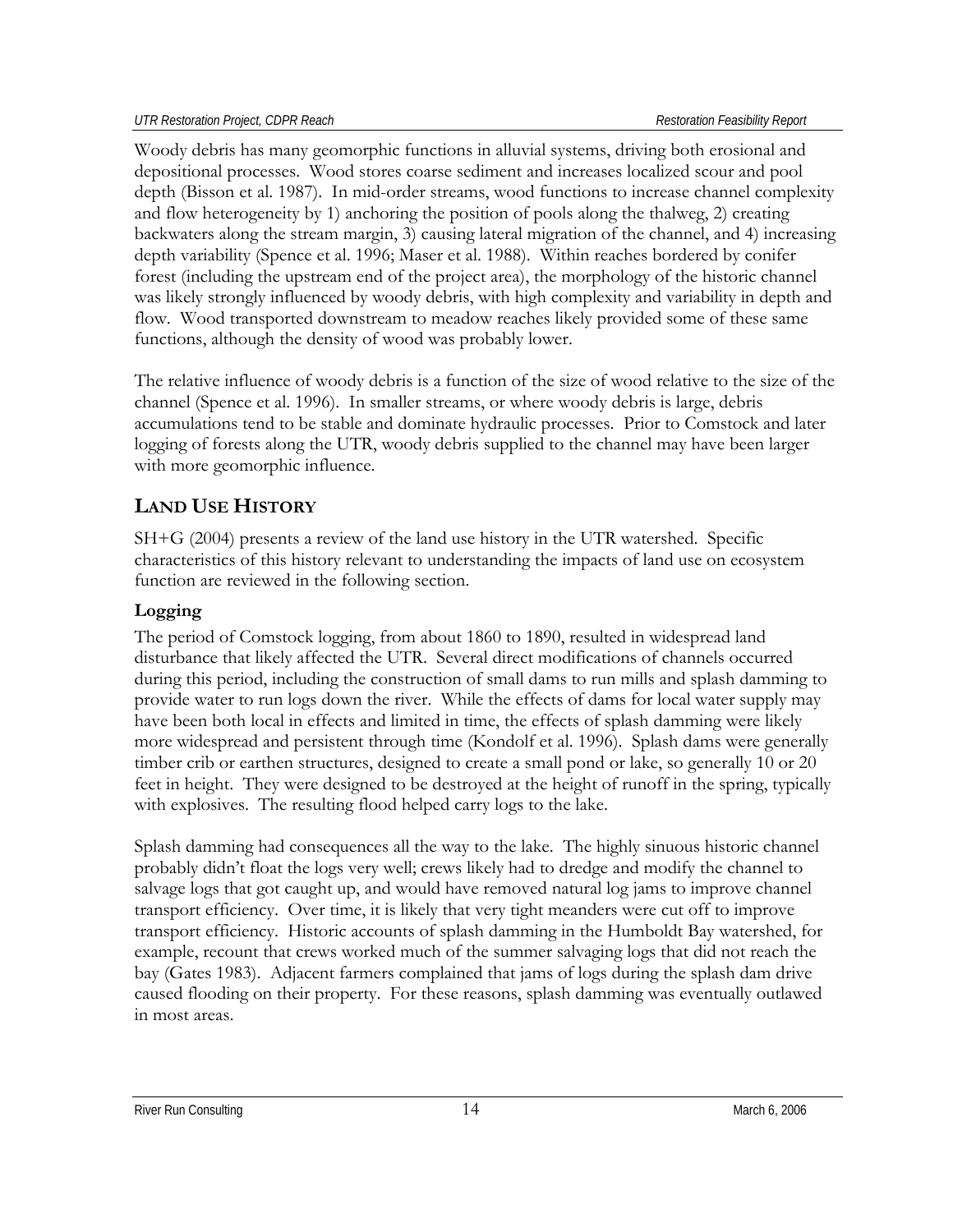<span id="page-19-0"></span>Comstock logging also had pervasive watershed effects. Loss of trees and compaction of soils led to increased runoff. Soil disturbance resulted in increased erosion and sediment supply.

# **Ranching and Farming Operations**

All meadow areas have been grazed since the latter part of the 1800s. The primary type of grazing has been cattle for dairy operations, though some grazing for horses and other ranch stock occurred. In some areas, the channel was probably modified to reduce the impacts of floods on adjacent pastures (small levees, meander cut-offs).

Channelization to improve agriculture operations has occurred through the lower reach of the UTR. Within the project area, the river was channelized just prior to the 1940 photos (Figure 9). Dredging and rip-rap have occurred in several locations since that time. The small tributary from the south was also channelized prior to 1940. In lower portions of the river, Comstock-era channelization also likely occurred in the lower meadow just upstream of the lower Highway 50 crossing (Mussetter Engineering, Inc. 2004)(Figure 7) and sometime prior to 1940 just upstream of the delta (Figure 6). Woody debris was probably also removed during channelization to improve flow capacity.

Adjacent meadows have been modified either for drainage or for irrigation. Within the project area, Angora Creek has been highly modified in the area of the confluence with the upper Truckee river. It originally entered the UTR just upstream of the Elks Club Highway 59 crossing (Figure 9). Sometime between before 1940, it was channelized into a bend of the UTR about 2,000 feet further upstream. This was likely done to dry out the lower meadow for grazing. A headgate and small pond were constructed within the Angora Creek meadow to allow for irrigation later in the year. Irrigation was also applied to the meadow on the south side of the river within the area currently occupied by the Lake Tahoe golf course. Ditches are extensive on the 1940 photos. The diversion point on the river for this ditch system was upstream of the project area (SH&G 2004).

#### **Infrastructure**

Modern development led to further modification of the lower UTR. The Tahoe Keys development in the early 1960s occupied a substantial portion of the delta and marsh at the lower end of the system (Figure 6). The river was channelized along the margin of the development.

Highway bridges at the lower Highway 50 crossing and the Elks Club drive crossing substantially altered the channel and floodplain. Floodplain area was significantly reduced, and the channel cross section was narrowed.

The Lake Tahoe airport was constructed in the lower meadow reach in the early 1960s (Figure 8). Almost entirely within the valley flat, the airport occupies most of the upper portion of this meadow. The river was channelized along the eastern portion of the meadow, including substantial grade control to control incision.

The Lake Tahoe golf course was constructed within the UTR floodplain in the project area between 1959 and 1964 (Figure 9). Several of the holes occupy former meadows and floodplain

River Run Consulting The Consulting Consulting 15 March 6, 2006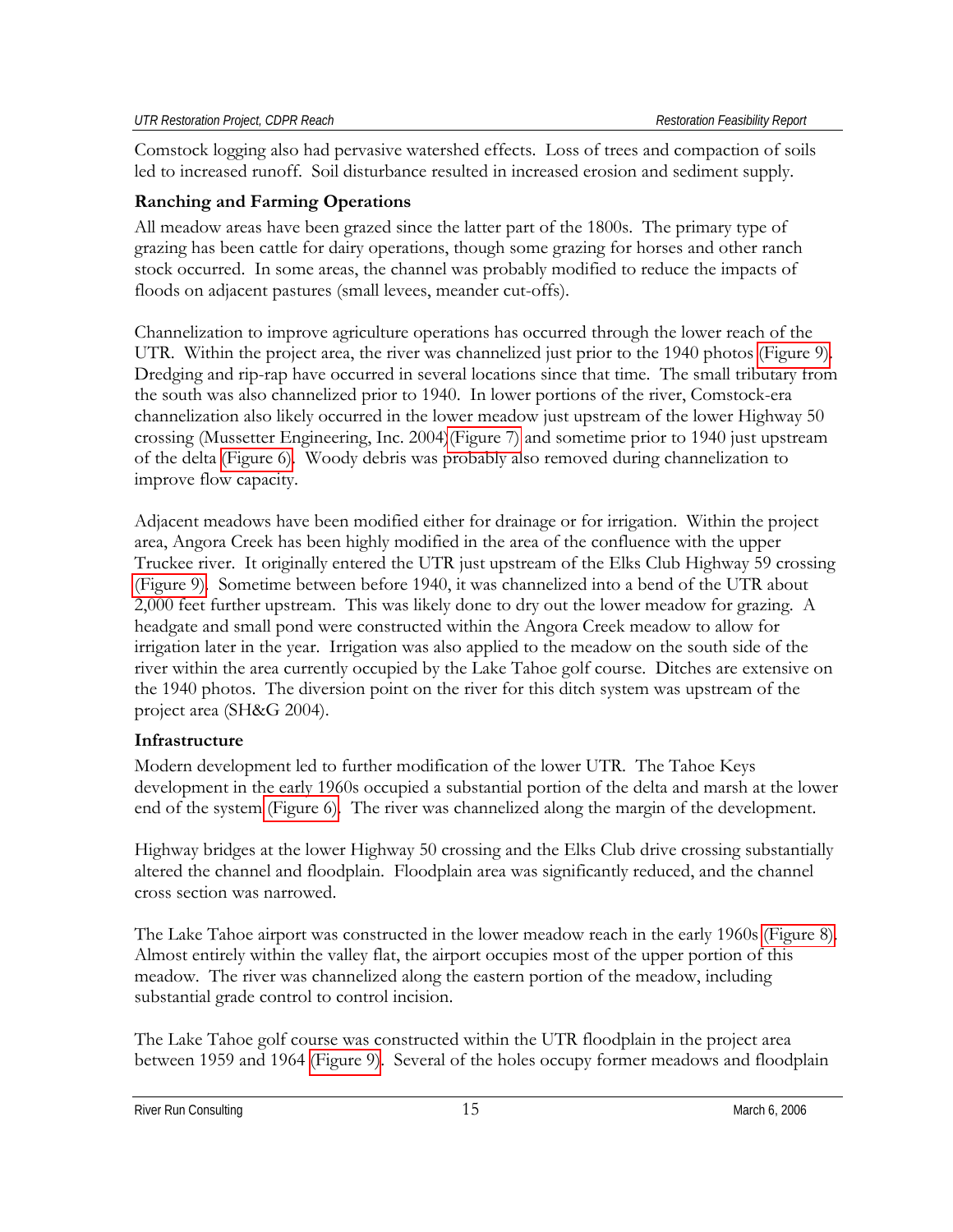<span id="page-20-0"></span>directly adjacent to the channel. In the lower portion of the project area, the golf course essentially borders the river, with only a narrow band of riparian vegetation remaining. Five bridges have been constructed across the river within the golf course. Because the bridges were generally undersized, most have required extensive maintenance to control local erosion.

Urban related development accelerated in the 1960's with a myriad of housing and roads throughout the watershed. As noted by SH+G (2004), these changes may have increased peak flood magnitude and the delivery of fine sediment to the UTR.

# **GEOMORPHIC EFFECTS**

Because many of the impacts of European land use practices took place prior to photos or other records of the condition of the channel, the effects must be inferred rather than directly measured. While there can be no complete certainty using this approach, understanding of the response of channels to land use has improved substantially over the last few decades and reasonable inferences can be derived.

The land use history described above has resulted in a substantially altered channel (SH+G 2004). Channel length and sinuosity have been reduced throughout the lower Upper Truckee River. In the project area, SH+G (2004) calculated a 28% reduction in channel length between 1940 and 2004. Simon et al. (2004) reported similar results, with a reduction in sinuosity in the project reach between 1940 and 1994 of 1.54 to 1.14. While some of this decrease is likely attributable to channel response to human disturbance, direct meander cutoffs between 1940 and 1952 were also responsible. Similar impacts occurred in broad meadows downstream to the lake. Although much of the channel modification in the lower reaches took place prior to aerial photography, it is likely that human channel modifications have led to reductions in channel length similar to those described for the project area.

In many locations, the channel has also been enlarged. Channelization was designed to drain surrounding valley flats and provide flood protection, and the new channels constructed were therefore likely bigger and deeper to provide more hydraulic capacity. As will be described in the following section, subsequent channel response has further enlarged the river, and many channelized reaches today have high capacity with respect to surrounding valley flats (SH+G 2004), resulting in less frequent overbank flows.

# **Channel Response**

In freely alluvial riverine systems (those whose bed and banks are composed of materials transported by the channel in current climatic conditions), the channel form and size are related to the amount of water and sediment supplied to the channel. That the amount of water carried by the stream is related to the size is intuitively obvious; larger rivers carry more water. However, examination of many different types of streams reveals that similar hydrologic regimes may result in far different channel forms and sizes. Streams with low rates of sediment supply (especially low rates of coarser bedload transport) tend to be highly sinuous and have narrow, deep channels, while those with high rates of coarse sediment supply tend to be straighter, and have shallower, broader channels. Thus sediment also influences channel morphology.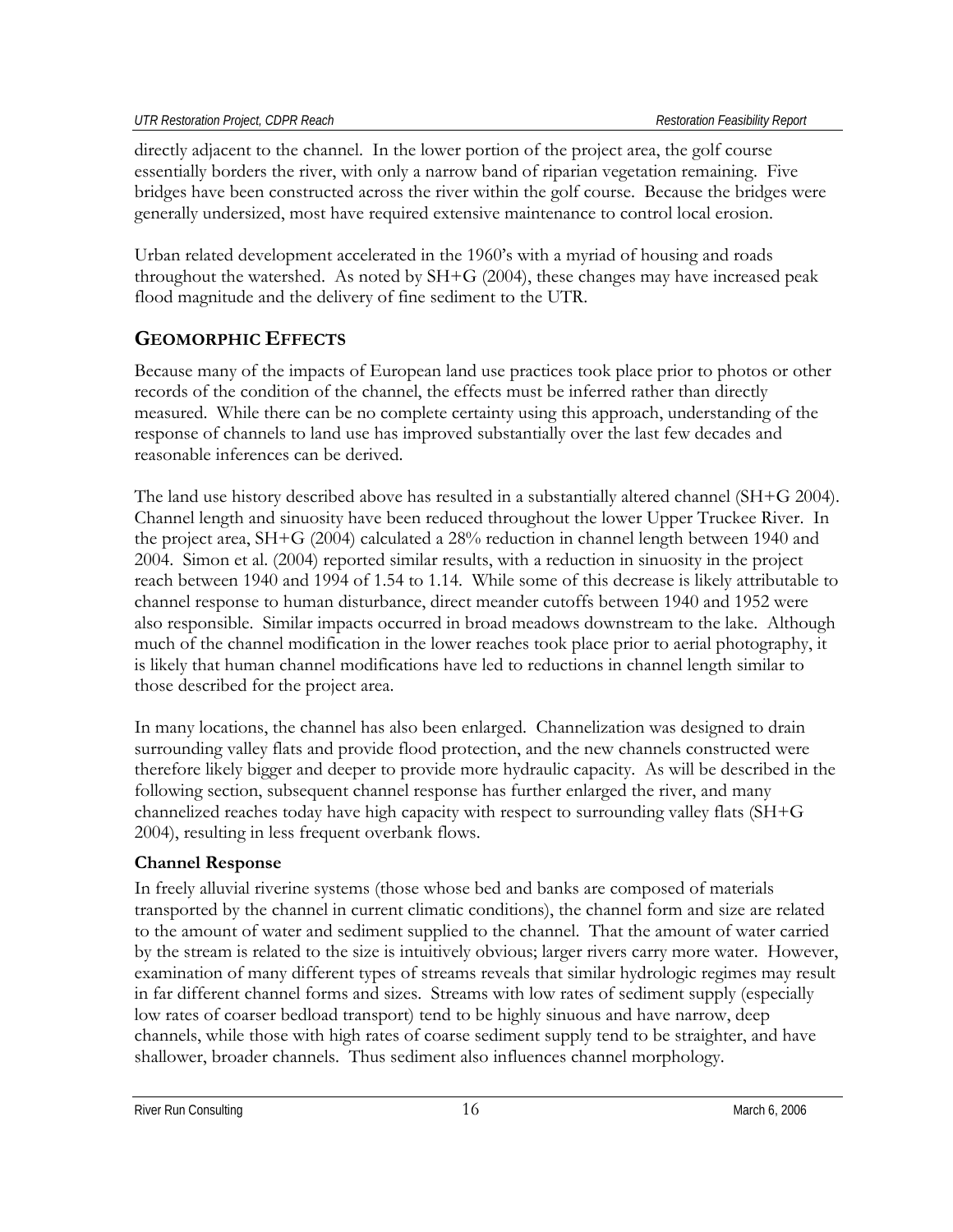Substantial changes in the rates of supply water and/or sediment will result in changes in channel form. There are two general channel responses. An increase in sediment supply with respect to discharge tends to result in aggradation (an increase in the elevation of the channel bed, caused by deposition of sediment); decreases in sediment supply or an increase in discharge tend to result in incision (a decrease in the elevation of the bed, caused by erosion).

Natural factors, most commonly changes in climate, can trigger channel change. Channel response to climate change is complex, dependent on the time scale in question, and mediated by the response of vegetation throughout the watershed. Periods of increased rainfall, for example, may result in aggradation over short time-scales due to large increases in the rate of erosion and sediment supply to the channel. Over longer time-scales, vegetation cover may increase in response to additional rainfall, slowing erosion and sediment supply, which can result in channel incision. Some channel responses to climate change are less complex; lower lake levels during time of drought would likely cause incision in the lower portion of the UTR.

Human disturbance of the watershed can trigger similar channel responses. Some land uses tend to increase the supply of sediment and therefore result in aggradation. Timber harvest, for example, can substantially increase the amount of sediment supplied from the watershed to the channel, through erosion of roads, landings or other disturbed surfaces, or by causing an increase in the frequency of mass wasting. Extensive, watershed-wide grazing is also believed to have resulted in increased sediment supply to stream channels in some instances, again through land disturbance. Whatever the cause, an increase in sediment supply results in aggradation and reduction of channel capacity. Reduced channel capacity then tends to reinforce aggradation because sediment transport capacity is reduced. The channel generally becomes more dynamic, and may braid. Channel aggradation has been documented in many cases as a result of land use, but the causes tend to be large-scale inputs of sediment (hydraulic mining in the western Sierra and resulting aggradation on the Sacramento River, for example).

There is substantial evidence that human disturbance within the UTR watershed has increased the supply of sediment, especially following widespread Comstock-era forest harvest and during a decade or so of rapid development beginning in the early 1960's. Analysis of sediment cores in Lake Tahoe has shown increased sediment delivery to the Lake occurred at these times (Heyvaert 2002). These sediment cores also show that, following these disturbances, rates of sediment delivery to the lake returned fairly quickly to natural background levels. However, there is no evidence to suggest that the increase in sediment supply resulted in a large-scale aggradation response in the river. For example, soil stratigraphy exposed along the UTR through the Lake Tahoe Golf Course shows no evidence of former A-horizons buried under gravel deposits, or other features which would suggest a recent, system-wide aggradation event characterized by regional channel disequilibrium. Similarly, there are no channel remnants or scars on the floodplain suggestive of braided channel patterns typically found in actively aggrading systems. Other features that likely would have resulted from extensive aggradation, such as widespread recent terraces, are not found in the lower portion of the UTR. While human disturbance has increased sediment yield in the UTR, the additional sediment has not been sufficient to induce large-scale channel aggradation.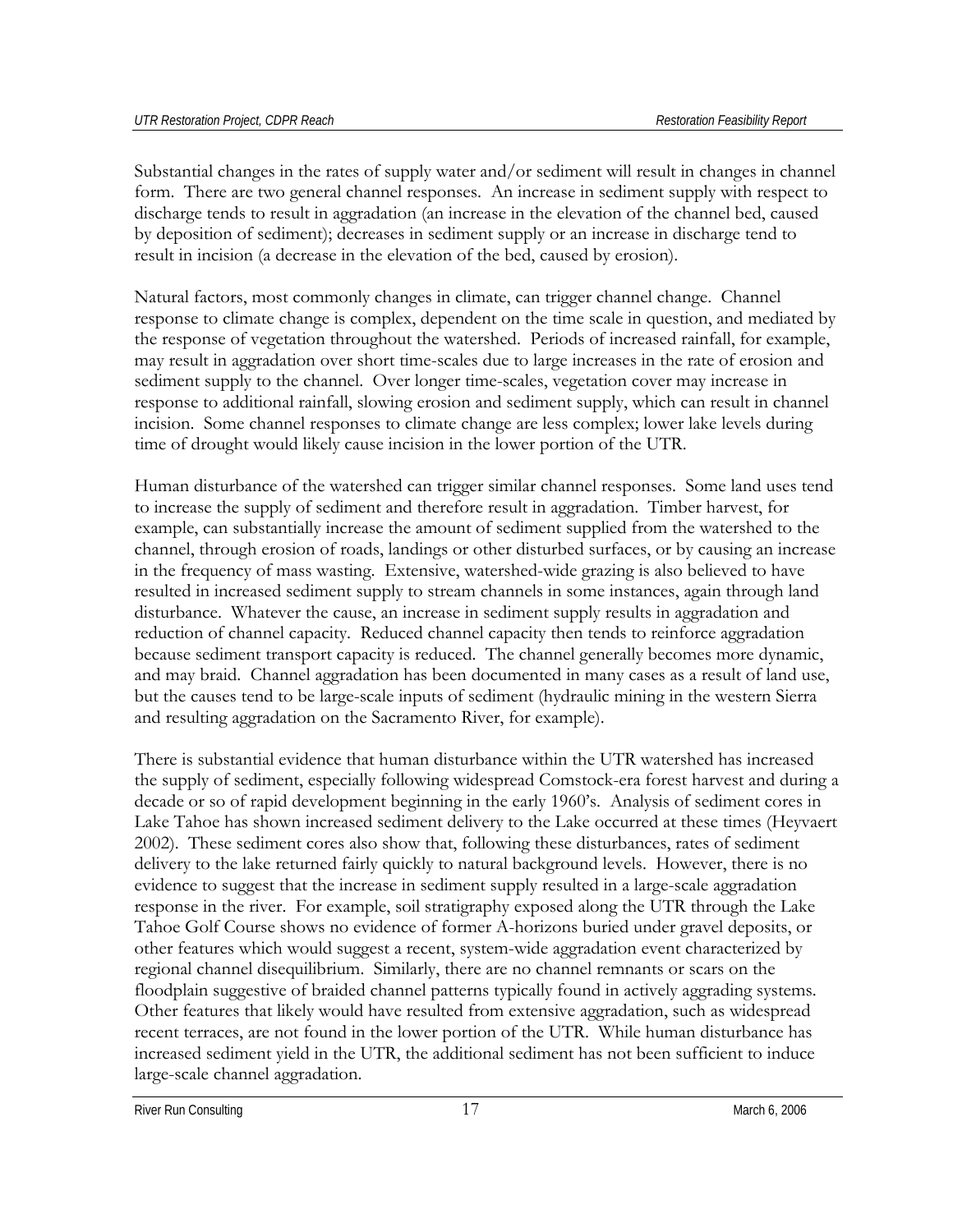Incision is the other general channel response to land use. Incision is often triggered by an increase in erosive power or sediment transport capability without an increase in the amount of sediment available for transport. The additional power is expended on the channel bed and streambanks, resulting in incision. Increases in erosive power or sediment transport capacity can occur in one of four ways:

- Decrease in base level (the elevation at the downstream end of a reach of channel), resulting in increased slope, velocity, and erosive power.
- Reduction in channel length (cutoff of meanders), which also increases the channel gradient.
- Increase in water supplied to the channel, usually through impacts to the surrounding watershed. Bigger floods have more erosive power.
- Reduction in sediment supply without a corresponding change in water supply. Flowing water supplies the energy required to transport sediment; a reduction in sediment supply results in more available energy and more erosive force.

The most important of these factors with respect to the effects of land use on the UTR is reduction in channel length. As described above, channelization of the lower UTR has been extensive, and has resulted in a much shorter channel. While natural dynamism certainly also resulted in meander cut-offs and similar increases in gradient, the effects were likely localized. Human channelization has been far more widespread, and has affected most of the river from the golf course downstream to the lake. Several other land use practices had effects that can create incision. Removal of woody debris to "clear" the channel would have reduced sediment storage and increased erosive power. Channel clearing from splash damming and subsequent salvage operations would have increased channel size and erosive power. Much of the watershed disturbance resulting from logging and grazing would have reduced infiltration and increased runoff, resulting in larger floods, again increasing erosive power. It is also likely that earlier agricultural practices included draining adjacent meadows for pasture, which increased flow in the channel during floods and erosive power. Finally, extensive grazing of meadows reduced riparian vegetation cover, making the channel more susceptible to erosion.

Similar modifications of streams and watersheds have caused channel incision in many documented cases (Schumm 1999), and the UTR is no exception. Virtually all researchers investigating the channel and its response to human disturbance have concluded that the lower UTR has incised in response to channelization (Simon et al. 2004; SH+G 2004; Mussetter Engineering, Inc. 2000). It is important to note that once incision begins, positive feedback mechanisms promote additional incision. As the channel enlarges, larger floods are contained entirely within the channel, increasing shear stress on the streambed and causing more erosion and incision. Evidence supporting incision includes: the channel is much larger than would be expected in functional alluvial streams and floods adjacent valley flat less frequently than would be expected(SH+G 2004; Mussetter Engineering, Inc. 2000); bedforms common in functional streams are lacking (Mussetter Engineering, Inc. 2000); and rates of streambank instability are high (Simon et al. 2004; SH+G 2004; Mussetter Engineering, Inc. 2000).

River Run Consulting and the set of the set of the set of the set of the set of the March 6, 2006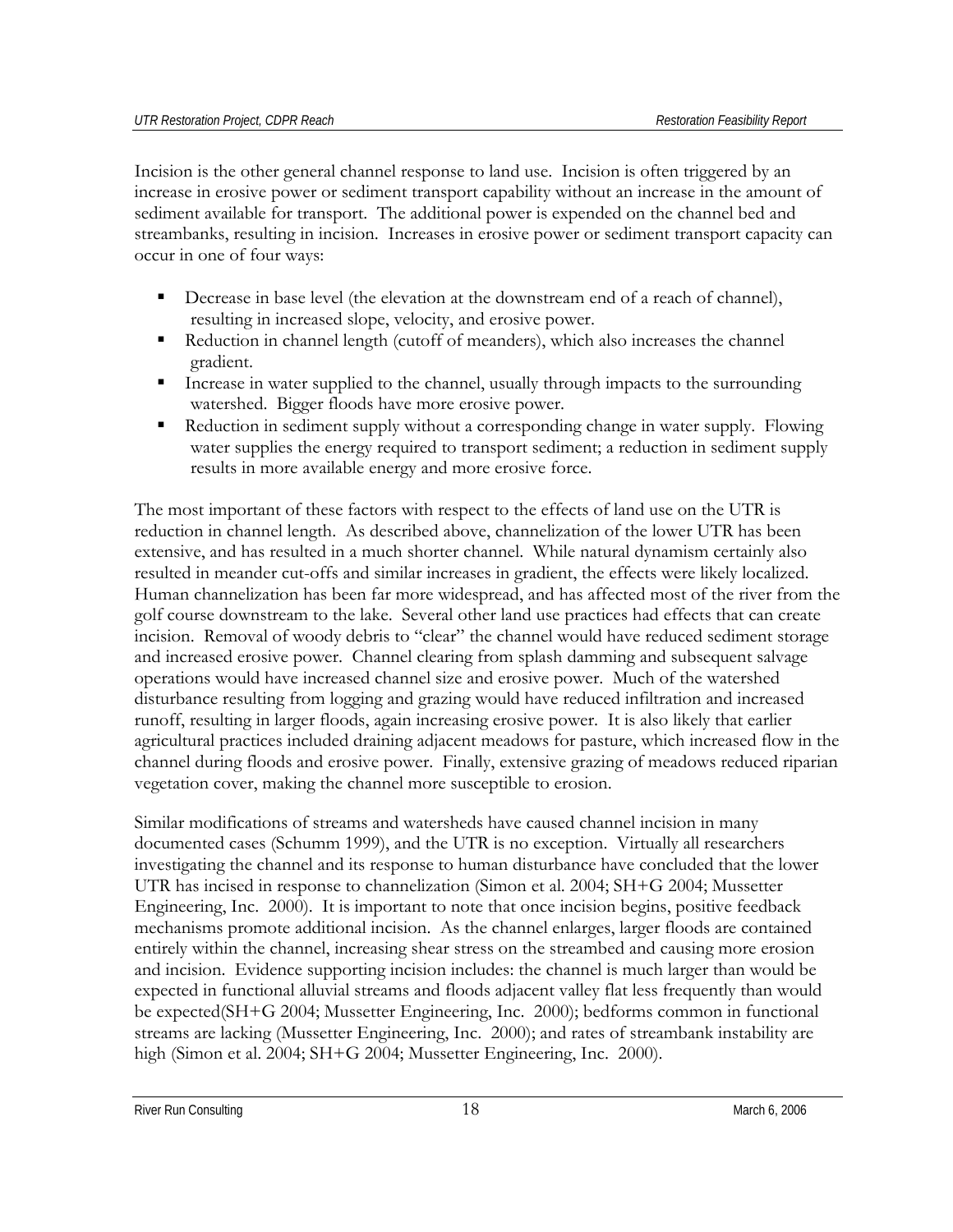<span id="page-23-0"></span>In summary, the dominant geomorphic response of the lower UTR to human disturbance has been incision relative to the adjacent floodplain. The incision response has been pronounced within the project reach, where researchers have concluded that incision was caused by channelization within the project area and in downstream reaches (Simon et al. 2004; SH+G 2004).

### **Probable Future Trends**

Simon et al. (2004) and Schumm (1999) present similar conceptual models for evolution of incised river systems (Figure 10). In early stages, incision is driven by land use changes, such as channel straightening, that increase the erosive capacity of the channel with respect to its bed. In subsequent stages, an increase in streambank height, increased shear stress at the toe, and reduced vegetative stability lead to widening (Stages 4 and 5). The widening both produces local sediment and probably results in reduced sediment transport capacity, leading to aggradation (Stage 5) and the eventual formation of a new floodplain, typically at a lower base level (Stage 6). This conceptual model has been extensively peer-reviewed and is widely accepted among researchers and managers of incised channels.

Schumm (1999) notes that once incision has commenced, it is unlikely that erosion will cease naturally until the channel has progressed through the several stages of the channel evolution model. Simon et al. (2004), in geomorphic assessments of the UTR, classified the stage of channel evolution for 12 locations in the lower UTR, from just upstream of the project area to near the lower Highway 50 bridge. Of the twelve sites, ten were classified as Stage 5. One in the lower meadow was classified as Stage 2, and one near the lower Highway 50 bridge was classified as Stage 6. These classifications suggest that throughout its lower reach, the UTR is still responding to the impacts of channelization through aggradation, widening, or both.

Schumm (1999) further notes that progression through the stage of channel evolution is highly variable. The type of sediment in the valley fill can significantly affect the process of channel incision and adjustment. Two factors in the UTR and the project area have likely influenced incision. First, dense lacustrine deposits have likely slowed erosion of both channel bed and banks. Mussetter Engineering, Inc. (2000) noted several locations in the meadow areas where resistant outcrops are controlling channel grade, including within the project area. Simon et al. (2004) noted that similar deposits are controlling rates of streambank erosion. Second, the outwash deltaic deposits at the upstream end of the project area appear to have influenced the upstream progression of incision. Longitudinal profiles through this area show a distinct break in slope in this reach, with substantially higher gradient. Repeated profiles and sections by CDPR in this reach show substantial vertical and lateral instability in this reach. The process of incision has likely been modified by coarser outwash deposits, and the river is still undergoing adjustment.

The control imposed by lacustrine sediments has important implications for the future progression of channel evolution. Schumm (1999) notes that channels incising into cohesive sediments deepen rapidly. However, throughout the meadow reaches, subsequent widening appears to have progressed relatively slowly. While larger rain-on-snow floods result in localized bank erosion, the low slope and cohesive sediments found in meadow reaches of the UTR do not

River Run Consulting and the consulting of the consulting and the consulting of the consulting of the consulting of the consulting of the consulting of the consulting of the consulting of the consulting of the consulting o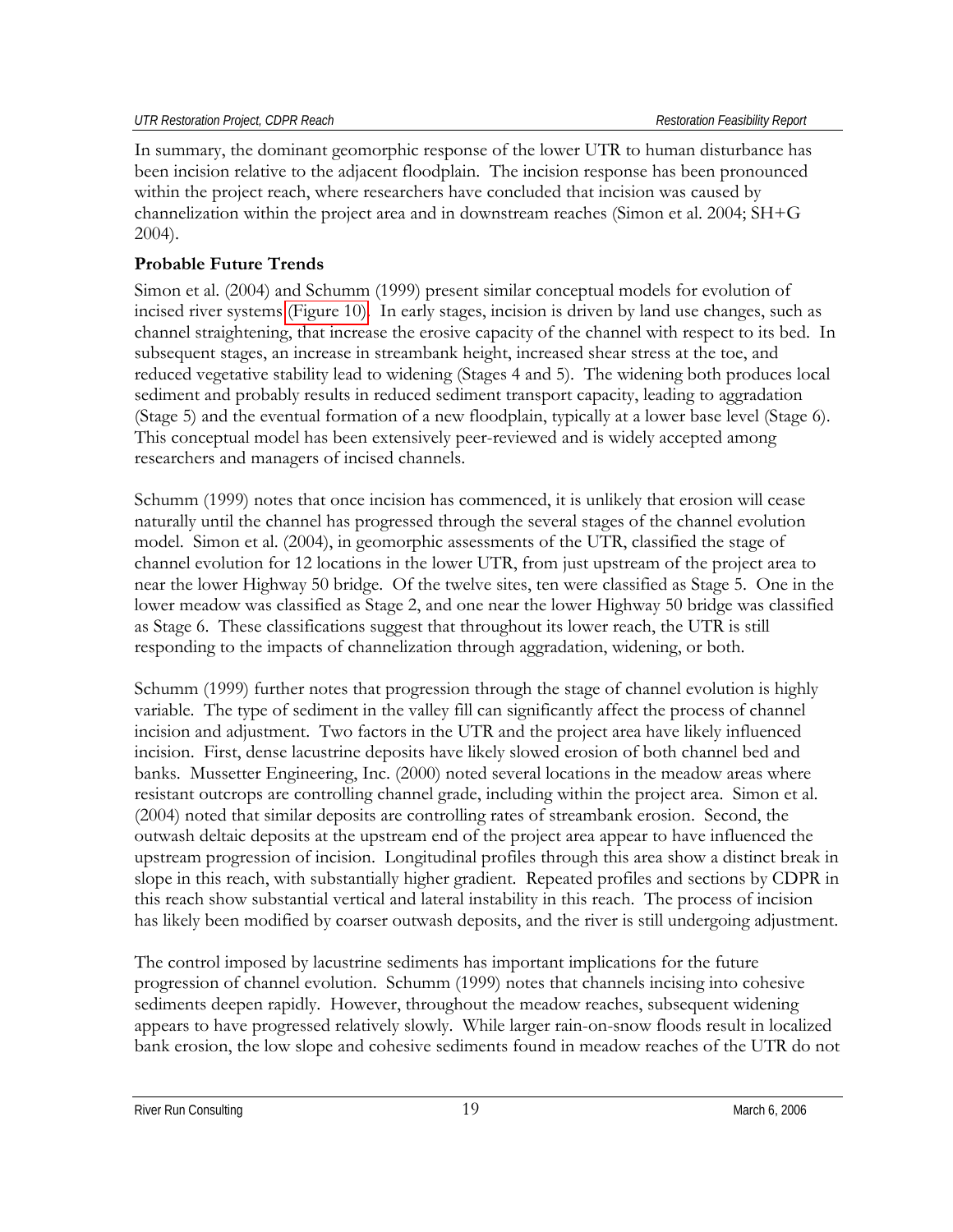allow for rapid adjustment. Thus the adjustment to a more functional channel is a very slow process.

Human modifications have also affected the progression of channel evolution with the project area. Rip-rap has been used extensively in the middle portion of the project area and around golf course infrastructure to stabilize streambanks. While this technique has provided temporary stabilization, unprotected streambanks are eroding throughout the project area (Simon et al. 2004). Moreover, continuing vertical channel adjustments has undermined rip-rap in many locations. Given that the geomorphic progression is toward widening, streambank stabilization in situ would require treatment of banks throughout the project area, and would also require that rip-rap treatments have deep toes, well below current streambed elevation, as headcuts continue to degrade the channel bed.

Some human modifications appear to have stabilizing effects on channel evolution. A grade control structure near the golf course clubhouse, constructed to provide a water intake, raised the streambed and has likely contributed to stability in a reach for a few hundred feet upstream. Weirs and grade control have been used to stabilize incised channels in many areas (Bravard et al. 1999).

It is also important to note that in some locations, particularly the upstream end of the project area, recruitment of woody debris during widening has important effects on the channel. In some locations, debris jams are serving to store sediment and creating some local aggradation. However, debris also tends to promote additional widening through lateral scour. In areas where woody debris jams are relatively abundant, widening still appears to be the dominant process based on CDPR repeat cross sections.

 It is not possible to predict when the channel will complete adjustments to initial incision, or the specific channel morphology. The incision model predicts that a Stage 6 floodplain will be created at a lower base level. It is probably reasonable to assume that this floodplain will be broad enough to accommodate the approximate meander geometry of the historic channel, suggesting that current channel widening will substantially increase. SH+G (2004) notes that several thousand tons of additional erosion could occur. Given the relatively low rate of widening, this process will likely require decades or centuries.

Alternatively, the incised channel within the project area may eventually stabilize through aggradation to former floodplain elevation. Although this process is possible, available data do not suggest that aggradation is occurring. CDPR has repeated surveys of cross sections in the project area several times over the last twelve years. These sections were used by Simon et al. (2004) to validate a model of channel changes, CONCEPTS. This model, and the surveyed sections, showed that, generally, changes in channel elevation have been negligible over the past decade. Channel width, however, has increased significantly over that period, up to 6 m throughout the project area.

A fifty-year simulation was run with CONCEPTS based on the validation (Simon et al. 2004). The model predicted significant increased in width (up to 34m) at sections within the project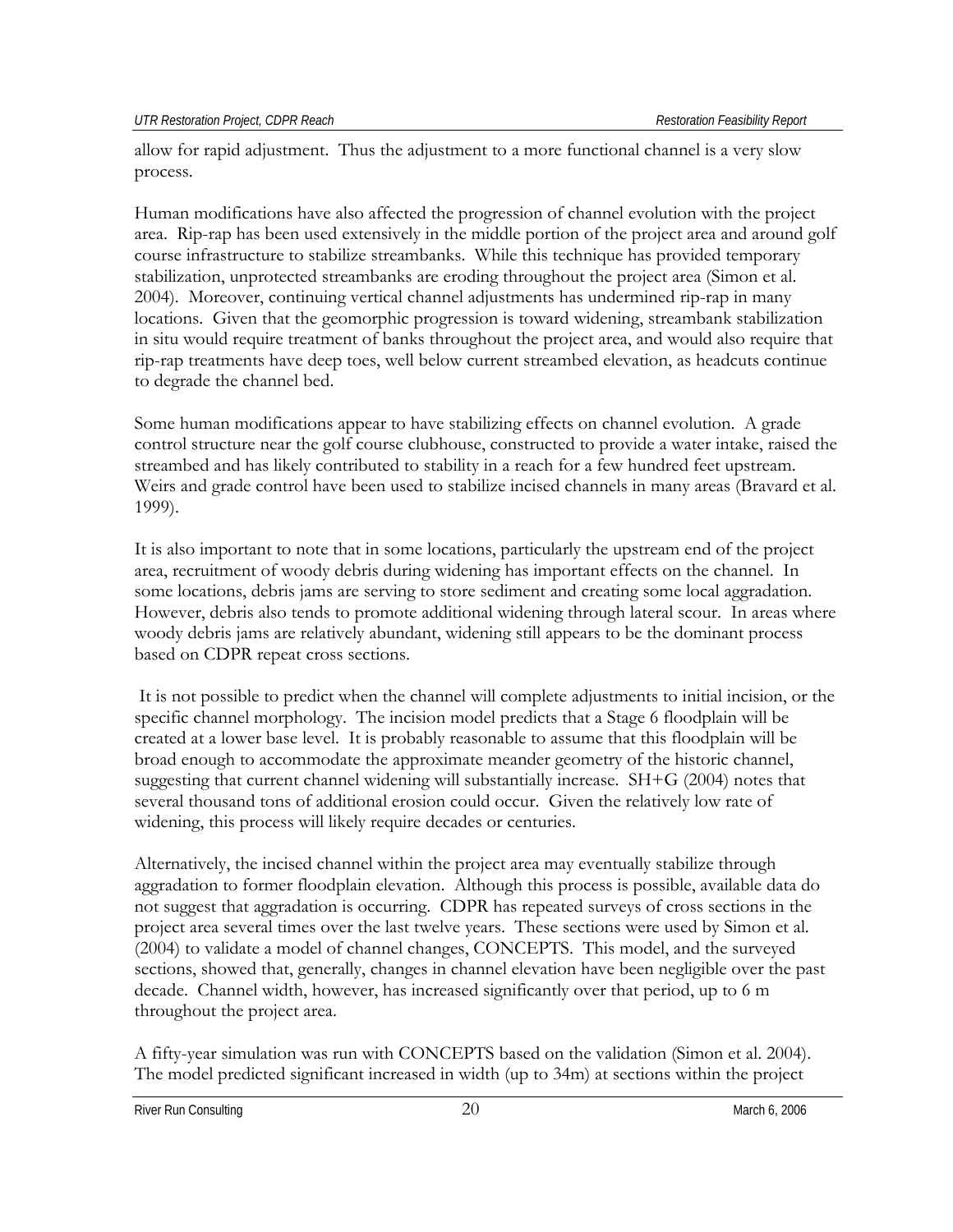<span id="page-25-0"></span>area, especially near the upper end. It also predicted 1.1 m of deposition at one section near the upper end of the project area. These changes represent the principle form of channel change in the modeled area. Changes in both top width and bottom elevation were minor in downstream reaches.

These results are consistent with the following conclusions:

- In the project area, substantial additional channel adjustment can be expected as the result of historic channel modifications. This adjustment includes channel widening, and considerable vertical instability, including headcutting.
- Channel straightening and disconnection with the floodplain have led to increased stream power, erosion, and have likely led to decreased deposition within the channel in many areas.
- Aggradation is not likely to occur without substantial widening.
- Channel evolution is modified by the presence of lacustrine deposits; subsequent widening is likely to proceed at slow rates.
- The process of channel evolution has been modified by the presence of outwash deposits at the upper end of the project area, resulting in a highly unstable and dynamic reach.

# **RIPARIAN ECOSYSTEM IMPACTS**

Geomorphic changes resulting from human disturbance of the lower UTR have had significant impacts on the riparian ecosystem, the largest lotic riparian ecosystem in the Lake Tahoe Basin. Impacts to this ecosystem are of special importance in Lake Tahoe for several reasons. First, riparian ecosystems are relatively rare in the basin, comprising only about 5.5% of total basin area (USDA 2000). Second, riparian ecosystems have important habitat values. Wetlands and riparian areas are essential for fish and wildlife foraging, reproduction, and escape cover, and are recognized as the most critical habitats needing preservation in California. Of the over 250 species of wildlife that inhabit the Tahoe basin during all or part of the year, 84% are associated with meadow and riparian habitats for breeding or feeding (USDA 1980). Third, riparian ecosystems provide significant water quality benefits. Wetlands and riparian zones are effective for nutrient and sediment removal from stormwater, for reduced flood peaks, and for increased retention time of surface flow (Currier et al. 1998).

Unfortunately, riparian areas are the most disturbed ecosystem in the basin. The largest riparian ecosystems are found near the lake, in areas of low relief, which are also the most suitable areas for human development. Over 75% of marshes, 50% of meadows and 35% of riparian areas historically found in the basin have been lost or degraded due to urban and residential development (SNFPA 2001). Since the mid 1900s, approximately 75% of marshes in the Lake Tahoe basin have been degraded and around 25% were developed between 1969 and 1970 (USDA 2000).

Geomorphic processes and ecosystem function are closely linked. Human disturbance of the lower UTR and the subsequent geomorphic effects, described above, have significantly degraded riparian ecosystems. This section reviews the relationship between channel geomorphic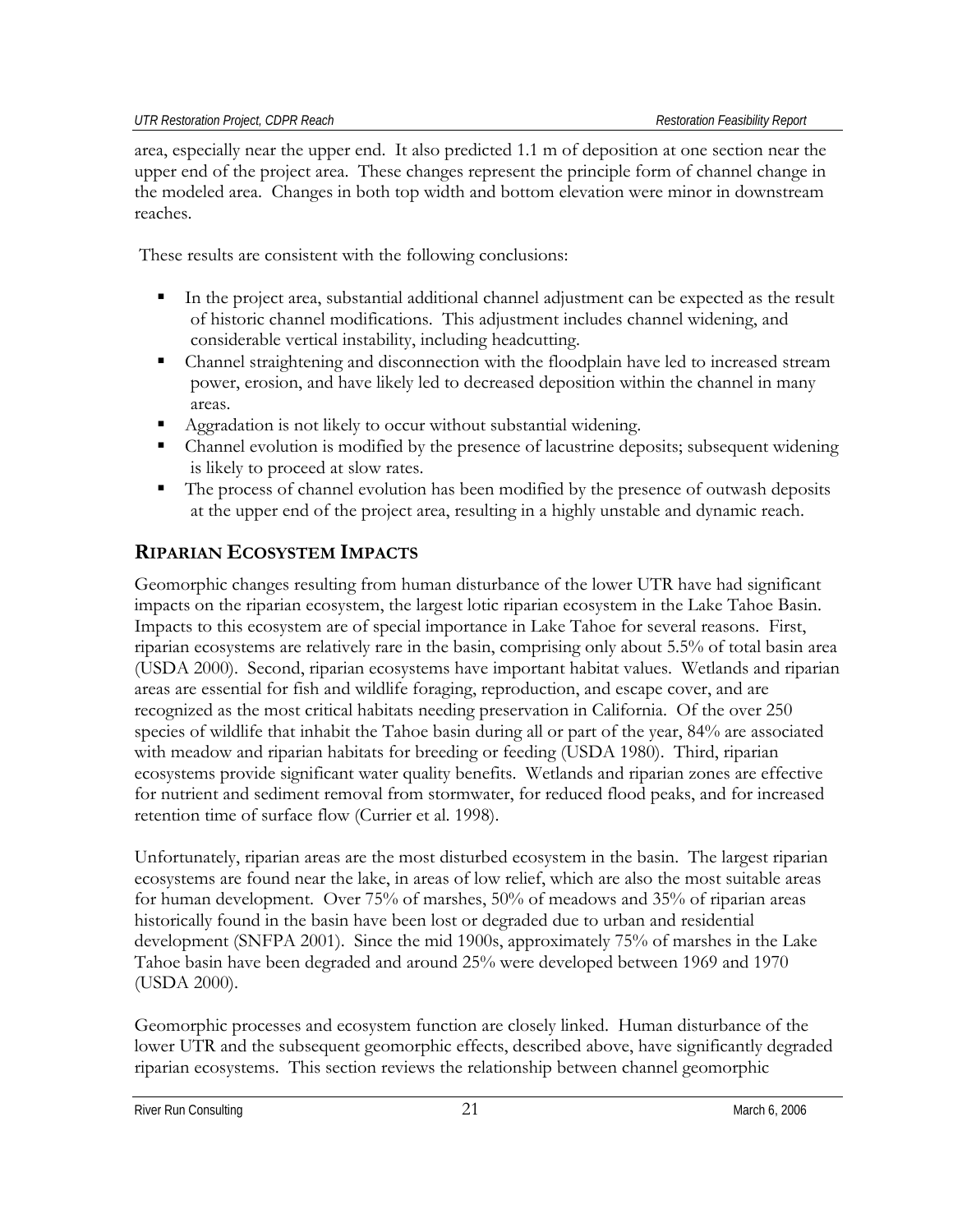<span id="page-26-0"></span>processes and riparian ecosystems, and changes in the riparian ecosystem in response to channel degradation.

#### **Geomorphic Processes and Vegetation Communities**

The distribution of plant communities in valley bottoms is generally reflective of substrate characteristics and water availability. In naturally dynamic fluvial systems, soils and groundwater are highly variable spatially and temporally. For example, valley flats away from the active channel generally tend to have deep, fine-textured soils resulting from deposition of fine sediment during floods over long periods of time, with high organic content as plant material is incorporated. Near the active channel, gravel bars deposits are coarse and well-drained, with little organic material. Coarser soils generally grade into finer soils with distance from the active channel.

Riparian environments have relatively high groundwater tables, but both spatial and temporal variability in groundwater availability is typical. Temporal variability occurs due to regular flooding on yearly time scales. Groundwater typically is close to (within a couple of feet) of the surface throughout the floodplain during high water in the spring and early summer, an active growth period for riparian plants. As streamflow drops through the summer, groundwater tables tend to fall as well. It is important to note that temporal variability also occurs over longer timescales; groundwater tables will be different between wet and dry years.

High spatial variability in groundwater level with respect to the ground surface is typical in riparian environments as well. Generally groundwater elevation is higher near the channel and decreases with distance away from the channel. However, locations away from the active channel may have relatively high water tables due to a number of factors. For example, layers of fine sediment common in floodplain stratigraphy can perch groundwater, resulting in high groundwater levels far from the active channel. Perhaps more importantly, topographic complexity resulting from channel dynamics results in groundwater levels near the ground surface well away from the active channel. Old meander scars, for example, often have surface water in some locations late into the summer, or even throughout the entire year.

Adaptation of riparian vegetation to complex patterns of substrate and hydrology has resulted in specialization. Finely textured floodplain soils, often saturated during the wet season, are dominated by herbaceous species such as sedges (*Carex* spp.), rushes (*Juncus* spp.), or hydrophytic grasses (Kaufmann et al. 1997). Many riparian shrubs and trees, on the other hand, commonly become established on coarsely textured, well-aerated substrates such as those found on point bars in the 2- to 10-year floodplain (McBride and Strahan 1985; Bradley and Smith 1986). Seedlings of these plants require full light and water in well-drained sites. Seed dispersal and germination are timed to coincide with late spring flows when water tables are high and fresh alluvium has been deposited (Noble 1979). Recruitment of willows is poor in fine-grained soils already colonized by herbaceous vegetation, probably partly due to competition with herbaceous species, whose growth begins earlier in the spring. Once established, however, mature willows have deep rooting systems and can persist for several decades even though the active channel may migrate away. Similarly, some herbaceous species with deeper rooting systems are also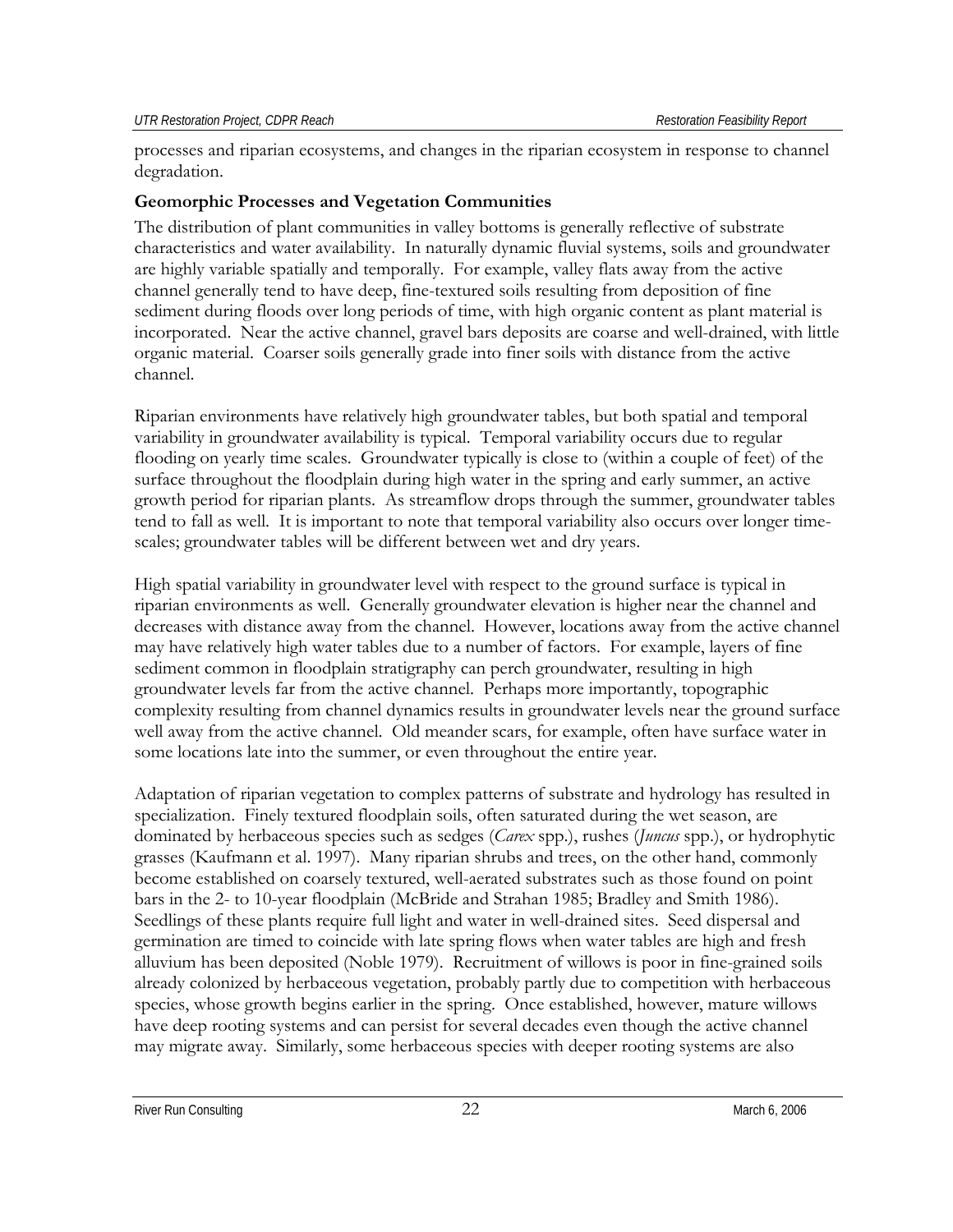capable of persisting through changes in hydrology (especially *Carex nebrascensis* or *Juncus balticus*), but will likely exhibit reduced growth period, vigor, and productivity.

Composition and structure of riparian vegetation communities is thus a reflection of complex spatial and temporal variability in substrate and hydrology, which in turn are driven by the dynamics inherent in natural fluvial systems. Geomorphic processes such as meander translation, meander abandonment, and overbank sediment deposition create complex edaphic and hydrologic environments. The resulting vegetation communities have complex structure characterized by the patchiness and abundance of edge important as wildlife habitat.

Prior to human disturbance of the UTR, many specific geomorphic processes were important to maintaining general characteristics of vegetation community structure within larger meadows (i.e., the downstream portion of the project area). Sites suitable for riparian shrub establishment within the herbaceous matrix were created by a host of processes. Streambank erosion during floods created small patches along streambanks where shrubs could establish. Bar deposits along the active channel provided excellent sites for shrub recruitment. Small overbank sediment deposits within herbaceous vegetation likely also created suitable sites. In the larger meadows, the vegetation community structure resulting from these processes was characterized by a relatively narrow band of shrubs along the active channel.

In portions of the UTR where the modern floodplain is entrenched in outwash deposits (i.e., the upstream portion of the project area), many similar processes were active and provided sites for riparian shrub establishment. However, coarse sediment was more abundant, and the channel was likely more dynamic and had more extensive bar deposits. As a result, the riparian shrub band was broader. Herbaceous patches formed within the shrub matrix where deposits of fine sediment developed in flow shadows on bars or around shrubs.

Larger-scale fluvial dynamics, such as channel avulsion or cutoff of meander bends, also strongly influenced the distribution of vegetation. Mature shrubs along abandoned channels persist for many decades, forming patches of shrubs well away from the active channel. The diverse topography of abandoned channels resulted in strong hydrologic gradients. Persistent open water in low areas of the channels was surrounded by emergent vegetation, which graded into herbaceous wetland species surrounded by belts of shrubs. This set of processes produced patchy vegetation communities away from the active channel in both meadows and the areas entrenched in glacial outwash.

Prior to incision, it is also important to note that groundwater levels in the floodplain were consistently higher. Saturation within the root zone persisted well into the growing season. In many areas, floodplain soils likely retained substantial moisture in the root zone throughout most average years.

In summary, following are key characteristics of the functional, historic riparian vegetation community along the lower UTR:

A high degree of patchiness, both of willow shrubs and of the herbaceous community;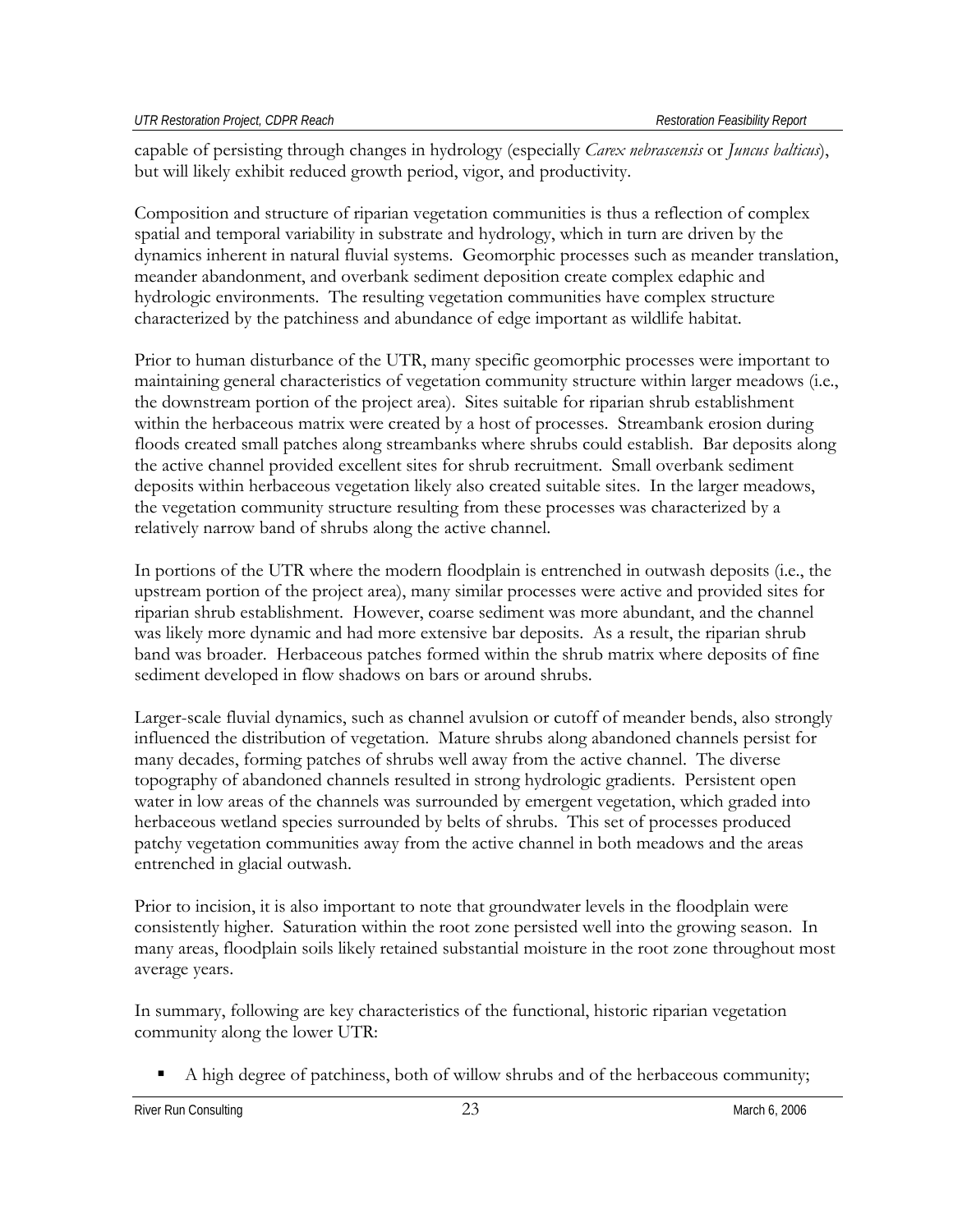- <span id="page-28-0"></span>active recruitment in the shrub communities along the river; and
- high productivity, with active growth well into the summer.

#### **Riparian Vegetation Impacts**

Direct disturbance has altered many of the riparian vegetation communities in the lower UTR. Grazing in larger riparian meadows altered historic riparian vegetation. The Tahoe Keys development filled, fragmented, and highly altered 750 acres of the Truckee Marsh (Rowland's Marsh). Construction of the Lake Tahoe airport and the Lake Tahoe Golf Course in the project area also directly altered riparian vegetation. The extent of direct human disturbance on the riparian vegetation community of the lower UTR is depicted in Figure 5, which shows vegetation classifications from Forest Service mapping for areas along the river. Note that vegetation communities classified as wet meadows, typical of floodplain riparian vegetation, have been extensively fragmented by areas classified as barren (natural vegetation communities have been removed) or urban (pavement or structures).

Changes in geomorphic processes resulting from channelization have impacted remaining riparian vegetation communities. Incision throughout the lower UTR has resulted in lowered groundwater tables in meadows. Although the magnitude of incision has been relatively small (probably from 2-5 feet in most areas), the ecological consequences of lowered groundwater levels have been more substantial. In wet or mesic meadow communities, the majority of the root zone is within about two to three feet below the ground. Changes of only one or two feet in groundwater level are sufficient to change wet communities to mesic types. Lower groundwater tables have also shortened the growing season and generally reduced riparian plant productivity. Reduced sediment deposition from overbank flooding may also have reduced productivity, as fewer nutrients are available for plant growth.

Although natural rates of streambank erosion promote shrub recruitment and vegetation community patchiness, incision has greatly increased the erosive stress and scour placed on streambanks during floods. Streambanks are also higher, with less available moisture. As a result, riparian shrubs are less capable of colonizing streambanks disturbed during floods, and streambank instability is common throughout the lower UTR. Riparian bands along the channel, particularly throughout broad meadows, have been eliminated or reduced in size.

Incised channels are more capable of transporting bedload, and tend to export bedload rather than storing it in bars within the channel. Processes of channel migration have also been slowed by incision and, in many locations along the UTR, meander migration has been eliminated through rip-rap or other channel constraints. All of these changes have reduced the development of instream bars, particularly point bars, which are focal points for riparian shrub recruitment. A loss of in-channel bars has reduced the area of riparian shrubs. This impact is prevalent throughout broader meadows, but far less pronounced in reaches entrenched in outwash, where fluvial adjustment to incision has led to the development of extensive in-channel bars, and distribution of shrubs is widespread.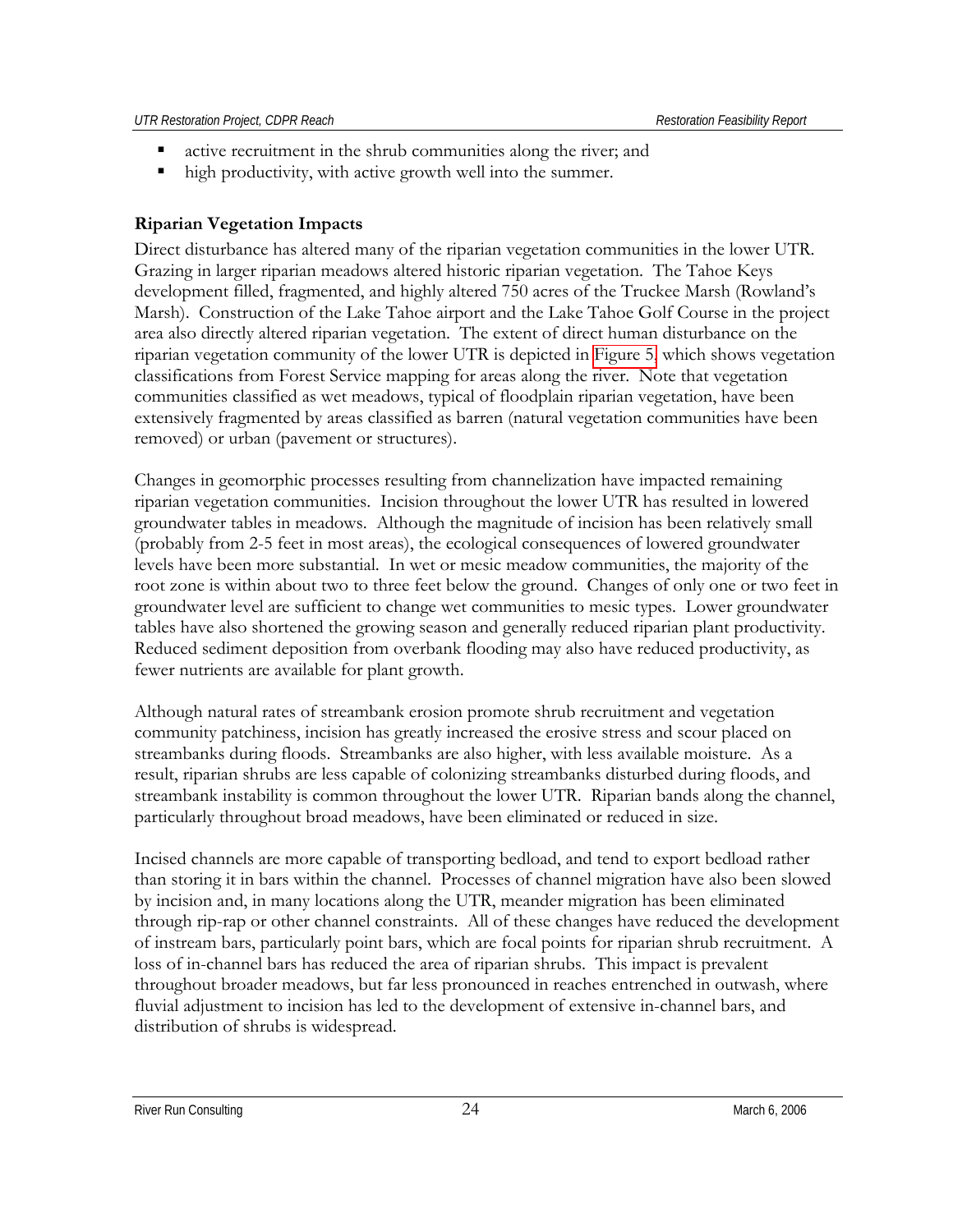<span id="page-29-0"></span>Finally, natural rates of channel planform dynamics have been reduced. As mentioned previously, meander scars on the floodplain attest to fairly frequent meander cutoffs prior to human disturbance, particularly in broader meadows. Incision has reduced the potential for meander cutoffs or other channel planform changes by concentrating larger flows within the active channel. As a result, the formation of diverse, structurally complex abandoned channel environments has been slowed or eliminated. The long-term trend is toward simplification of floodplain topography and vegetation communities.

In summary, human modifications of the floodplain and stream channel, and subsequent channel responses, have had important consequences for riparian vegetation communities. Specific effects on riparian vegetation include the following:

- Reduced frequency and extent of establishment of new individuals of the dominant, community-defining species;
- lower vigor (or death) and productivity of surviving individuals, especially of species that are not as tenaciously drought-adapted as *C. nebrascensis* or *J. balticus*;
- overall conversion of wetter habitats to drier ones, and loss of small areas of standing water that are of great wildlife habitat value;
- reduced woody riparian habitat connectivity;
- **IDE 1** lowered overall habitat complexity due to the ultimate loss of individuals from previous establishment episodes and lack of new colonization, resulting in lowered habitat values for wildlife; and
- consequent loss of diversity and lowered resistance to future catastrophe, disturbance, and/or gradual environmental change.

Most of the riparian vegetation along the lower Upper Truckee River, the largest stream in the basin, is impaired as defined in SNFPA (USDA 2001).

# **Terrestrial Habitat**

The structural complexity and diversity in riparian vegetation communities, a product of the geomorphic dynamism inherent in fluvial systems, provides important habitat for terrestrial wildlife. Riparian areas are productive, diverse habitats with high biodiversity (Kattlemann and Embury 1996). The ecotones between vegetation types within riparian areas, and between riparian habitat and surrounding communities, are used by a variety of animals. Dense and diverse riparian vegetation provides a variety of nest and perching sites. Numerous types of food, including seeds, fruits, and insects, are present as well as shady, cool, moist microclimates. Structurally complex riparian environments also provide cover, migration stopover areas, migration corridors, and dispersal corridors.

The importance of riparian habitat to terrestrial animals is well-known. Sierra mountain meadows are recognized as critically important for breeding and post-breeding dispersal of neotropical migrants and resident landbirds, and provide stopover habitat for many migrating species (California Partners in Flight Riparian Bird Conservation Plan). The highest diversity and productivity of land birds in the western United States is found in riparian habitats (RHJV 2004). Some mammals, such as beavers (*Castor canadensis*) and mink (*Mustela vison*) are dependent on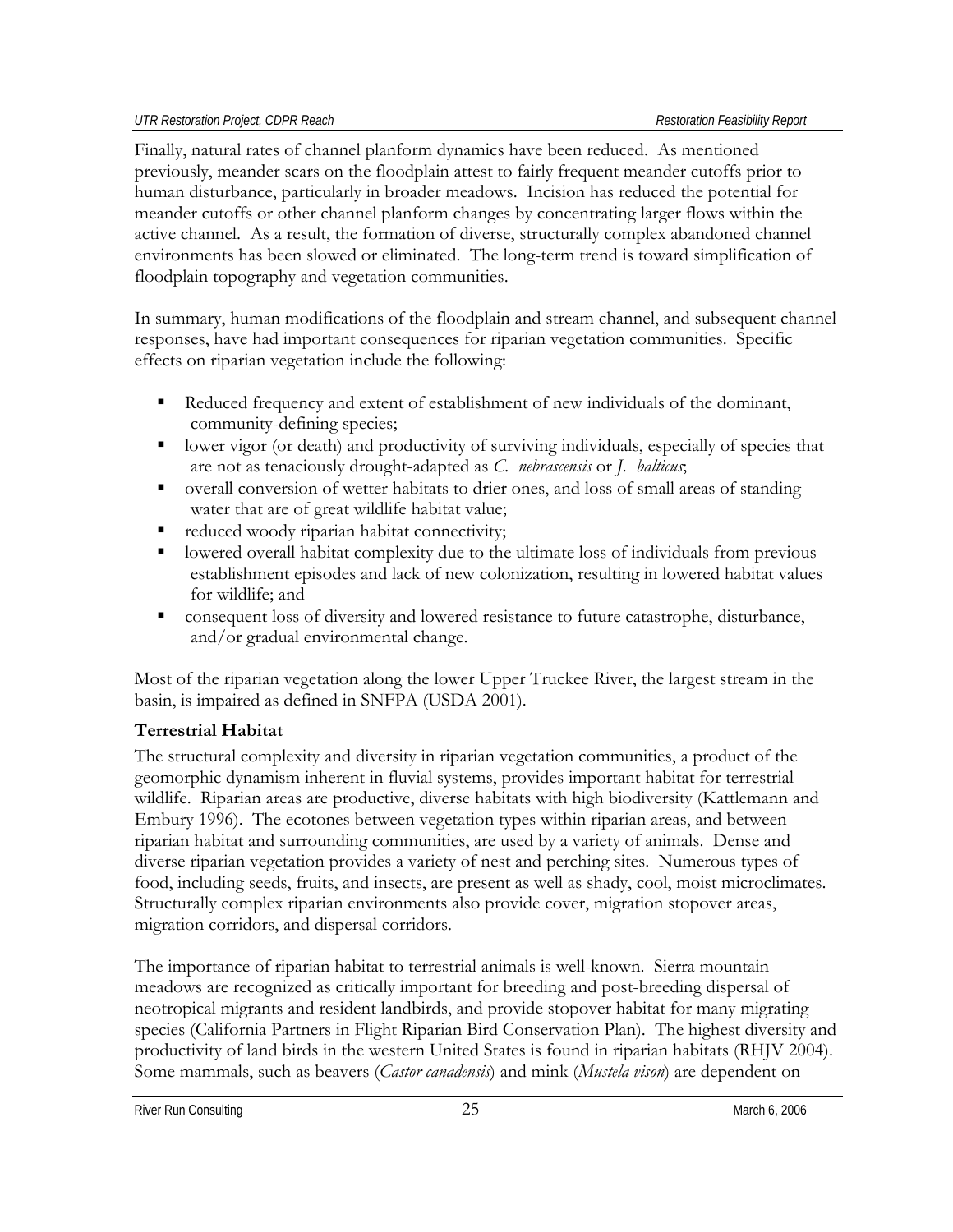riparian habitat. Raccoons (*Pyrocon lotor*) are closely associated with riparian habitat, while others, such as black bears (*Ursus americanus*), use it during part of their wide-ranging movements. Because of high wildlife species diversity, many predators such as coyotes (*Canis latrans*) and weasels (*Mustela* spp.) are found in and near riparian environments. All the amphibian species found in the Lake Tahoe basin spend a significant portion of their life cycles in riparian areas (Jennings 1996). Riparian habitat characteristics such as damp soils, cool microclimate, and presence of water are important components of amphibian habitat.

Breeding habitat requirements of the willow flycatcher (*Empidonax traillii adastus*), listed by the State of California as endangered, provide a specific example of adaptations to diverse and structurally complex riparian habitat. Willow flycatchers have been found in riparian environments of various shapes and sizes ranging from small willow-surrounded lakes or ponds with a fringe of meadow or grassland to various willow-lined streams, grasslands, or boggy areas (Craig and Williams 1998). Nesting habitat typically includes moist meadows with perennial streams and smaller spring-fed or boggy areas with willow (*Salix* spp.) or alder (*Alnus* spp.) (Serena 1982; Harris et al. 1988). Willow flycatcher nest territories generally contain open water (i.e., running water or standing water), boggy seeps, or saturated soil (Bombay et al. 1999). In the Sierra Nevada, willow flycatchers have nested in meadows less than one acre to meadows several hundred acres (Serena 1982; Stafford and Valentine 1985; Flett and Sanders 1987; Bombay 1999). However, most willow flycatchers occur in meadows larger than 20 acres.

Riparian meadow sites used by willow flycatchers vary in size and shape and may contain relatively dense, linear stands of shrubs, or irregularly shaped mosaics of dense vegetation with open areas in between. Various researchers describe openings within thickets of riparian deciduous shrubs or tall clumps of shrubs separated by open areas as important components of willow flycatcher nesting habitat (Serena 1982, Harris et al. 1988, Sanders and Flett 1989). Large contiguous willow thickets are avoided (Sanders and Flett 1989, Harris et al. 1988).

The patchy, diverse historic UTR riparian ecosystem provided habitat required by the willow flycatcher. Historic records indicate that willow flycatchers were a fairly common summer resident in the Lake Tahoe basin (Orr and Moffitt 1971). Populations were associated with the Truckee Marsh and Upper Truckee River system (SNFPA 2001). It is important to note that the diverse habitat (open water, shrub patches) required by the willow flycatcher was a product of natural geomorphic dynamism over long time-scales described in previous sections. alteration of geomorphic processes responsible for creating and maintaining habitat diversity, both direct modifications to the channel and floodplain and the resulting incision response, have reduced habitat value for riparian-dependent species such as willow flycatcher.

As a result, willow flycatchers have all but disappeared from the historic population centers associated with the Truckee Marsh and Upper Truckee River system at South Lake Tahoe (SNFPA 2001; Ray 1913; Erwin et al. 1995; Bombay 1999). Where they were once relatively abundant, recent surveys have found few willow flycatchers in UTR riparian areas from the lower Highway 50 bridge upstream to Meyers. In 1998, a single individual was detected in the project area in wet meadow/willow habitat south of the golf course and adjacent to the Upper Truckee River. None have been detected in subsequent surveys. More recently, willow flycatchers have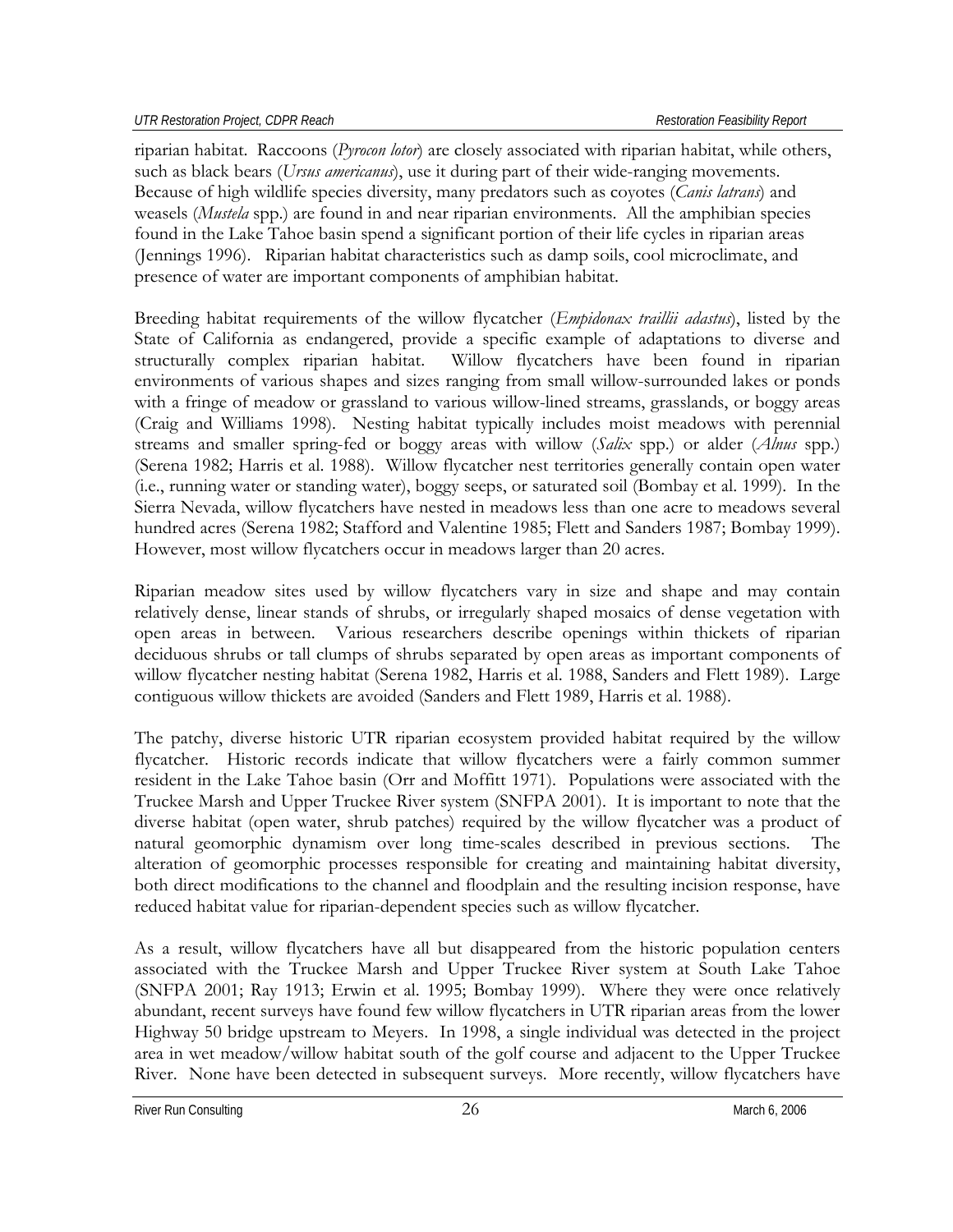<span id="page-31-0"></span>been detected nesting along the Upper Truckee River approximately four miles upstream of the project area, but have not been detected in broader riparian meadows of the lower river. Throughout their range, the loss and degradation of riparian habitats is probably the primary cause of historic and recent declines in willow flycatchers (Craig and Williams 1998).

Degradation of riparian habitat in the lower UTR has affected all species that use this habitat, whether they are riparian dependent (amphibians) or occasional (bears, coyotes). Human alteration of floodplains and geomorphic processes has led to simplification of floodplain habitat, with the following specific consequences:

- Reduction in total shrub cover, and the number and size of shrub patches;
- reduction in structural complexity and ecotones;
- reduction in habitat diversity, especially the loss of rare or ephemeral habitats such as small open water or emergent vegetation patches; and
- loss of interconnectedness of shrub cover, which served as migratory and travel corridors.

### **Aquatic Habitat**

Historically, the Upper Truckee River was the most important fishing resource for the Washoe tribe (USDA 2000). The Washoe fishery focused on spawning fish from Lake Tahoe, especially Lahontan cutthroat trout and whitefish. Based on accounts from Washoe elders, Lahontan cutthroat spawning was most extensive in the middle reaches of the lower UTR, from about the upstream end of the project area to Meyers (SH+G 2004). Maps of preferred Washoe fishing spots focus on this area, where the gravel deposits preferred by salmonids for spawning were likely extensive. Gravel recruited locally from outwash deposits, and sorted and stored by channel processes, including interaction with woody debris, likely provided complex and high quality aquatic habitat.

These accounts suggest that the historic habitat throughout the lower UTR was comprised of abundant pools and gravel riffles. Intact riparian vegetation likely provided extensive cover, and allowed for undercut streambanks. Temporary development of a lagoon at the mouth of the river, and a complex system of distributary channels immediately upstream, were important rearing habitat for juvenile fish migrating back to Lake Tahoe.

Channelization and resulting incision have dramatically altered aquatic habitat. The direct result of channelization is simplified habitat, with the loss of pools and riffles (Mussetter Engineering, Inc. 2000). Riparian cover was eliminated during channelization, and the high streambanks resulting from subsequent incision do not allow for the development of overhanging cover or undercut streambanks.

It is also likely that woody debris is less abundant throughout the system, especially in reaches entrenched in outwash where lodgepole forests border the channel. Reduction of woody debris has had important consequences for aquatic habitat. Perhaps the single best descriptor of functional aquatic habitat is high complexity; reduction of woody debris significantly reduces complexity (Bisson et al. 1987). This has led to less instream cover, fewer and shallower pools,

River Run Consulting 27 March 6, 2006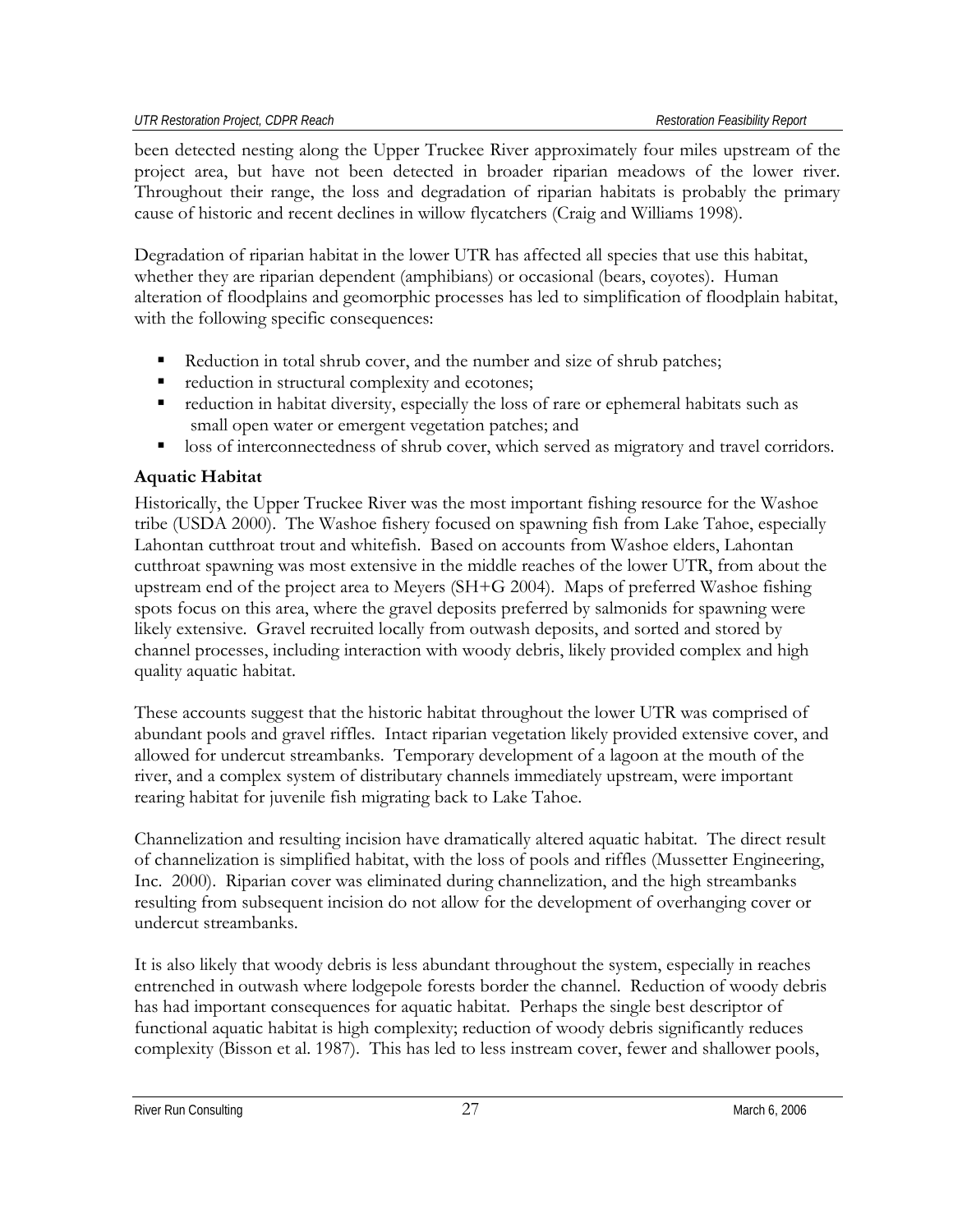<span id="page-32-0"></span>less storage of gravel substrates important for salmonid spawning or macroinvertebrate habitat, fewer backwater and marginal habitats, and reduced refugia during floods.

Subsequent changes in geomorphic processes due to the incision response have further exacerbated habitat degradation. Much of the channel margin, particularly in low gradient meadows, consists of resistant lacustrine deposits. Gravel bedload is effectively transported over this material rather than being stored within the channel as bedforms (Mussetter Engineering, Inc. 2000). Gravel riffles, the required substrate for salmonid spawning, are now relatively rare, especially in meadow reaches, to the extent that the California Department of Fish and Game undertook a limited project to improve spawning habitat upstream of the project area, probably in the 1960's (SH+G 2004).

Changes in aquatic habitat have affected other portions of the aquatic ecosystem. A study of macroinvertebrates in the lower Upper Truckee River (Herbst 2001) found that impairment of aquatic biota increased in a downstream direction. Seasonal sampling results showed that the greatest impairment occurred during low flows in late summer. Habitat data collected with the biological information suggested that fine sediment was deposited throughout riffle sampling sites during lower flows, and may have been responsible for increased seasonal impairment. These findings are consistent with a significantly simplified channel in which the process of sorting finer sediments into depositional areas along channel margins has been lost.

# **LOWER UPPER TRUCKEE RIVER RESTORATION OPPORTUNITIES**

Restoration planning is currently underway in several reaches of the Upper Truckee River, including the delta reach, near the airport, upstream of the airport at Sunset Stables, and this effort. All of these efforts present opportunities and constraints. Important opportunities include:

- The marsh at the mouth of the river represents the rarest ecosystem type in the Lake Tahoe Basin. It historically had the highest biodiversity in the basin.
- Large meadow riparian ecosystems along the lower Upper Truckee River (from the project area downstream to the lower Highway 50 crossing) are similarly unique and significant ecosystems, the largest such ecosystems in the basin.

However, many of these areas have substantial constraints:

- Restoration of the meadow and marsh near the mouth of the river is constrained by the Tahoe Keys development. Complete restoration of ecosystem function in this area is not feasible, though even partial restoration of this unique resource would be significant given its historic function.
- Much of the lower meadow system is in private ownership.
- Complete restoration of ecosystem function in the meadows adjacent to the airport is not feasible given the presence of the airport.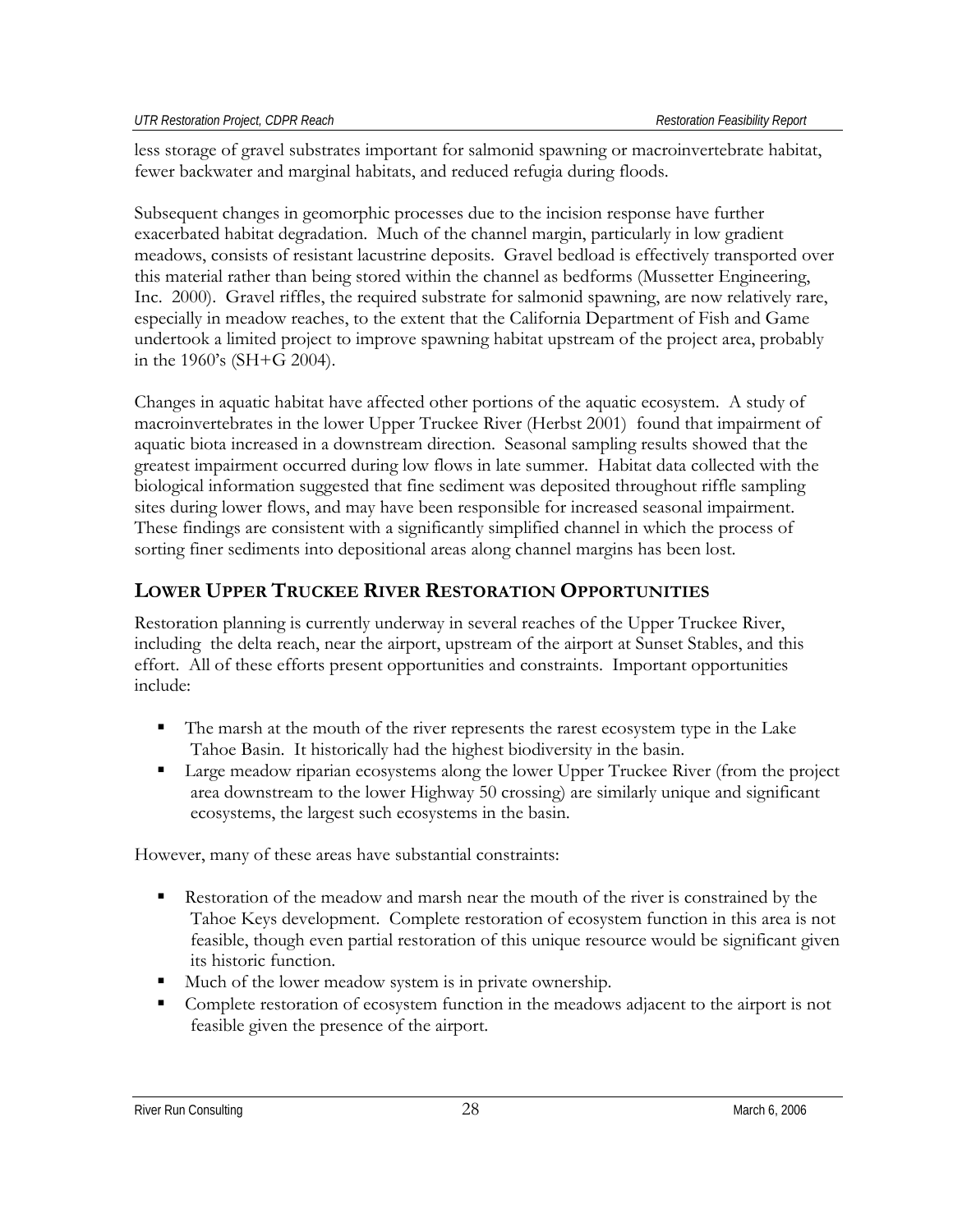In this context, restoration of the Upper Truckee River and adjacent meadow in the project area has high potential value. The river and adjacent meadow represent a unique and important ecosystem type within the Lake Tahoe Basin. Restoration of ecosystem function is not constrained by adjacent uses. The opportunity to relocate the golf course away from the river would allow for reduction of direct impacts and enable restoration of channel and floodplain geomorphic and ecosystem processes.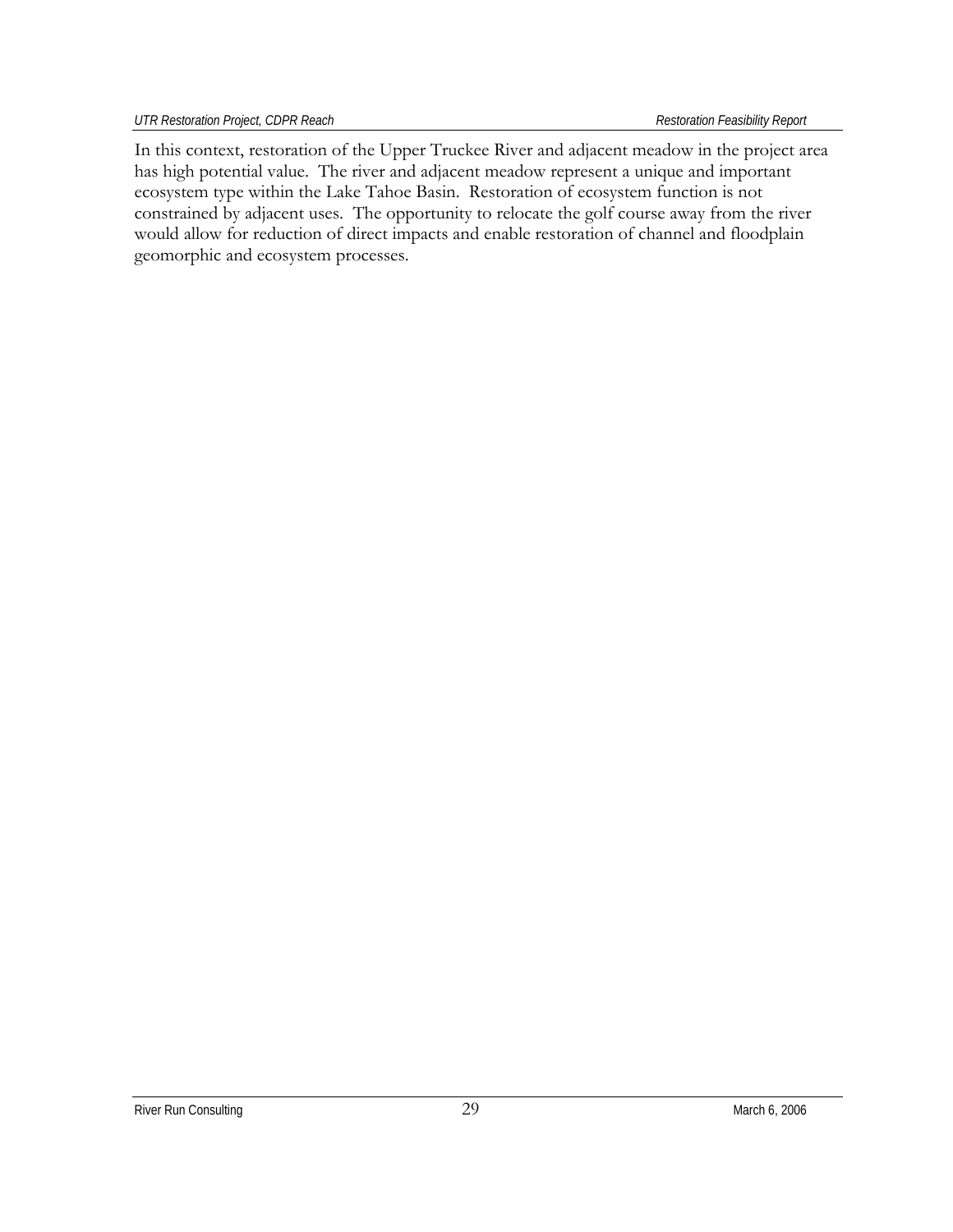# BASIS OF RESTORATION DESIGN

<span id="page-34-0"></span>Rivers and their ecosystems are exceptionally complex systems. Attaining CDPR's overarching goal of restoring geomorphic and ecosystem function within the project area is a complicated task, and many different approaches to developing a restoration plan are possible. The following section reviews potential restoration alternatives and describes the development of our recommended restoration approach. This approach was developed by identifying essential characteristics of geomorphic and ecosystem function, examining project area geomorphic trends, and evaluating the opportunities and constraints of a number of specific restoration techniques.

# **CHARACTERISTICS OF ECOSYSTEM FUNCTION**

Many of the characteristics of the functional river and riparian ecosystem have been described in preceding sections. Prior to human disturbance, water tables were higher in the valley flat, supporting different vegetation communities. The channel was longer, and probably had more pool and riffle development. Regular flooding of adjacent valley flats resulted in fine sediment deposition, enriching floodplain soils and reducing sediment transport to Lake Tahoe.

Previous sections also note that a very important characteristic of function was regular disturbance caused by flooding and resulting channel dynamics. Slow migration of channel meanders across the floodplain led to the development of patches of riparian shrubs on point bars, in complex mosaics with meadows. Sporadic channel avulsions produced isolated channel remnants with standing water surrounded by shrub-meadow mosaics. Regular sediment transport, sorting and deposition provided suitable substrate for salmonid spawning. The importance of regular disturbance and dynamism in riparian ecosystem function is wellestablished (Kauffman et al. 1997; Bisson et al. 1997; Spence et al. 1996).

The properties of resistance and resilience are important in characterizing the dynamics of functional riparian ecosystems. Resistance is the capacity of an ecosystem to maintain natural function and structure after a natural disturbance or introduction of an anthropogenic perturbation (Kauffman et al. 1997). Human disturbance overwhelmed ecosystem resistance, resulting in substantial changes in both structure and function. The geomorphic response to direct channel manipulation and disturbance was channel incision, resulting in changes in groundwater levels and other factors which eventually led to wholesale changes in riparian vegetation community structure and function.

Resilience is the capacity of the ecosystem to recover after a natural disturbance or following the cessation of anthropogenic disturbance. Because riparian species evolved in environments with frequent fluvial disturbances, they are classic examples of a resilient biota (Kauffman et al. 1997). Prior to human disturbance, riparian communities near the UTR, in areas frequently modified by floods, maintained structure through rapid colonization of disturbed surfaces (gravel bars, streambanks). Human disturbance and the resulting channel response altered the morphology of the channel and floodplain, reducing the potential for colonization of disturbed areas by riparian

River Run Consulting **30** March 6, 2006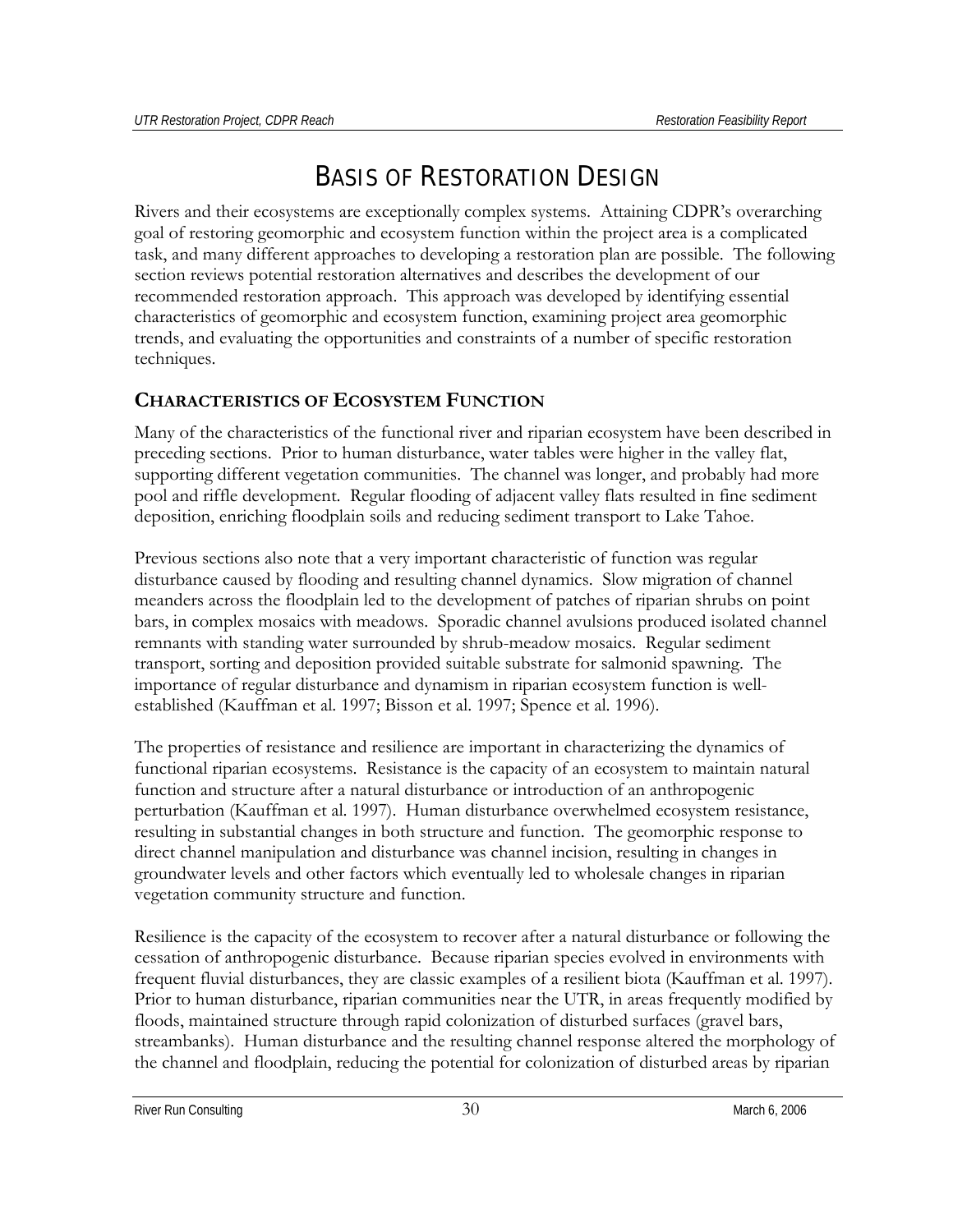vegetation. With channel incision, larger and larger floods are contained entirely within the channel. Larger floods place increased shear stress and erosive power on gravel bars and streambanks, locations where riparian vegetation typically colonizes. Increased and more regular scour of these surfaces prevents the colonization of riparian vegetation. The current vegetation community structure represents over 30 years of response to the cessation of channel modifications. Some smaller, isolated patches of riparian vegetation have become established within the larger channel, but they are significantly fragmented and the structure of the entire community has been completely altered. Clearly, channel changes in response to human disturbance have limited the natural ability of vegetation communities to maintain the historic community structure and function. In other words, the resilience of the riparian ecosystem to recover structure following natural disturbance has been lost.

More significantly, the historic floodplain is disconnected from the channel, and is not accessed by any but the largest floods. This is important because riparian ecosystems are not only resilient in the face of natural disturbance regimes, but require this regular disturbance to support function. Many riparian ecosystems rapidly degrade with the curtailment of natural disturbance; water impoundment and diversion projects have resulted in dramatic losses in riparian floodplain forests throughout North America (Kauffman et al. 1997). Riparian systems outside the current incised channel have obviously been affected by the construction of the golf course, but they have also been influenced by the loss of natural disturbance. The lack of regular flooding has eliminated important ecosystem processes, including the deposition of fine sediment, scour and deposition of gravel surfaces, and natural fluctuation of the groundwater table. Merely removing golf course infrastructure will not restore these processes, and will not, in and of itself, restore riparian community structure and function.

The available evidence suggests strongly that natural disturbance, and the resulting dynamism in riparian ecosystems, should be a fundamental goal of the restoration plan. That is, the expected outcome of restoration should be natural rates of channel dynamism. The restoration design should incorporate processes such as the construction of gravel bars through scour and deposition, and the recruitment of woody debris, which increases channel complexity and improves substrate through sorting and deposition. Quantification of natural rates of dynamics is not possible; there are no data on pre-disturbance rates of streambank erosion, for example. Instead, the restoration design should focus on reducing rates of streambank erosion, and establishing geomorphic processes that can be expected to restore natural rates of dynamism over time.

It should be noted that there may be some conflict between the goals of ecological restoration and objectives developed to address single purposes. For example, reducing sediment yield to Lake Tahoe would best be served by complete bank stabilization which, assuming that it is even feasible given the altered channel form and substantial problems with design, is incompatible with ecological restoration. This is not to say that ecological restoration will have no sediment reduction benefits; restoring historic channel function will result in lowered rates of erosion. However, some dynamism is a fundamental component of riparian system function. The goal of ecological restoration should not be to eliminate all eroding streambanks, but to substantially

River Run Consulting **31** March 6, 2006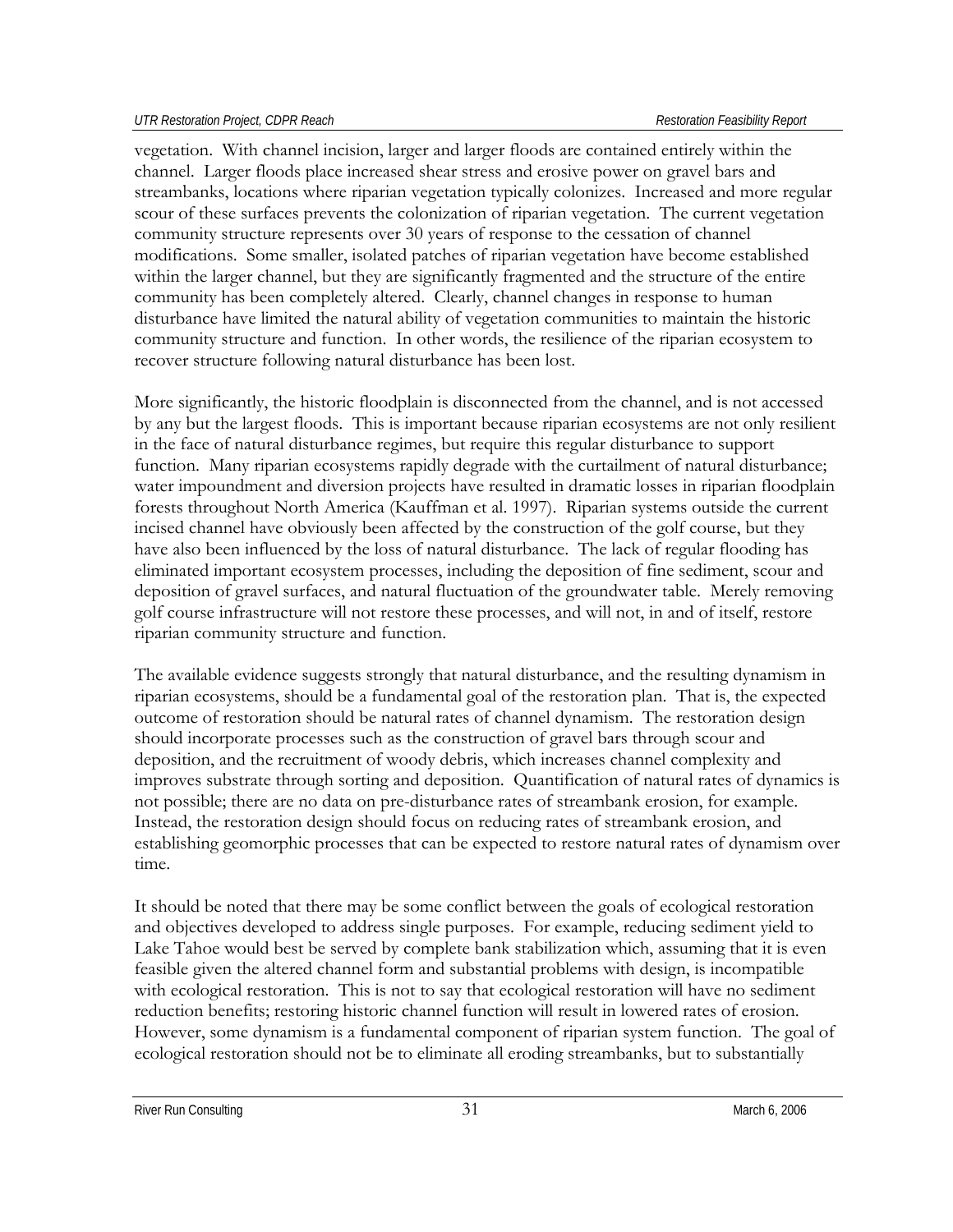reduce rates of streambank erosion to levels similar to those which existed prior to human disturbance.

Given the enormous complexity of stream and riparian ecosystems, with the added complexity of dynamism and change through time, it is important to consider the objectives of restoration over larger spatial scales and longer temporal scales than is common in typical engineering approaches. For example, a standard engineering objective is to immediately stabilize a particular streambank in place. An ecological approach instead would have the objective of reducing rates of streambank erosion over the entire project area, often over longer time spans. Achieving these very different objectives requires far different restoration approaches and techniques.

# **PROJECT AREA GEOMORPHIC TRENDS**

In the earliest aerial photographs, taken in 1940, large gravel bars suggest that channel instability was high in large meadows in the lower portion of the project area and in the area now occupied by the airport. In both areas, large gravel deposits dominate the channel, and meander radius of curvature is much higher in the 1940 channel than for meander scars on adjacent floodplain. Channel instability is much lower both downstream and upstream of these areas. For example, downstream of the airport area the channel appears relatively stable; a few low-radius, highwavelength bends still exist in the 1940s photo, and gravel bar development is lower. Likewise, upstream of the project area, there is lower gravel bar development and more extensive riparian cover. These observations suggest that instability in 1940 was most prevalent centered on this project area and the airport area.

This pattern of instability is likely a response to recent channel alterations, in both the airport area (Mussetter Engineering, Inc. 2000) and the project area. Extensive recent channelization and cutoff of meanders are evident on both the 1940 and 1952 photographs (Figure 9). Large, rapidly migrating gravel bars are well-developed in the channel in both photographs, likely a response to human modifications. Nonetheless, some sense of pre-disturbance meander geometry is preserved in the early historic photos. Some meanders active in 1940 and 1952 are no longer active today, and the fresh appearance of others suggests that they had recently been active (probably cut-off during straightening).

Simon et al. (2004) estimated channel activity, defined as the mean rate of lateral migration along a river reach in dimensions of length, per unit time, by measuring the area between boundaries of the active channel between successive aerial photos sets. The area representing channel migration, or "worked area", was calculated for three time periods: 1940-1952; 1952-1971; and 1971-1994. The lower end of the analysis was the downstream end of this project area, the upper end included another mile above the upstream end of this project area (Figure 11). Active area was high in the period 1940-1952 within the project area , and lower upstream. It then becomes high in the upstream reaches in the period 1952-1971. Both of these active periods resulted in lower sinuosity throughout his analysis area, with channel activity moderately high everywhere in the period 1971-1994. Overall, Simon et al. (2004) note that channel activity has been progressively reduced in the period 1940-1994, a result that correlates with gradual reduction in sediment yield over the period of record.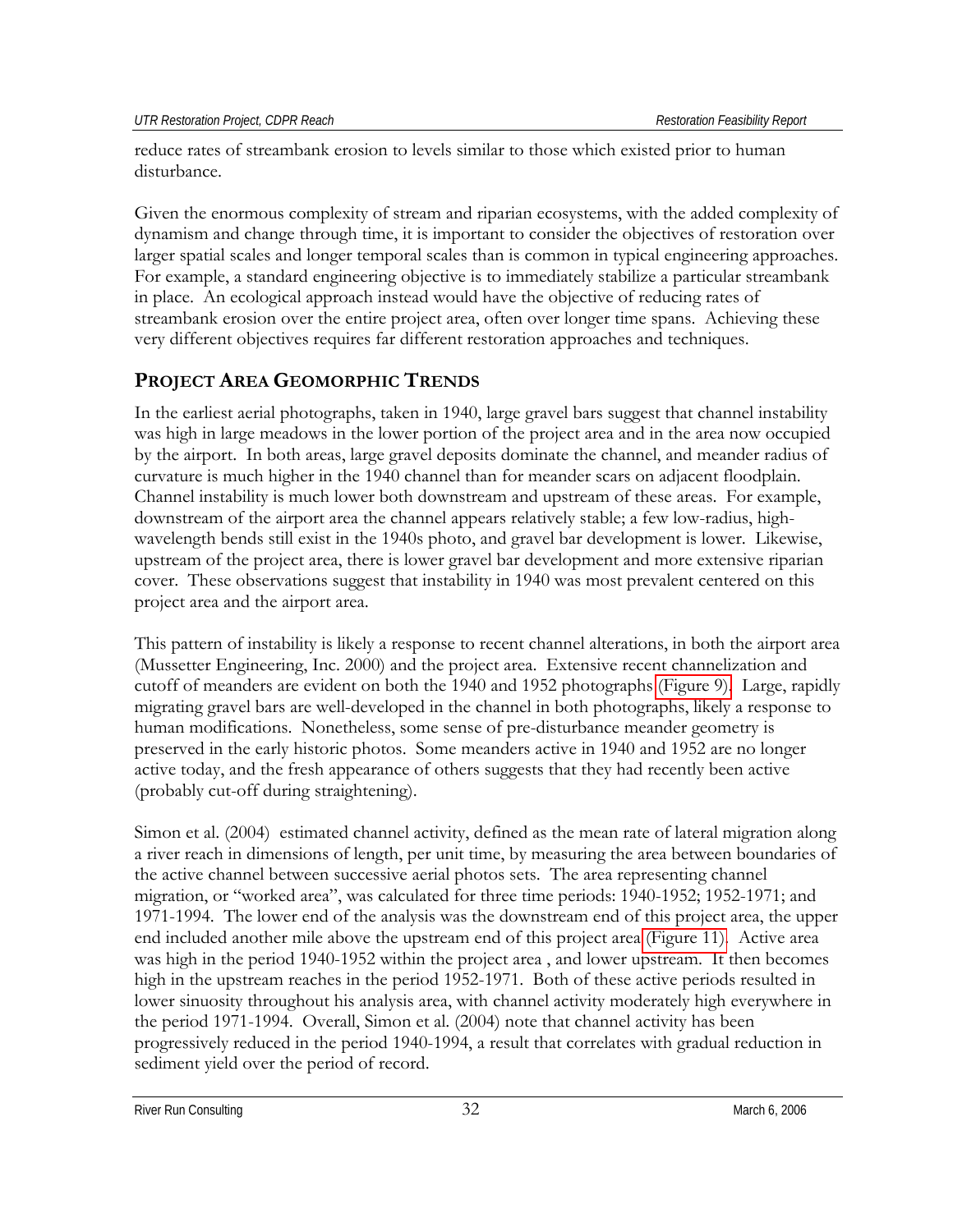These results suggest the following interpretation. Channel instability was well underway in the 1940 and 1952 photographs. It is possible that the 1937 flood resulted in natural channel dynamism which inspired the channelization recorded in the 1940 and 1952 photos. Incision resulting from meander cutoffs during this period propagated upstream, driven especially by a series of rain-on-snow floods in 1955, 1963 and 1964, resulting in high channel activity in the upstream reach.

Although the analysis by Simon et al. (2004) shows that channel activity has gradually decreased between 1940 and 2004, it is important to note that the analysis ended in 1994, prior to the 1997 flood. CDPR has maintained a series of cross sections throughout the project areas since 1992, reproduced in SH+G (2004, Appendices). Many of these show substantial erosion following the 1997 flood, suggesting that instability continues and is driven by rain-on-snow events. These results are correlated with the results of CONCEPTS modeling by Simon et al. (2004) reviewed previously, which suggest increases in width in the future.

CDPR cross sections show that the most substantial channel adjustment following the 1997 flood occurred in the upper portion of the project area (SH+G 2004, Appendices). This is consistent with previous conclusions in this report that the upper portion of the project reach is in a significant period of adjustment. SH+G (2004) provides a longitudinal profile of the project area (plan view and stationing is on Figure 12; profile is on Figure 13). The upper project reach, from Station 4,000 upstream to Station 8,350, is significantly higher in slope than upstream or downstream reaches. Part of the reason for this higher slope may be related to the transition at this location through deltaic outwash deposits. However, the reduction of channel length between 1940 and 1952 is likely also responsible. Subsequent incision, migrating upstream, has encountered resistant outwash and interfingering lacustrine sediments in the bed, which hold higher slopes. Incision in lower reaches has at least partly been accommodated by higher slopes in the upper portion of the project area.

SH+G (2004) notes that repeat longitudinal profiles taken by CDPR suggest the movement of step-wise headcuts through the upper reach, increasing incision. During field reviews, we noted several outcrops of resistant deposits in this reach, often with headcuts. The resistant deposits occur as layers, with less resistant materials underneath and thin layers of fluvial sediments deposited on the surface. Erosion through the resistant deposits, and subsequent headcuts, appear to occur episodically. Initial erosion rates are slow, but once the resistant layer has been penetrated headcuts rapidly propagate upstream. This process would account for headcut formation and is an example of modifications of the incision response through this reach.

As noted previously, modeling by Simon et al. (2004) predicts long-term aggradation in this area. However, CDPR sections show that widening and local incision is the current response. Using these data for calibration of the CONCEPTS model, Simon et al. obtained similar results from a model run for 1991-2001. This run showed negligible change in bed elevation but substantial changes in width.

River Run Consulting **2006** March 6, 2006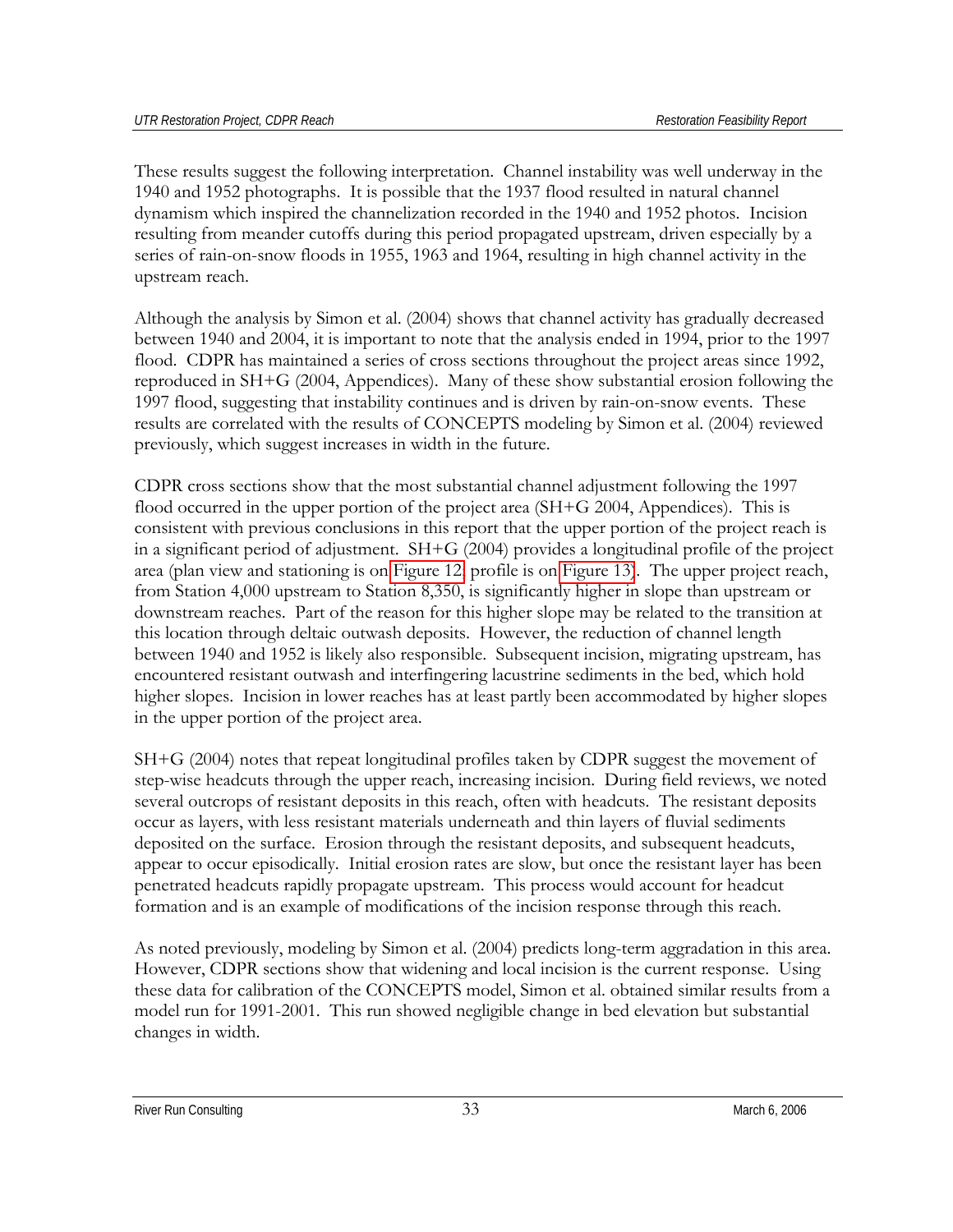Eventual aggradation is predicted by both the conceptual model of channel evolution (Simon et al. 2004; Schumm 1999) and by the modeling results described above. Based on available data, however, the river does not appear to yet have entered the aggradation stage. This is an important conclusion for evaluating an appropriate geomorphic restoration approach. The available evidence suggests that the channel will widen until stream power and sediment transport capacity are lower, at which point aggradation will begin. Aggradation is driven by an increase in channel width, with the resulting reduction in slope and increase in width-to-depth ratio. It is also possible that sediment produced by erosion during widening contributes to aggradation.

Finally, it should be noted that golf course bridges are significant controls on future channel evolution. The upper two bridges are within the area predicted to widen, and both are undersized. Erosion problems around both of these bridges have required continual maintenance, and erosion will continue to be a problem at both into the foreseeable future. The current configuration of the bridges will not accommodate predicted geomorphic evolution of the channel, but instead cause and exacerbate local erosion.

# **RECOMMENDED RESTORATION APPROACH**

SH+G (2004) reviewed three general stream restoration alternatives (in addition to a "no action" alternative): system-wide bank stabilization; creation of a new floodplain and channel at a lower elevation; and geomorphic channel restoration using the existing floodplain, through construction of a new channel at a higher elevation. Their analysis found that geomorphic restoration using the existing floodplain most closely met CDPR goals.

While bank stabilization, the second alternative, may restore some ecosystem values, it does not restore geomorphic and ecological processes. The current planform and channel geometry are the product of human disturbance. Stabilizing them in place may lower erosion and sediment yield, and could improve the condition of near-channel riparian vegetation. However, bank stabilization would not restore historic channel function, such as the processes of slow channel migration identified earlier in this document. Riparian benefits would be limited to narrow channel margins. Moreover, SH+G (2004) noted concerns about the technical feasibility of inplace stabilization of all streambanks within the project area over long time-frames. Many previous streambank stabilization projects within the project area have proved to be short-lived (there are several examples of eroding rip-rap), and often have negative consequences upstream or downstream. For these reasons, this approach does not meet CDPR goals.

The third alternative, creation of a new floodplain at a lower level, restores many ecosystem processes because it recognizes the likely trajectory of channel evolution in response to disturbance, i.e., formation of a new floodplain at a lower elevation. This alternative would require moving the existing golf course, but would result in expansion of riparian area, although not to the extent of the historic riparian ecosystem. Excavation of the floodplain would remove much of the sediment likely to be eroded and transported downstream as the channel continues to adjust to past disturbance, progressing through the channel evolution model. However, substantial constraints for this restoration approach include construction issues—large quantities of haul-off would be required, and all banks and the floodplain would require extensive

River Run Consulting and the state of the state of 34 March 6, 2006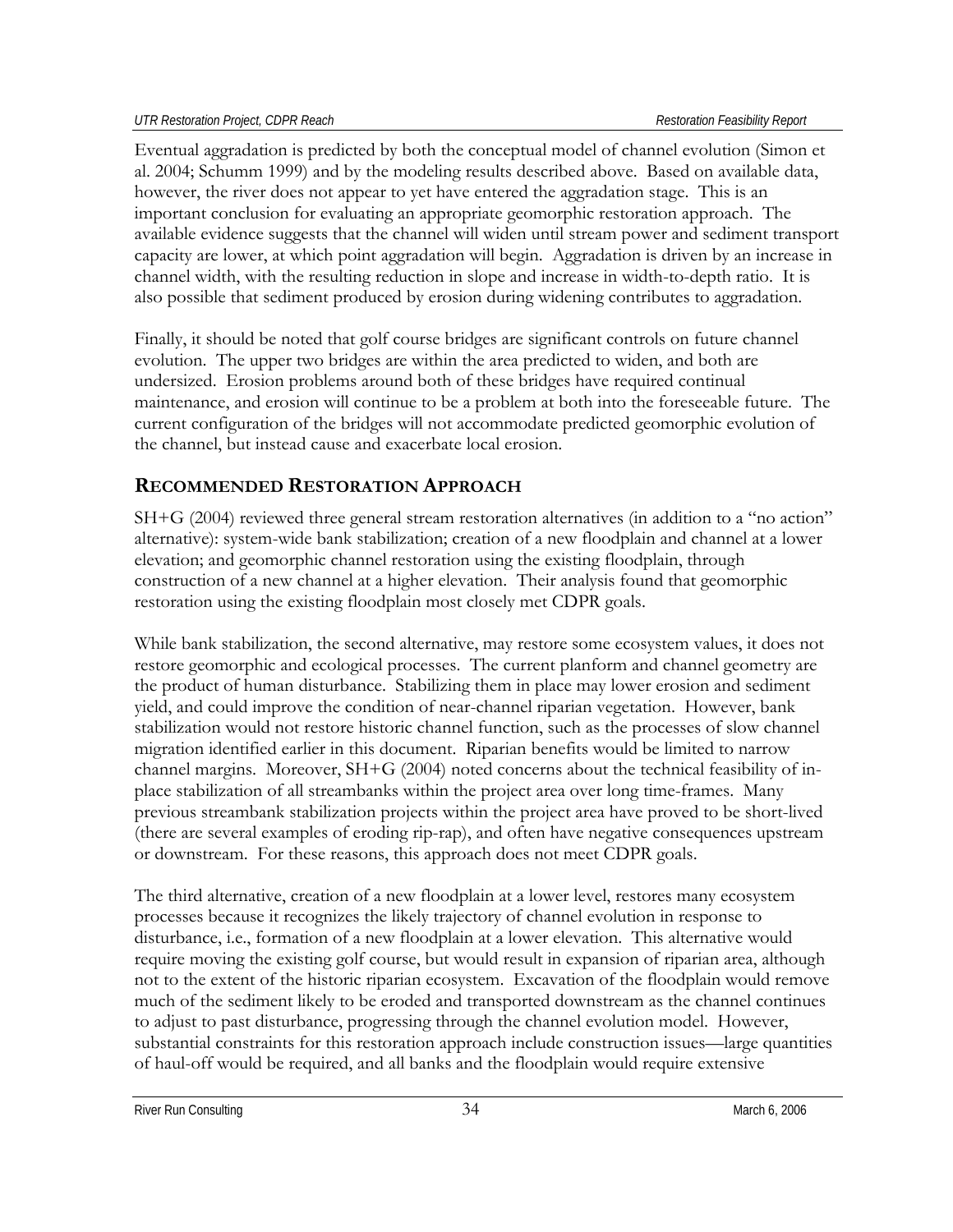stabilization. The channel profile also is still unstable and would require extensive grade control. This alternative would also require extensive construction within the existing channel and floodplain; water quality protection would be complex, expensive and uncertain. Finally, a project of this magnitude would be very expensive, with substantial risk and uncertainty.

The fourth and final approach entails restoring channel and floodplain morphology and geomorphic processes on the existing valley flat. An essential component of this plan is removal of the golf course from the active floodplain. Assuming that channel and floodplain restoration is feasible and successful, this approach has the most ecosystem benefit. It allows for the restoration of dynamic processes that are responsible for the creation and maintenance of aquatic and riparian habitat, throughout the area of historic riparian ecosystem occurrence. This approach also has lower risk. Because this alternative most closely meets CDPR goals, it has been selected for further analysis and conceptual design development, which is described in the following section. This restoration alternative can be considered to have two general components; removal of land uses incompatible with ecosystem function (passive restoration), and direct reconstruction of the channel and riparian vegetation communities (active restoration).

#### **Passive Restoration**

Removal of existing uses that are incompatible with geomorphic and ecosystem function can be considered passive restoration (Kauffman et al. 1997). Within the project area, passive restoration would include the removal of most golf course bridges, fairways and tees within the portion of the valley floor that has been occupied by the river in the recent past. The direct impacts of golf course construction and subsequent operation on the ecosystem include the conversion of native riparian and meadow habitats to golf course vegetation, water quality impacts from the application of fertilizer near streams and in areas of high groundwater, and increased erosion and channel dynamics caused by undersized bridges.

It is important to also note that restoration of channel and floodplain characteristics that existed prior to human disturbance of the lower UTR cannot occur without removing much of the golf course from the floodplain. Although the golf course was constructed after major channelization of the river, the golf course configuration has essentially locked the river into the postchannelization alignment. Restoration of the historic channel planform and floodplain function is incompatible with the current golf course layout.

While the term passive restoration implies less intense restoration effort, this should not be mistaken to mean that its restoration importance is lower than a more direct approach. Indeed, Kaufmann et al. (1997) note that it is the first and most critical step in restoration planning. Many riparian zones are capable of rapid recovery after human perturbations stop because the biota has evolved with frequent natural disturbance characteristic of riverine systems, and have adaptations to survive and even reproduce (Barnes 1983; Wilson 1970; Gecy and Wilson 1990). More importantly, restoration of dynamic ecosystem processes important to floodplain riparian communities, especially those processes relying on disturbance and dynamism, are not possible without removing incompatible land uses. Passive restoration also paves the way for subsequent direct restoration of native floodplain riparian vegetation. Fairways and greens were constructed along the river in areas undoubtedly formerly occupied by riparian shrubs and meadows.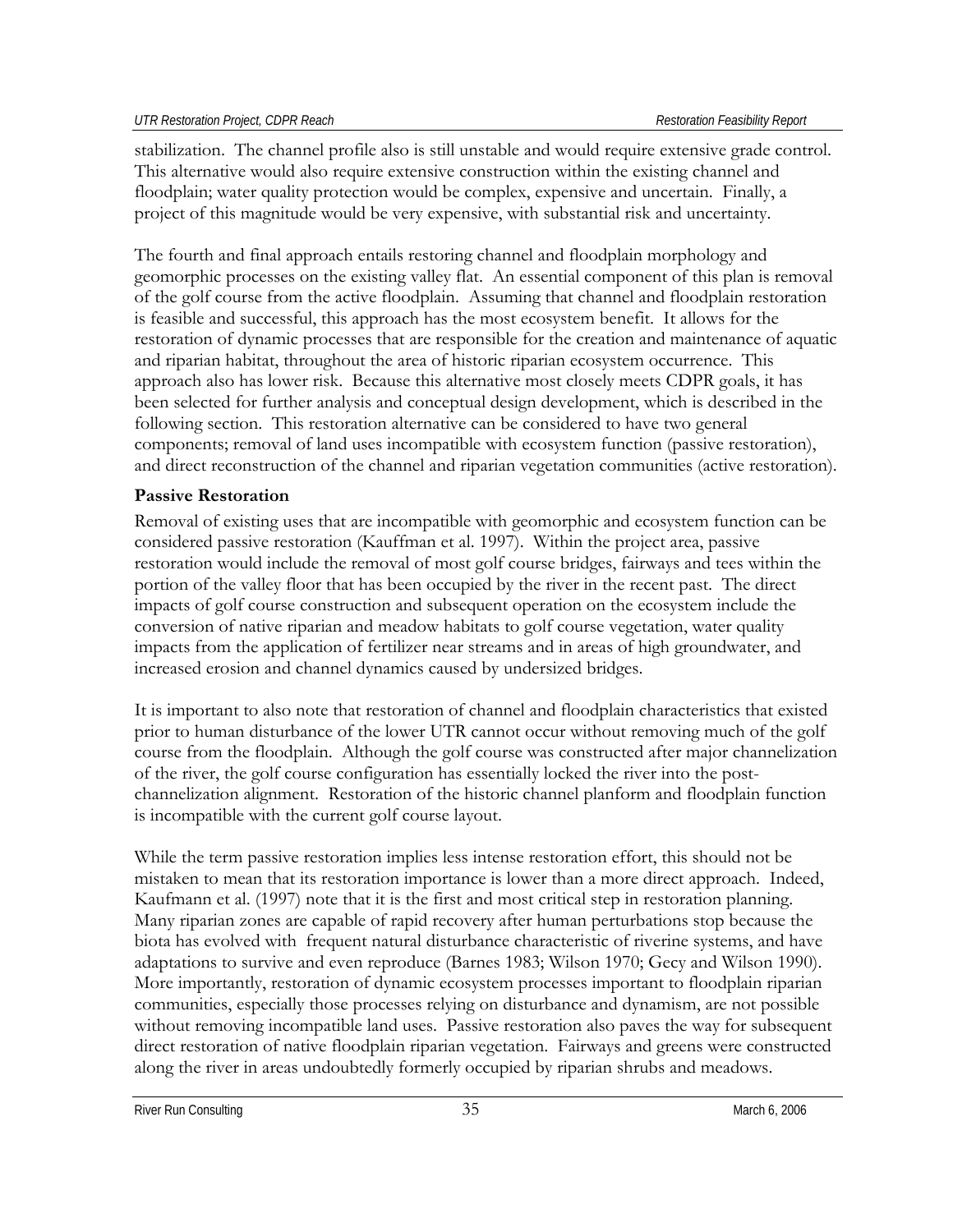Another important consequence of passive restoration is that it minimizes interactions between the river channel and golf course infrastructure. Continuing channel response to early channelization and other human disturbance have resulted in substantial conflicts between the river and golf course infrastructure. Channel widening and subsequent erosion have threatened bridges, fairways and greens, requiring active intervention in the form of rip-rap and other bank stabilization measures. While these measures have generally been successful in short-time frames, continuing adjustment of the channel upstream and downstream creates new problems, both at existing problem areas and in new ones. Moreover, protecting golf course infrastructure has highly modified the process of channel adjustment to previous human disturbance. Undersized bridges have contributed to streambank erosion and channel widening, especially in the upstream end of the project area.

In the current channel and golf course configuration, resolving conflicts between the river and infrastructure is an enormous task. For example, SH+G developed preliminary plans for a demonstration project of the inset flood plain alternative (alternative 2). The project was undertaken to address channel stability and protect infrastructure in the area of the Hole 6 bridge at the upstream end of the project area. Given the highly dynamic nature of the river in this location, the recommended approach required a high level of engineering, was very expensive, and still held a high level of risk. Similar problems exist at several areas in the golf course. Given that substantial changes in channel form are predicted from a geomorphic standpoint as the river continues to adjust to historic human disturbance, impacts on golf course infrastructure can be expected to continue over the long-term.

It should also be noted that while the general nature of channel adjustment can be predicted with some confidence (general widening, aggradation in upper reaches), the precise evolution of channel form at a particular locations depends on a complex series of processes such as adjustments in grade upstream and downstream, transport of sediment and woody debris, the distribution of erosion resistant sediment deposits in the bed and banks, and other stochastic variables. Site-specific channel evolution is therefore difficult or impossible to predict, suggesting that protecting infrastructure will be a long-term process of responding to unforeseen channel adjustments. To the extent that removing golf course infrastructure from the active area of channel migration is feasible, passive restoration resolves these problems with certainty.

In summary, passive restoration--merely removing the golf course from the active floodplain--has enormous restoration benefits. Removal of infrastructure will allow for the natural channel dynamics that tend to create and maintain aquatic and riparian habitat in functional fluvial systems. Expensive periodic maintenance and intervention will no longer be required to protect bridges, greens and fairways, practices that often negatively impacted riparian vegetation and instream habitat. And the use of fertilizer, which can degrade water quality, will be reduced or eliminated near the channel and riparian corridor.

## **Active Restoration**

When losses in ecosystem structure, composition or function reach a sufficient magnitude, the simple cessation of perturbations may not be sufficient for ecosystem recovery (Kauffman et al.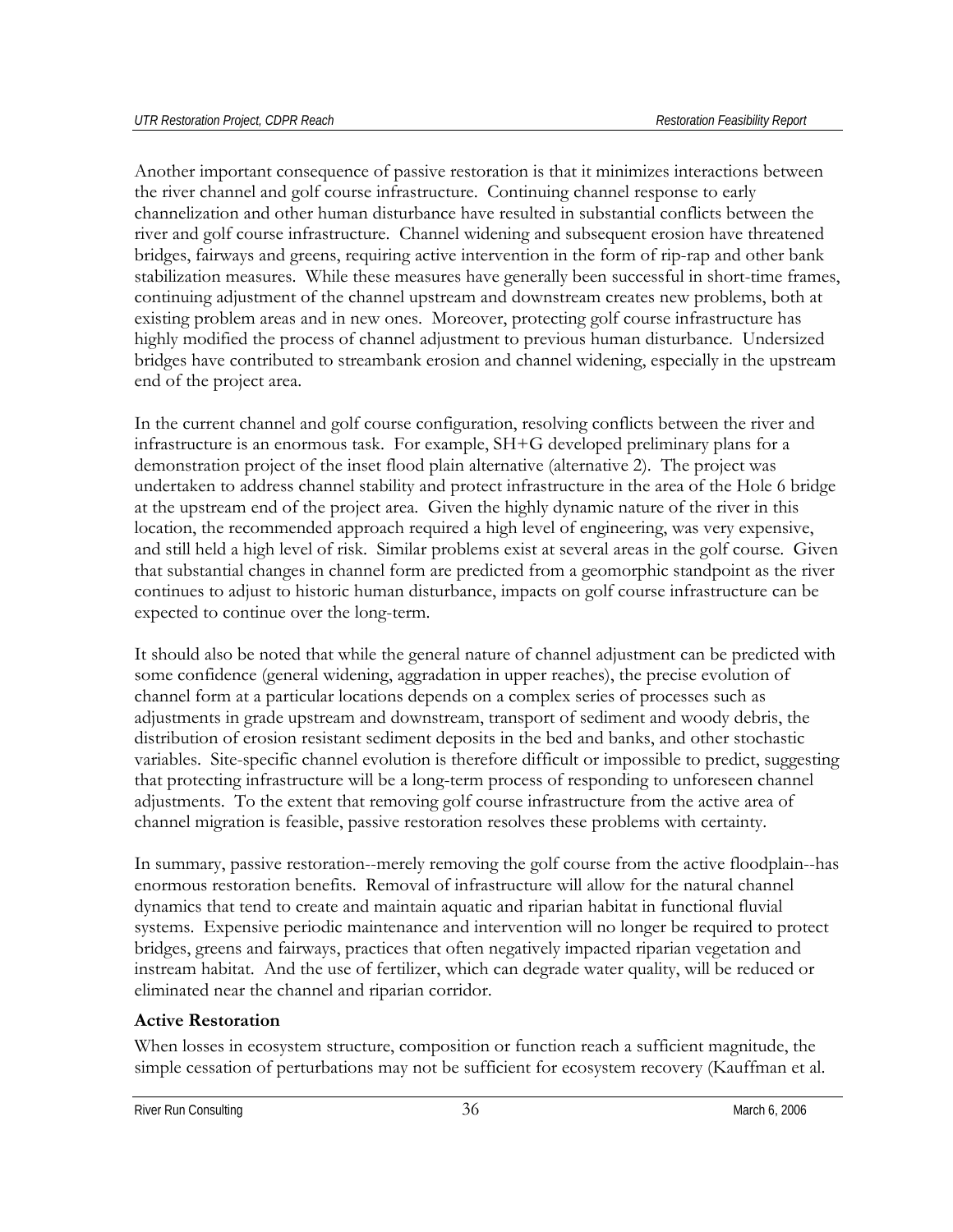1997). Factors that diminish resilience of the ecosystem, and hence prevent recovery, include severe changes in geomorphology such as channel incision (Kauffman et al. 1997). Such changes have been documented for the UTR in the project area. Active restoration will be required in the project reach to achieve ecological and geomorphic restoration.

Active restoration, however, may encompass a wide array of specific techniques, ranging from site-specific treatments designed to promote certain functions to complete reconstruction of the channel form hypothesized to exist prior to disturbance. For the purpose of developing an appropriate design approach for this project, active restoration approaches can be considered in two general categories:

- 1) Form-driven approaches, in which the primary objective is to directly reconstruct a channel form either considered geomorphically stable or that approximates the predisturbance form. This is the approach taken by SH+G (2004) in development of Alternative 4.
- 2) Process-driven approaches, in which the primary objective is to work with geomorphic process to recreate channel form over time.

The first type of approach focuses on direct reconstruction of the entire channel. An example of the second approach is managing near-stream forests for old-growth conditions to provide woody debris, or the establishment of grade controls to protect and reverse the effects of incision.

The objectives of the two approaches are the same. Complete channel reconstruction, if feasible and correctly done, restores geomorphic and ecosystem processes and has the benefit of restoring ecosystem function more rapidly. However, complete channel reconstruction is expensive and inherently more risky than less intensive approaches. In instances in which there is substantial uncertainty regarding complete channel reconstruction, either regarding design criteria or construction feasibility, less intensive approaches may be warranted.

To address these concerns, we recommend modification and refinement of the SH+G (2004) Alternative 4 to incorporate techniques based on a combination of the form and process-driven approaches. We believe that integration of the two techniques will result in far less cost, reduce the complexity of construction, protect water quality during construction, and help assure that the project will function as expected. It must be stressed here that both the SH+G Alternative 4 and this refinement are conceptual designs intended to provide a basis for environmental review. It is expected that designs will continue to be modified through the environmental review and design phases of this project.

## Refined Full Restoration Alternative

Alternative 4 proposed by SH+G (2004) calls for form-based full geomorphic restoration. It consists of the construction of new channel throughout the project area, sized to an approximate bankfull discharge of about 350 cfs, or about a 1.5-year recurrence interval flood. The channel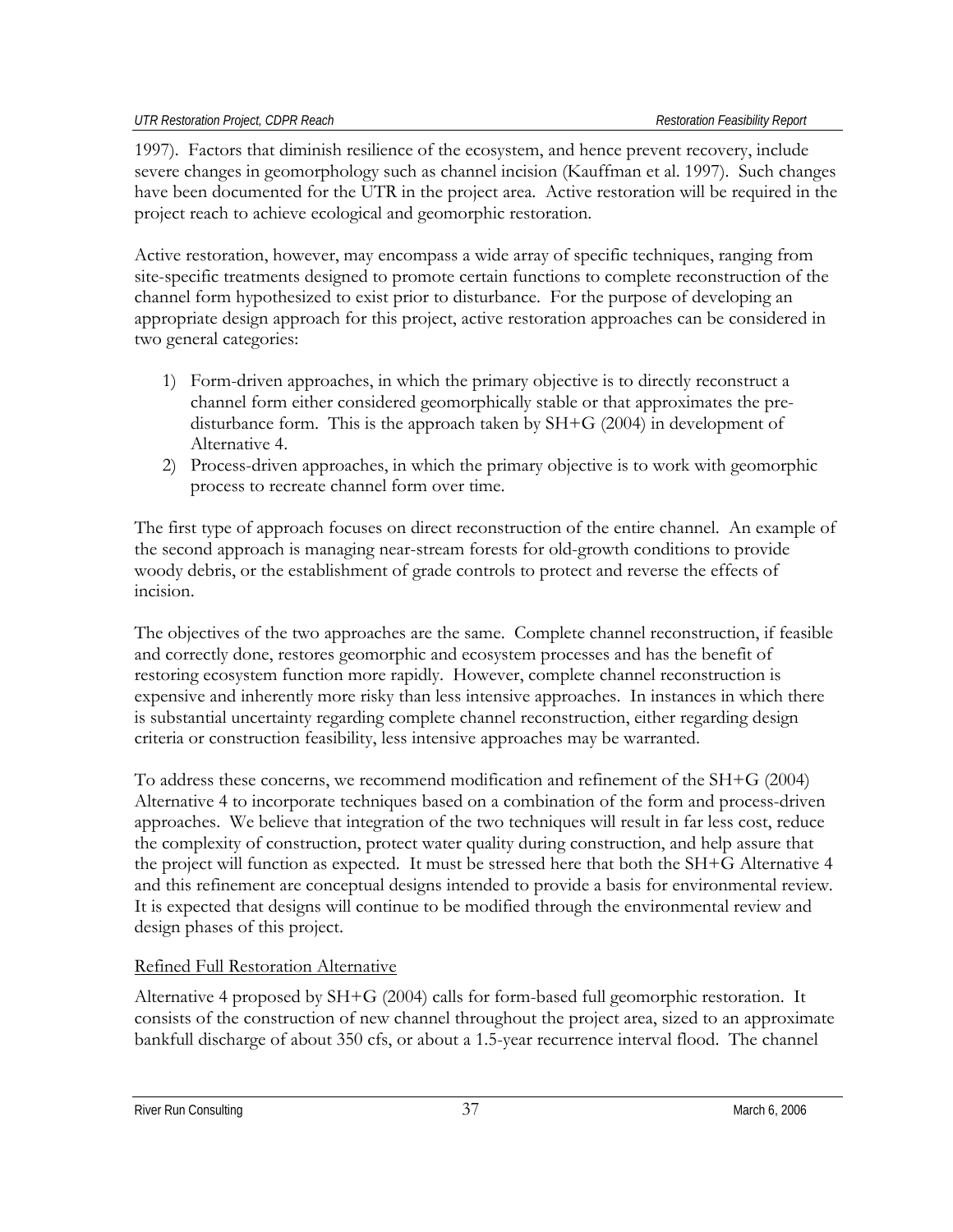would have planform characteristics based on hypothesized pre-disturbance morphology, derived from analysis of historic photos and existing topography.

Based on the geomorphic analysis in preceding sections, we believe that it is appropriate to focus active restoration effort on the channel itself because direct modification of the channel (channelization) has been primarily responsible for degradation. Active channel restoration would not be warranted if changes in watershed condition (increased erosion or loss of hydrologic function) were primarily responsible for destabilization. If this were the case, the most appropriate restoration response would be to address factors responsible for channel degradation in the watershed, rather than within the channel. However, there is substantial evidence that changes in channel form were due to human disturbance of the channel itself. First, there is evidence of direct alterations to the channel described previously. Second, analysis of the timing of channel changes (Simon et al. 2004) shows that increased channel dynamics occurred in the project area prior to increased dynamics in the reach upstream. If watershed conditions were primarily responsible for increased channel dynamics and subsequent straightening, the upstream reach would likely have responded first. Because the degraded channel morphology is primarily due to direct channel disturbance, active restoration of the channel is an appropriate restoration approach.

Uncertainty regarding the planform characteristics of the channel prior to human disturbance complicates active channel restoration, however. The earliest aerial photos of the project area are from about 70 years after the initiation of Comstock logging and its impacts, and therefore do not represent the channel prior to human impacts. SH+G (2004) recommends restoration of a planform developed by connecting most meander scars on the surrounding floodplain, with a very high sinuosity. However, it is unknown if all of these meanders scars were active channel at the same time. The high sinuosity entails additional channel construction and represents substantial cost and risk.

There is also substantial uncertainty regarding the appropriate size of the channel. The development of SH+G's Alternative 4 was driven by developing a channel form of consistent capacity (a bankfull discharge, or about 350 cfs) with respect to surrounding valley flats throughout the project area. There are several potential issues regarding this approach:

- It assumes that the 1.5-year discharge is the effective discharge and therefore responsible for channel capacity. However, there is considerable controversy within geomorphic literature regarding the concept of bankfull discharge, particularly in fluvial environments where relatively rare, high magnitude floods perform a great deal of geomorphic work especially in rain-on-snow systems (subsequent sections contain more discussion of channel capacity and bankfull discharge).
- Valley slope is not consistent throughout the project area. There is a significant break in slope midway through the project area, with an area of high ground just downstream of the Hole 6 bridge. It will not be possible to construct a channel with a consistent capacity through this reach with respect to surrounding valley flats, and it is likely that the historic channel would have had a different relationship with the surfaces.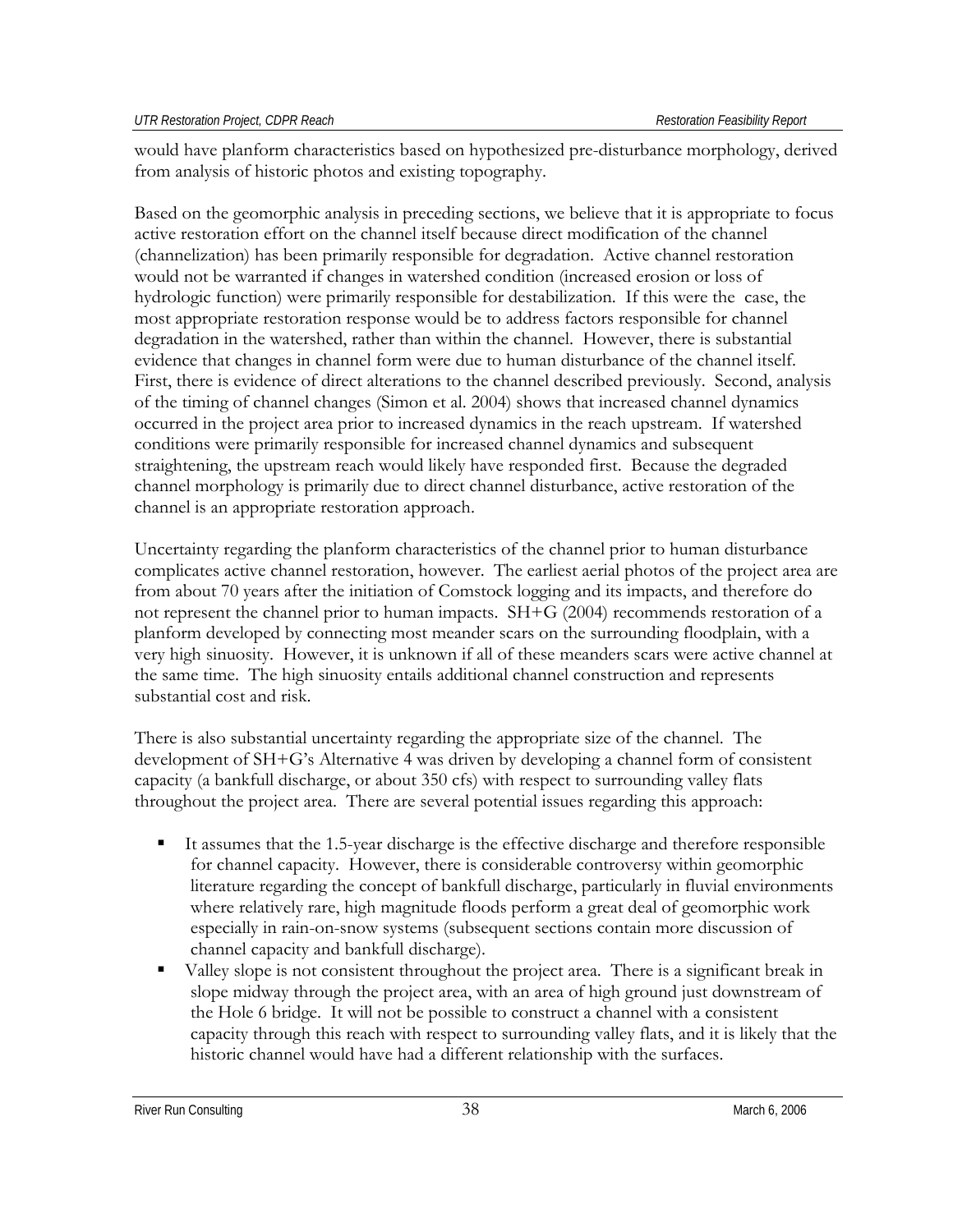- As described above, the upper end of the project area is transitional, from entrenched, borderline braided reaches upstream to more meandering channel downstream. Different portions of the new channel will therefore have different forms. While it is theoretically feasible to completely reconstruct a new channel that transitions from on form to another, it is highly complex and carries more risk.
- The valley flat is highly dissected in many areas, likely due to human disturbance and the resulting channel erosion and incision. Identifying appropriate surfaces for floodplains, or bankfull channel capacity, will be difficult if not impossible. In many areas, maintaining channel capacity will require either excavating or filling adjacent surfaces.

Given the uncertainty surrounding active channel restoration, we recommend a less constructionintensive approach. Rather than reconstructing the highly sinuous historic geometry hypothesized by SH+G (2004), we recommend using approximately the 1940 geometry, including meanders that were cut off just before the photo was taken, as the basis for active restoration designs. Although this geometry may be somewhat less sinuous that the predisturbance geometry, length of the existing channel would be substantially increased and slope decreased. The accompanying decrease in erosive power would allow natural geomorphic processes to further refine channel morphology over time. Under this approach, active channel restoration would reverse the negative trends in geomorphic function caused by channelization, but the specific refinement of channel geometry would be accomplished by on-going natural geomorphic processes of erosion and deposition.

We also recommend incorporating as much of the existing channel and recently abandoned meanders as possible. This would substantially reduce construction cost and project risk. Several meanders that were active in 1940 have subsequently been abandoned but are still present on the floodplain. Small lengths of new channel, where the 1940 channel was completely obliterated, would be reconstructed.

Reach-scale lateral and vertical stability would be ensured through the construction of regular armored riffles designed to control grade. These riffles, constructed of cobble-sized material, would be placed in strategic locations to reduce and maintain slope and maintain general channel location. An important function of the grade controls would be to restore a smoother longitudinal profile that eliminates the headcuts and hydraulic discontinuities that have developed in response to human disturbance. These structures would also have the function of improving the connection of the stream to the floodplain; they would be constructed somewhat above the elevation of the existing channel, with smaller cross sections, and would define channel capacity at the placement location. Between grade controls, the size of existing channel segments would adjust over time through natural geomorphic processes such as bar deposition, riparian vegetation colonization, and woody debris recruitment.

This approach, which utilizes both active channel reconstruction and natural geomorphic processes to restore pre-disturbance channel morphology, would have substantial benefits over complete channel reconstruction with regard to construction feasibility. First, crossings of the existing channel by the new channel, which are problematic when water is finally introduced to the new channel, would be eliminated. Second, construction quantities, complexity and cost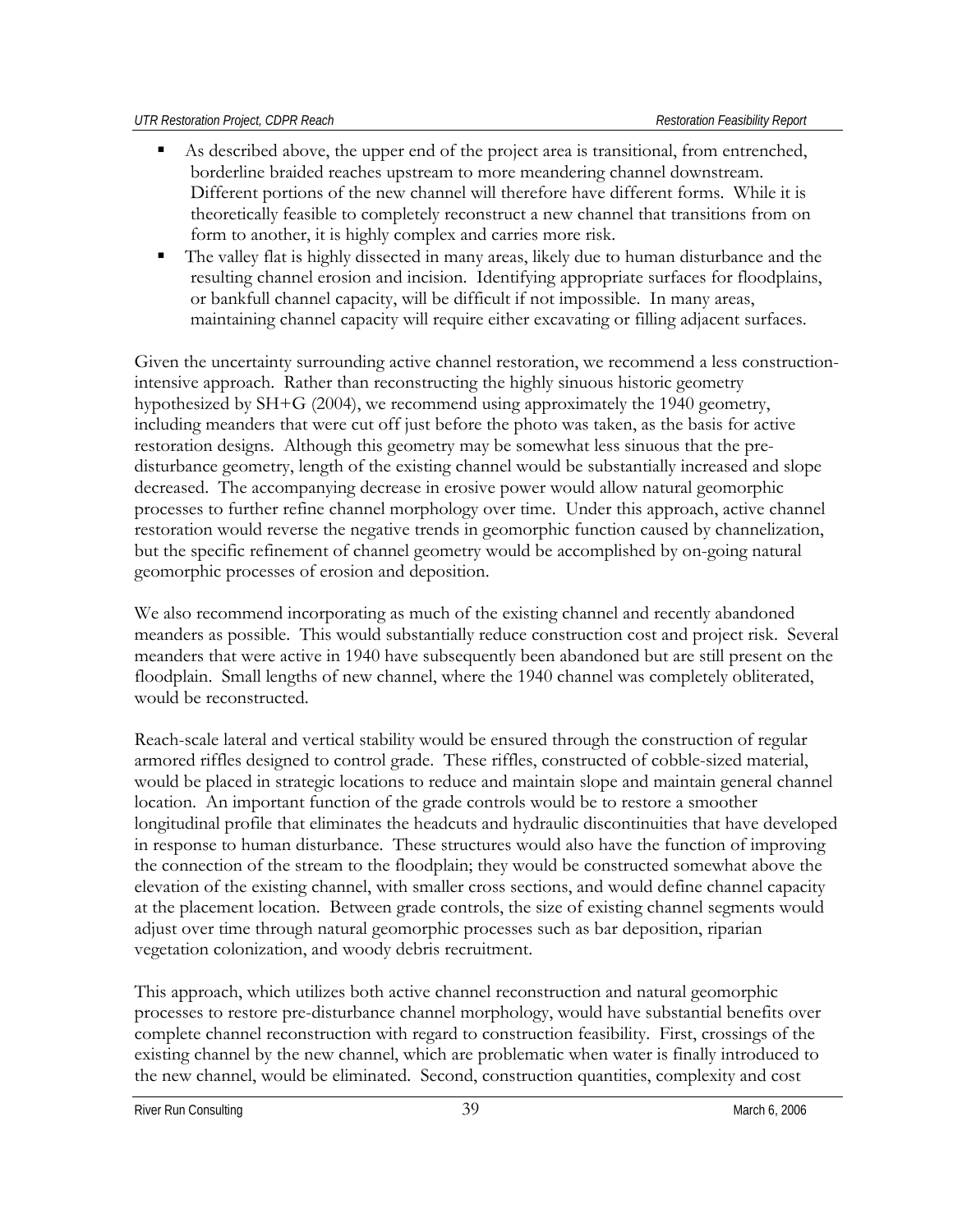would be substantially reduced. Finally, and most importantly, many of the existing, stable streambanks would be incorporated into the restored channel. Under the SH+G conceptual design, streambanks would have to be reconstructed throughout the length of the new channel. While streambanks have been reconstructed successfully in other Tahoe Basin projects (sod revetment, root wad revetment), these techniques are very expensive and complex. Moreover, native meadow sod, an important material for successful streambank stabilization, is not available within the proposed channel alignment; reconstruction of all streambanks would require using sod from other areas, using less effective revegetation techniques, or using large rock or other materials that are not native to the site. Under the approach proposed here, extensive areas of well-vegetated streambanks along much of the existing channel and abandoned meanders would be incorporated into the restored channel.

It is important to note that while the process-based approach would have significant short-term benefits (increase in groundwater elevation, increase in flood frequency on adjacent valley flats), it would not have the primary objective of recreating the hypothesized pre-disturbance channel form in all locations immediately. Instead, it would provide basic channel form and grade, allowing natural geomorphic processes to establish site-specific final channel form, a process which could take several years in some locations. On the other hand, complete reconstruction of the channel, if successful, would establish an equilibrium channel immediately.

A realistic evaluation of both risk and cost must be set against this benefit, however. Complete channel reconstruction would be far more expensive than the approach proposed here. More importantly, it would carry substantially increased risk due to the inherent complexity of the site and uncertainty in design. Many feet of streambank, built at substantial cost, could be at risk of erosion. And complete channel reconstruction will have greater construction impacts. Given that the more process-based approach proposed here still provides substantial short-term benefits, is less complex, costly , and risky, has less construction impact, and has essentially the same projected outcome as complete channel reconstruction over longer time-frames, we believe it is the preferred restoration approach.

## **Summary of Recommended Design Approach**

We strongly recommend an approach based on restoring ecological and geomorphic function. Restoration of natural patterns of disturbance thus must be a fundamental goal of the restoration approach. This will require reducing erosive power within the incised channel and restoring flooding to adjacent valley flats. Note that this does not mean eliminating erosion, but rather reducing rates of erosion to those typical of natural systems. These measures will enable restoration of the natural traits of resistance and resilience, while allowing for the dynamism important to the function of riparian ecosystems.

Passive restoration is a critical first step in ecological restoration. Removing uses from the valley flat that are incompatible with ecosystem function are essential to restoring dynamic geomorphic and ecological processes. Removing golf course infrastructure will also eliminate many of the current maintenance problems associated with the channel.

River Run Consulting **ACCONSUM** 2006 **ACCONSUM** 2006 **March 6, 2006**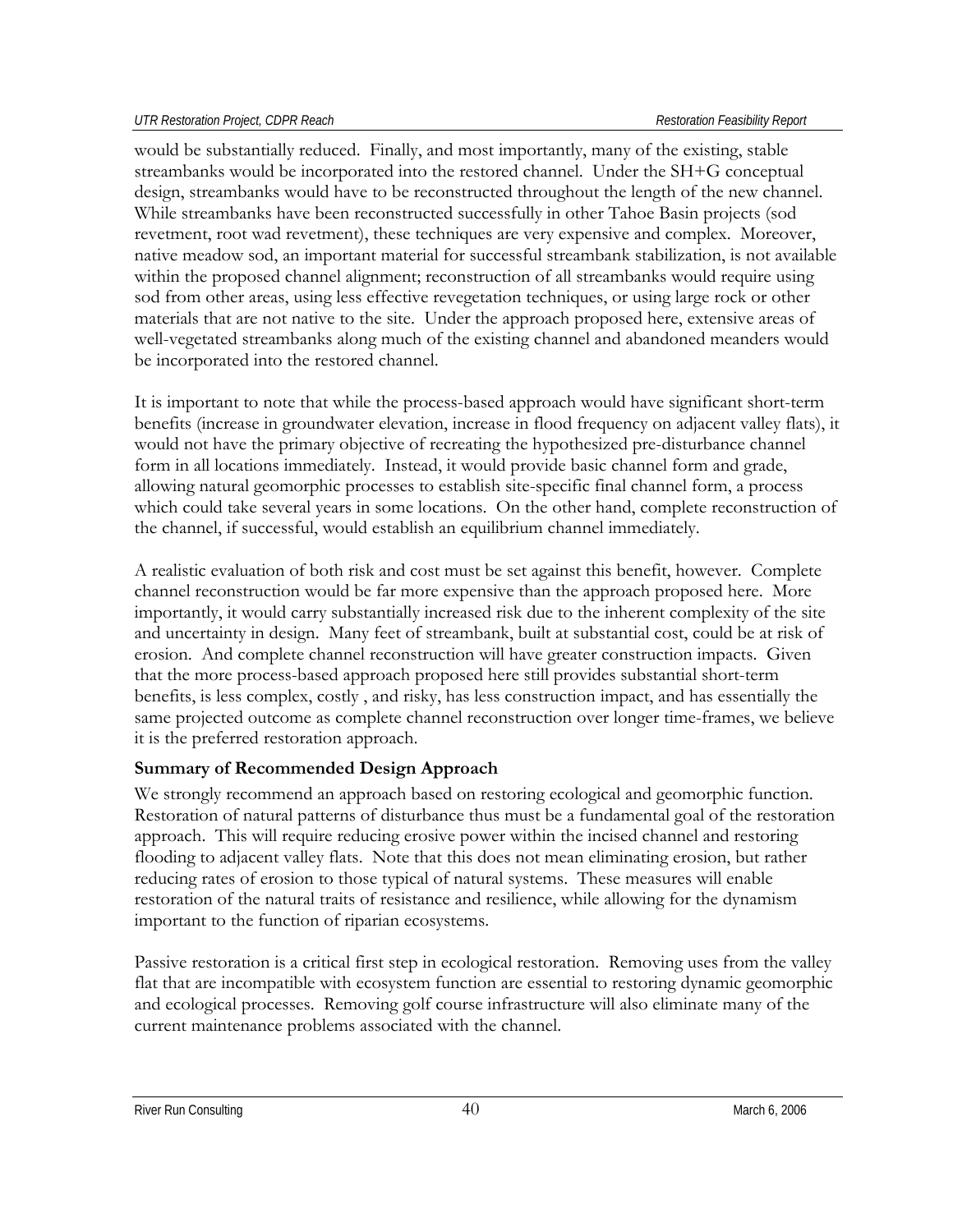Active restoration measures are also required given the history of human disturbance and the resulting channel response. To manage risk, cost and feasibility, we recommend that channel restoration incorporate both techniques designed to recreate channel form, and techniques that use natural geomorphic processes to restore channel function over time.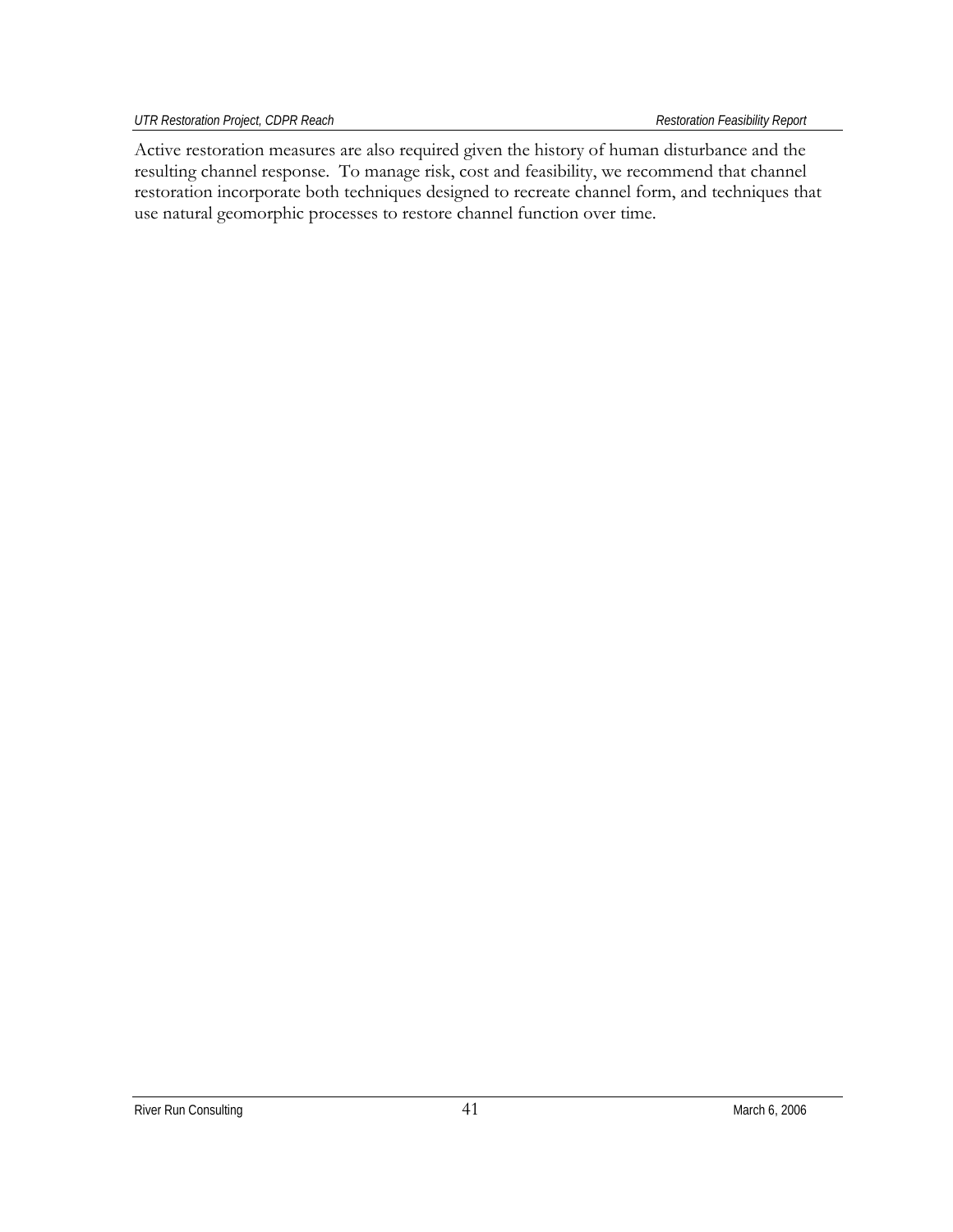# PROJECT DESCRIPTION

Evidence reviewed above supports the following changes to geomorphic function, due to human disturbance of the historic channel:

- Reduction in channel length and sinuosity;
- decrease in base level with respect to surrounding valley surfaces and a
- corresponding increase in channel capacity with respect to these surfaces;
- decrease in meander amplitude,
- increase in meander radius of curvature; and
- development of significant breaks in slope, resulting in discontinuity in hydraulic characteristics.

Resulting changes in ecological function have been described in preceding sections. The primary goal of the project is to restore geomorphic and ecosystem function. The proposed design would increase sinuosity, raise the channel elevation, and restore riparian habitat and increase connectivity of the channel to the valley flat, and would require removing a portion of the existing golf course from the valley flat (a project overview is shown on Figure 14).

The following constraints were assumed in refinement of the restoration alternative.

- The golf course would likely remain an 18-hole operation. Any portions of the golf course removed from the floodplain would be relocated to upland areas in another portion of the State Park.
- The restored alternative cannot increase flooding for existing structures.
- One river crossing for golf course operations will be required.

## **DESIGN GOALS AND OBJECTIVES**

Geomorphic Goal: Restore, to the extent feasible, natural geomorphic processes that sustain channel and floodplain morphology.

*Specific objectives* 

- Increase channel length and sinuosity;
- raise the channel with respect to surrounding valley surfaces (reconnect channel with floodplain); and
- **PEDRIM** promote longitudinal continuity in hydraulic characteristics.

Engineering Goal: Assure that the conceptual design can be feasibly designed, permitted and constructed, and reduce or eliminate maintenance of both the restored channel and remaining golf course infrastructure.

*Specific objectives* 

■ Use proven or reliable construction techniques;

River Run Consulting **A** River Run Consulting **A** A March 6, 2006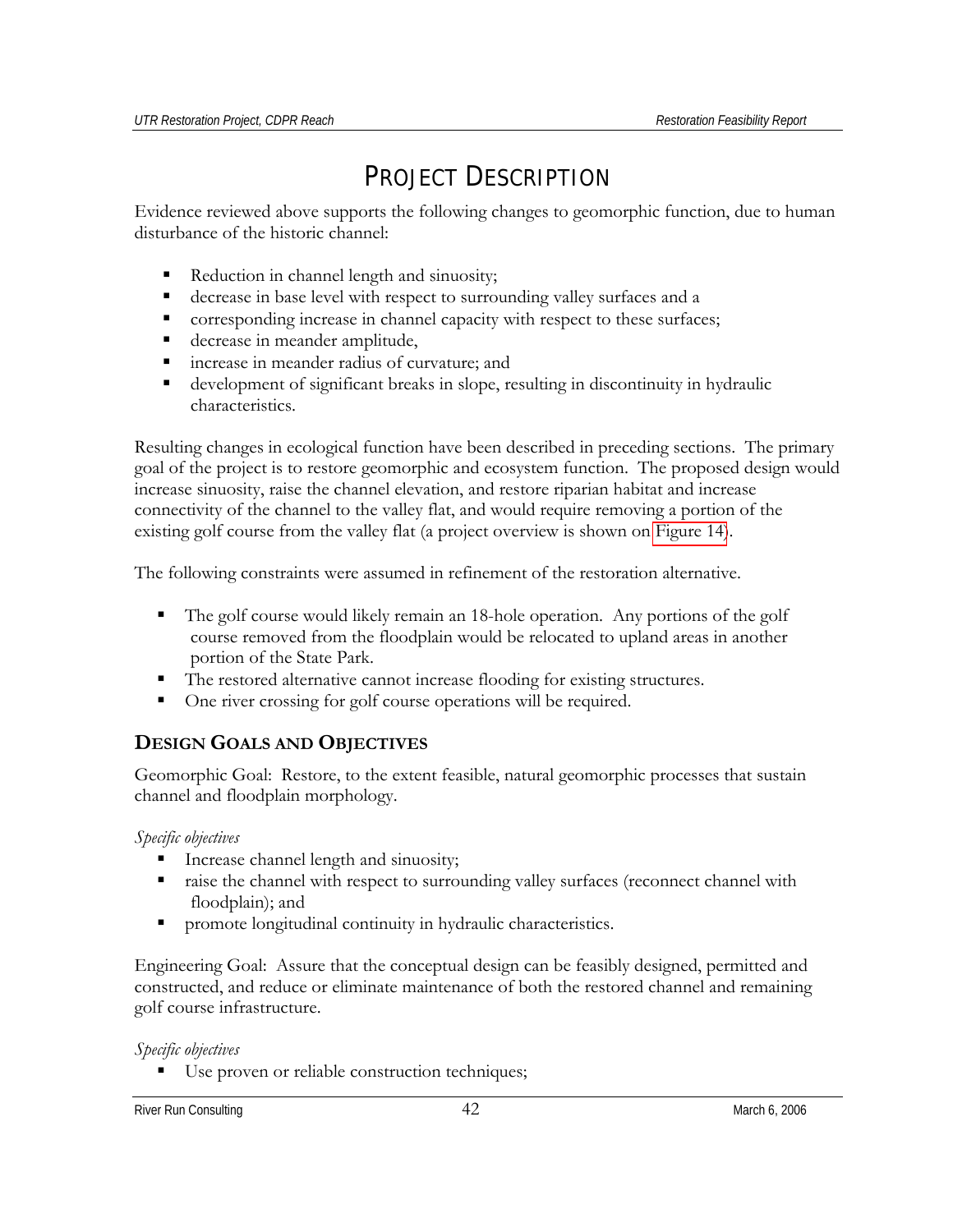- comply with known permitting and regulatory constraints; and
- reduce the need for channel modifications to protect infrastructure near the channel.

Water Quality Goal: Maximize water quality benefits and minimize construction impacts.

#### *Specific objectives*

- Reduce erosion and improve water quality, including reduction of fine sediment and nutrient loading in Lake Tahoe;
- Minimize and mitigate short term water quality and other environmental impacts during construction; and
- **IMPROVE THE 1990** Improve the golf course layout and management to reduce the environmental impact of the golf course on the river's water quality and riparian habitat.

Ecosystem Goal: Restore ecosystem process and function.

#### *Specific objectives*

- Restore, to the extent feasible, ecosystem function in terms of ecological processes and aquatic and riparian habitat quality;
- increase area of wet and mesic meadows;
- increase area of riparian vegetation, especially riparian shrubs; and
- improve in-channel habitat and habitat complexity.

## **DESIGN COMPONENTS**

Components of the recommended conceptual design are shown in detail for the lower reach of the project area in Figure 15, the middle reach in Figure 16, and the upper reach in Figure 17.

## **Passive Restoration**

Golf course infrastructure would be removed from the floodplain, to about the limits of meander scars on historic photographs. All golf course infrastructure on the north side of the river in the downstream end of the project area, between Angora Creek and the river, would be removed. The golf course holes nearest the river on the south side would be removed, along with bridges, although holes higher up on the southern alluvial fan would remain. All drainage and irrigation infrastructure associated with the holes eliminated would be removed.

The new golf course alignment would require one crossing, near the upstream end of the project area. Holes that remain near the river in this area should minimize impact to the river and floodplain and could be sited on the patch of higher ground just downstream of the Hole 6 bridge, or upstream of the bridge near a large mid-channel bar. The bridge, golf course fairways and greens, and golf cart paths should avoid flow obstructions in a portion of the active floodplain behind the current Hole 6 green (shown as an avoidance area on Figure 17), and should not block access to this overflow channel. The new golf course should also avoid flow obstructions near older meander scars on the floodplain upstream of the end of the restored channel (Figure 17). This area is likely flooded during larger floods under current conditions, and could become active floodplain if channel dynamics occur in the future. In the obstruction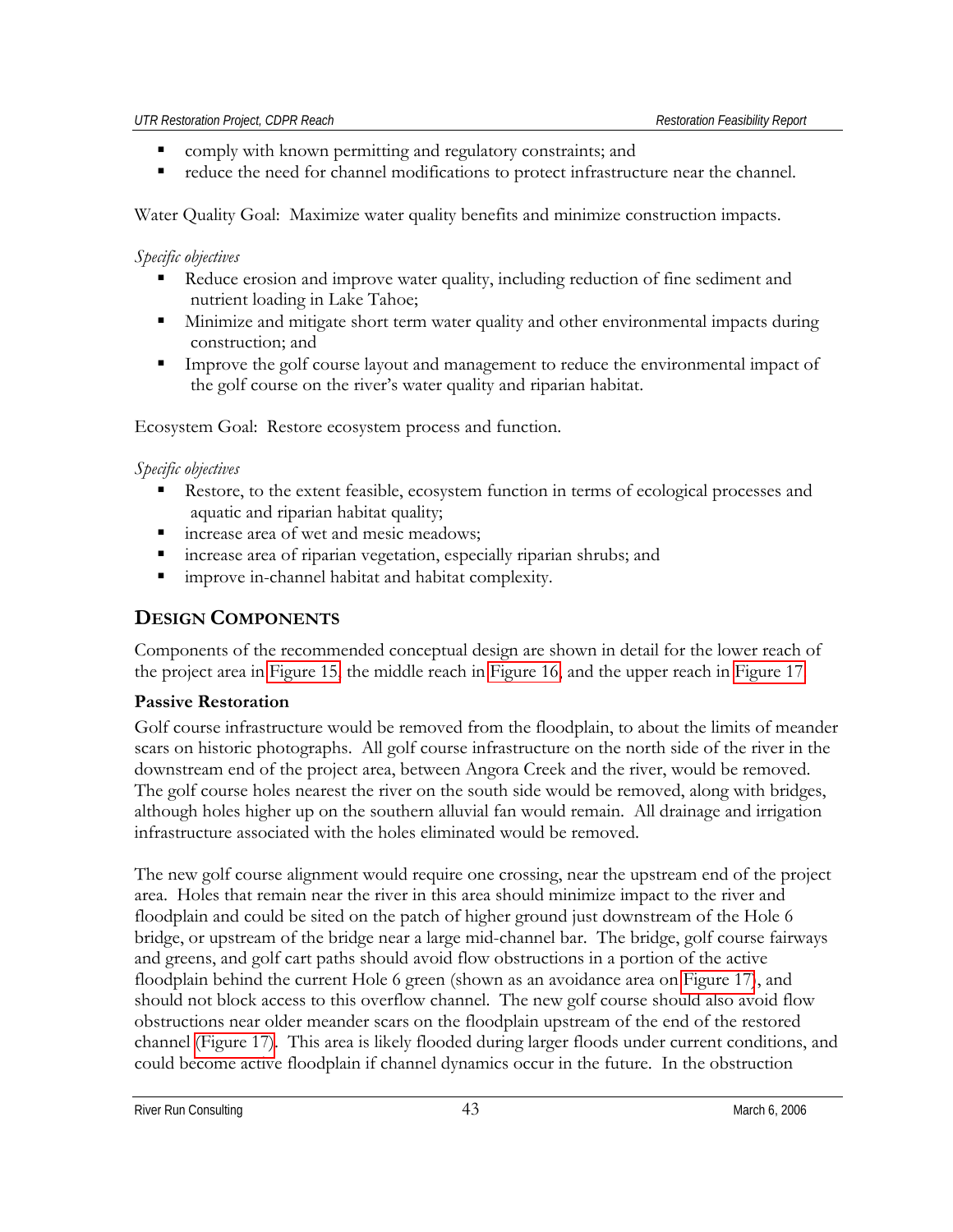avoidance areas, paths or other infrastructure could be raised to allow flow underneath. It may be possible to place small amounts of flow obstruction within this area if flood flow paths are available around the obstruction.

## **Planform**

An overview of the recommended channel alignment is shown on Figure 14. This alignment was developed to include elements of the planform of the 1940 channel, or features that had obviously been active not long before the 1940 photograph was taken. In some specific areas, planform development required evaluating how recently features on the 1940 photograph had been part of the active channel, or other design criteria. These areas include:

- Meanders visible on the 1940 photograph just upstream of the Highway 50 crossing on the south side of the river were eliminated. These meanders are visible in both the 1940 and 1952 photos, and indeed are still visible today, but they don't appear to be recent in historic photography (no gravel bar deposits). Also, location of the restored channel in this area would make construction of grade control at the downstream end of the project problematic. First, the grade control would have to be constructed off State Parks property, directly across from the private properties on the left bank at the downstream end. While the RB floodplain is CTC ownership, and most of the structure could probably be constructed on this parcel, connecting the grade control into higher ground would require disturbance on or very near private property. It would also require moving the channel away from private property, which is often not desirable. The second major problem with grade control in this location is that it is essentially downvalley of the private property. A hydraulic analysis by SH+G (2004) of the restoration alternative didn't show a significant increase in the 100-yr flood elevation, it did substantially increase the 5-yr elevation. One of the houses on the right bank is currently in the 10-yr floodplain, which would be increased to the 5-yr floodplain with the project.
- A meander active in the 1940s photograph near the downstream end of the project area, historically the confluence with Angora Creek, was also eliminated. The sewer crosses the river in this location in a siphon. Altering the channel configuration in this location would require substantially reconstructing the sewer, with placement of a new siphon. Given that grade control in this location would be problematic, and that benefits would be limited, this meander was eliminated and the grade control at the downstream end of the project area was placed upstream of the sewer crossing.
- Upstream of the clubhouse, recently active meanders in the 1940 photograph have subsequently been obliterated through golf course construction. We recommend the complete reconstruction of two meanders to restore sinuosity in this reach, while retaining a substantial portion of the existing channel.
- A large meander was active in 1940 extending into the Angora floodplain near the upstream end of the Angora meadow. Although this meander scar is still exists and is well-formed, a sewer line crosses the alignment. We recommend using the meander nonetheless, as it is important to increasing channel length and sinuosity. This design assumes that moving the sewer line would be preferable to constructing large amounts of new channel to gain comparable channel length.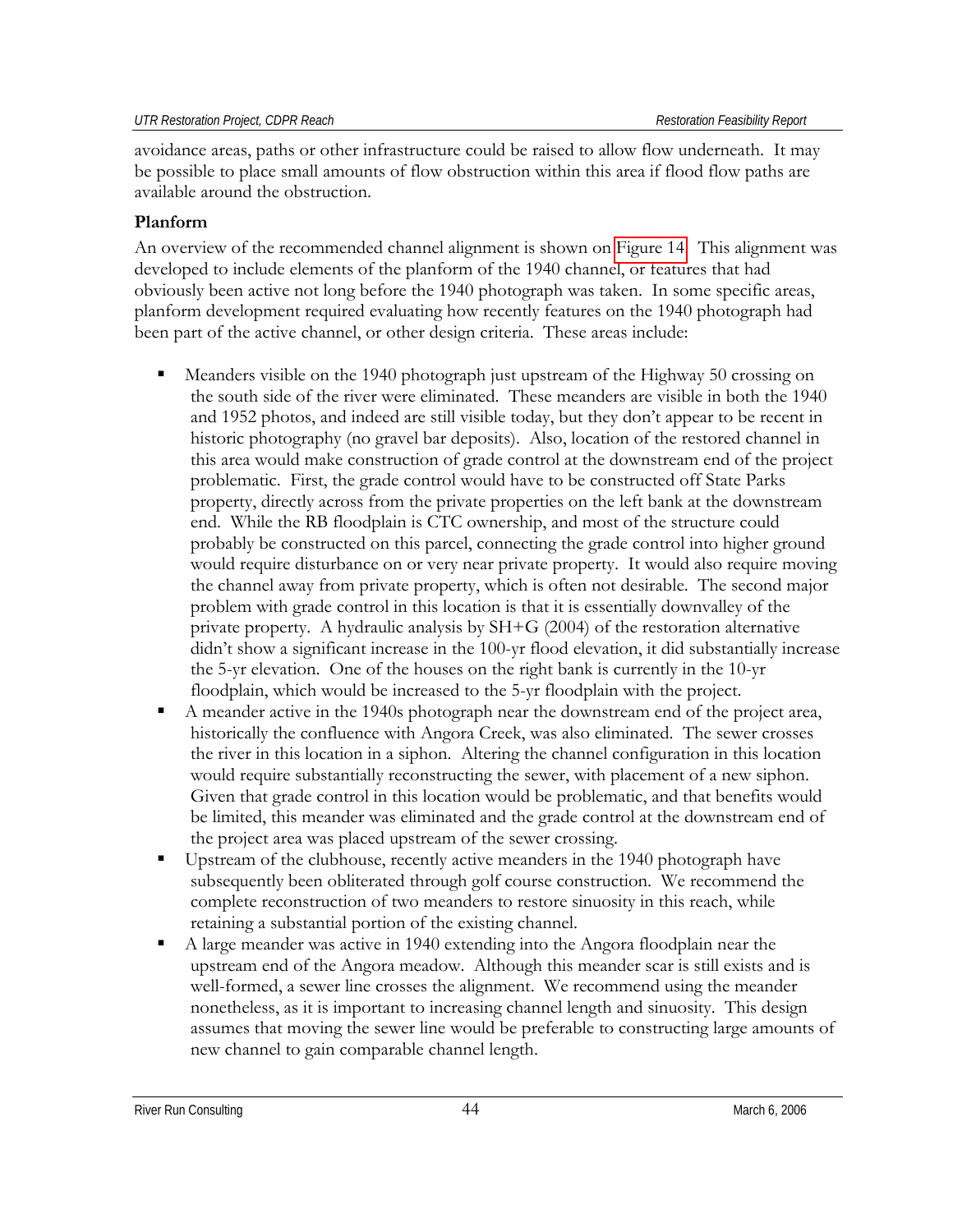Two other meanders active in the 1940's but subsequently abandoned would be reactivated at the upper end of the

The recommend approach for planform restoration consists of four general channel treatments:

- 1) Grade Controls. Section of existing channel that will require the construction of grade control for transitions to upstream and downstream reaches of the existing channel.
- 2) Existing Channel. Portions of the existing channel that would be included in the final channel alignment with little or no modification. Some sections may require bioengineered bank treatments.
- 3) Historic Channel. Meanders active in 1940, and still evident on the ground, which will be reoccupied with minor modifications.
- 4) Constructed Channel. Portions of the channel that will require complete construction. These are generally meanders evident in the 1940s photography that have subsequently been filled.



| Restored<br>Channel<br>Type | Length<br>(f <sub>t</sub> ) | Percent of Total |  |  |
|-----------------------------|-----------------------------|------------------|--|--|
| grade                       |                             |                  |  |  |
| control                     | 690                         | 6                |  |  |
| existing                    | 5,830                       | 50               |  |  |
| historic                    | 3,810                       | 33               |  |  |
| constructed                 | 1,248                       | 11               |  |  |
| total                       | 11,578                      | 100              |  |  |

Total length of the restored channel, from the Highway 50 crossing at the downstream end to the upstream extent of potential modifications, is about 11,600 feet (Table 1). Of this total, about 50% would consist of existing channel. More detail on restoration treatments in each of the channel types is found in a following section.

## **Profile**

The current longitudinal profile of the channel invert or thalweg elevation through the project area is shown in Figure 13. Note that current slope is higher in the upper portion of the project area, as described previously, and lower in the middle reach.

A distinct change in slope occurs at Station 4,000, about midway through the project area. Prior to human disturbance, the slopes of these two reaches were probably different due to changes in the valley flat described previously. However, human disturbance and the resulting channel response have resulted in higher slope in the upper reach and lower slope in the downstream reach, increasing the difference in slope between the two reaches. The objectives of the development of the following profile were therefore to reduce slope in the upper reach, create a smoother transition between the upper and lower portions of the project area, and increase the elevation of the channel with respect to surrounding valley flats. Note that this is a conceptual design developed based on an evaluation of existing geomorphic conditions. It is assumed that conceptual designs will be modified through the environmental review and design process, with additional hydraulic and sediment transport analysis. This conceptual design is intended to provide basis for evaluating feasibility of the channel restoration approach and potential environmental effects.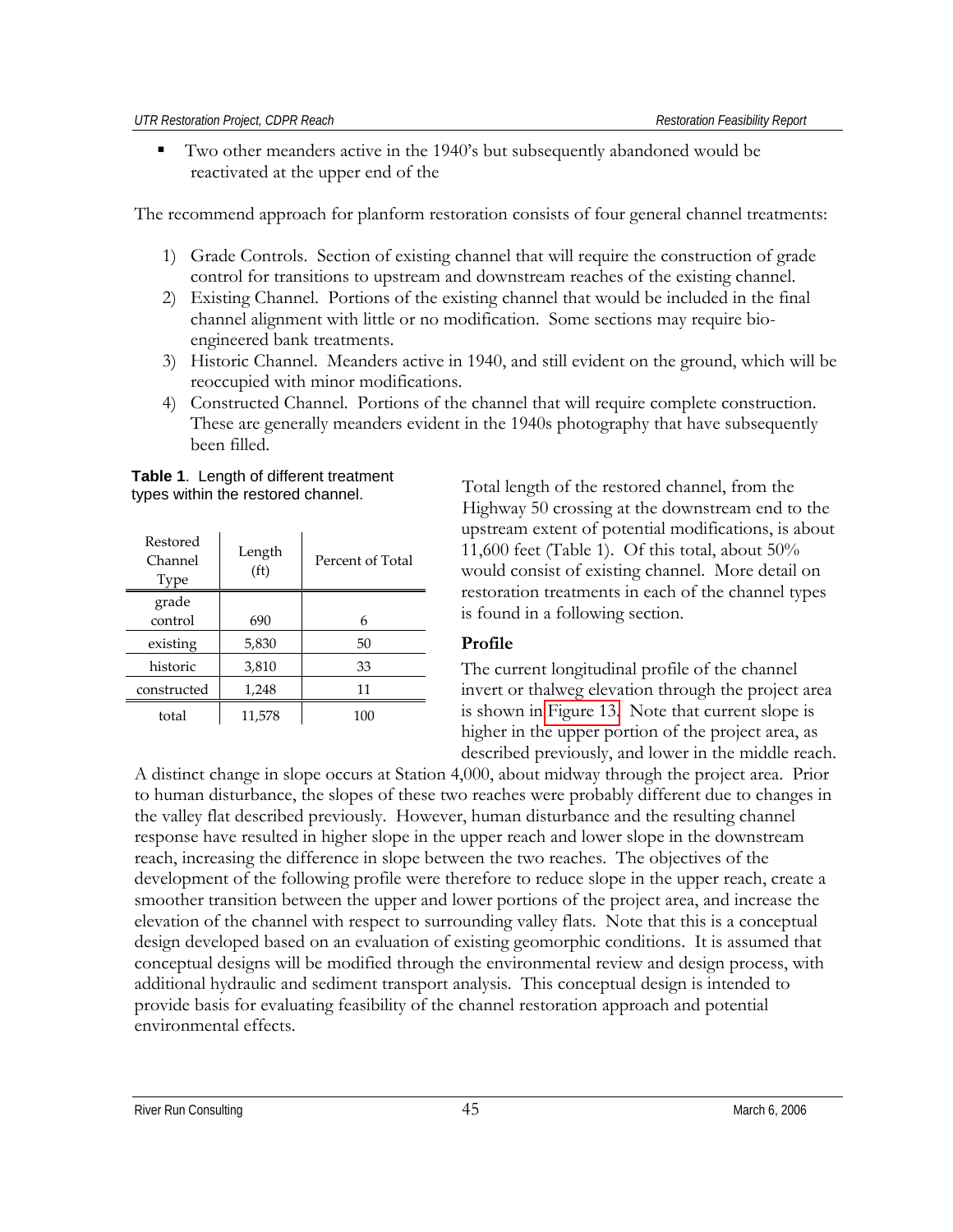The upstream end of channel modifications for restoration was assumed to be SH+G Station 8,350, just upstream of the Hole 6 bridge. At this location, the channel is adjusted to the surrounding floodplain, and habitat condition is good. Streambanks are relatively stable upstream. The current channel invert elevation of 6,276.4 was used at this location for the upstream end of the restored profile.

At the downstream end of the project area, the final grade of the profile must match the invert elevation of the Highway 50 bridge, or of the existing channel upstream of this point. The current channel is significantly incised under the bridge due to downstream channelization and confinement by the bridge. A restored channel closer to grade with the surrounding valley flat upstream will be substantially higher than the channel under the bridge. Grade control will be required to step the restored channel to the highway bridge grade.

A grade control for the golf course water intake is located about 500 feet upstream of the downstream end of the proposed for channel restoration. At the upstream end of the grade control, the channel thalweg elevation is relatively high with respect to surrounding valley flats. However, the channel is still somewhat incised in this area. The profile for the restored channel was developed by raising the thalweg invert elevation about one foot above the existing elevation at the upstream end of the existing grade control (6264.1) to reduce channel incision (see the following section on channel geometry for a discussion of channel size and relationship to the floodplain).

The final channel thalweg profile was derived by connecting the proposed elevation above the Hole 6 bridge to the proposed elevation at the upstream end of the golf course water intake through the length of the new planform. This profile was then adjusted to allow for somewhat higher slope in the upper portion of the project area, resulting in a concave profile (Figure 18). This profile reduces slope in the upper portion of the project area, increases slope in the lower

| <b>Table 2.</b> Existing and restored channel |
|-----------------------------------------------|
| slope in the project area.                    |

|                           | <b>Slopes</b>   |          |  |
|---------------------------|-----------------|----------|--|
| <b>Channel Segment</b>    | <b>Restored</b> | Existing |  |
| Entire Reach              | 0.0015          | 0.0020   |  |
| Between Grade<br>Controls | 0.0014          | na       |  |
| Upstream Reach            | 0.0015          | 0.0026   |  |
| Downstream Reach          | 0.0011          | 0.0006   |  |

portion, and reduces and smoothes the transition between the two areas (Table 2).

## **Grade Control**

Two forms of grade control will be required within the proposed channel. First, highly armored grade controls, with a higher gradient than the restored channel, will be required to connect restored channel to existing channel at the upstream and downstream ends of the project. Second, grade controls with a gradient similar to overall restored channel gradient, essentially

armored riffles, will be required within the project to establish the new grades of the restored channel. These grade controls would be placed where reactivated meanders tie into existing channel, entrances and exits of newly constructed meanders, and within long reaches of incorporated existing channel . These two types of grade control will require different designs and construction techniques, described in following paragraphs.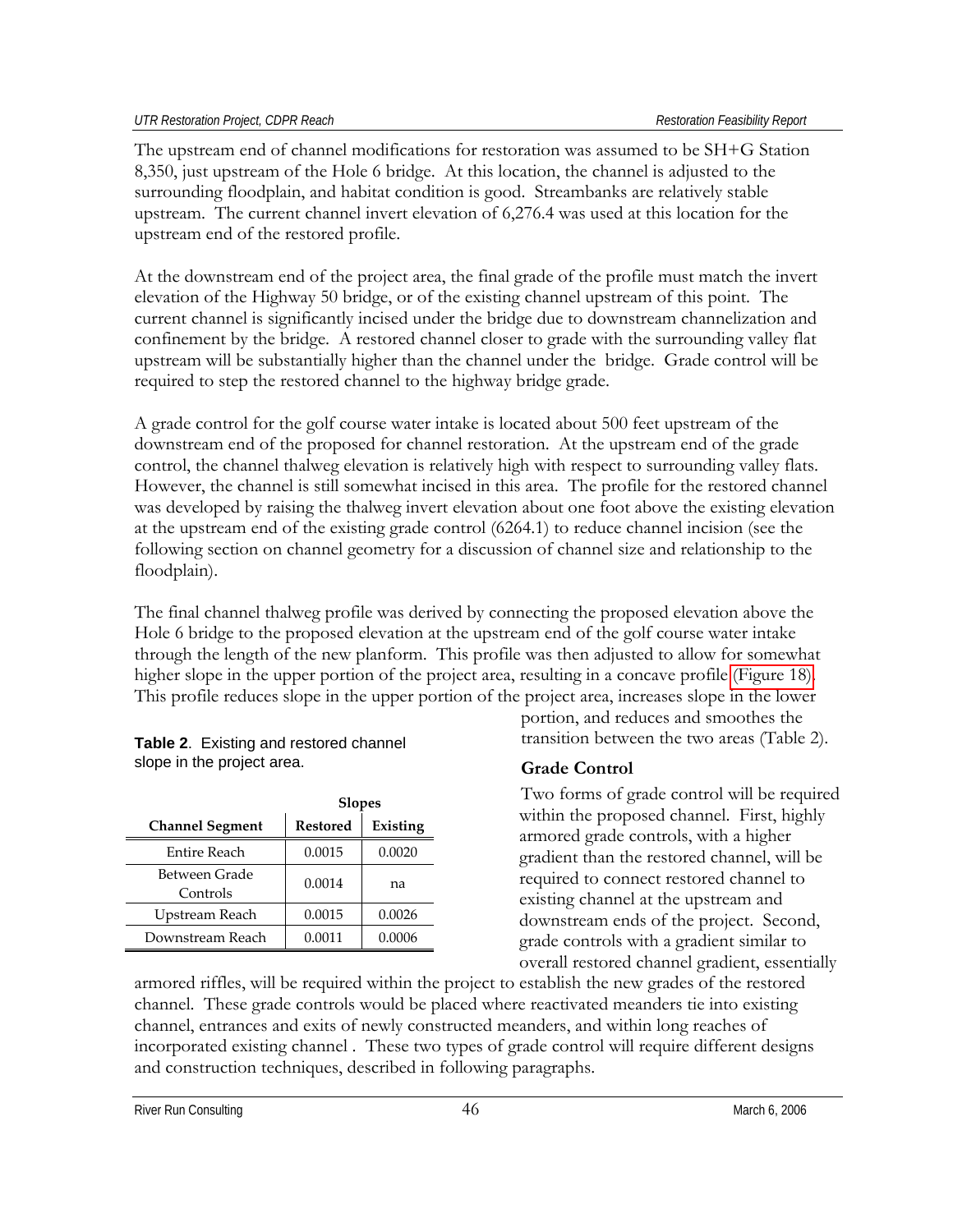One of the higher gradient grade controls will be required at the upstream end of the restored channel. This purpose of this grade control is to stabilize the current bed elevation in the channel upstream of the project area. The current Hole 6 Bridge, which is undersized, appears to be maintaining a relatively high streambed elevation upstream, probably through backwater effects on sediment transport. Removal of this bridge would likely result in channel incision. It is therefore recommended that a grade control structure, consisting of larger rock placed in steppool configuration, be constructed at this location to prevent incision and headcut migration. The slope through this structure, based on the restored profile, would be 0.0023. Construction of a stable grade control structure at this slope is feasible.

A similar grade control structure will be required at the downstream end of the project area due to incision through the Highway 50 bridge. This grade control structure will be steeper due to the restored channel design and the degree of incision under the Highway 50 bridge, with a slope of 0.0064. Based on a survey of the channel thalweg by SH+G, the current water supply intake grade control has a slope of 0.0065, similar to the proposed structure. This indicates that the proposed grade control will be stable in this area. Stability of the grade control is probably enhanced in this area by backwater effect from the Highway 50 bridge during large floods.

The low gradient grade controls are designed to raise the average bed elevation, maintain consistent slope, and define the channel cross section. We recommend that these structures be placed at the inlet and outlet of all larger meanders, or in long reaches of the existing channel. Bedforms or riffles in alluvial channels tend to occur about every 5-7 bankfull channel widths (Knighton 1998); given a width of 60 feet, armored riffles should be placed, on the average, about 300-500 feet apart. At the relatively low slopes of the restored channel profile, these structures could take the form of armored riffles, composed of materials of cobble size. Length, slope and placement of the riffles would be refined during detailed design based on analysis of hydraulics and substrate movement, and other design factors. The conceptual placement of all armored riffles is shown on Figures 15, 16 and 17, along with stations and elevations at the upstream end of the riffles. To prevent the channel from eroding around them, cobble material could be extended into the surrounding floodplain, in trenches capped with native sod.

## **Design Discharge and Channel Size**

Previous researchers have estimated different values for the magnitude of the bankfull discharge of the functional, undisturbed UTR. Bankfull discharge is the flow which fills the channel to the elevation of the surrounding floodplain or valley flat. In alluvial channels, bankfull capacity is often considered to be equal to the effective discharge, which is the flow that transports the most sediment over time (Andrews 1980). Mussetter Engineering, Inc. (2000) suggests that bankfull discharge has a 2-year recurrence interval in self-formed equilibrium alluvial channels, citing Williams (1978), and therefore recommend 600 cfs for bankfull discharge downstream of the project area (probably equal to about 550 cfs in the project area). SH+G (2004), based primarily on identification of bankfull indicators such as vegetation lines and the elevation of bar surfaces, suggests a bankfull discharge within the project area of about 350 cfs, equivalent to the 1.5-year flood from the snowmelt flood, partial duration distribution.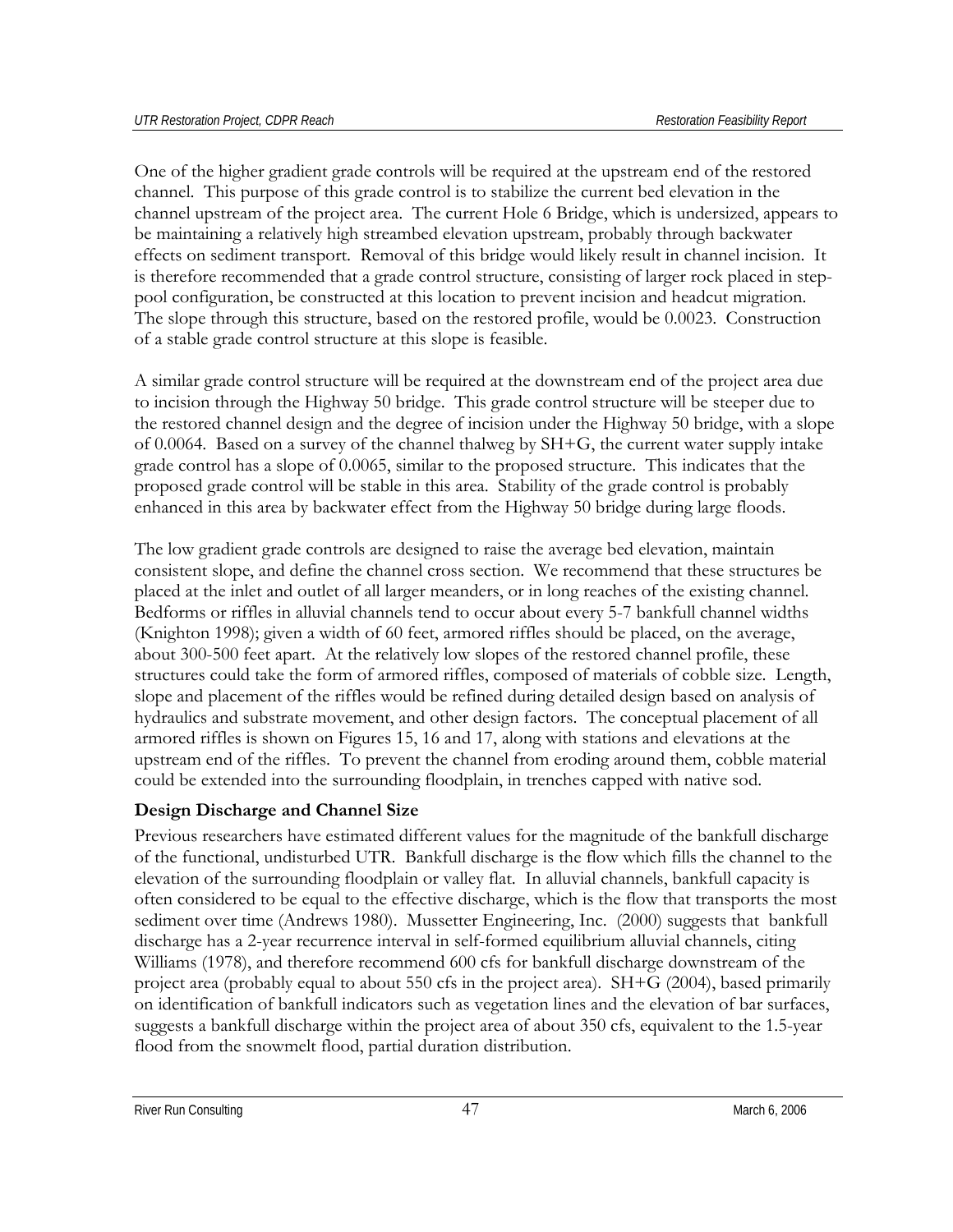Uncertainty concerning estimating bankfull discharge is not confined to the UTR, but is a common problem in geomorphology (Knighton 1998; Andrews 1980; Williams 1978). Williams (1978) is cited by Mussetter Engineering, Inc. as stating that the bankfull discharge is about a 2 year recurrence interval in alluvial channels, but he notes in his conclusions, based on analysis of several data sets from the western United States, that "bankfull discharge does not have a common frequency of occurrence among rivers." Among the data sets he reviewed, the most common recurrence interval for bankfull discharge was around 1.5 years, but only about one third of the cases were around 1.5 years, and recurrence intervals ranged from 1.01 to 32 years. Andrews (1980), in an extensive study of streams in the Yampa River basin, found that effective discharge correlated well with bankfull discharge. However, the recurrence interval of this flow varied between 1.18 to 3.26 years on the annual flood series, a range which incorporates both the recommended bankfull discharge of Mussetter Engineering, Inc. and SH+G for the UTR.

While the concept of bankfull discharge has important conceptual and practical utility, Knighton (1998) and other authors recognize the uncertainty and difficulties inherent in its application. These include:

- Valley flats are usually highly variable surfaces, consisting of a number of different sedimentary landforms. Determining which landform represents a bankfull elevation can be difficult, and many researchers have not clearly defined the geomorphic processes responsible for formation of the landform (Williams 1978). The bankfull channel is often difficult to define in the field, and there is not a consistent method for specifying it (Knighton 1998).
- Bankfull discharge may not be the most effective flow as regards sediment transport (Knighton 1998). Rarer flows may be more effective transport agents in streams with a high proportion of high discharges, while more frequent flows may be important in channels in which available stream power can move most of the available sediment at lower flows.
- Channel form is the product not of a single formative discharge but of a range of discharges, and has a memory for past events (Knighton 1998). This may be particularly important for the UTR, with the regular occurrence of rain-on-snow floods over decadal time scales, floods which may produce bedforms that strongly influence geomorphic processes in subsequent smaller floods.

It is beyond the scope of this document to resolve uncertainty regarding bankfull discharge and channel capacity. We assume that final channel dimensions will be developed through the design phase, using an iterative approach incorporating analysis of channel geometry in functional areas, sediment transport and hydraulic analysis, and other factors. We feel that rain-on-snow events have an important role in channel geomorphology, and field observations during runoff events support a flow of 450-550 cfs. Given that largest bankfull discharge suggested by previous researchers is about the 2-year recurrence interval, we assume, for the purposes of this study, that channel capacity in constructed portions of the restored channel will be about 550 cfs. Detailed design may result in lower bankfull discharge based on the analysis described above.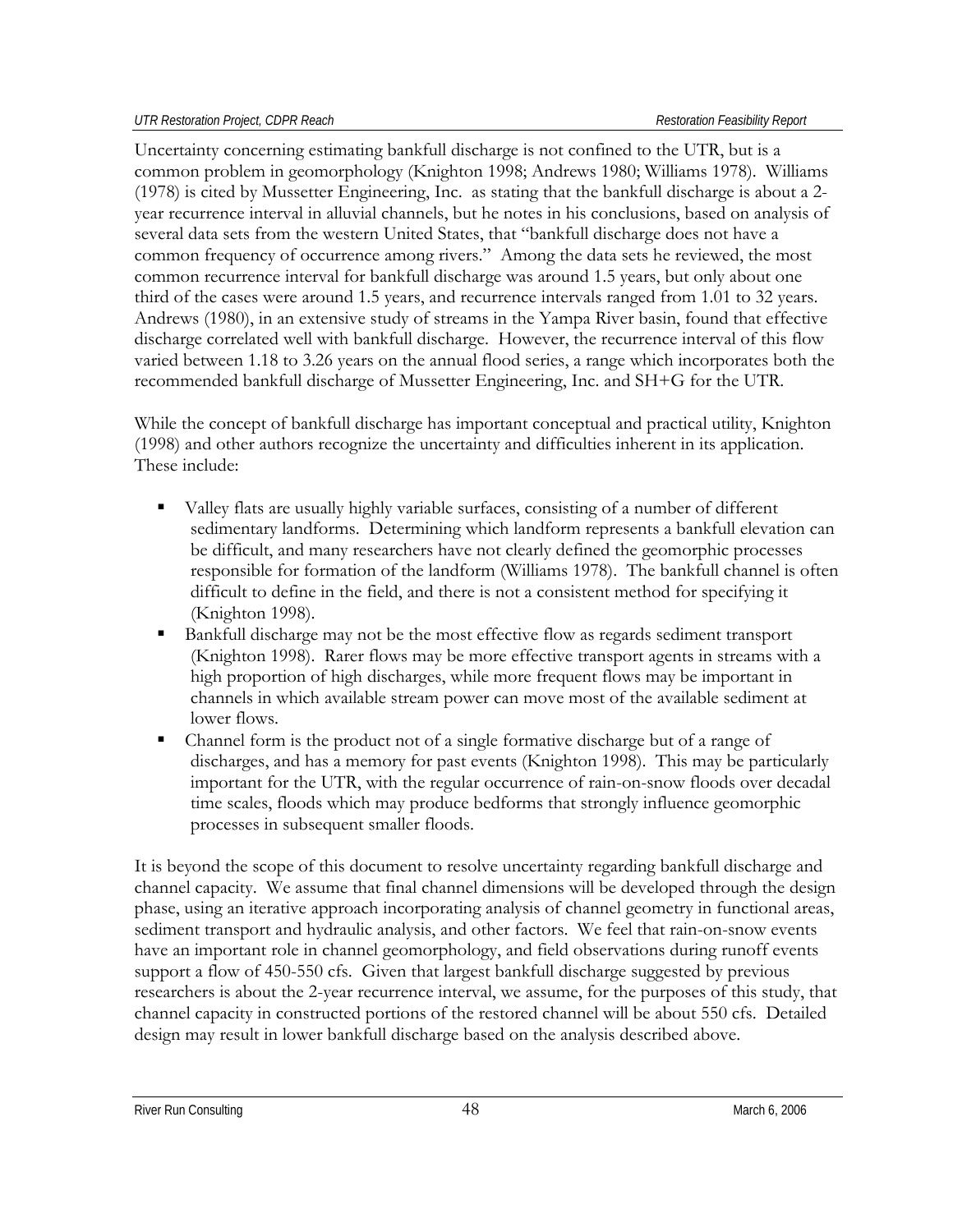Given a criteria for bankfull discharge, channel restoration design will then require identification of the elevation of the stage at bankfull discharge. Usually, this stage is considered to be the same as the elevation of the surrounding floodplain. However, Williams (1978) notes that floodplain is a vague term, may represent a number of surfaces created by substantially different geomorphic processes, and may be interpreted differently by different disciplines or researchers. He recommends applying the following specific definitions of valley landforms to analysis of the bankfull channel:

- 1) Valley Flat. The main unit of flat or nearly flat surface in the valley bottom.
- 2) Inactive Floodplain. A surface inundated so rarely that it is no longer growing by present alluvial processes. Often called a terrace.
- 3) Active Floodplain. An overflow surface that is periodically constructed and possibly eroded by the river but is undergoing net growth during the 'present time' (past ten years or so).

Williams (1978) notes that all three surfaces are not commonly present in all locations. Often, the inactive floodplain is the valley flat, or active floodplain may be absent or inconspicuous. Most importantly, he notes that the valley flat may be either active or inactive floodplain, and that the practice of calling the valley flat the "floodplain" should therefore be abandoned. He notes that geomorphologists increasingly favor using the term floodplain to mean active floodplain, and terrace to mean an inactive floodplain, a practice adopted here.

The key question, from a restoration perspective, is what was the historic relationship between active floodplain and the valley flat? Obviously, incision has affected this relationship. It is often assumed that, in equilibrium alluvial channels, the valley flat was the active floodplain prior to human disturbance. This is often a reasonable assumption. For example, in larger meadow reaches of the lower UTR, extensive meander scars on the valley flat strongly suggest that the active floodplain was at or near the valley flat prior to human disturbance. Although much of the valley flat in these areas was formed by Pleistocene and early Holocene lacustrine processes, soil profiles show that the valley flat had been modified and was growing through modern fluvial processes such as overbank deposition of fine sediment, which conforms to the definition of active floodplain given above. However, many undisturbed channels are naturally entrenched within valley flat surfaces formed by geomorphic processes other than modern fluvial activity, such as outwash floodplains. In these cases, the active floodplain is relatively narrow surface within the valley flat, as described by Williams (1978). As reviewed previously in this document, the project area is a transitional reach between an active floodplain entrenched in outwash upstream, and less confined meadow reaches downstream, where the entire valley flat was likely near the active floodplain elevation prior to human disturbance.

The design for channel restoration must recognize the transitional nature of the project area and the implications that has for the relationship of the channel to the valley flat in the upstream versus the downstream portions of the project area. We do not believe that design should have the geomorphic objective of connecting the bankfull stage to the valley flat in all locations. Instead, the bankfull stage should be tied to the elevation of the active floodplain, which should transition from below the valley flat at the upstream end of the project area, where the stream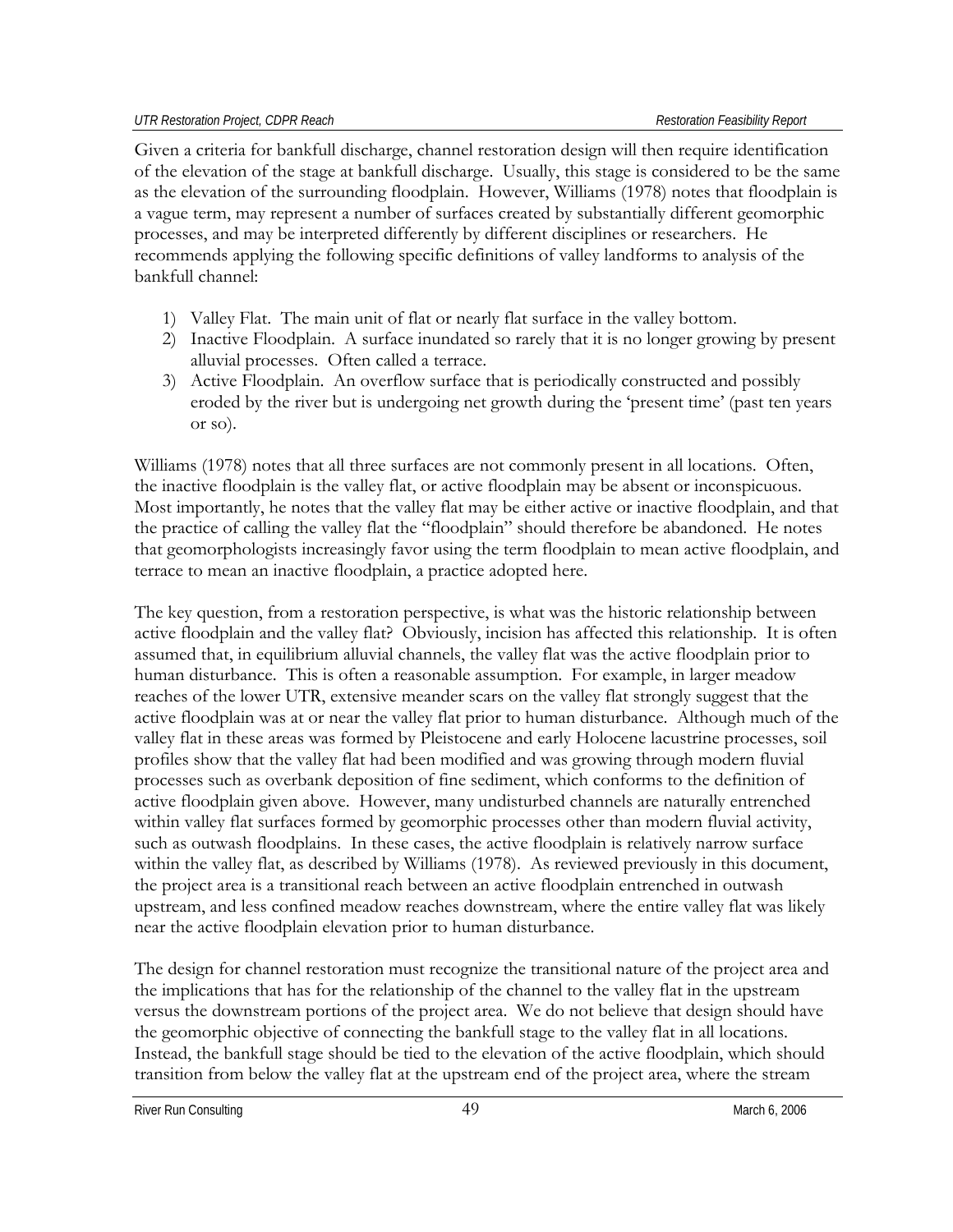likely was historically naturally incised within outwash deposits, to near the valley flat at the downstream end, where the valley flat was largely constructed by recent fluvial processes. This geomorphic function is consistent with interpretation of meander scars and belts on historic aerial photographs. Relatively recent meander scars at the lower end of the project area are found on the valley flat (which was formed by recent fluvial processes), while the recent meander belt in the upper portion of the project area is incised within the adjacent valley flat (which was formed primarily by glacial outwash channels).

The transitional nature of the project area adds complexity to restoration design. Further complicating the design, incision and resulting channel response have resulted in the formation of many transient depositional features developed as incision progressed. If maintaining consistent bankfull continuity with adjacent depositional surfaces throughout the project area were the primary restoration objective, large-scale grading would be required. Such a design would be complex and risky, requiring the reconstruction of streambanks and floodplain throughout the project area. We do not believe that the design of such a project can be practically accomplished, given the high degree of uncertainty and risk.

The proposed design has been developed to take into account the complexity of the project area and design and construction feasibility. It does not have the primary geomorphic objective of bankfull discharge continuity with all adjacent surfaces. Rather, the design recognizes that, in naturally functioning rivers, bank configuration and dimensions vary with distance along a reach, resulting in significant differences in bankfull discharge (Williams 1978). Due to the complexity of valley flat topography in the project area, this conceptual design is driven primarily by restoring channel length and profile characteristics rather than focusing on bankfull discharge at particular cross sections.

A fundamental assumption of the proposed design is that natural processes of erosion and deposition will establish appropriate channel dimensions over time in areas where the stream is not reconstructed (the majority of the restored channel). General channel dimensions would be established at armored riffles or constructed portions of the channel, but intervening reaches would adjust over time based on local sediment supply, transport and deposition. This is a reasonable assumption given that alluvial channels are, by definition, self-formed. Although several years may be required for the development of the equilibrium channel at some locations, we believe that this conceptual design is justified given the complexity and risk inherent in the design of complete channel reconstruction. It is also important to note that the proposed design will provide immediate benefits in terms of erosion by reducing slope and bank heights.

Although the conceptual design presented here does not inherently rely on establishing bankfull channel dimensions at all locations, construction of the armored riffles, grade controls and the portions of new channel construction will require establishment of criteria for channel sizing. For the purposes of this study, it is assumed that the channel geometry at armored riffles or other constructed areas will be similar to a riffle section measured in a functional reach upstream of the project area by CDPR (2004) (Figure 19). At this section, thalweg depth (maximum depth) at 550 cfs is about 3.5 ft, width is about 70 ft. Again, the sizing of the final sections will be based on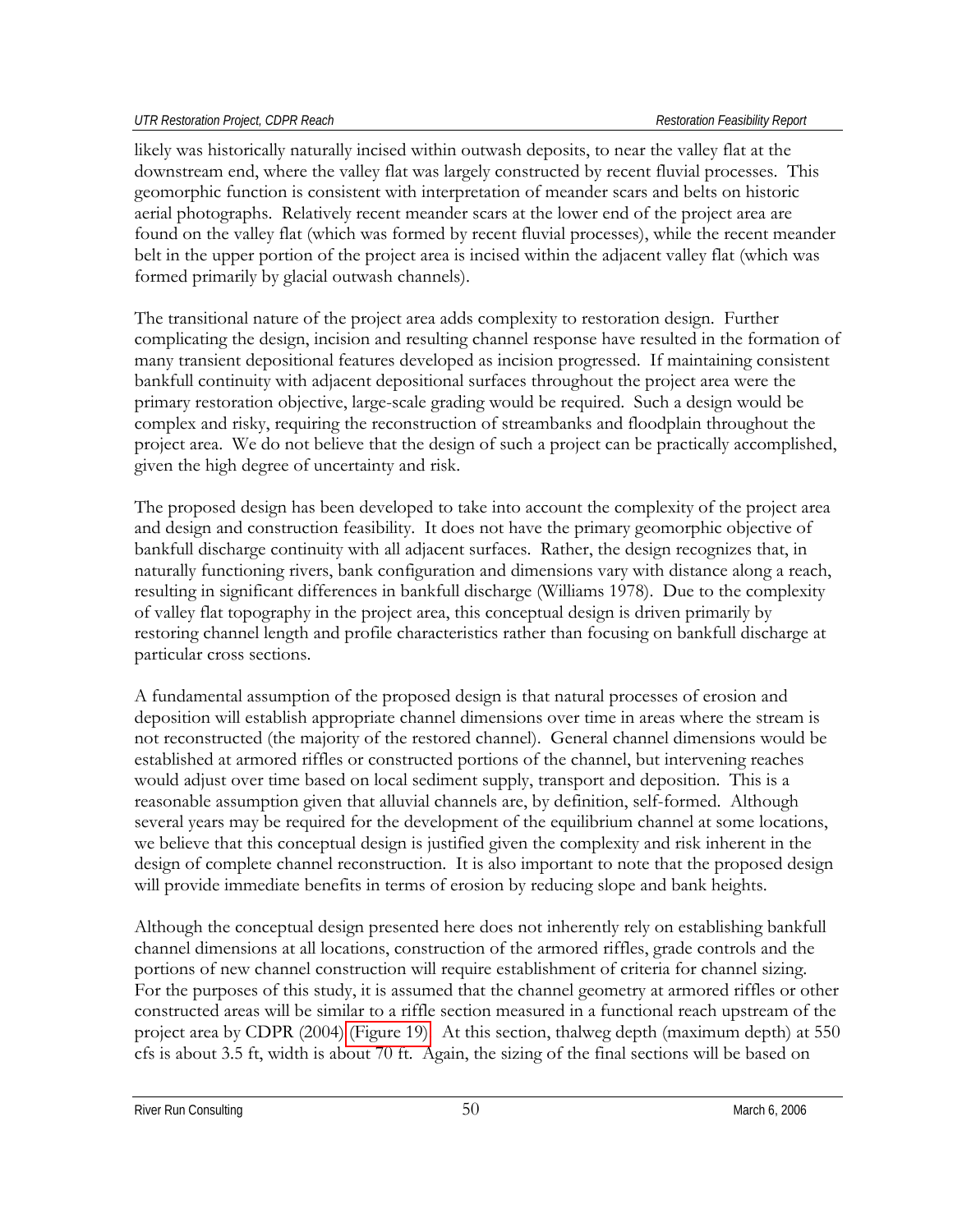further analysis in subsequent project phases, but these general channel characteristics are used in this study to evaluate restoration effects and feasibility.

The thalweg depth at bankfull of this typical cross section was applied to the thalweg profile described in the preceding section (Figure 18) to estimate water surface elevation for the restored channel at 550 cfs. Note that this is an estimate only of water surface elevation; local slope and roughness characteristics are not considered. For the purposes of this document, this estimate was considered adequate to evaluate changes in ecological function, but hydraulic modeling will be required during environmental analysis or final design. Existing thalweg elevation, restored thalweg elevation, and the estimated 550 cfs water surface elevation are plotted throughout the project area on Figure 18. The elevation of the low terrace, a surface identified by SH+G (2004) and probably roughly equivalent to the active floodplain, is also included on this figure. Water surface elevation at 550 cfs for the restored channel profile is near the low terrace.

Valley wide cross sections were constructed from LIDAR topographic data at seven locations throughout the project area (Figure 20). At these sections, channel thalweg elevations at riffles and estimated water surface elevations for the existing channel, the SH+G Alternative 4, and this proposal were calculated (Table 3). Hydraulic models for the SH+G existing conditions and Alternative 4 hydraulic analysis were based on the LIDAR topographic model, which overestimates bed elevation because LIDAR does not penetrate water. Also, it is important to note that the derived water surface elevations for this proposal are not based on hydraulic modeling but estimated from the CDPR model cross section characteristics. Hydraulic modeling should be performed in subsequent analysis. While there is some error in estimates of water surface elevation for all methods, the error is likely minor with respect to the changes resulting from restoration recommendations in SH+G Alternative 4 and this proposal. Both the SH+G Alternative 4 and this proposal significantly raise the bed elevation, baseflow and flood water surface elevations compared to existing conditions.

|                 | Channel Elevation      |          | <b>Estimated Baseflow Water</b><br>Surface Elevation |                  |          | Estimated 550 CFS Water<br>Surface Elevation |                  |          |                    |                         |
|-----------------|------------------------|----------|------------------------------------------------------|------------------|----------|----------------------------------------------|------------------|----------|--------------------|-------------------------|
| Transect<br>No. | $SH + G$<br><b>STA</b> | Existing | $SH + G$<br>Alt. 4                                   | This<br>Proposal | Existing | $SH + G$<br>Alt. 4                           | This<br>Proposal | Existing | $SH + G$<br>Alt. 4 | <b>This</b><br>Proposal |
|                 | 2230                   | 6263.1   | 6265                                                 | 6264.1           | 6264.0   | 6266.0                                       | 6265.1           | 6266.3   | 6267.7             | 6267.6                  |
| 2               | 3035                   | 6263.6   | 6266                                                 | 6265             | 6264.5   | 6267.0                                       | 6266.0           | 6267.9   | 6269.6             | 6268.5                  |
| 3               | 4076                   | 6263.8   | 6268                                                 | 6268             | 6265.0   | 6269.0                                       | 6269.0           | 6269.3   | 6270.8             | 6271.5                  |
| 4               | 1575                   | 6261.1   | 6264                                                 | 6261.3           | 6262.0   | 6265.0                                       | 6262.3           | 6265.5   | 6267.4             | 6264.8                  |
| 5               | 5475                   | 6268.1   | 6271                                                 | 6270.2           | 6269.0   | 6272.0                                       | 6271.2           | 6272.1   | 6273.8             | 6273.7                  |
| 6               | 7060                   | 6271     | 6274                                                 | 6273             | 6273.0   | 6275.0                                       | 6274.0           | 6276.1   | 6277.5             | 6276.5                  |
| 7               | 7850                   | 6275.0   | 6276                                                 | 6275.5           | 6276.0   | 6277.0                                       | 6276.5           | 6278.9   | 6279.5             | 6279.0                  |

**Table 3**. Channel and water elevations at seven transects throughout the project area for existing conditions, SH+G Alternative 4, and this proposal.

River Run Consulting **6, 2006** March 6, 2006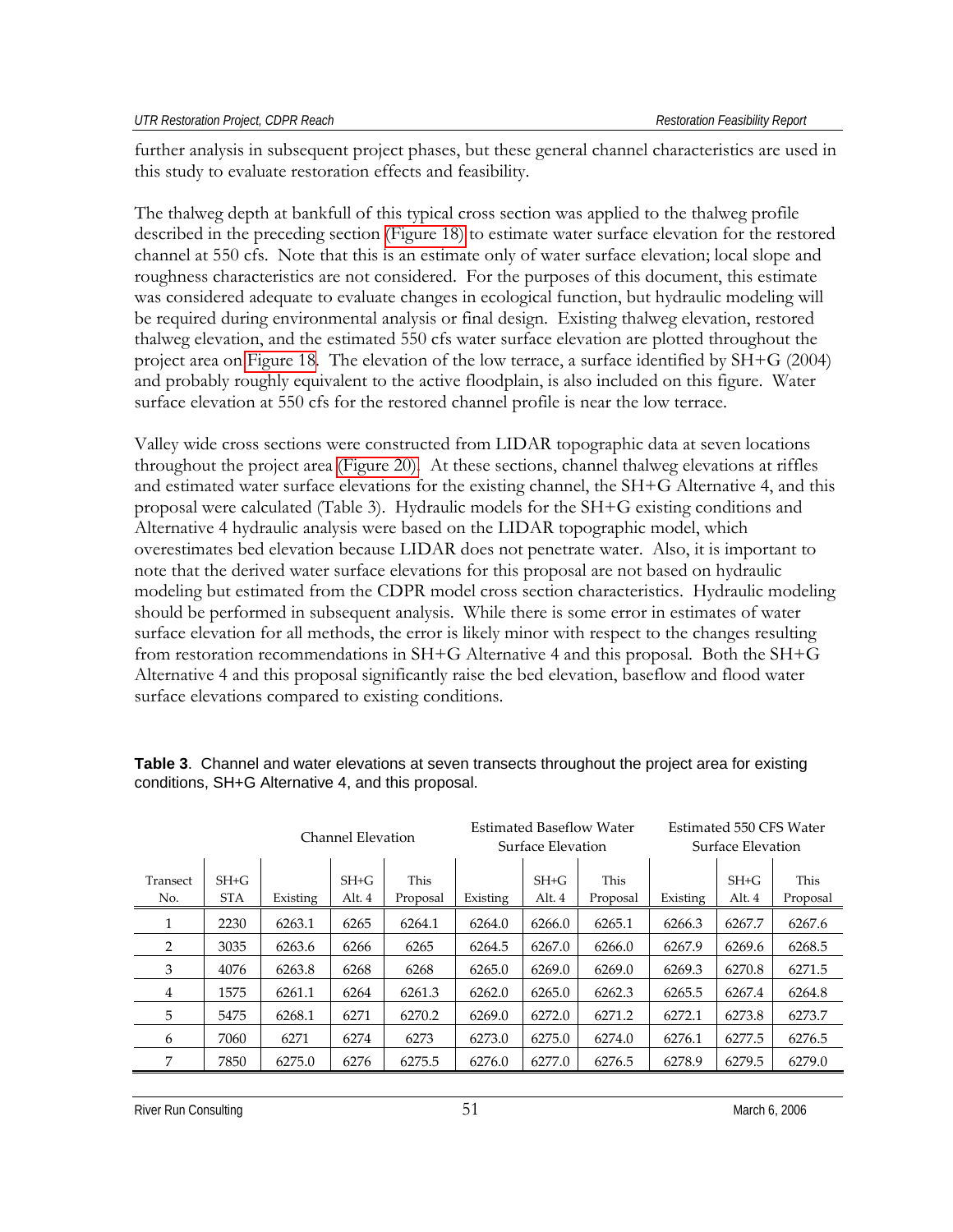Water surface elevations for the 550 cfs discharge under existing conditions and for this proposal are shown on valley cross sections based on Lidar one-foot topographic data in Figure 21. Increases in water surface elevation are greatest in the middle section of the project area. At the upstream end, the channel invert has been raised the least to avoid backwater effects on upstream reaches. Because the channel is traversing high ground in this area, the restored design remains entrenched with respect to the valley flat, but this is likely the historic morphology in this area as the channel is flowing over, and entrenched within, older outwash deposits.

## **Valley Flat Topographic Modifications**

In the lower portion of the project area, we recommend only minor modifications to the valley flat adjacent to the restored channel. Levees along the banks of the river should be removed. Where the topography has been altered for golf course infrastructure, such as greens or tees, the historic topography should be restored. Streambank rip-rap should be evaluated on a site-by-site basis in detailed design. In some cases, rip-rap banks will be on portions of the existing channel that are abandoned. In others, rip-rap may be retained to control bank erosion.

There are opportunities for minor valley flat grading throughout the lower project area to enhance habitat. Small depressions, designed to mimic abandoned meanders, could be constructed in areas where the golf course is removed. These features would provide variability with respect to groundwater, increasing habitat and vegetation diversity.

At the upstream end of the project area, the historic channel was likely naturally entrenched within the valley flat, a geomorphic unit that appears to consist of older deltaic outwash deposits. Valley flat adjacent to the channel is relatively high throughout this area, from the Hole 6 bridge downstream to STA 8,500 on the restored channel stationing. The current channel configuration, which has incised further due to human disturbance, contains little active floodplain on the east side of the river through this area, with high, eroding streambanks. Some active floodplain is found on the west side of the channel, with abandoned channels that may represent the channel configuration prior to human disturbance.

Raising the channel high enough to establish connectivity at 550 cfs with the valley flat unit within this area is not possible without creating significant discontinuity in the longitudinal profile. Downstream of this reach, the valley flat is lower and the profile cannot be raised significantly higher than recommended in this proposal. Raising the bed elevation higher than in the upper portion of the project area would therefore create locally high channel slope, and a distinct break in slope around STA 8,500. Such areas are typically exceptionally unstable due to discontinuity in sediment transport characteristics.

To address bank instability and resulting sediment contribution in the entrenched upper portion of the project area, selective active floodplain restoration on the east side of the river could be considered (Figure 16). This measure is only recommended on the east side of the river due to construction access problems and the potential for high construction disturbance on the west side of the river. Floodplain excavation would reduce bank height, provide additional flood flow

River Run Consulting **6. 2006** March 6, 2006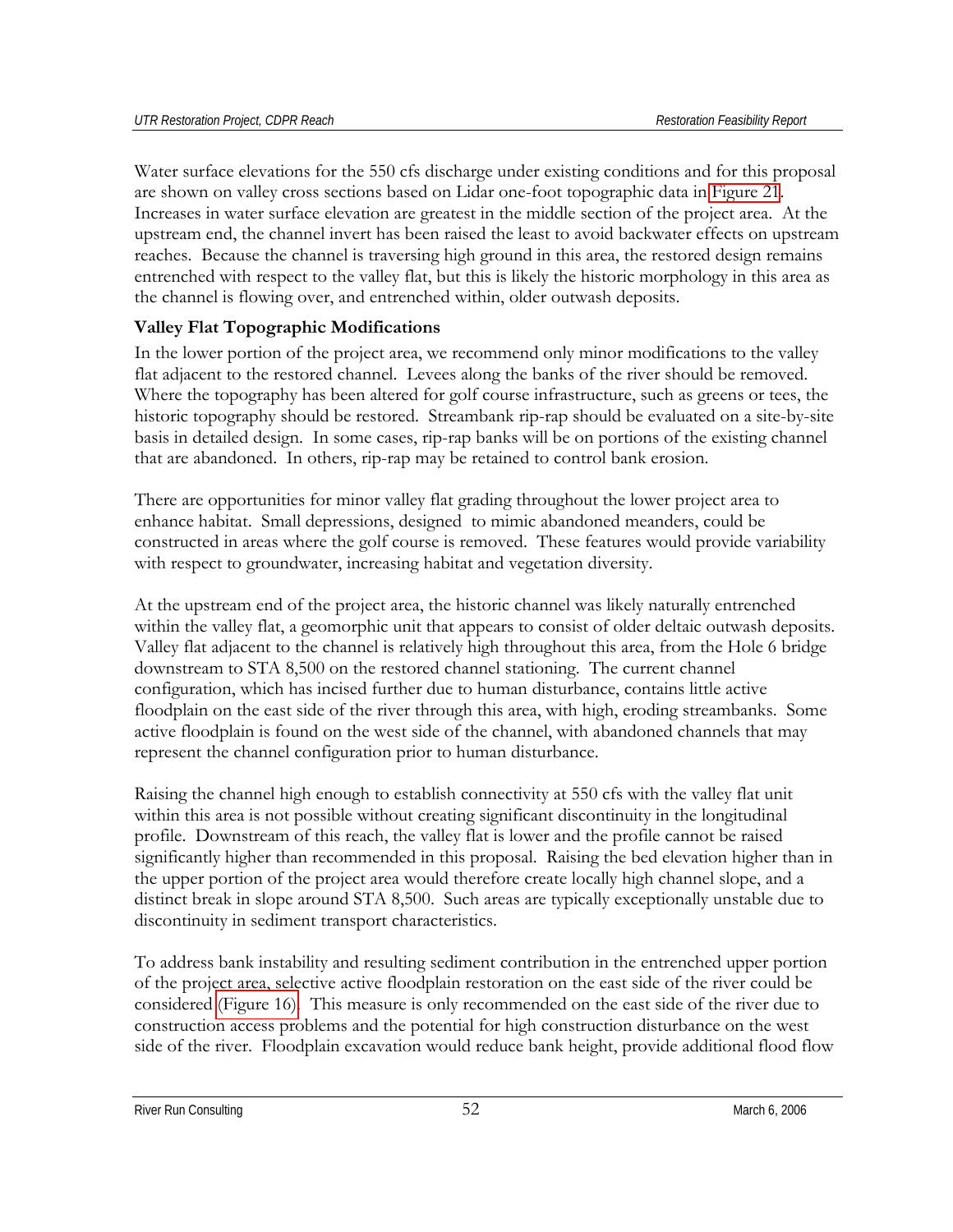area, and would remove streambank sediment likely to be recruited to the stream channel given high bank instability in this area.

The width of the excavated floodplain should be developed during design based on a number of criteria: extent of severe bank erosion; hydraulic characteristics of the final channel design; protection for existing vegetation, etc. For the purposes of this document, it is assumed that two feet of excavation would occur throughout the area shown in Figures 16 and 17. Erosion control measures will be required on all excavated active floodplain, as it may be subject to flow during floods the winter after construction. These measures could include placement of native sod blanket, other native erosion control materials such as willow transplants or wattles, placement of woody debris, or installation of erosion control fabrics over seeding.

## **Woody Debris**

Throughout the entrenched portion of the restored channel, from the upstream end downstream to about STA 8,500, lodgepole forest commonly occurs on the valley flat. Woody debris is relatively common in the channel, and woody debris supply can be expected to remain relatively high in the portion of the channel. Woody debris jams could be constructed within this reach to help promote streambank stability, with the added benefit of improving instream habitat complexity. Small jams configured as flow deflectors along channel margins would likely be most effective. These jams should be carefully configured to avoid substantially increasing overall streambank erosion or affecting the function or armored riffles

#### **Streambank Stabilization**

A primary objective of this design would be to preserve and maintain as much of the existing vegetation as possible. By utilizing much of the existing channel, stable streambanks can be incorporated into the design. In historic meanders that are occupied by the restored channel, vegetation in the bottom of the channel will have to be removed (vegetation should be salvaged and used in other locations), but special care should be taken to preserve existing vegetation on the streambanks.

Another primary objective of this design is to create hydrologic conditions that make bank stabilization more feasible. One of the major obstacles to bank stabilization in the current configuration is that many streambanks are very high due to the incision history. In the montane, Mediterranean Lake Tahoe climate, with short, dry summers, revegetation of the high streambanks has limited feasibility. By increasing channel, flood and groundwater elevations, the height of streambanks will be reduced and the potential for revegetation improved.

Thus, in portions of the existing channel where streambanks are currently eroding, principally in the upstream entrenched reach, bioengineering approaches to stabilization would be more feasible than under existing conditions. These approaches are preferable to typical streambank stabilization incorporating rip-rap from an ecosystem restoration perspective because they allow channel dynamics to occur. Bioengineering approaches also tend to be less expensive, and therefore have less inherent risk. Water quality protection during construction is also less complex and risky. Bioengineering approaches that could be incorporated into the final design include willow facines, wattles or bundles, brush or tree revetments, and brush boxes or spurs, or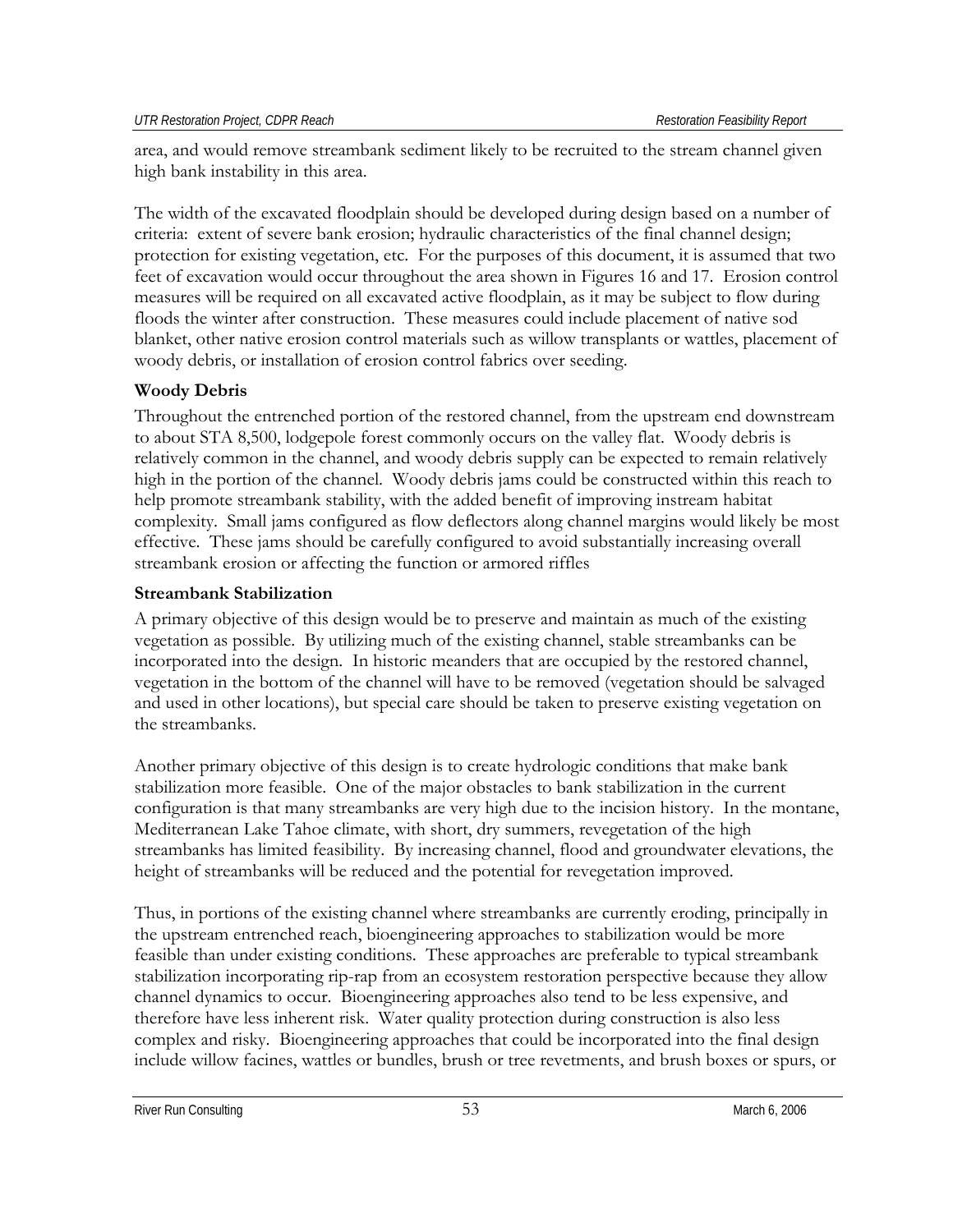native vegetation transplants, among many others (Hoag and Fripp 2002 contains descriptions of these and other bioengineering techniques). We recommend bioengineered bank stabilization throughout the entrenched reach, both of high eroding streambanks and any areas where floodplain excavation occurs (Figures 16 and 17).

In newly constructed channel segments, stacked native sod revetments could be used to stabilize outside bends. Streambanks in straight portions of the channel could be constructed using native sod blankets. Both of these techniques have been used with success in similar Lake Tahoe projects. Materials for this construction could be obtained from within the footprint of the new channels, salvaged from the bottom of historic meanders that are part of the restored channel, or from adjacent meadows.

## **Historic Meanders**

The historic meanders which will be utilized under this proposed plan are currently highly vegetated, including vegetation throughout the bottom of the channel. In the lower portion of the project area, no more that one to two feet of grading will be required to reach design elevations. However, the upper meanders may require an average of three feet of excavation to reach design grade.

Care should be taken in construction to maintain the current bank vegetation. Although riparian shrubs can be pruned extensively, the soil and root structure of existing streambanks should not be disturbed, to the extent feasible. All vegetation removed from the bottom of these meanders should be salvaged and utilized in revegetation on other portions of the project.

Suitable substrates may or may not be encountered during grading of the historic meanders. At the upstream and downstream ends, the proposed design calls for placement of armored riffles. In other locations, appropriate gravel substrates may also be required.

## **Abandoned Existing Channel**

Approximately 2,084 ft of the existing channel would be abandoned. These segments should be stabilized at the upstream and downstream ends with vinyl sheet piling across the channel, installed in sod and fill revetment plugs, with a top elevation equal to or slightly above surrounding valley flat elevation. These plugs typically should be at least 40-50 ft in length. Similar techniques have been used successfully on other Tahoe Basin projects.

The abandoned channel segments represent an important opportunity to create rare habitat types. By leaving portions of the channel unfilled, small pools of open water could be created, surrounding by riparian vegetation. The persistence of the standing water could be controlled through partial fill. These features would provide a relatively rare type of habitat important to riparian birds and amphibians. It must also be recognized, however, that standing water can provide the conditions necessary for mosquito reproduction, though habitat for mosquito predators such as dragonflies would also be created. Active mosquito management may be required, especially in areas near public access.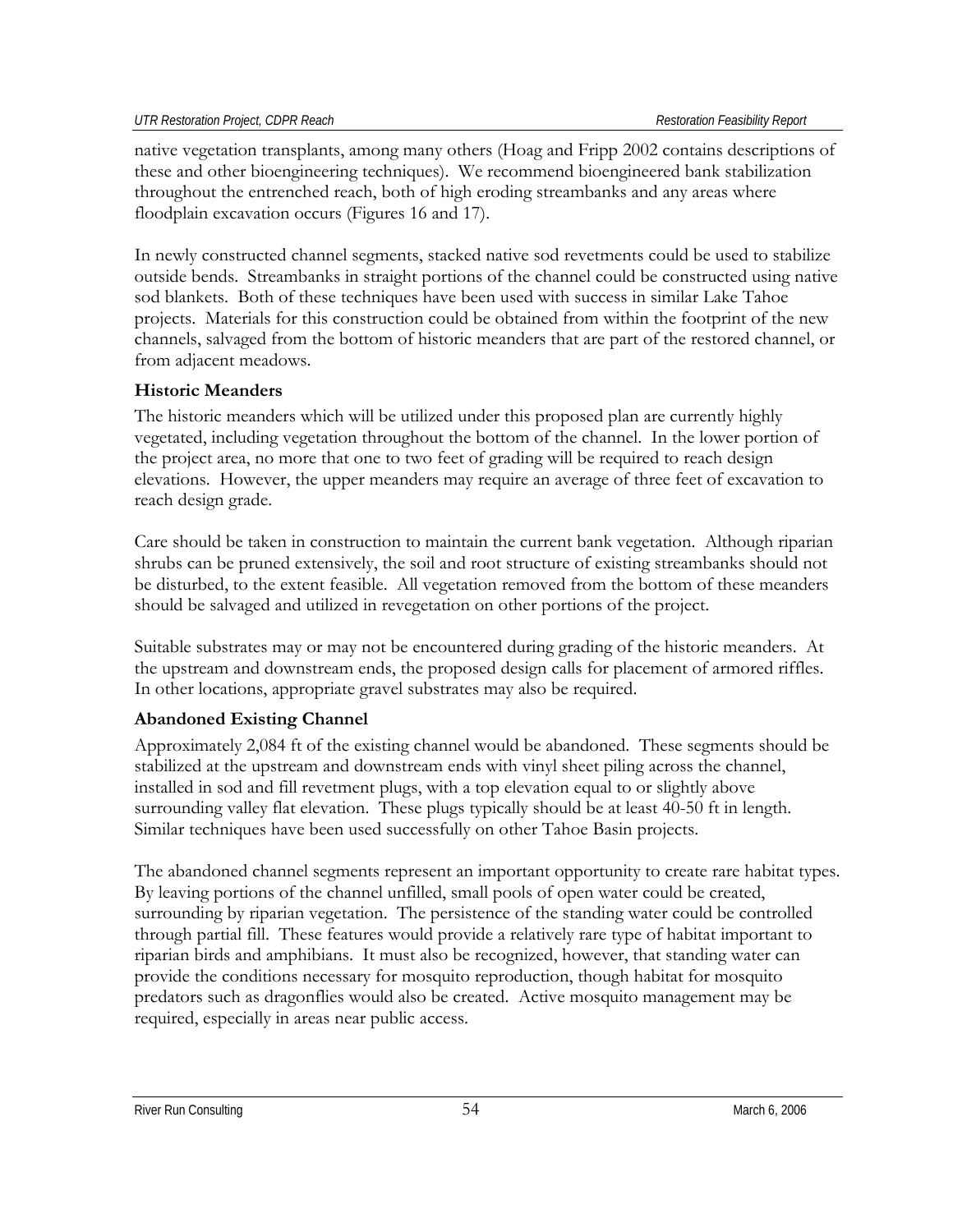#### **Vegetation Restoration**

The proposed restoration alternative is designed to achieve a number of geomorphic and water quality goals, which will result in or facilitate increases in areas of vegetation communities that provide one or more of the following functions and values:

- potential removal of fine sediment or nutrients from surface or ground waters, to a greater degree than do the existing habitats at the same sites;
- greater geomorphic stability than the existing communities at the same sites;
- support for higher biodiversity than existing communities at the same sites; or
- increased suitability for special-status species or provide potentially suitable habitat for them.

These goals essentially represent restoring geomorphic and biological processes that have been impaired directly or indirectly by human alterations. Generally speaking, these goals are achieved by conversion of developed or upland vegetation communities to riparian communities, and to a lesser extent by conversion of riparian communities in which the soil surface is not as effectively stabilized by vegetation and/or other erosion-controlling cover (e.g., Lodgepole Pine – Mesic) to wetter ones in which the soil is more effectively stabilized (e.g., Willow or Wet Meadow). In some sites, such vegetation community conversion may achieved readily merely by alteration of soil moisture regime (e.g., by reversing channel incision); in others, grading and revegetation may be appropriate in order to achieve conversion to native vegetation types more rapidly.

Without any action other than removal of pavement and raised fills, the process of natural ecological succession would be expected to replace the existing golf areas with native vegetation types over some time scale, which would vary from short (one to five years) to long (decades) depending upon microsite. Some native wetland meadow species (specifically *Carex nebrascensis*) already invade portions of the fairway and, in small areas, even constitute a co-dominant species with the turf grass, despite being mowed regularly. The 1997 flood event showed that the existing maintained turf is extremely erosion resistant. Effecting restoration wherever possible without grading, leaving the turf intact, would have the advantage of eliminating the potential for generation of more sediment than is presently the case. However, it would have the disadvantage of delaying achievement of habitat goals. In order to balance these two important considerations, a combination of specific restoration actions and adaptive management responses is recommended.

In floodplain areas that require heavy equipment excavation or grading, these activities should occur in the same season as channel construction. All revegetated areas would then be irrigated for at least one year, leaving the channel in its current configuration to protect newly revegetated areas. Vigorous vegetation and well-stabilized soil surfaces should be achieved prior to activating the restored channel. This is important because the restored channel is intended to be betterconnected to its floodplain; that is, the likelihood of surface water on the restored golf course surfaces is higher than at present.

River Run Consulting and the state of the state of the SS March 6, 2006 March 6, 2006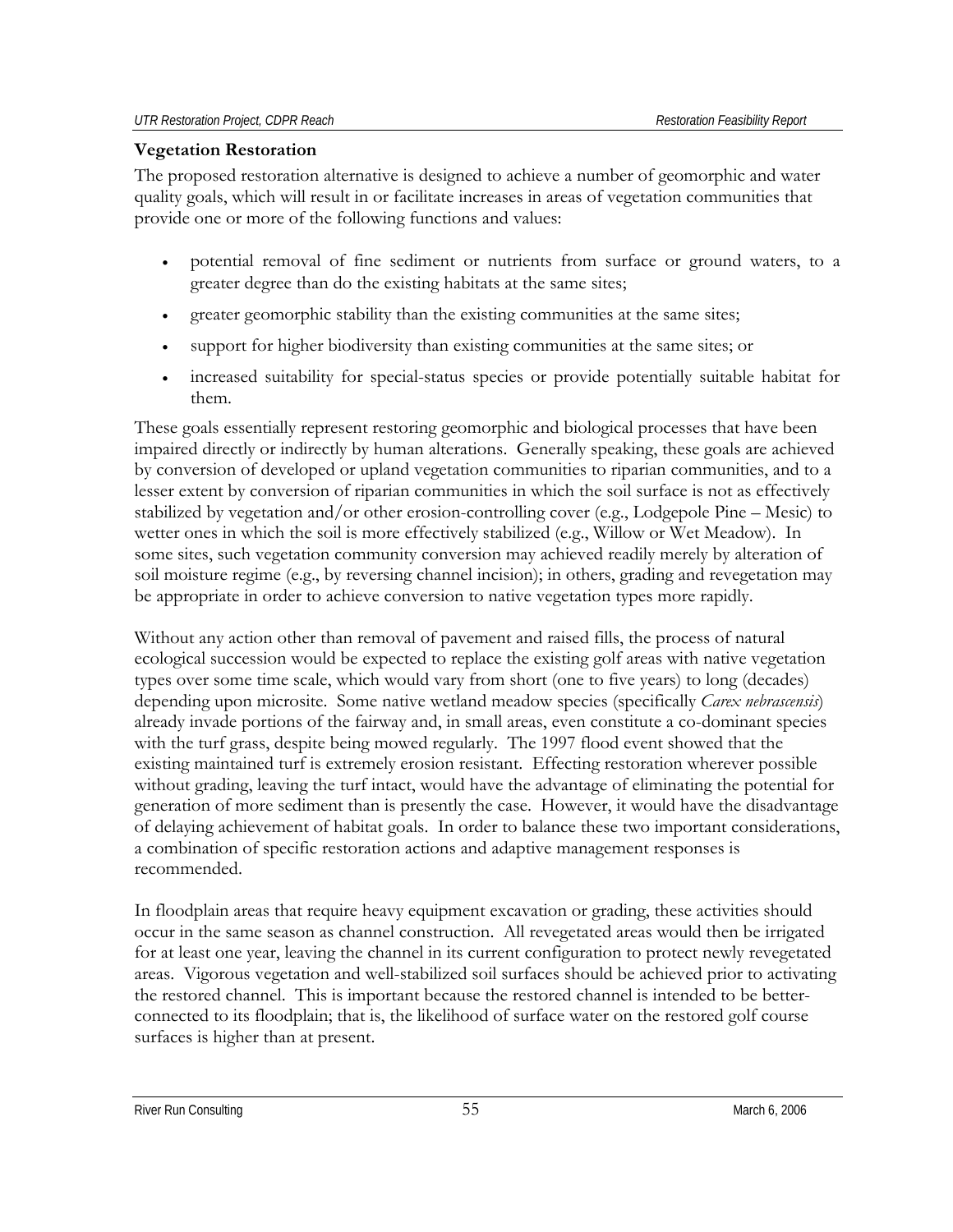In the Trout Creek meadows, a dense network of surviving rhizomes of wet meadow graminoids, specifically local species of sedge (*Carex nebrascensis)* and rush (*Juncus balticus)*, were known to be present prior to construction of the new channel. These rhizomes have given rise to extremely vigorous wet meadow vegetation in only a few years since the project was completed. Portions of the existing golf course turf may still be underlain by a sufficient rhizome network to form habitat without the need for drastic modification of the soil profile and extensive replanting. This buried meadow, as opposed to in-migrating seeds, is probably the source of the *Carex* and *Juncus* that is currently present in portions of the golf course.

In order to determine where buried plants can be relied upon to form the future habitat, soil cores that are sufficiently large that test plugs can be cultivated from them should be obtained during the design phase from sites throughout the portions of the golf course to be restored. This sampling will also provide near-surface soil profile logs and material for nutrient testing if desired, important data required for determining the need for soil amendments. The sampling could be carried out immediately prior to golf course opening in the spring, and the sampling sites could be refilled and the turf replaced, so this sampling and testing for viable buried plant material can be completed before the existing golf holes are closed.

The following habitat restoration actions encompass the range of options that will likely be applied to different areas within the golf course coverage area :

- Grading and rebuilding of the soil profile
- Deep-ripping, amendment, and revegetation
- Removal of turf and removal of unsuitable shallow fill
- Seeding and irrigation
- **Turf** abandonment

All treatments that entail the removal or substantial disruption of the existing erosion-controlling golf course turf should be followed by seeding and application of mulch (loose or hydraulically applied), or rolled turf pre-grown from native seed in coconut fiber turf-reinforcement mats. Where willows are desired and pre-existing relict graminoid turf is present, measures should be applied to create a competitive advantage for willow over the native meadow vegetation in which they will be planted.

Revegetation should employ species native to the project vicinity, with the possible exception of use of some grass species that are particularly valuable in soil stabilization and do not invade wellvegetated native habitat. To the extent feasible, native vegetation that must be removed in order to construct new channel, reconstruct channel capacity in segments of historic channel, or to construct floodplain should be salvaged and transplanted directly to habitat creation areas. If possible, all transplantation should occur during the periods of May 1 - June 30 and September 15 – October 15.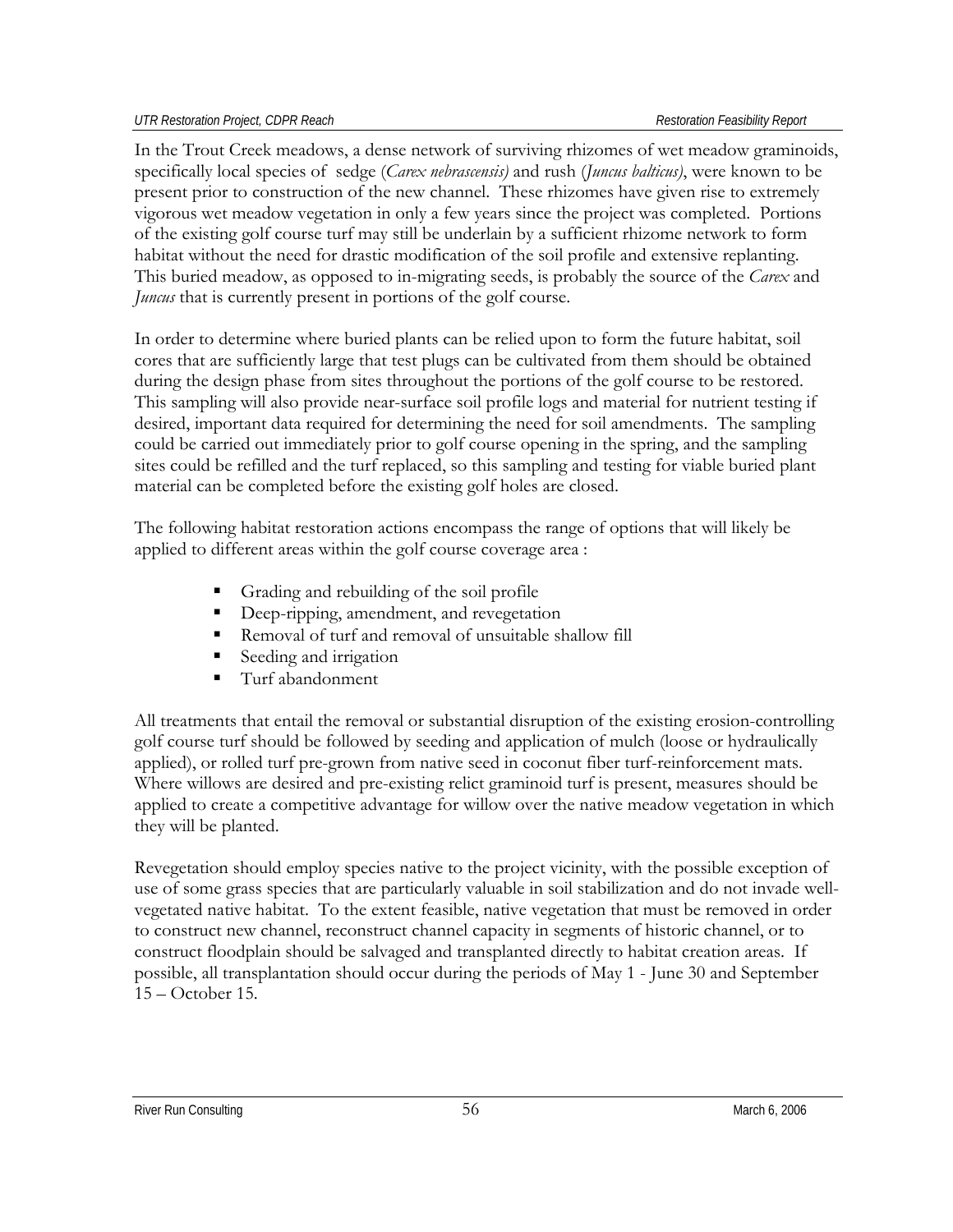#### Grading and Rebuilding of Soil Profile

This restoration action would be applied to all hard coverage and, at a minimum, to all areas where the golf course topography is clearly significantly higher than the surrounding or preexisting soil surface level: greens, tee boxes, and spoils "levees" along the river bank. Grading would achieve a final grade, after placement of salvaged soil, at an elevation that is expected to lie no more than one foot above the elevation of late spring or early summer groundwater. Along linear features (golf cart paths), flow breaks would be installed in the form of stacked turf or fiber-wrapped, seeded soil rising slightly above and extending many feet into the surface on either side. At suitable microsites, patches of willow plantings would be installed to create willowmeadow complexes such as presently occur elsewhere in the Upper Truckee River system.

The rebuilt soil profile would be revegetated with a combination of regionally collected seed, salvaged turf, and willow material (of various forms: cuttings, stubs, or entire rooted clumps).

#### Deep-ripping, Amendment, and Revegetation

This would occur where the topography is at the desired level, but no viable buried native rhizome bank is present, and/or the soil conditions are not likely to be conducive to the establishment of the dominant plant species of the desired vegetation type. No net change in elevation is intended, but a slight medium-term increase of the surface level is likely to result from reducing compaction and incorporation of amendments. Treated areas would be seeded, possibly planted with vegetative propagules (plugs) of desired species, and mulched.

This treatment will would be applied to portions of the areas that are anticipated to support Mesic Meadow, to Lodgepole Pine – Mesic or Dry Type, and to Dry Meadow. In these areas, ripping and revegetation could be applied in alternating bands, oriented along topographic contours, with the Seeding and/or Abandonment treatments described below.

#### Turf Removal and Removal of Unsuitable Shallow Fill

This would occur where investigation of the near-surface soil profile of the existing fairways shows that a buried A horizon and viable native meadow rhizome network is present underneath a layer of sand or unsuitable soil fill, which is believed to be too deep to permit direct reestablishment of wet meadow either for biological or topographic reasons (surface too high to have the necessary soil moisture regime). Existing golf turf would be salvaged for other restoration use, and the undesired layer of sand or soil will be scraped. The disturbed surface could be seeded with additional desirable species (e.g., *Deschampsia cespitosa*) and mulched.

#### Seeding and Irrigation

This would be applied where it is deemed desirable to retain the existing golf turf for its value in erosion protection, and no modification of the soil profile is judged to be necessary to support the desired future vegetation type. In some portions of the holes to be restored, this treatment and deep-ripping would be applied in alternating bands on topographic contours.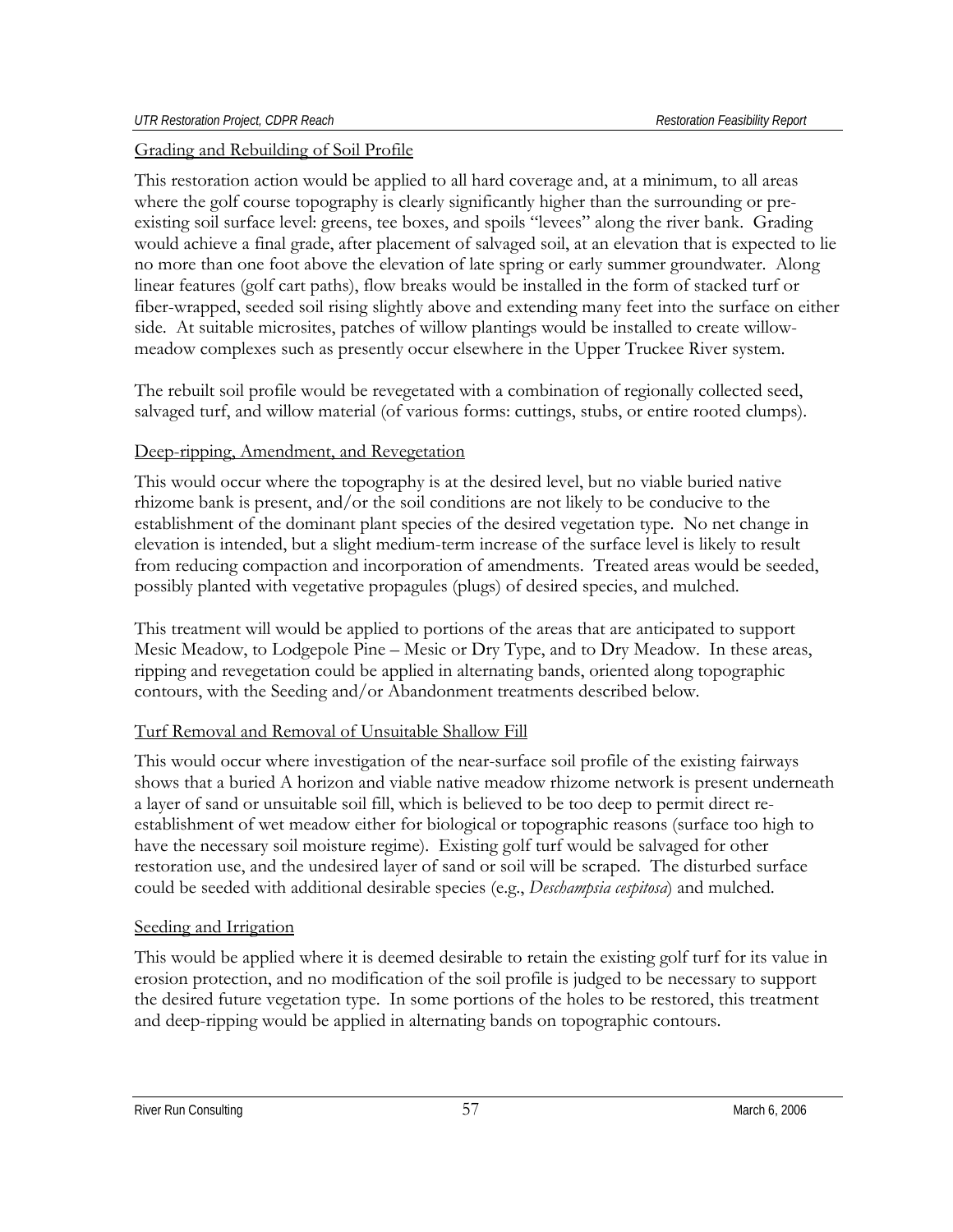#### Turf Abandonment

Where study of the existing turfed areas shows that native wet meadow graminoids are still present and vigorous, no action would be taken. It is expected that native species such as *Carex nebrascensis* that grow up through the turf at present will readily outcompete the grass turf and reestablish wet or mesic meadow habitat. During the transition to native species, turf will provide valuable erosion control.

## **Adaptive Management**

Adaptive management is the process of continually adjusting management in response to new information, knowledge or technologies. Adaptive management recognizes that unknowns and uncertainty exist in the course of achieving any natural resource management goal. Uncertainty will always be a part of the management of ecosystems, and adaptive management provides a mechanism by which uncertainty can become "…the currency of decision making instead of a barrier to it" (Walters 1986).

Given the complexity of the UTR restoration project, some uncertainty will exist with respect to the restoration approach. It will not likely be possible to eliminate all uncertainty regarding project outcomes or the performance of specific restoration techniques through extensive analysis. To address potential uncertainty, we recommend that adaptive management be incorporated into the project. In general, an adaptive management plan will include three components:

- 1) Clear statement of defined goals, objectives and anticipated outcomes;
- 2) A monitoring plan designed to measure progress toward goals and objectives, and to measure success of specific restoration approaches; and
- 3) A plan for modifications in restoration approach based on the results of monitoring.

For example, a stated goal might be a 25% reduction in the length of eroding streambanks. Postproject monitoring would include streambank erosion surveys. The success of particular treatments would be noted. Progress toward objectives would be evaluated in yearly post-project reports, with specific management recommendations based on the results of monitoring. Goals could be developed for geomorphology, fish and wildlife populations and habitat, and vegetation communities.

## **CONSTRUCTION CONSIDERATIONS**

## **Sanitary Sewer**

The new channel alignment would cross the existing sanitary sewer system, a gravity feed system owned by STPUD, in one location, about mid-way through the project, in the large meander that would be reoccupied (Figure 16). At this crossing, realigning the sewer around the channel is feasible, as a new alignment would have about the same length (and therefore slope) as the existing alignment. Restored channel would also come very close to the sewer in meanders near the upstream end of the project area (Figure 17). Restored channel designs should be developed to avoid conflicts with the sewer, which may require reconstructing portions of historic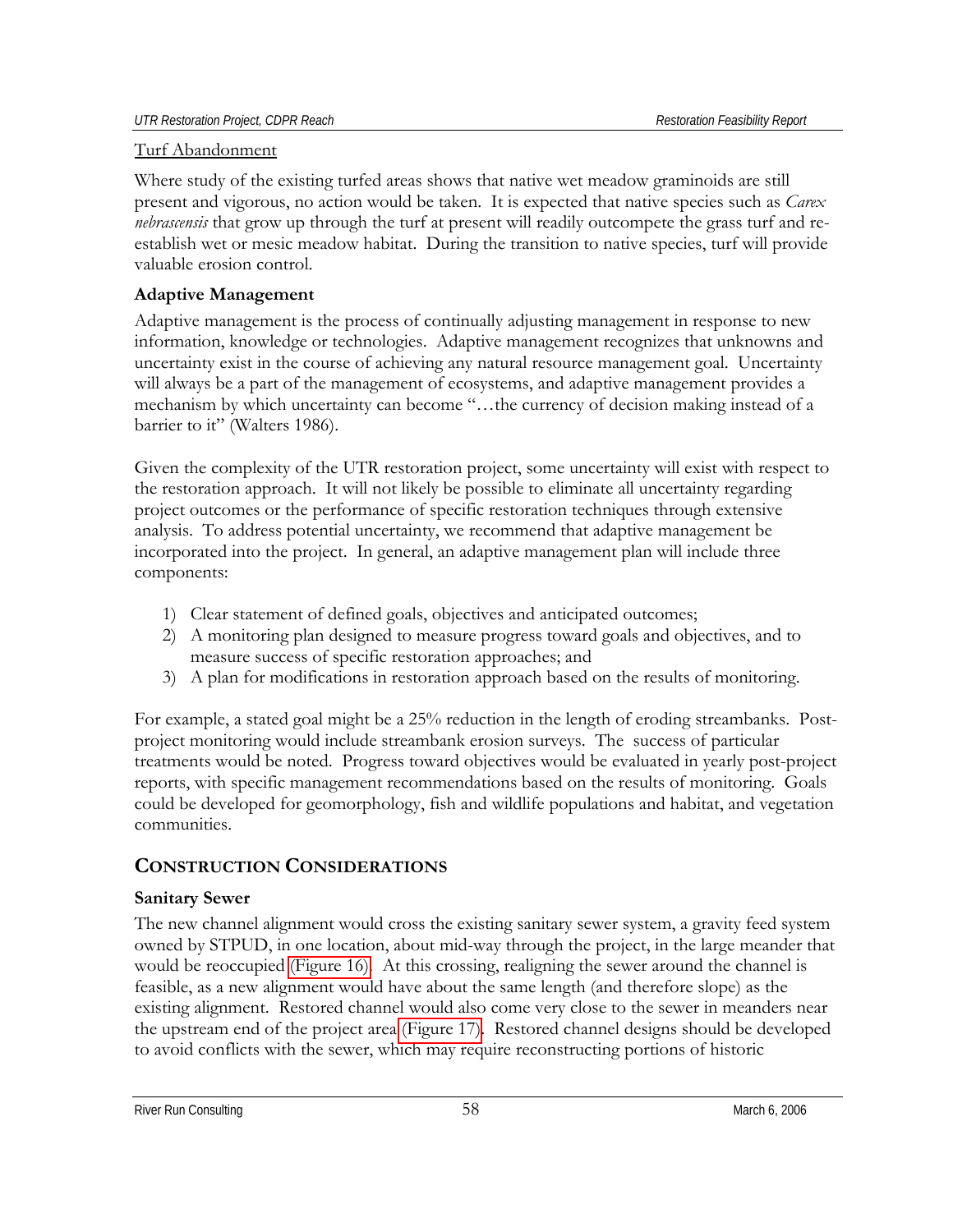meanders. As mentioned earlier, we recommend that channel restoration end above the sewer crossing in the lower portion of the project area.

## **Bridge**

A new bridge will be required near the upstream end of the project area. The bridge will have to accommodate two-way golf cart traffic, service vehicles, and possibly pedestrian access to the CDPR trail system. The bridge design will also have to incorporate river restoration designs that utilize additional active floodplain, and should be long enough to allow for potential future channel dynamics. The new active floodplain would provide opportunities for the placement of bridge piers and allow for additional bridge length. High ground in this area will ease design and construction of bridge approaches. A bridge could feasibly be incorporated into river restoration planning in the area of the existing upper two bridges near current holes 6 and 7.

The west approach of the bridge will have to be constructed through area which is likely a low terrace. Channel remnants still exist in this area. Although these remnants are not active during typical snowmelt floods, they likely carry local drainage during the spring and early summer, and may carry some flow during larger floods. This area also has stream environment zone characteristics. The east approach of the bridge should be constructed in a raised design or with regular culverts to pass flow. A second bridge may be required to cross an overflow channel in this area, and golf cart paths leading to the bridge on this side of the river will require specialized design to allow for flood flows to pass through or under the path.

## **Phasing**

Vegetation is a critical component of riparian stability. Planning a restoration project to allow for vegetation establishment prior to exposure to disturbance by floods can provide substantial revegetation and water quality benefits. The proposed project has been developed with this benefit in mind, and provides several opportunities to allow for vegetation establishment through phasing construction. With the exception of the grade controls within the existing channel, all of the constructed features are outside of the current active channel, can be built in the first construction season, and can be effectively segregated from all but the largest floods during revegetation.

Re-location of the golf course holes and construction of the new bridge would occur prior to restoration work on the river and floodplain. Two restoration construction phases are recommended, each consisting of operations over a single season. In the first phase new channel segments, historic meanders and floodplain modifications would be constructed. As these features are located off the existing channel, they can be almost entirely constructed without disturbing the river. Entrances and exits of the meanders would be blocked from the existing channel by leaving small plugs of existing soil and vegetation, or with sandbag dams. Although larger floods over the following winter could access the newly constructed meanders, velocities would be low and drainage would be internal, with little chance of eroded sediment leaving the site.

Floodplain treatments (active floodplain construction in the upper portion of the project area and floodplain grading in areas occupied by the golf course) would also be primarily constructed

River Run Consulting and the state of the state of the SO March 6, 2006 March 6, 2006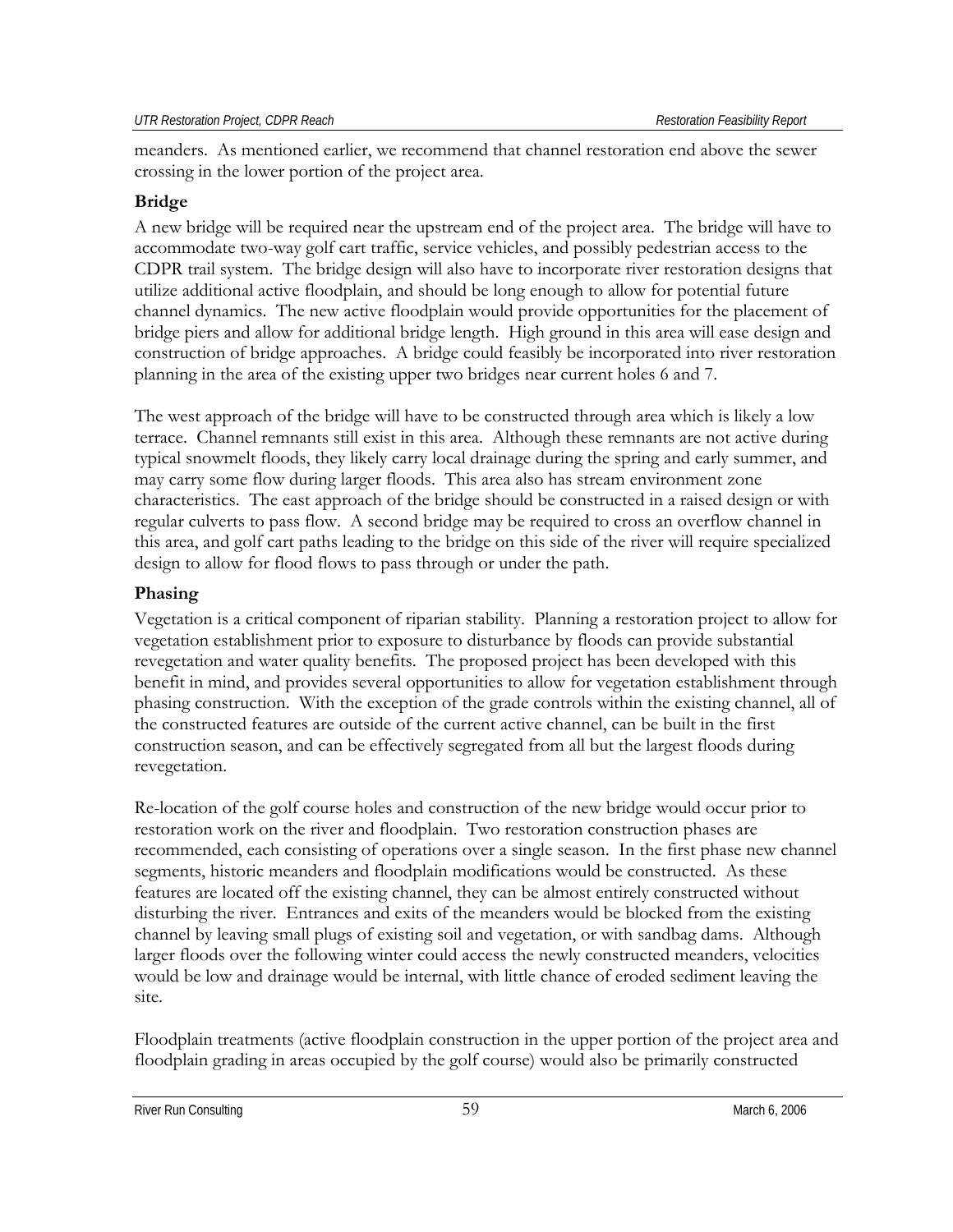during the first phase of construction. Techniques to protect these areas from erosion during floods the following winter could include small berms to segregate the areas from flood flows, or erosion control treatments such as native sod blankets or erosion control fabrics.

In the second phase of construction, which could occur either one or two years following the first phase, connections between the existing channel and constructed features would be built. Grade control segments within the existing channel would also be constructed during this phase.

## **Flow Diversion**

No flow diversion would be required for the first phase of construction. In the second phase, diversion will be required for two specific activities; to construct portions of the grade control within the existing channel, and to divert flow into the new meanders. For the grade control structures, flow diversions will be required around the work site to construct the main grade control structures at the upstream and downstream ends of the project area. Flow in the main channel will have to be diverted around the work area, in pipes or temporary channels. This construction should therefore be undertaken during the lowest possible flow. Similar diversions have been successfully used in past Tahoe basin projects, and are feasible.

Final activation of the restored channel, following initial vegetation establishment on constructed meanders, will require diversion of water from the existing channel into constructed segments. Similar diversions have been undertaken in other Tahoe basin projects such as Trout Creek; they generally proceed as follows. Without disturbing the existing channel, plugs or sandbag dams at the entrance and exit of the meanders are removed. A sandbag or piling dam is constructed in the existing channel to divert flow into the new feature. Fill and sod revetment, or similar treatments, are then constructed downstream of the diversion dam in the existing channel.

Some water from Angora Creek seasonally flows into a diversion channel used during historic ranching operations, and then through one of the historic meanders proposed as new channel for this project. Angora flow will have to be directed down the main channel to dewater this construction area.

## **Water Quality Protection Measures**

Based on our past experience with Tahoe Basin restoration projects, the following specific measures are likely to be a portion of project planning to protect water quality during construction:

- All substrate used in construction should be washed prior to placement
- The constructed channel should be cleaned by introducing flow several times, pumping turbid water produced into floodplain settling basins. This technique can also be used to irrigate revegetation between phases.

## **Access**

All restoration construction activities on the south side of the river could be accessed through the golf course. In the lower portion of the project area, restoration sites on the north side of the river could be accessed through the existing golf course on that side of the river. Restoration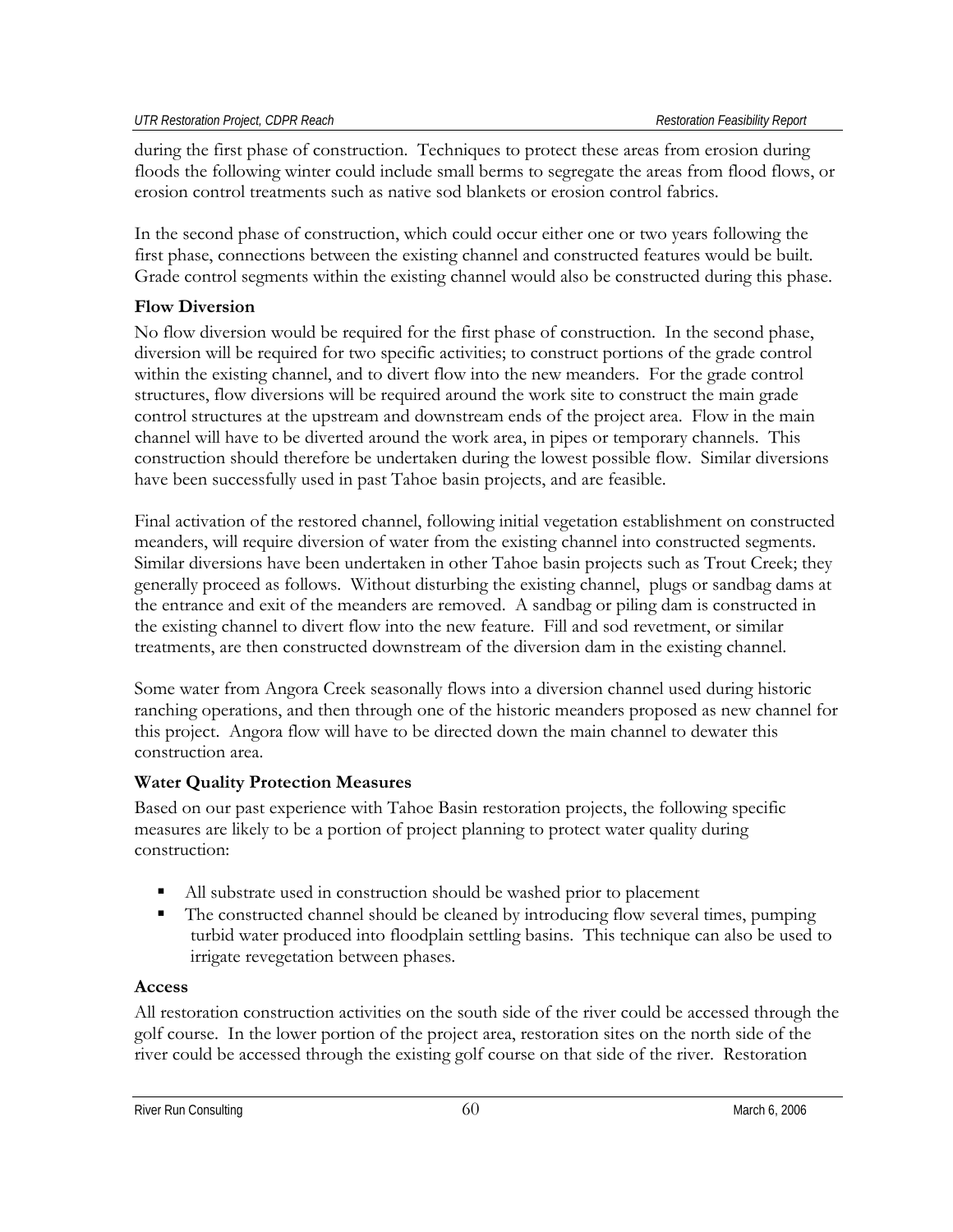activities further upstream on the north and west side of the river may require access through the sewer maintenance easement on the west side of the CDPR parcel.

Most of the construction area can therefore be accessed through sites already disturbed by golf course grading, sewer access, or existing trails and roads rather than across undisturbed meadows. Specialized road construction techniques to protect meadows will not generally be required. However, access roads may cross soft or wet areas, and require some stabilization. Access will have to remain in place for both phases of construction to access grade controls and flow diversions. Compaction under access roads is likely and restoration of these areas will require ripping and active revegetation.

## **Conceptual Level Quantities**

Estimated quantities for the proposed restoration are shown in Table 4. These quantities should be viewed as a preliminary estimate, recognizing that this is a conceptual design; channel layout and grades may be altered during final design. Quantities were developed based on the following assumptions:

- The model cross section measured by CDPR upstream of the project area was used to develop average widths for restored segments (Figure 19). At a 550 cfs discharge, this cross section has a top width of about 70 ft and a bottom width of about 50 ft. To estimate excavation quantities, 60 ft was therefore used for average width. To estimate the width of armored riffles, the bottom width, or 50 ft, was used.
- Armored riffle length was estimated assuming that all of the elevation drop between the grade controls will be lost over the riffles. The total length was derived by assuming the target gradient for the riffle slopes will be about 0.0041 (12.2 ft elevation/2,980 ft in length), such that riffles comprise about one-third of the total restored channel length between grade controls. The final design for riffle length and gradient should be developed in detailed design phase based on sediment transport and hydraulic analysis, but this assumed gradient and length is a reasonable estimate at this stage of design.
- Depth of excavation required in the historic meanders will vary from about four ft in the upper meander to about 1.5 ft in the lower meander. The top foot excavated in these areas will likely be salvaged vegetation, for an average excavation depth of about two ft.
- Active floodplain excavation in the upper portion of the project area will require an average excavation depth of about two ft over the area shown in Figures 16 and 17.

 About 11,000 cy of cobble and gravel fill will have to be imported to the site, to construct armored riffles, grade control structures, and to place buried wings of cobble fill under adjacent floodplain at the upstream end of the riffles and grade controls to prevent flanking. Excavated material is sufficient to fill the abandoned existing channel to about 75% of its total volume. With available on-site fill, topography of the abandoned channel would have low spots, providing habitat similar to natural abandoned meanders. If instead it is determined to totally fill the abandoned channel, import of about 10,000 cy of suitable material will be required. Fill of abandoned channel to less than 75% of existing volume will require material export. Larger rock will likely be required for grade control structures, depending on hydraulic analysis during detailed design. The quantity of large rock would replace cobble riffle as fill in Table 4.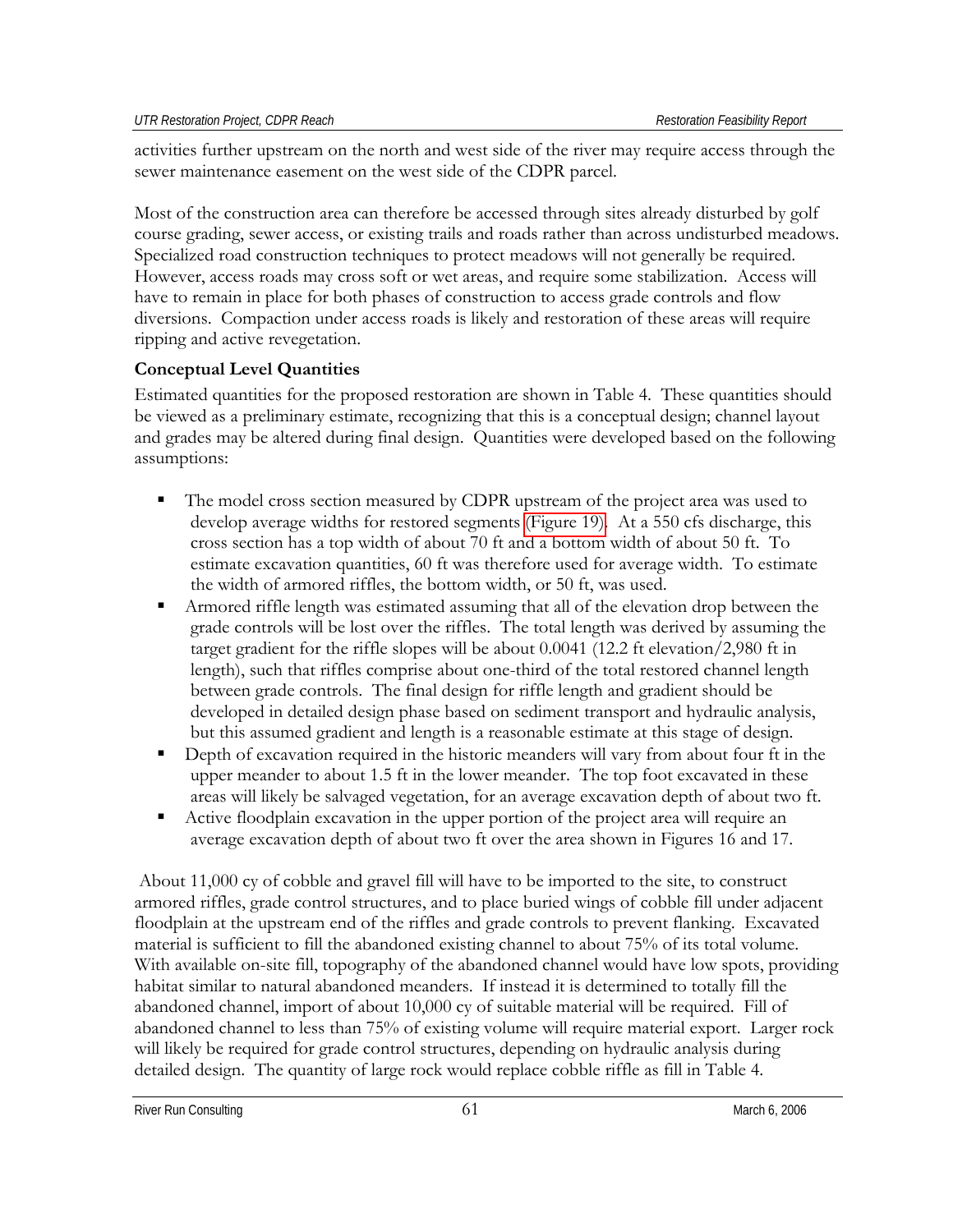#### **Table 4**. Estimated project quantities.

| THE OF THE THE THE         |             |            |                         |
|----------------------------|-------------|------------|-------------------------|
| Treatment                  | Length (ft) | Width (ft) | Area (ft <sup>2</sup> ) |
| <b>Historic Meanders</b>   | 3,810       | 60         | 228,600                 |
| New Channel Construction   | 1,248       | 60         | 74,880                  |
| Grade Control              | 690         | 60         | 41,400                  |
| Armored Riffles            | 2,980       | 60         | 148,995                 |
| Active Floodplain          | na          | na         | 86,504                  |
| Bioengineering             | na          | na         | 37,457                  |
| Abandoned Existing Channel | 2,084       | na         | na                      |

#### **Area of Treatments**

#### **Required Excavation**

| WAARDAHA LAGAYAHUIL        |               |                       |                                 |
|----------------------------|---------------|-----------------------|---------------------------------|
| Treatment                  | Area $(ft^2)$ | Average<br>Depth (ft) | Volume<br>$\left($ CV $\right)$ |
|                            |               |                       |                                 |
| New Channel                | 74,880        | 4.0                   | 11,093                          |
| <b>Historic Meanders</b>   | 228,600       | 1.5                   | 12,700                          |
| Grade Control              | 6,825         | 5.0                   | 1,264                           |
| <b>Flanking Protection</b> | 16,000        | 1.5                   | 889                             |
| Active Floodplain          | 86,504        | 2.0                   | 6,408                           |
|                            |               |                       |                                 |

 $\mathbf{r}$ 

Total 32,354

#### **Fill Requirements**

| Volume (cy)                 |
|-----------------------------|
| 11,083                      |
|                             |
| <b>Total Fill</b><br>40,789 |
| 50% Fill<br>20,395          |
|                             |

#### **Reducing Impacts of the New Golf Course**

A major goal of the project is to improve the golf course layout and management to reduce the environmental impact of the golf course on the river's water quality and riparian habitat. By relocating the golf course away from the river, and constructing the majority of the new golf course on less environmentally sensitive land further away from the river, golf course impacts can be greatly reduced.

Objectives of the new golf course design should be to minimize ecological impact, including the following specific objectives: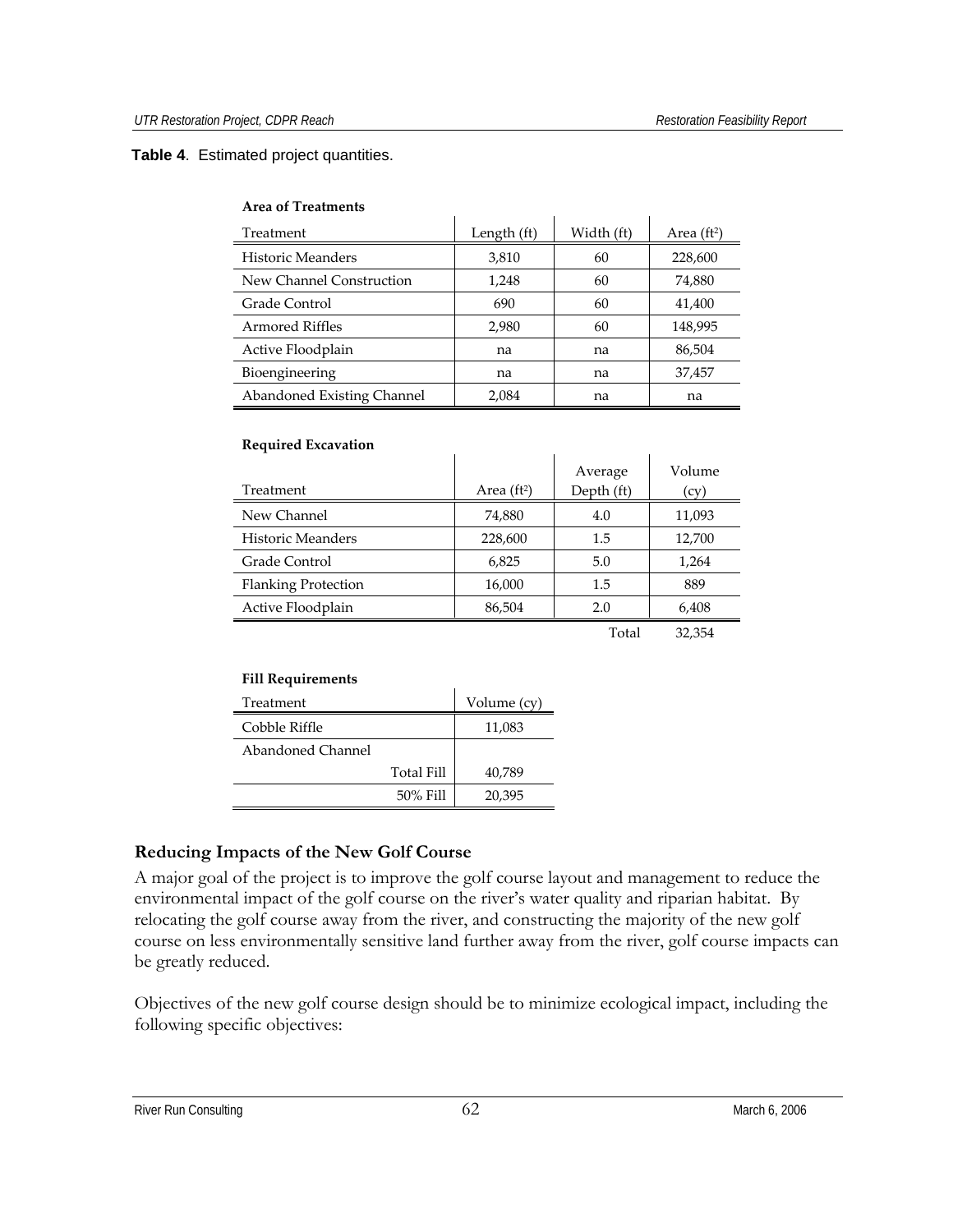- Maximize wildland or native vegetation between holes and minimize disturbance to native vegetation;
- minimize irrigation, and select for low water use plants;
- minimize turf (no net gain);
- reduce turf on 9 holes that remain in place and restore native vegetation to buffers between holes;
- minimize fertilizer use;
- minimize the area of the golf course in SEZ (Stream Environment Zone);
- golf course infrastructure which must be constructed within SEZ should be designed to minimize impacts to the SEZ; and
- physical barriers between golf course and native habitat should be included, where feasible.

Special designs will likely be required to protect groundwater quality near low-nutrient wetlands that currently exist in the vicinity of the former quarry. Lateral hydraulic conductivity of the soils should be studied to determine whether there is a reasonable anticipation of potential flow of subsurface water, under conditions that might occur at any time during the year, from beneath the nearby golf areas towards the low-nutrient wetlands. If such flow could be expected to occur, a compacted soil seepage curtain should be placed in the buffer zone between golf play areas and the low-nutrient wetlands.

Design of irrigation, fertilizer management, and drainage systems for the new golf course will be an important key to reducing potential impacts. Design and management of recent golf courses provides direction for techniques to minimize impacts to water quality (e.g., Geotrans, Inc. 2001) . These include:

- Grading to direct surface flows to treatment areas;
- drainage collection and treatment systems, including wetland treatments;
- irrigation systems designed to conserve and recycle water; and
- detailed fertilizer management plans.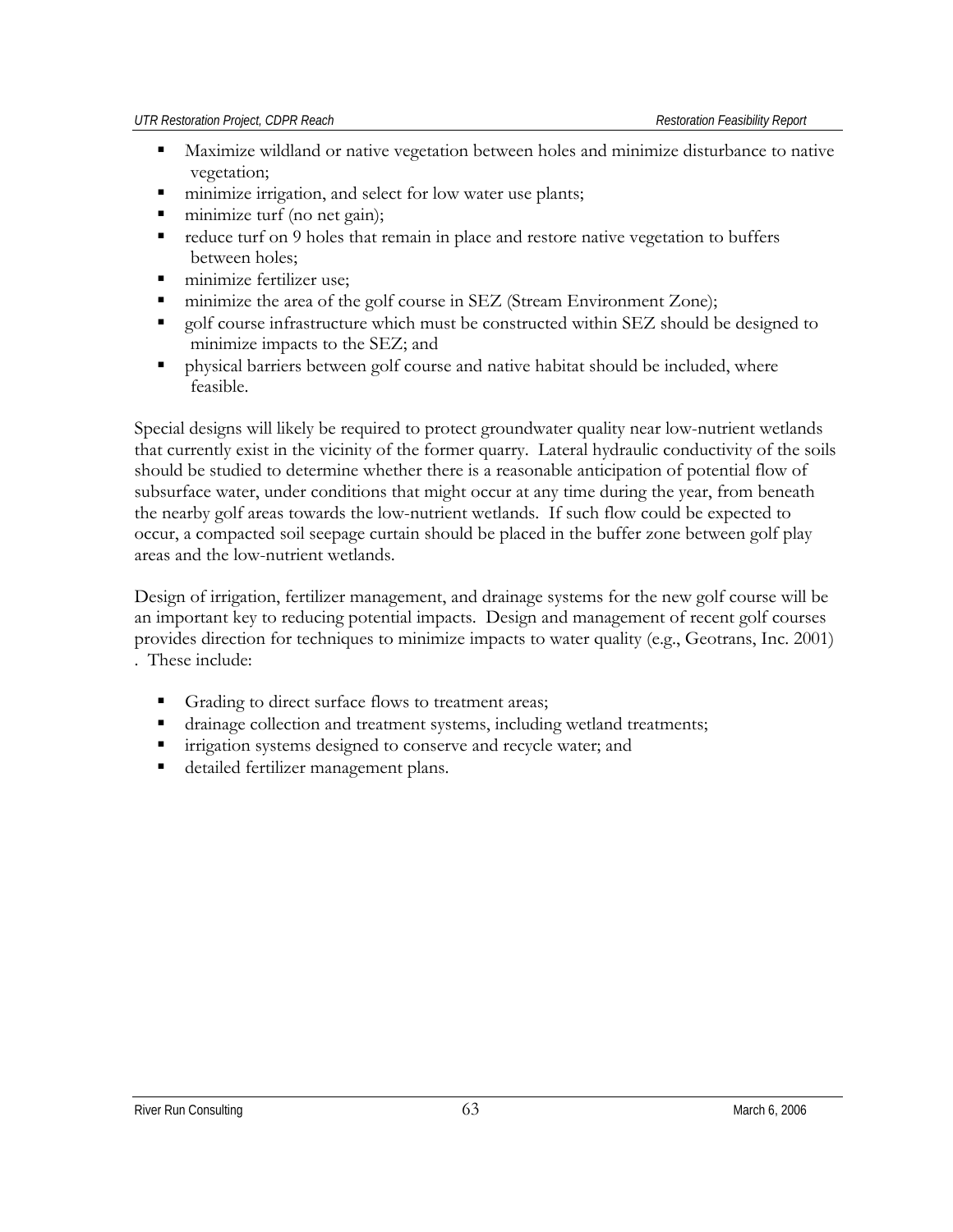# ANTICIPATED AND POTENTIAL EFFECTS

Potential effects of the proposed project include the following:

BENEFICIAL

- Increase in woody riparian habitat (willow, alder-willow);
- increase in Wet Meadow, Mesic Meadow and Obligate Marsh vegetation types and associated habitat;
- increase in river channel length and quantity of aquatic habitat, and increase in the complexity and quality of riparian habitat;
- reduction of streambank erosion and fine sediment yield;
- increase in overbank flow magnitude and duration to increase the opportunity for fine sediment deposition and dynamic processes that create and maintain riparian habitat;
- reduction in land uses near the river that have the potential to degrade water quality, such as fertilizer application;

## ADVERSE

- Conversion of existing conifer forest and other habitat types to golf fairways and rough
- Placement of infrastructure or fill within wetland and/or Stream Environment Zones (SEZs), including the intermittent tributary in the Jeffrey Pine forest in the new golf course area.
- Potential for direct impacts on special-status plant species where reconstruction of channel capacity in historic channel segments will affect existing wetlands
- Potential for adverse effect on groundwater, wetlands or SEZs near new golf holes due to sediment generation or transport, or surface or subsurface transport of nutrients or other materials applied for golf course maintenance.

This is not meant to be an exhaustive list of potential impacts, but a preliminary guide for assessing overall project feasibility. In the following sections, the proposed project is analyzed for effects related to the ecosystem restoration project goals only. This analysis is not intended to satisfy regulatory requirements; rather, it is intended to gauge the potential for the project to restore historic ecosystem processes.

# **WATER QUALITY**

The current elevation difference between the river and the areas of the golf course which would be relocated varies from approximately 3-8 feet at low flows and from 1-5 feet during snowmelt runoff. These low areas in proximity to the river undoubtedly also have high seasonal water tables which mimic the river stage in the spring, and probably routinely exceed it during the spring, in some cases rising to within a foot or so of the surface. This high water table and proximity to the river creates a very high potential for the migration of fertilizers into the river, and then into Lake Tahoe. This is particularly true for both ammonium and nitrate, and especially for nitrate, which is highly mobile in groundwater. . Also, in many locations, the mowed turf is within a few feet of the streambank, and it would not be unexpected that fertilizer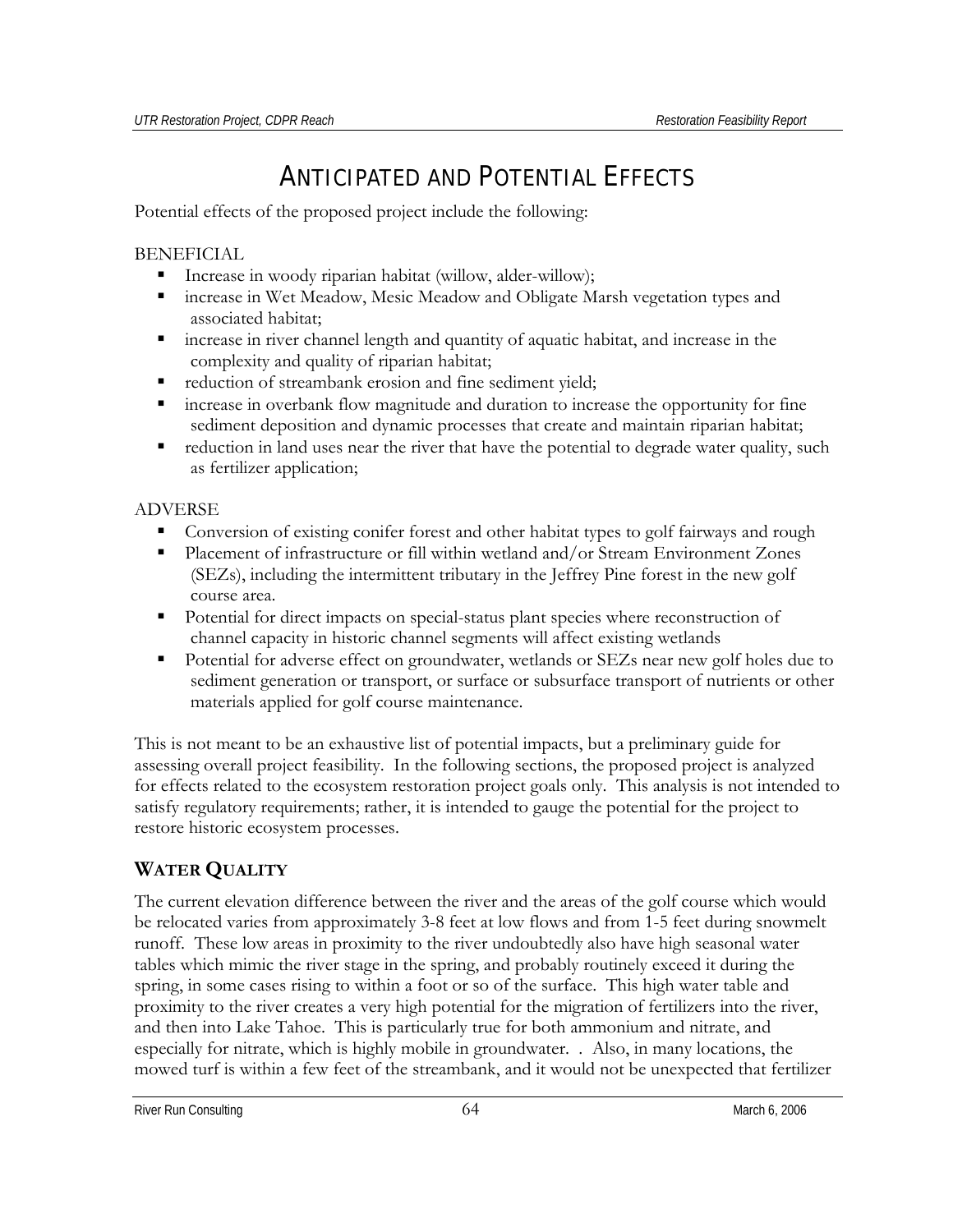is occasionally over-spread directly into the river. While careful fertilizer management can minimize the transport of nutrients, the current golf course configuration nonetheless presents high risk setting for delivering nutrients to the river.

The existing and proposed golf courses were analyzed for proximity to the river and elevation. All areas that of land cover or disturbance to native vegetation communities (buildings, parking lots, tees, fairways and greens) were considered part of the golf course for this analysis. The footprint of the proposed course was based on a preliminary conceptual layout and will certainly be modified in future environmental analysis. The footprint used for this analysis is slightly larger than the existing course and that used for vegetation community analysis in the following section. Although the size of the proposed course will likely be reduced, the larger conceptual layout used for this analysis is conservative because reductions in size will take place in upland areas relatively distant from the river.

The proposed relocated golf course would be both farther from the river and higher in elevation (Figure 22). Much of the current course that is closest to the river would be relocated to areas greater than 500 feet from the river, especially those portions of the course that are currently within about 100 feet of the river (Table 5). The proposed golf course configuration would have about 12 fewer acres within 100 feet of the UTR. Moreover, the proposed course is far higher in elevation than the existing course (Figure 22). Several of the new golf course holes would be constructed on a hillslope above an elevation of 6,305, which is about 20 ft above the elevation of the river at low flows at the upstream end of the project area. Most of the holes that would be removed from the current course are less than 6,280 ft in elevation, and less than 10 ft above the elevation of the river at base flow. Because the proposed course would be both higher and farther from the river, the risk for fertilizers to be delivered to the river, both from migration through groundwater, and through actual direct delivery of fertilizer as it is applied, would be significantly reduced. This aspect of the project presents the greatest beneficial impact for water quality.

| <b>Distance</b><br><b>From River</b> | <b>Area of Existing</b><br>Course |                   | <b>Area of Proposed</b><br>Course |                   | Net Area Removed and<br><b>Restored</b> |                      |
|--------------------------------------|-----------------------------------|-------------------|-----------------------------------|-------------------|-----------------------------------------|----------------------|
| (ft)                                 | (acres)                           | (% total<br>area) | (acres)                           | (% total<br>area) | (acres)                                 | (% existing<br>area) |
| $0 - 50$                             | 7.0                               | 5.6               | 1.7                               | 1.3               | 5.2                                     | 75.4                 |
| 50-100                               | 8.7                               | 7.0               | 1.7                               | 1.3               | 7.0                                     | 80.8                 |
| 100-200                              | 15.9                              | 12.8              | 3.8                               | 2.9               | 12.1                                    | 76.3                 |
| 200-300                              | 16.0                              | 12.9              | 8.6                               | 6.6               | 7.5                                     | 46.7                 |
| 300-400                              | 16.3                              | 13.1              | 10.1                              | 7.9               | 6.2                                     | 37.8                 |
| 400-500                              | 14.7                              | 11.8              | 12.4                              | 9.6               | 2.3                                     | 15.8                 |
| over 500                             | 45.9                              | 36.9              | 90.6                              | 70.4              | -44.8                                   | $-97.5$              |
| Totals                               | 124                               | 100               | 129                               | 100               | $-4.40$                                 |                      |

**Table 5**. Proximity of the existing and proposed golf courses to the UTR.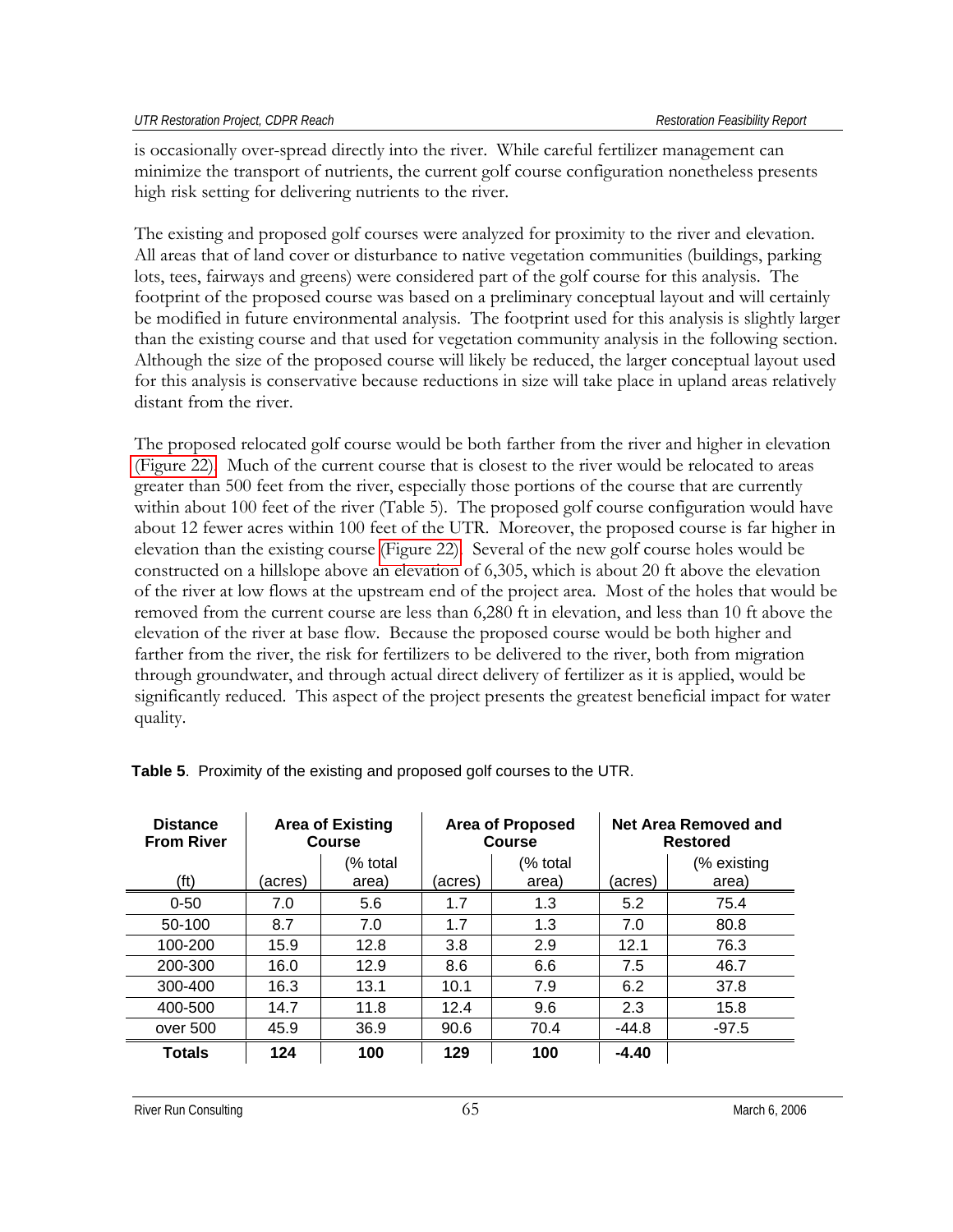Construction of the relocated holes provides an opportunity for the implementation of state-ofthe-art irrigation and drainage systems which can eliminate the migration of fertilizers past the root zone. For example, water captured in subdrains could be captured and mixed with irrigation water. State-of-the-art irrigation systems could minimize the application of water beyond that which can be held by capillary forces and which would then be subject to percolation to the water table. Newly developed turf grasses also have lower growing rates, which, in turn, lower water and fertilizer use. The project should take advantage of every possible opportunity to utilize the best available technology to demonstrate that nutrients will not migrate past the root zone. Monitoring programs will need to be established to verify the success of these measures.

Although the principal water quality benefit of the project is the potential reduction in nutrient loading to the river and the water table, additional water quality benefits can accrue from restoring the area to SEZ. By raising the invert of the river by an average of about two feet, the water table throughout the area to be restored will also rise. This will increase the opportunities for anaerobic conditions necessary for denitrification, which has been found to occur in meadows in the Lake Tahoe Basin (Greenlee 1985). This process could be particularly effective in areas where the final restored ground surface is relatively low (portions of the existing channel that are not entirely filled, for example).

The restoration design should also reduce sediment generated from within the project area. Because the project is not intended to completely stabilize streambanks, there will be some continued sediment input to the river from this source. However, the net effect of the project will be a reduction in streambank erosion. Streambank erosion will be reduced in two ways. First, the area of streambanks available for erosion will be reduced by raising the bed elevation of the river. Streambank height and area will also be reduced in upstream portions of the project area through floodplain excavation. Second, streambanks are likely to become more vegetated due to an increase in the elevation of the water table. The more densely vegetated streambanks will be more stable and generate less sediment.

Restoration is likely to result in higher rates of sediment deposition on the floodplain. Raising the channel bed will increase flooding frequency; most of the adjacent floodplain in the lower portion of the project area, which is currently only flooded during rare floods (around a 10-year recurrence interval), would be flooded far more frequently (2 to 5-year recurrence interval). The restored floodplain will also be far more hydraulically rough than the current golf course turf and therefore much more likely to induce sediment deposition. These characteristics will result in greatly enhanced opportunities for fine sediment deposition.

# **VEGETATION**

## **Mapping**

Vegetation mapping for present conditions in the project area (Figure 23) generally follows that used in SHG (2004) but provides additional detail. For that study, vegetation was described according to types that provide somewhat more detailed information on ecological succession, soil moisture regime, restoration opportunities, and wildlife usage than is possible using the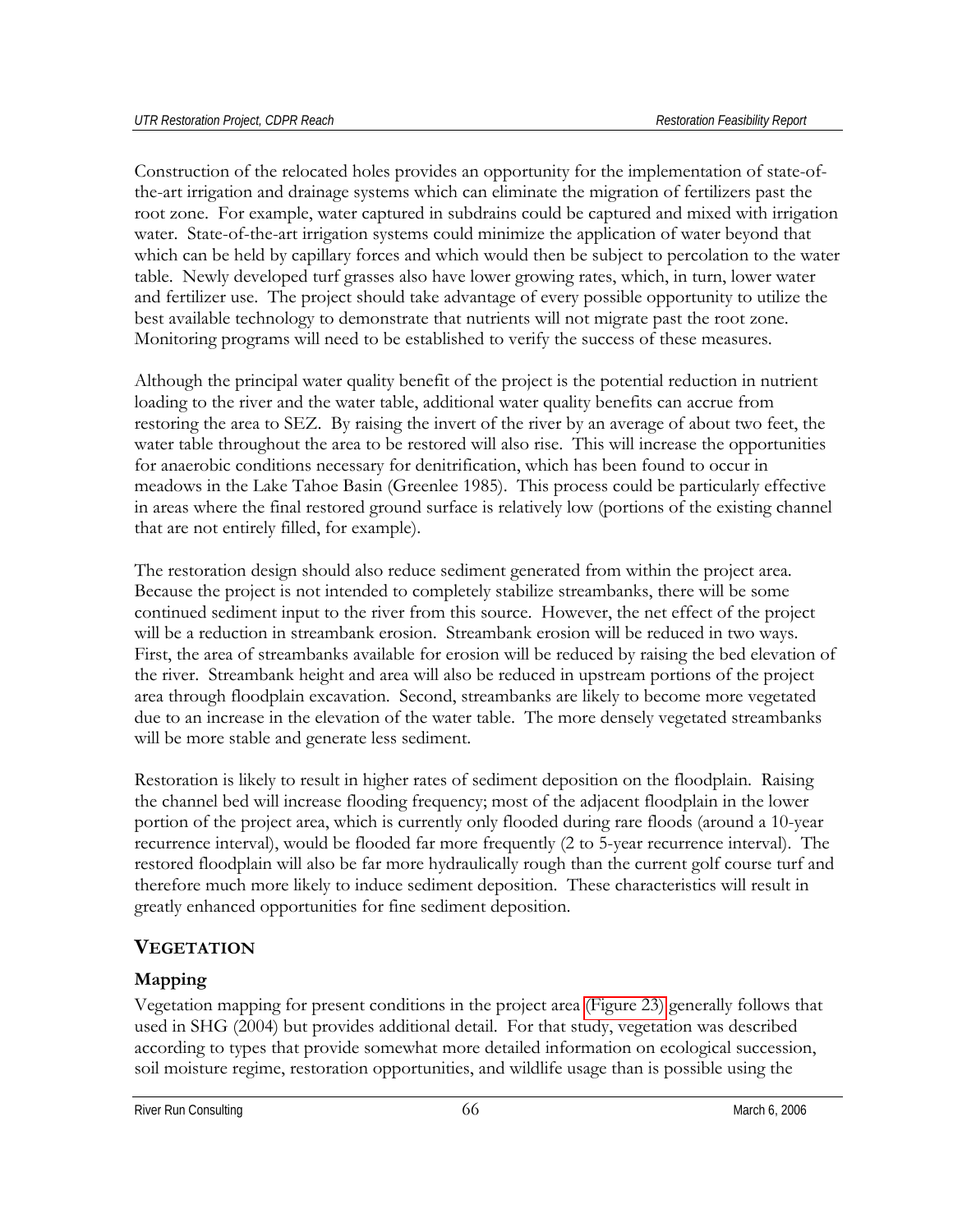classification systems of the California Wildlife Habitat Relationships (WHR) system or CALVEG. In brief, the forest types used herein are essentially the same as in CALVEG, but the meadow types are more finely subdivided, and Lodgepole Pine forest is subdivided into dry and mesic types.

The subdivision of Lodgepole Pine forest allows for a preliminary assessment of impacts upon stream environment zones (SEZs) as defined by the Tahoe Regional Planning Agency (TRPA). Although the mesic lodgepole pine community is not a primary indicator of SEZ, areas or parts of areas mapped in this study as that vegetation type should be regarded as potentially being SEZ for the purposes of preliminary impact assessment. Also, it is likely that some mesic lodgepole pine forest would be converted into riparian habitat types by raising the river bed elevation and consequently raising the elevation and/or duration of soil saturation.

Vegetation mapping polygons were drawn and labeled according to the predominant characteristics of the vegetation in question. Thus, areas whose vegetation and wildlife values are primarily those of Dry Meadow would be mapped as such even though many scattered trees occur. Where mosaics of two types occur that substantially provide values attributed to both types, the vegetation was mapped as an association (e.g., Willow/Wet Meadow). Mapping was completed by a combination of field study and inspection of Ikonos and Lidar imagery.

## Vegetation Classification for the Study Area

No single available reference accommodates the observed community types accurately and comprehensively. Sawyer and Keeler-Wolf (1995), which is recommended by some sources for vegetation mapping in California project sites, does not provide sufficient discrimination among the types of vegetation that are found within the study area to be useful for the present project. On the other extreme, CDFG (2002) subdivides some vegetation complexes too finely for practical application to the present project site. For example, CDFG recognizes separate willow scrub communities for the various willow species (Lemmon's Willow Scrub; Geyer's Willow Scrub). Many of the willow communities in the study site were not monospecific, but instead were mixtures of two or three species.

Accordingly, the woody vegetation types used here correspond to those of CALVEG and the California Wildlife-Habitat Relationship system. However, field observation at the Upper Truckee River site and many other areas in the Lake Tahoe region has shown that it is very informative to discriminate more finely among meadow types than either of those systems does.

The Tahoe Regional Planning Agency produced a vegetation reference in collaboration with the U. S. Forest Service that is used, in combination with other information, for stream environment zone (SEZ) determinations (TRPA/FS 1971). This reference provides species lists, without comments on dominance or trends, for 21 vegetation types, many of them with subtypes. Several of the TRPA vegetation types are regarded as primary indicators of SEZ, others as secondary indicators. Vegetation types that are primary SEZ indicators define an area as SEZ regardless of the presence or absence of other characteristics. Three of four secondary indicators must be present to define SEZ. Secondary indicators include: secondary riparian vegetation

River Run Consulting and the consulting of the consulting of the consulting of the consulting of the consulting of the consulting of the consulting of the consulting of the consulting of the consulting of the consulting of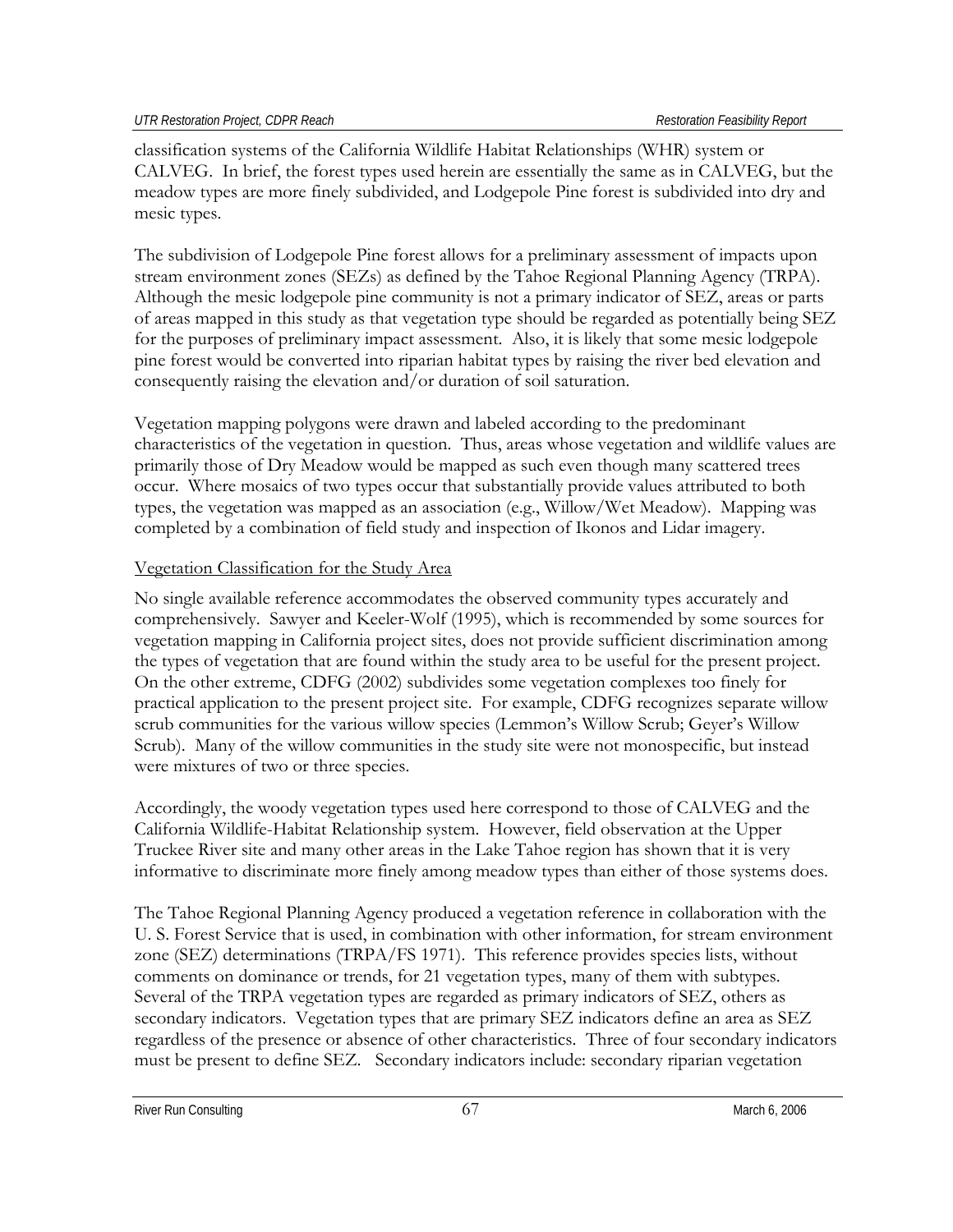types; location within the 100-year flood plain; certain soil types associated with fluvial processes, such as Celio; and high ground water elevation characteristics. Secondary riparian vegetation includes the broad wet-mesic meadow type.

Although vegetation types within this classification system do not reflect the actual plant communities of the Lake Tahoe basin very well, it is necessary to try to assign associations of plant species that actually occur together to one or another of the TRPA subtypes in order to complete SEZ determinations. Because the actual combinations of dominant species and all species present in the vegetation found on the project site do not appear in any of the TRPA/FS community lists, the best reasonable effort was made to determine what ecological circumstances were intended by those lists and to determine which ones correspond best to the actual vegetation that was found on the project site. Appropriately, this judgment incorporated much consideration of the wetland indicator status of species present.

Commonly, shrub-dominated and herbaceous communities occurred in mosaics that appeared to be either dynamic or be comprised of sufficiently small patches that it was neither practical nor useful to map the constituent communities separately. For example, Willow Scrub often occurred mixed with mesic or wet meadow types, and the mixed nature of these communities has ecological values that are not reflected in either one or the other. Such areas were mapped as, for example Willow/Wet Meadow. Such mosaics have different wildlife habitat values than either community occurring alone.

## Plant Species Wetland Indicator Status

Statements regarding dominance and occurrence are based on subjective observation; no quantitative vegetation sampling was carried out for the present phase of study. Terms such as abundant, common, rare, and so on are used according to common dictionary meaning. For example, a ubiquitous or common species would be within sight from nearly any point within a particular map unit; occasional or scarce plants would not be. Rare or scarce species might not be encountered at all by a casual reconnaissance of a community. Locally common species are abundant only within specialized microsites.

Ecological status of plant species is sometimes discussed in terms of the U. S. Fish and Wildlife Service wetland indicator statuses (USFWS 1996). Despite imperfections, this system and the statuses of many common riparian plant species are widely known (if not universally agreed to be accurate), thus it is an extremely useful communications tool. The status definitions are as follows, with comments on the soil moisture regime that is often found along with plants in each category:

OBL (Obligate). Species found in wetlands >99 percent of the time; occurrence of vegetation dominated by plants in this category is usually strongly correlated with soils subject to annual prolonged near-surface saturation.

FACW (Facultative-Wet). Species found in wetlands 67 to 99 percent of the time; usually correlated with near-surface saturation through at least a portion of the summer in most years.

River Run Consulting and the consulting consulting and the consulting consulting 68 March 6, 2006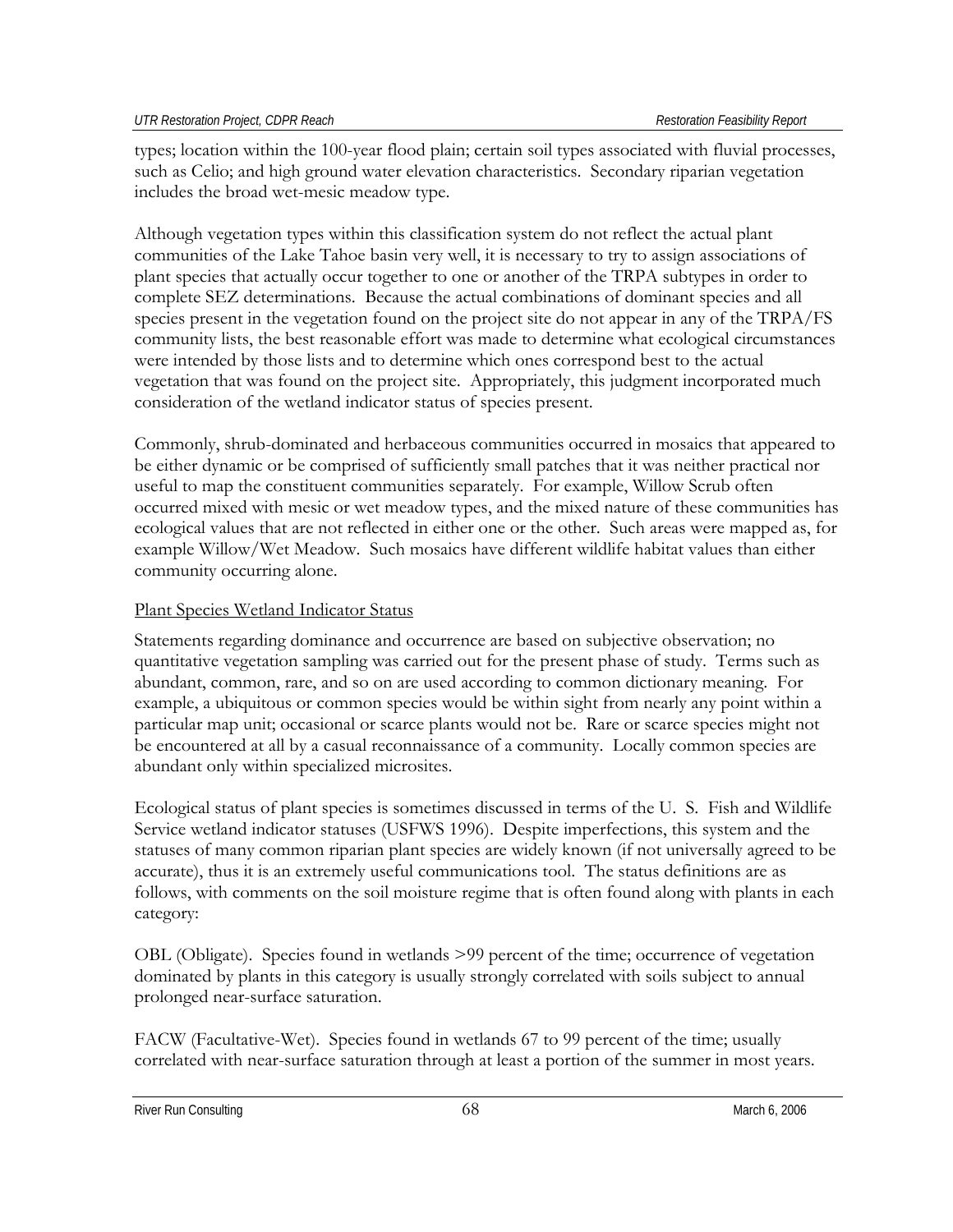FAC (Facultative). Species found in wetlands 34 to 66 percent of the time; species in this category are frequently found in a wide range of soil moisture conditions, from short-duration saturation during most years to almost never saturated during the growing season.

FACU (Facultative-Upland). Species found in wetlands 1 to 33 percent of the time; correlates with soil that is almost never saturated, or is only saturated very briefly during the early part of the growing season.

UPL (Upland). Species found in wetlands <1 percent of the time (also notated NI or "--" in the USFWS lists); correlates with soils that are never subject to prolonged saturation during the growing season.

The assignments of indicator status are subject to much question and discussion. For the present report, the most important issue is that many common wetland-associated species (FACW or OBL) become established only under a wetland hydrologic regime, but are able to persist for long periods of time even if the soil moisture regime becomes much drier. This can be misleading in making wetland or vegetation type determinations, but is extremely useful in interpreting ecological history and trend. Finally, some species that are closely associated with wetland soil saturation regimes may nevertheless require more dissolved oxygen than other wetland species and consequently tend to be found in wet areas where the water is flowing rather than stagnant.

Notwithstanding these considerations, the familiar USFWS wetland indicator status list does provide a useful *relative* categorization of the soil moisture regime with which the listed species are associated. Also, most areas that are dominated by species that are regarded as hydrophytic by the federal wetland identification manual (FAC, FACW, and/or OBL species) are likely to delineate as wetlands, so the community mapping provides a useful initial guide to permitting requirements. However, some areas that are defined as stream environment zones by the Tahoe Regional Planning Agency lie outside the federal wetland definition.

## **Vegetation Community Types**

The assemblages of plant species that were observed in the project site are described below. Some vegetation types occurred characteristically (not merely occasionally) as mosaics with one another. The poor resolution of the Ikonos imagery made it impossible to circumscribe the separate types of vegetation in these areas; such detailed mapping would be of questionable ecological and planning value anyway. Accordingly, some areas appear on the map as mixed communities, for example, Willow mixed with Wet Meadow (W/WM). Such designation is both more accurately reflective of actual field conditions and is ecologically useful in understanding wildlife use, because many wildlife species use or even require mixed communities. On the other hand, where scattered elements of one community (e.g., individual lodgepole pines) occurred within another community type (e.g., Dry Meadow), the entire area was mapped according to the predominant ecological character for wildlife habitat and planning purposes. Only where the mixture of community elements was more even was a mixed community mapped. Vegetation community types that occur in the project area are found in Table 6, Appendix A, with map acronyms used in Figure 23 and a crosswalk to three other vegetation classification systems.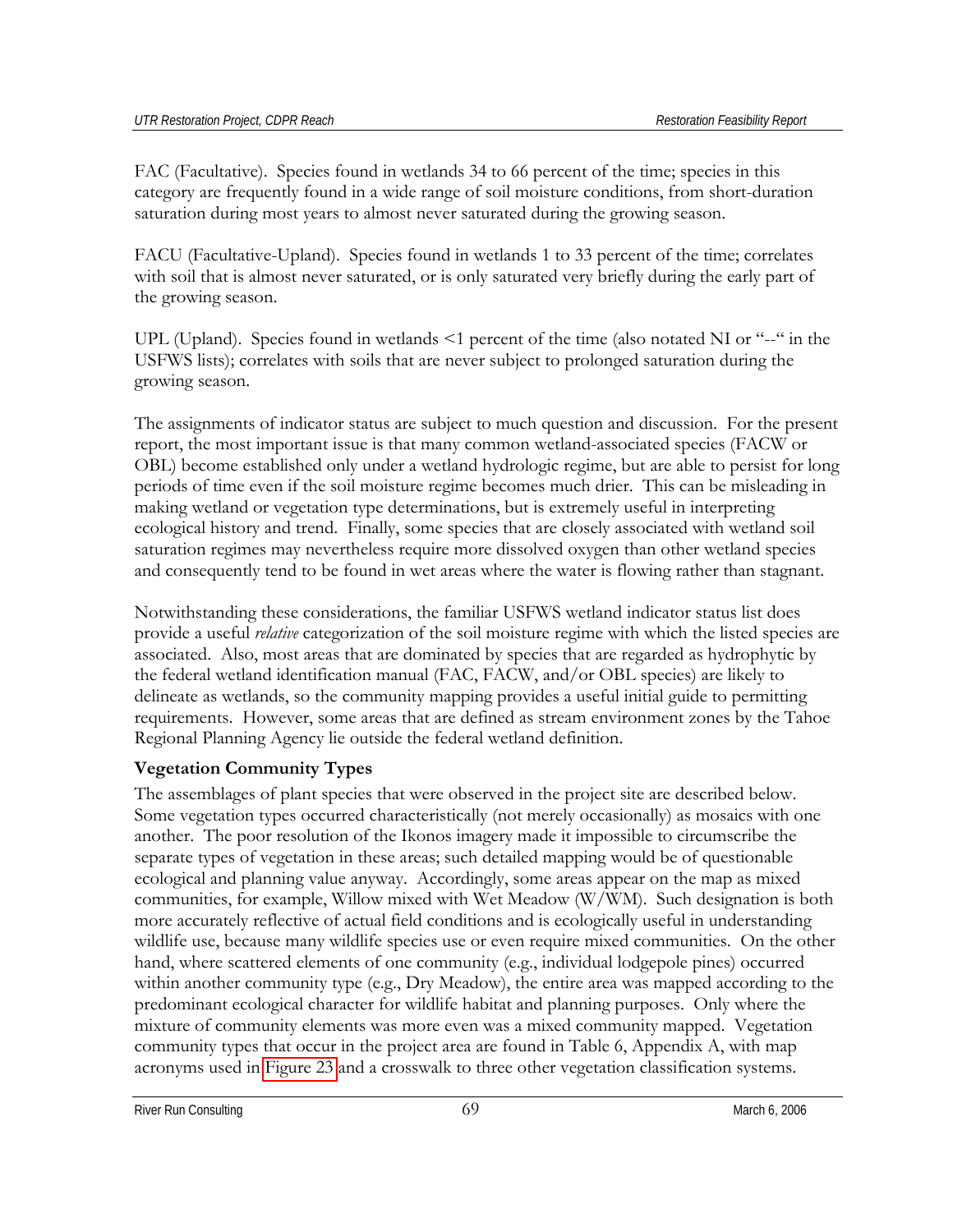#### Jeffrey Pine Forest (JP)

#### *Structure*

Jeffrey pine forest canopy is composed primarily of very variable aged pine trees, some exceeding 30 inches diameter at breast height (dbh). The subcanopy and understory are patchy but generally sparse, without any areas of the typically solid shrub layer that is seen in some mixed coniferous forest communities in the basin. Herbaceous vegetation is also not dense. Recruitment of new pines is ongoing at a relatively slow rate, compared with the Lodgepole Pine Forest where hundreds of small sized trees may be present per acre.

## *Species Composition*

The majority of the canopy, and all of the largest trees, are Jeffrey pines (*Pinus jeffreyi*); a small portion of the canopy is lodgepole pine (*Pinus contorta* ssp. *murrayana*) and white fir (*Abies concolor*). In some areas, a more significant lodgepole pine component is present, but the larger trees are almost all Jeffrey pines, showing that this is the real community type and that the lodgepole pines represent a flush of new establishment during the recent decades of more vigorous fire suppression. Species composition of the shrubby and herbaceous understory strata is similar to that of the Lodgepole Pine Forest and Dry Meadow communities.

### Lodgepole Pine Forest (LPD and LPM)

### *Occurrence and Structure*

This community type includes extensive areas of forest with variable canopy structure, ranging from open woodland to densely forested areas with 100 percent canopy cover. Where the canopy is more open, scattered shrubs are present, but do not form a nearly continuous shrubby understory. The herbaceous stratum is highly variable in terms of cover and species composition. The descriptions of lodgepole pine communities that appear here pertain to the project study area and other areas of similar geomorphic position and elevation. They do not describe the forest or woodland communities that include lodgepole pine but occur on mountain slopes at much higher elevations.

Trees larger than 24 inches diameter at breast height (dbh) are present but uncommon in this community type. In areas where the pre-existing forest community was disturbed by logging and/or mass grading, the forest is composed of an extremely high density (individuals per unit area) of small trees (almost all less than 12 inches dbh).

The distinction between Lodgepole Pine – Dry Type and Lodgpole Pine – Mesic Type is in the shrub and herbaceous strata, as specified below.

#### *Species Composition*

The woody canopy is comprised almost entirely of lodgepole pine. In some areas, occasional trees of white fir and/or Jeffrey pine are present, but almost never form an ecologically significant portion of the canopy.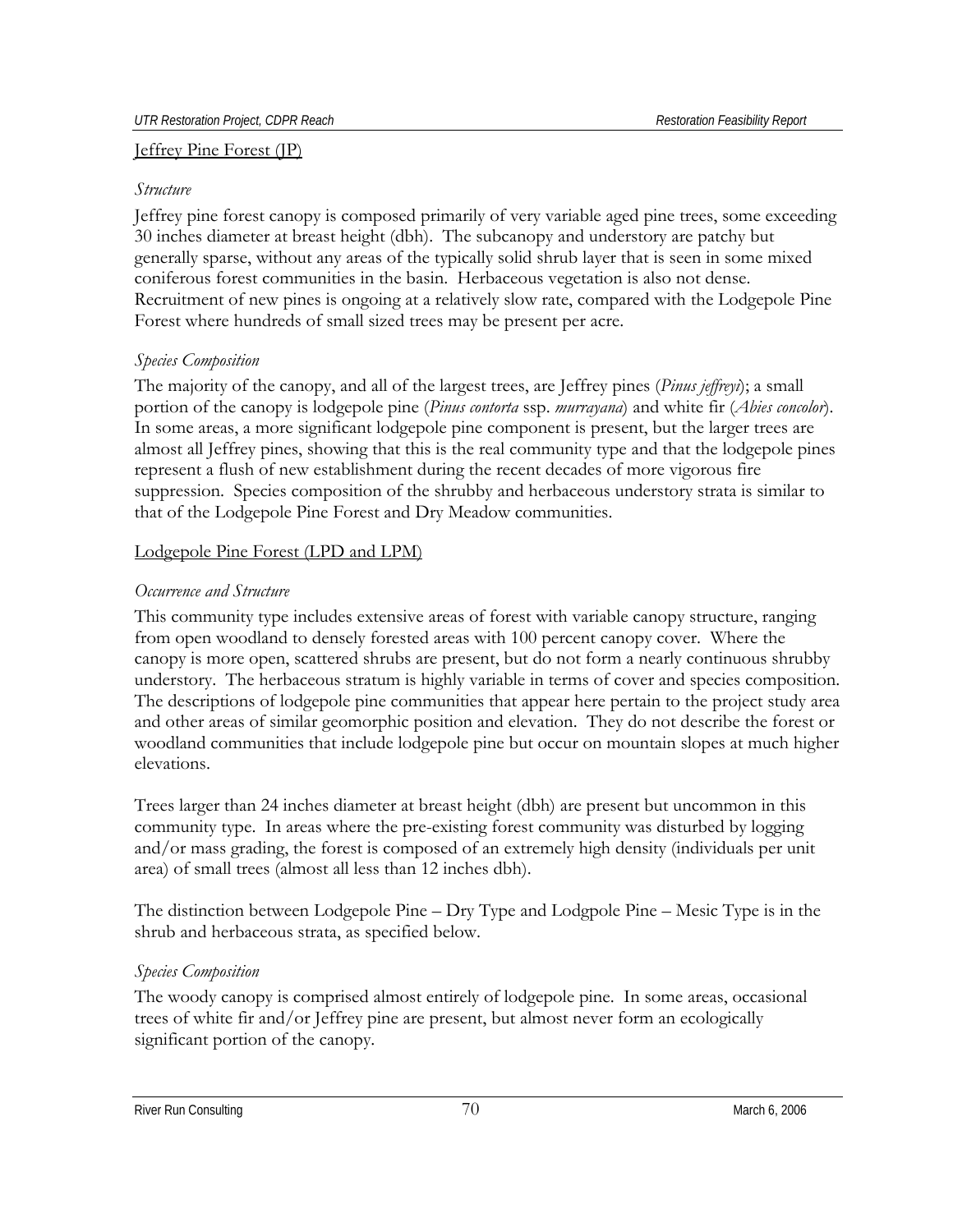The shrub stratum of Lodgepole Pine – Dry Type is usually relatively sparse and consists of strictly upland species such as wax currant (*Ribes cereum*), snowbush (*Ceanothus cordulatus*), and mountain sagebrush (*Artemisia tridentata* ssp*. vaseyana*). In Lodgepole Pine – Mesic Type, the shrub stratum, where it exists at all, is usually limited to remnants or stringers of riparian species (willow and other riparian shrubs) that persist along abandoned small channels.

The herbaceous stratum similarly varies. In Lodgepole Pine - Dry Type, this layer of the vegetation is generally dominated by FACU to upland grasses (*Elymus glaucus, Poa pratensis, Bromus carinatus, Elymus elymoides*, *Achnatherum* spp*.*) with a forb component that is usually relatively sparse or ephemeral (consisting of plants which complete their annual growth and reproduction cycle in the spring or early summer). By itself, *Elymus glaucus* is a poor indicator, as it occurs both in quite dry and quite moist settings.

Most of the Lodgepole Pine - Mesic Type forest has a herbaceous stratum with a significant forb component, of which most species are FAC (*Epilobium angustifolium, Heracleum lanatum, Maianthemum stellata, Thalictrum fendleri, Veratrum californicum,* and others), sometimes mixed with *Elymus glaucus* or "wetter" graminoids.

Lodgepole pine is capable of invading the Mesic Meadow and Dry Meadow vegetation types described below. Thus, either of these types may be type-converted to dense lodgepole pine forest if the saplings are not controlled mechanically or by fire. Lodgepole pine does not vigorously invade Wet Meadow as defined herein.

#### Willow Scrub (W)

Willow Scrub community types occur throughout the study area, generally in combination with mesic and wet meadow vegetation, but also on depositional bars. Where the vegetation of a gravel bar is very sparse or composed of a mixture of species that could not easily be categorized, a type labeled "Bar" was mapped.

#### *Structure*

Willow scrub varies from dense stands (80-100 percent cover) on bars and in old channel segments to more open vegetation either in early succession (some bars) or in meadows where dense turf inhibits the establishment of a willow monoculture.

#### *Species Composition*

In the present study area, most of the willow is either Lemmon's or Geyer's (*Salix lemmonii* or *S. geyeriana*), with some Pacific willow (*S. lucida* ssp*. lasiandra*) present on recent alluvial bars. One small patch of mixed mountain alder (*Alnus incana* ssp. *tenuifolia*) and willow was included in the Willow Scrub type.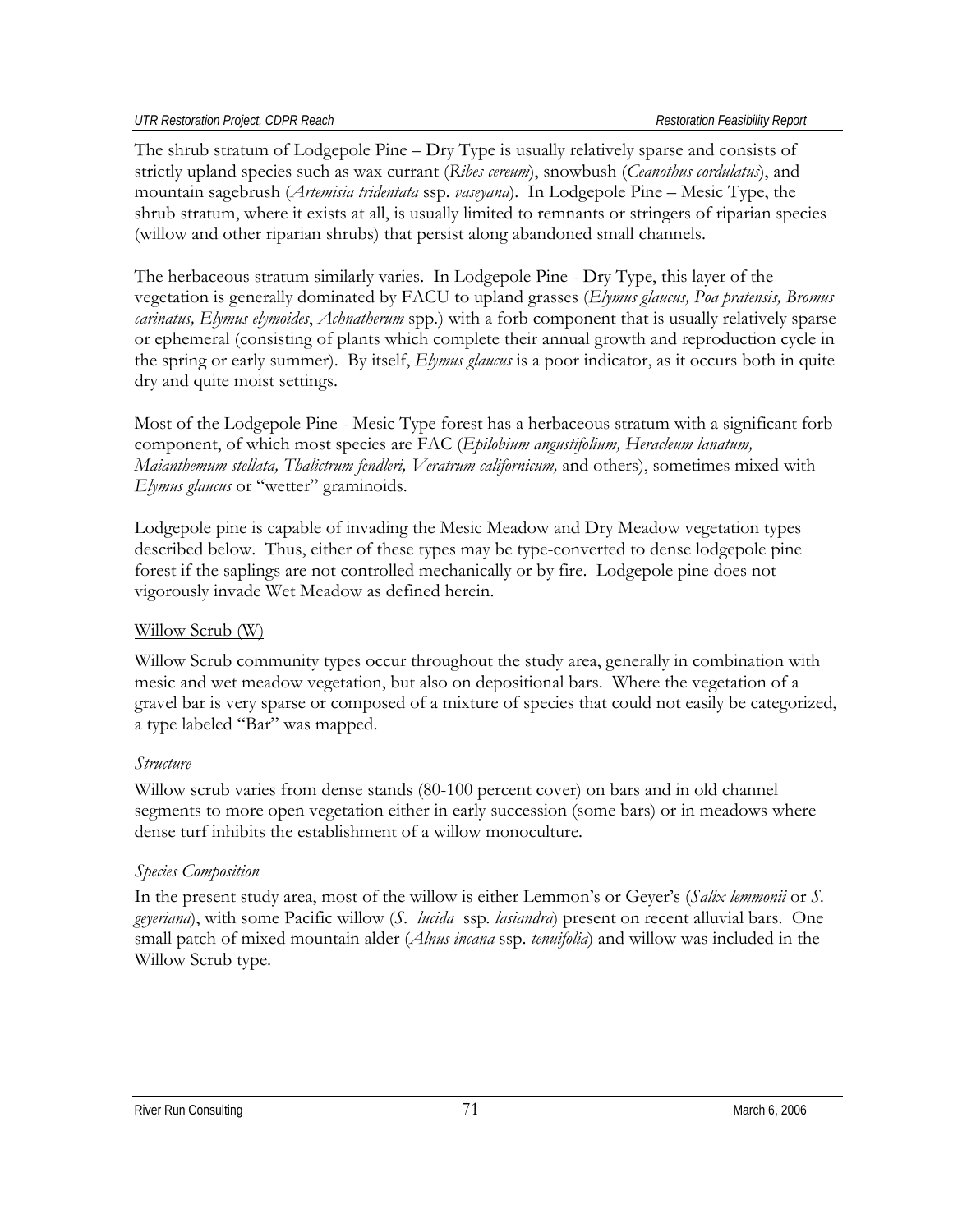#### Dry Meadow (DM)

#### *Structure*

Dry Meadow is a herbaceous plant community dominated by upland (including FACU and some FAC) plant species. Scattered trees, primarily lodgepole pine, are present in most areas mapped as Dry Meadow, however, for the purposes of understanding of habitat values and restoration planning, the character of these areas is primarily meadow rather than woodland. Dry Meadow habitat is structurally very different from other meadow types discussed below in having much lower aerial and basal vegetative cover, consequently, this community type is highly susceptible to erosion, both the small-scale surface erosion resulting from intense precipitation and the large-scale erosion that results when channels become reoriented through previously unflooded areas.

#### *Species Composition*

The species composition of this community is somewhat variable depending upon its ecological history. Typical dominant species include *Elymus elymoides, Bromus carinatus, Carex rossii, Carex subfusca, Lupinus lepidus, Gayophytum* sp., and *Achnatherum* spp*.* 

#### Revegetation Dry Meadow (RDM)

This community is ecologically similar to native Dry Meadow, but occurs in areas of surface disturbance that were revegetated using species not native to the area.

#### *Structure*

The structure of this community is similar to that of Dry Meadow.

#### *Species Composition*

Due to the long time period that has elapsed since these areas were revegetated, they have been colonized by many of the native Dry Meadow species. However, Revegetation Dry Meadow is characterized by the frequent to dominant presence of soil stabilization species such as *Dactylis glomerata, Bromus inermis, Festuca trachyphylla,* and *Elytrigia intermedia* ('Luna').

#### Sagebrush Dry Meadow (SDM)

#### *Structure*

This community is a mixed scrub and meadow vegetation type, with somewhat lower shrub cover than is usually the case for Sagebrush Dry Meadow. As for Dry Meadow, some scattered trees are present, but the predominant characteristics and habitat values of the community type are of scrub and meadow rather than woodland.

#### *Species Composition*

The dominant species composition of Sagebrush Dry Meadow is essentially the same as that of Dry Meadow, described above, except for the addition of mountain sagebrush (*Artemisia tridentata*  ssp. *vaseyana*). Also, FACU species such as *Poa pratensis* and *Elymus glaucus* are rare to absent in Mountain Sagebrush Scrub.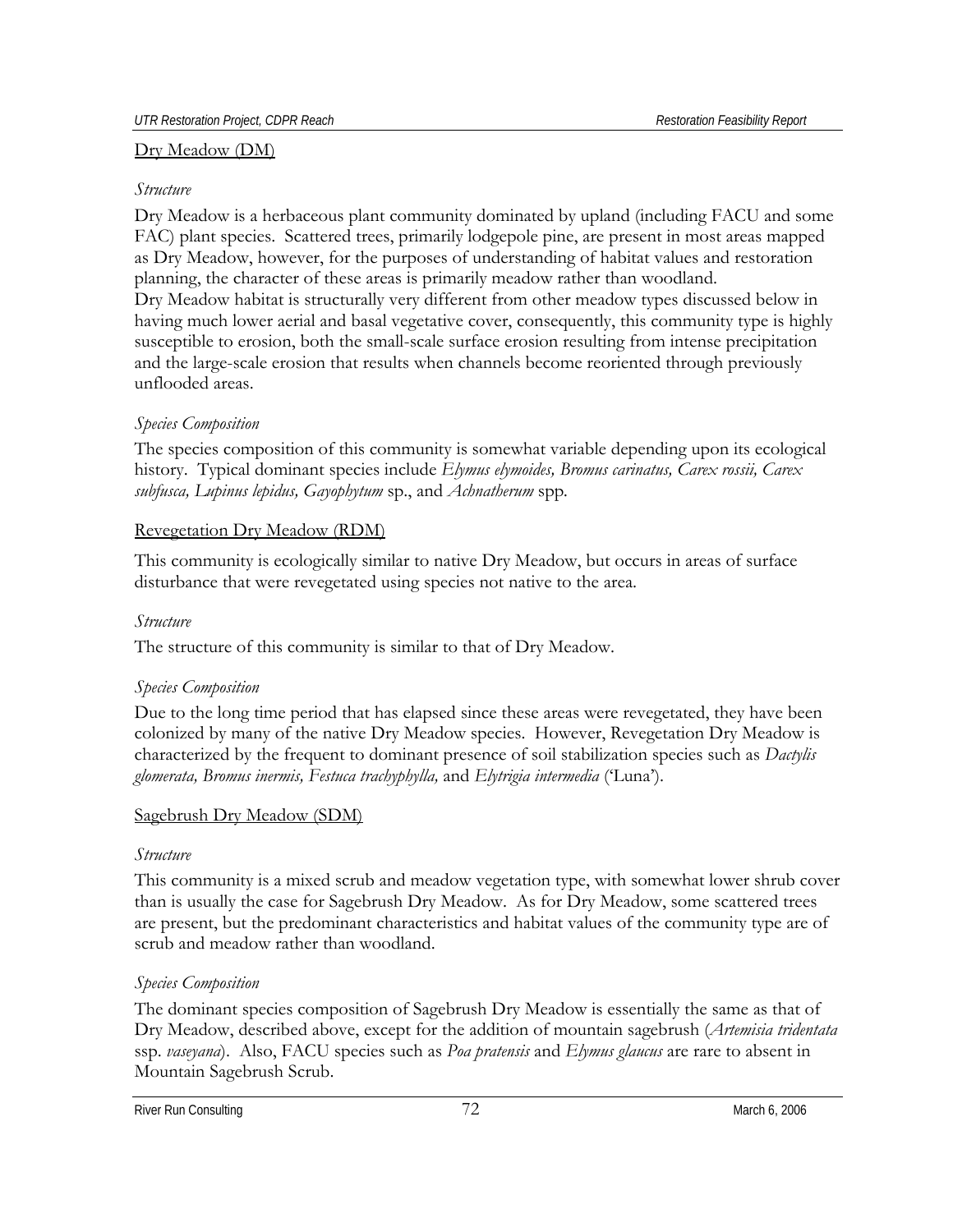#### Mesic Forb (MF)

#### *Structure*

Mesic Forb is a dense herbaceous wetland community, typically with 90 to 100 percent canopy cover. Due to the different subterranean growth forms of forbs and graminoids (the latter having much more rhizome and root biomass at and near the soil surface), Mesic Forb community type is much more susceptible to erosion than are graminoid-dominated meadows.

### *Species Composition*

Typical examples of Mesic Forb Community type include a relatively diverse assemblage of plants that are codominant or at least common in one or another microsite within the habitat patch. These species include *Veratrum californicum, Lupinus polyphyllus, Thalictrum fendleri, Heracleum lanatum, Polemonium occidentale,* and *Senecio triangularis.* Numerous other species are common in one or another example of this community, such as *Dodecatheon jeffreyi, Geum macrophyllum, Smilacina stellata,* and *Platanthera leucostachys*. Graminoids may also be present, usually as a small component of the vegetative cover. Depending upon soil moisture regime, the associated graminoids may vary from dry-site species such as *Poa pratensis* and *Elymus glaucus* to OBL species such as *Carex*  and *Juncus* species.

### Mesic Meadow (MM)

Mesic Meadow vegetation is a graminoid-dominated community with relatively high vegetative cover. Many occurrences of Mesic Meadow actually represent dewatered Wet Meadows (see below), where the previous FACW dominants persist in abundance but are not vigorous and usually flower little or not at all. Thus, common practice would be to denote these as Wet Meadow on the basis of presence of numerous stems of such species as *Juncus balticus* and/or *Carex nebrascensis*. However, this may be misleading in terms of ecological trend and wildlife values.

Another very significant difference between the two meadow types is that Mesic Meadow is susceptible to invasion by lodgepole pine, whereas Wet Meadow is not. Conversely, whereas Wet Meadow is susceptible to establishment of new willow clumps under high stage events that either scour portions of the surface or deposit mineral soil material, Mesic Meadow is too dry for establishment of vigorous willow clumps.

Ecologically, both meadow types have very similar topographic, edaphic, and hydrologic requirements to Willow Scrub, consequently the meadow and wetland scrub communities generally occur as mixed mosaics, as shown by the vegetation base map.

Interestingly, the text of the WHR habitat description for Wet Meadow (WHR definition) states that an ecologically distinct subtype of Wet Meadow exists, implying that a separate type should be defined. Thus, although a type heading is not provided, the WHR system implicitly recognizes Mesic Meadow as defined herein.

River Run Consulting **National Structure Consulting 12.3** March 6, 2006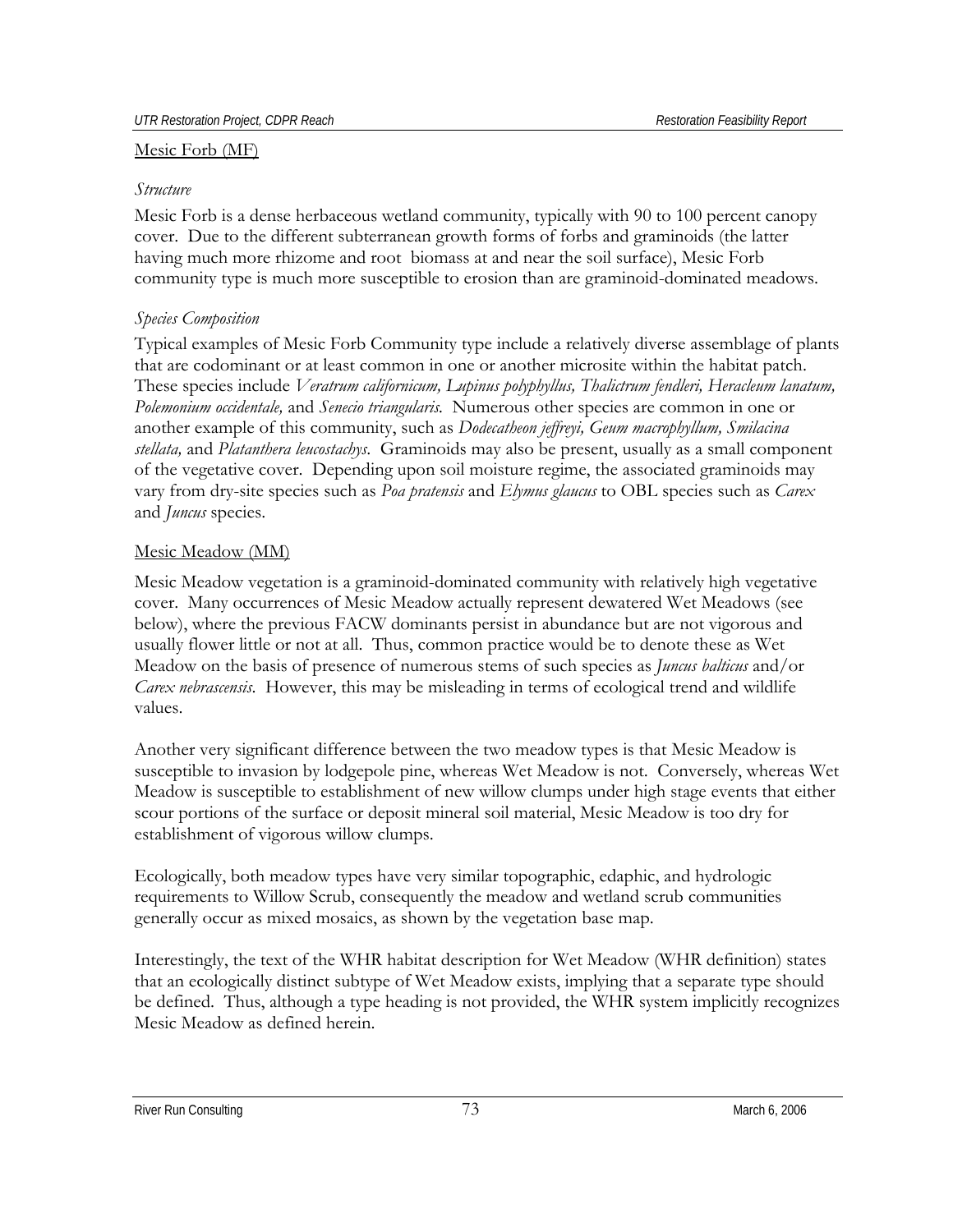#### *Structure*

Mesic Meadow usually has moderately high basal and aerial vegetative cover, typically in the range of 70-80 percent. Due to the rhizomatous and fibrous-rooted nature of the dominant graminoid vegetation, areas of Mesic Meadow with higher cover have relatively high resistance to erosion, and also tend to exclude colonization by other species except lodgepole pine.

## *Species Composition*

Species composition includes plants with a range of wetland indicator statuses. Dominants usually include both FACU species such as *Poa pratensis* and *Achillea millefolium,* intermediates such as *Carex subfusca*, FACW plants such as *Potentilla gracilis, Sidalcea oregana, Penstemon rydbergii* var. *oreocharis,* and *Juncus balticus* (this last usually not as a codominant), and species with upland affinities such as *Elymus trachycaulus* and *Lupinus lepidus*. Depending on hydrology, areas of Mesic Meadow might delineate either as upland or as jurisdictional wetland.

## Wet Meadow (WM)

## *Structure*

Wet Meadow is structurally distinguished from Mesic Meadow by its higher basal and aerial cover, commonly 95-100 percent. Consequently, this community has the highest erosion resistance of any herbaceous dominated vegetation type within the study area.

## *Species Composition*

Species composition of Wet Meadow is dominated by FACW and OBL plants such as *Carex nebrascensis, Juncus balticus, Sidalcea oregana, Potentilla gracilis,* and *Penstemon rydbergii* var. *oreocharis.*  Wet Meadow sites near the river channel are also (or alternatively) dominated by a slightly different suite of FACW species such as *Poa palustris* and *Juncus nevadensis*. Most Wet Meadows also include some proportion of one or more FACU species such as *Phleum pratense, Poa pratensis, Achillea millefolium, Taraxacum officinale,* or *Perideridia lemmonii.*

## Obligate Sedge Wetland (OM)

Obligate Sedge Wetland occurs primarily in depressions on floodplains, or in areas where springs supply perennial surface saturation.

## *Structure*

Obligate Sedge Meadow is structurally almost identical to Wet Meadow, forming a dense rhizome and root turf.

## *Species Composition*

Floristically, Obligate Sedge Meadow is markedly distinct from Wet Meadow in having much lower diversity. Typically, only two or three species are present, dominated or composed entirely of OBL sedges: *Carex utriculata, Carex nebrascensis, Carex aquatilis,* and *Scirpus microcarpus.*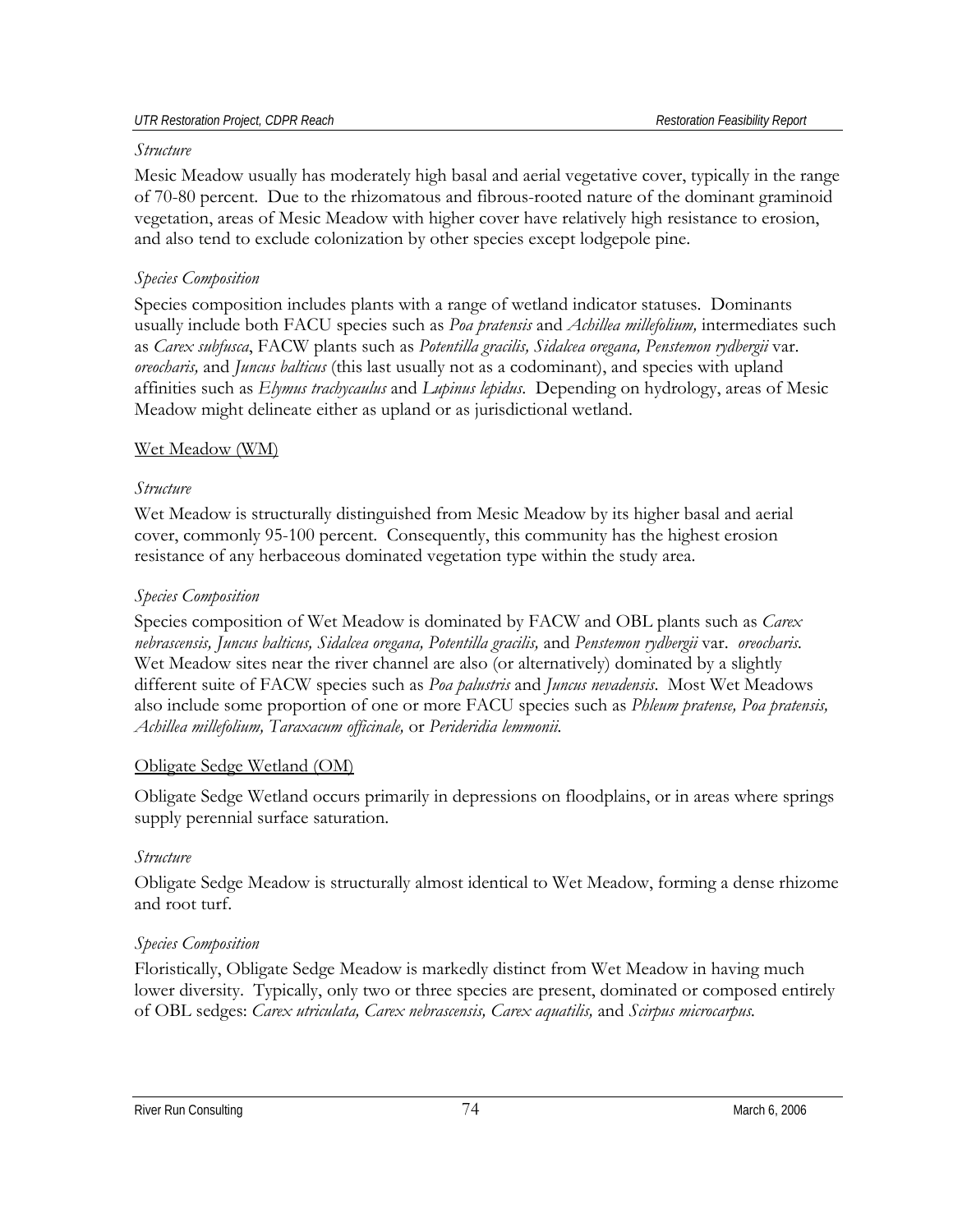#### Gravel/Cobble Bar (B)

#### *Structure*

This community type occurs on recently deposited sediment bars, the surface of which is usually covered mostly by cobble-sized particles, but which contain much material in the sand to gravel size ranges in the interior. The community has a highly variable structure, in keeping with its extremely patchy species composition. There are usually patches of 100 percent shrub cover, patchy forb vegetation, and areas of low to 100 percent graminoid cover.

## *Species Composition*

Species composition includes a very wide variety of plant species groups: Lemmon's and Geyer's willows, OBL sedges (see Obligate Sedge Wetland), Wet Meadow species (*Poa palustris* and *Juncus nevadensis* are particularly common), FAC herbs such as *Solidago canadensis*, and fully upland, colonist species such as *Lupinus lepidus* and *Lepidium densiflorum.* 

### Developed Areas

Developed areas are where soils or vegetation have been significantly altered by human development. This includes areas considered hard or soft cover within SEZ by TRPA, such as golf cart paths, buildings, or gravel and dirt roads. Developed areas also include areas considered disturbed as defined by TRPA, such as golf course turf or other planted vegetation. These areas are designated "D" in Figures 23 and 24 and in Tables 6 and 8. Proposed new golf course turf or other developed coverage in upland habitat is designated "D" in Figure 24 and Table 8.

## Vegetation Mosaics

In all cases, mapped vegetation types include scattered individuals that are discordant with the type as a whole (e.g., occasional pine trees in Dry Meadow). Where these individuals were numerous, or where more than one vegetation type as defined above occur together either in small patches, vegetation mosaics were mapped and labeled with the predominant type in the association listed first  $(W/WM = \text{considerable}$  Willow Scrub in a Wet Meadow matrix). These are not merely a mapping convenience, but are also of wildlife habitat value that is often higher or at least different than that of either type occurring alone.

Some mixed types represent areas where the vegetation is merely intermediate, for example, Mesic Meadow/Wet Meadow. Others represent stable long-term types that are the result of the normal geomorphic process, such as Willow Scrub/Wet Meadow. One type merits special comment: Obligate Sedge Wetland/Mesic Forb/Pine. This labeling was applied to three spring supported complexes where elements of all three of the constituent types occur well mixed together. Spring complexes are often of special biodiversity values, as well as sometimes being very important as a source of surface water that may be remote from other sources, or have a longer season of flow than other nearby tributaries. Flow rates vary over time. In the most southwesterly of the springs, which had once been improved by the placement of a wooden barrel to provide a human or livestock water source, a large swath of dead lodgepole pine trees occurs downslope. These trees clearly seem to have been killed by a relatively recent increase in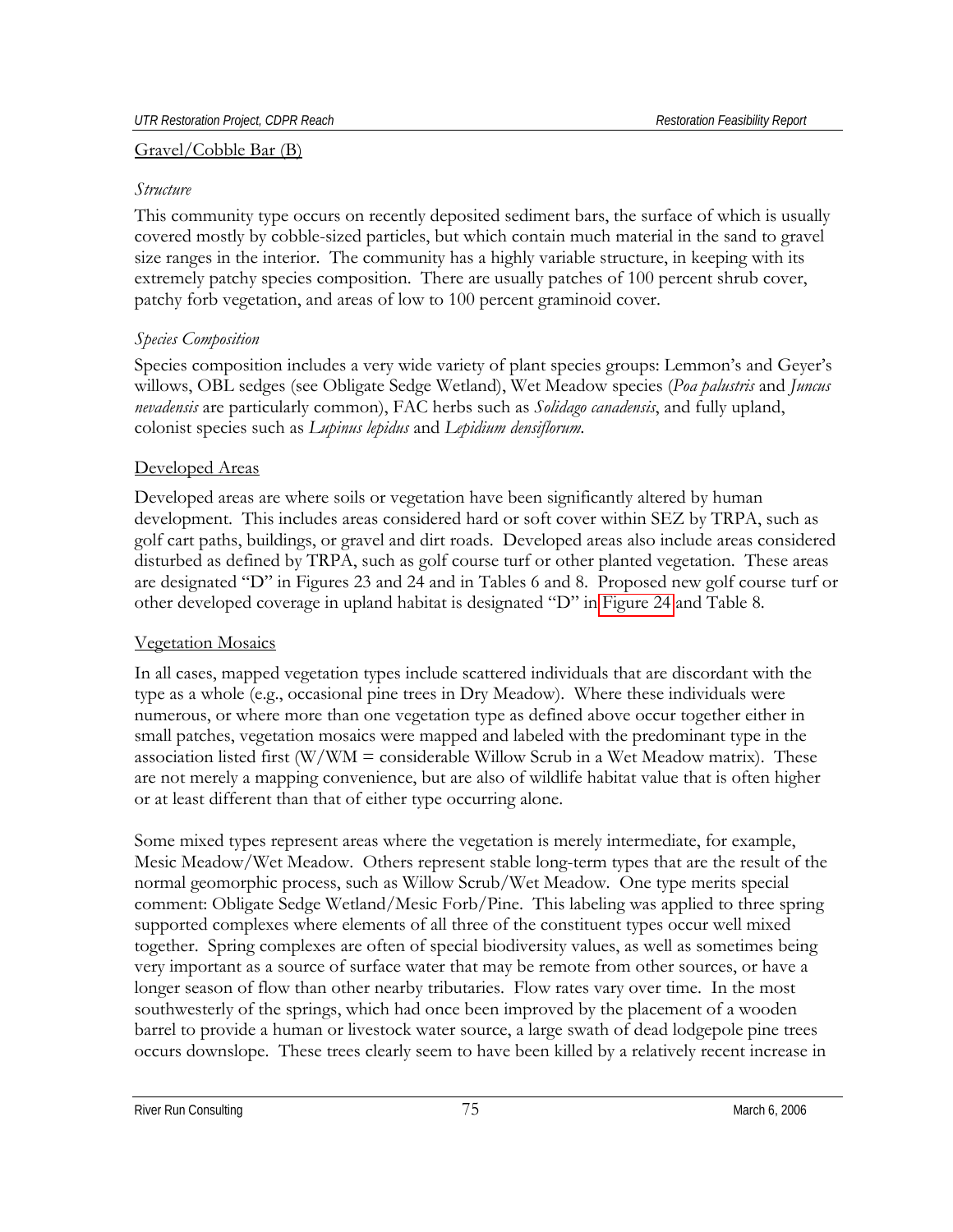the spring flow rate, resulting in an elevation or duration of soil saturation that is too high for the survival of lodgepole pine.

In the present study area, one large groundwater-supported wetland mosaic is present in the old quarry location (this is the largest of the three spring complexes shown in Figure 23). This wetland supports some species that are not common in the Lake Tahoe region (e.g., *Drosera rotundifolia* [sundew], *Spiranthes porrifolia* [ladies tresses orchid]), possibly as a result of relatively low levels of plant-available nutrients. Similar habitat occurs just off site near this area, in a very extensive wetland that is hydrologically a fen (supported by groundwater) but ecologically a bog (acidic).

Inspection of the topographic mapping shows that the spring complex that lies within the site occurs on the old quarry high wall, and may or may not have existed prior to mining. Thus, whether a similar wetland existed before, or whether the present one was created by the quarry excavation extending into the groundwater, this wetland and the shallow depressions below into which it drains are unquestionably human-modified.

## **Predicted Vegetation Community Changes**

The conceptual habitat restoration design and the description of expected habitat results that appears below are based upon assumptions pertaining to the channel restoration concept and inferences about surrounding ground water elevations, as follows:

- Existing and restored channel invert elevations will be as presented in transects 1-7 within the restoration project area (Figure 21).
- Existing baseflow is assumed to be equal to elevations in Lidar topography, as the Lidar was developed during low flows and generally records the water surface elevation (Lidar does not "see" under the water). The channel bed is estimated to be approximately one ft lower.
- Restored baseflow elevation at each transect will be one ft higher than the restored channel invert from grade controls (i.e., restored baseflow depth at riffle thalwegs will be about one ft).
- Existing stage at 550 cfs (approximate two-year recurrence interval flood) was derived from HEC RAS modeling (SH+G 2004) at most transect locations, and from actual measurements at others. The difference between existing baseflow water surface elevations derived from LIDAR topography and existing 550 cfs stage averages about 2.7 ft (range 2.2 to 3.6 ft) in the project area.
- Restored stage at 550 cfs is assumed to be 3.5 ft higher than the elevation of the restored channel bottom at the riffle thalweg.
- Average highest yearly ground water elevation after restoration is assumed to be the same as the 550 cfs peak stage; that is, a water table was assumed to extend horizontally from the creek along the transect orientation shown in Figure 21. This discharge has generally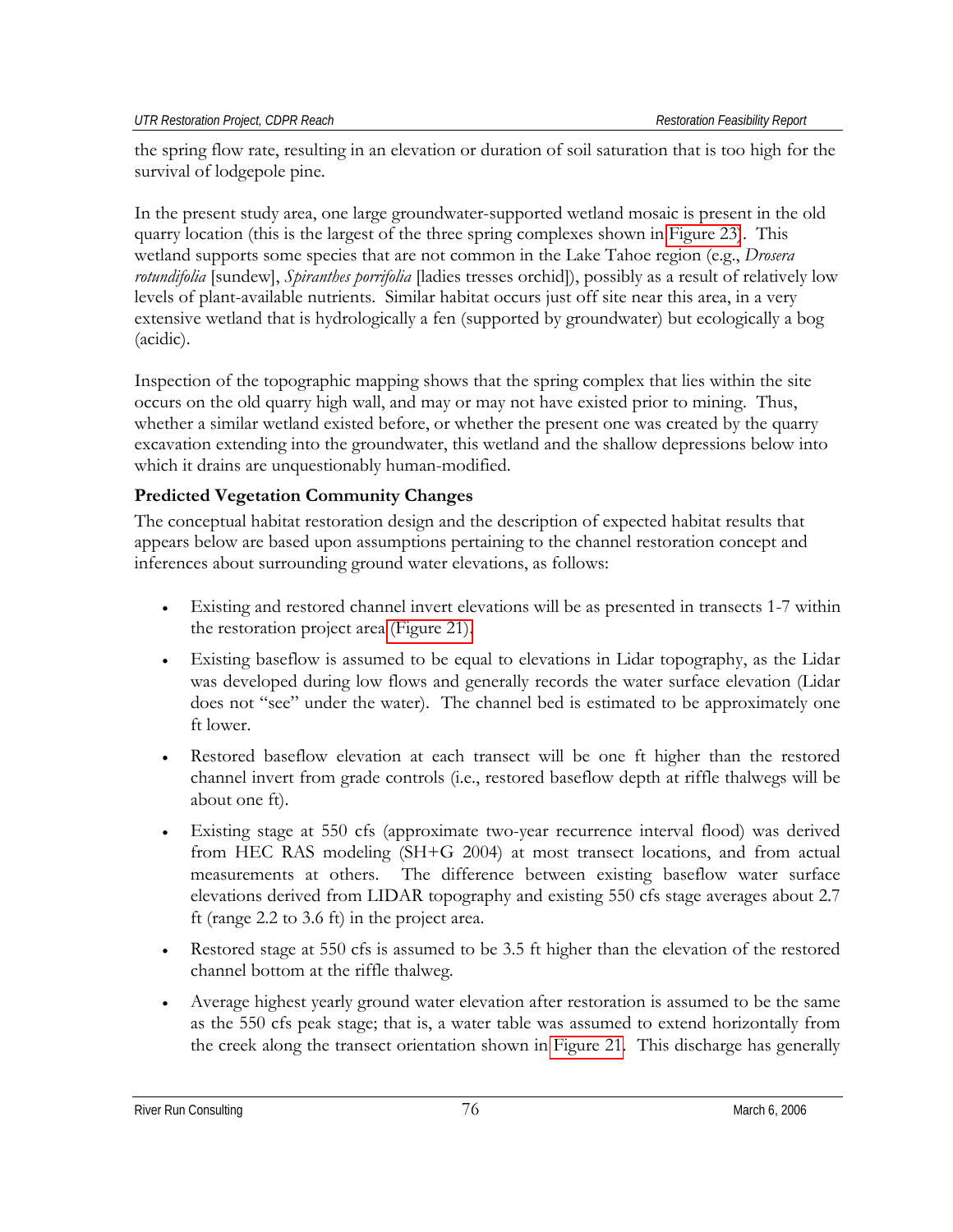occurred, on the average, every other year over the period of record (see SH+G (2004), Figure 3.2). Elevations were interpolated subjectively between the ends of transects.

The water table in alluvial riparian sites is often concave early in the season, when snowmelt percolating into the soil mounds on less permeable materials before flowing laterally to contribute to stream flow. It then changes to convex late in the season, when stream flow based largely on the upper watershed is lost into the adjacent coarse alluvial materials. The actual seasonal soil moisture regime at a variety of microsites will vary according to the diversity of the soil materials and varying depths at which similar materials might occur, and to a lesser extent upon the vegetation. Indeed, a range of variation in physical conditions is more desirable for habitat restoration than is a situation that conforms to a modeled ideal, because a range of ecological conditions results, increasing the system's biological diversity and resistance to disturbance or varying climate.

Ground water monitoring at other sites, including the lower Angora Creek meadows and Trout Creek, tends to support the hypothesis that vigorous wet meadow habitat and willow growth are supported where the ground water level rises to one foot below the surface, or higher. This is in accordance with the U. S. Army Corps of Engineers wetland hydrology field indicator (prolonged saturation to within 12 inches of the surface). Mesic meadows are supported where the ground water level is not necessarily quite as high. The ground water threshold for SEZ determination according to TRPA criteria (potentially applicable, for example, to Lodgepole Pine - Mesic Type) is about three feet below the surface.

The project design and analysis of habitat effects thus explicitly recognize that a range of variation is expected to result, but that the predicted vegetation communities can reasonably be anticipated to develop approximately as shown in Table 7.

| <b>Future Vegetation</b><br>Type | <b>Relative Elevation of Soil</b><br>Surface to Restored 550 cfs<br><b>Water Surface Elevation</b> |  |  |  |
|----------------------------------|----------------------------------------------------------------------------------------------------|--|--|--|
| Obligate Sedge Wetland           | Below                                                                                              |  |  |  |
| Willow, Wet Meadow               | $0-1$ ft above                                                                                     |  |  |  |
| Mesic Meadow                     | 1-3 ft above                                                                                       |  |  |  |
| Lodgepole Pine – Mesic           | 2-4 ft above                                                                                       |  |  |  |
| Dry Meadow (or<br>LPD/DM         | At least 3-4 ft above                                                                              |  |  |  |

**Table 7**. Predicted post-restoration vegetation communities based on relationship to estimated flood water surface elevations.

Based upon the assumptions identified above, we developed a map of vegetation of the project area

under the predicted post-restoration hydrologic regime and after application of the restoration methods described in previous sections (Figure 24). Area of postproject vegetation communities was calculated based on this mapping (Table 8). Revision of the assumptions stated above on the basis of actual ground water monitoring data would result in modification of the plan areas where different revegetation specifications

River Run Consulting **National Consulting Consulting Consulting Consulting Consulting Consulting Consulting Consulting Consulting Consulting Consulting Consulting Consulting Consulting Consulting Consulting Consulting Cons**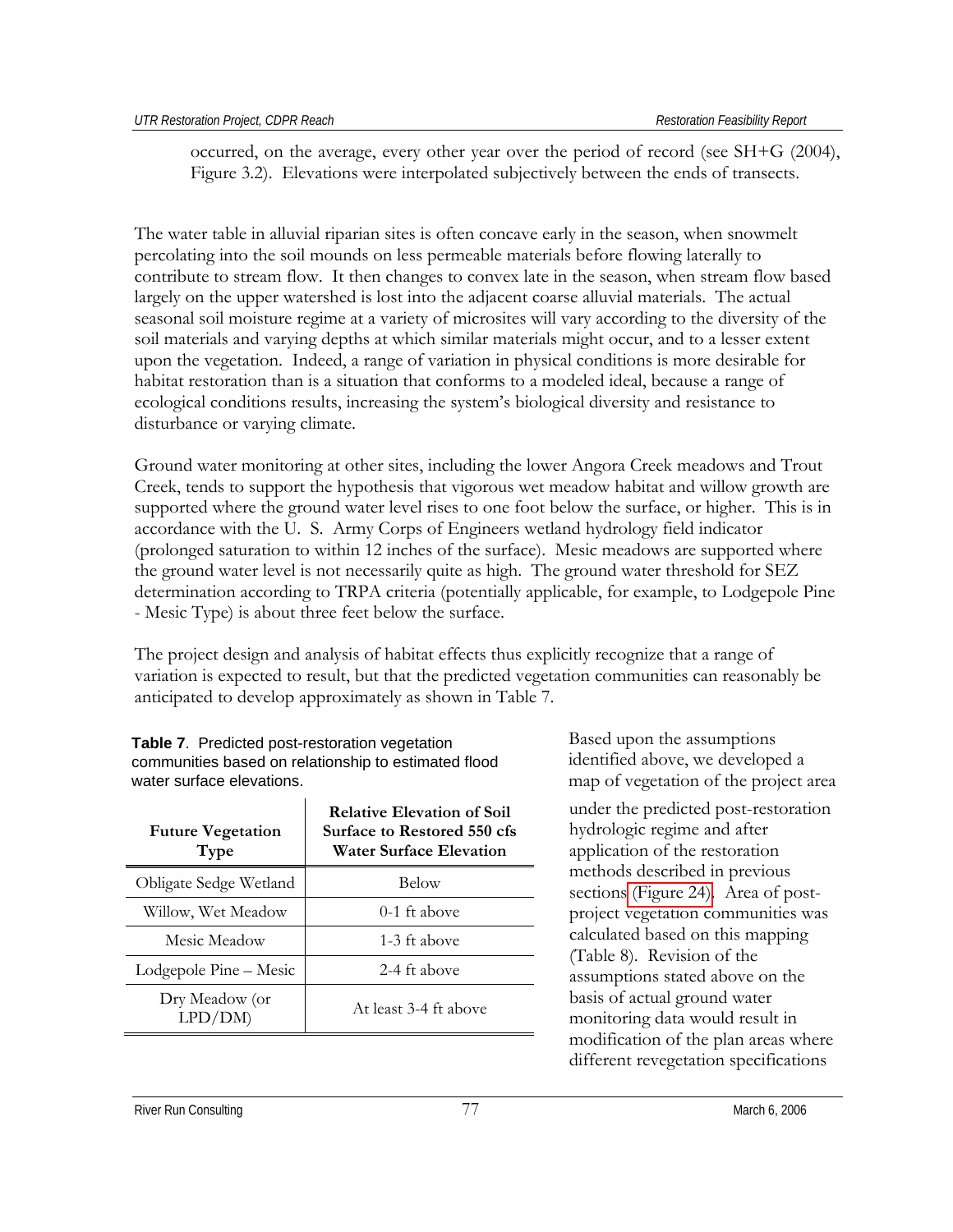**Table 8**. Existing and predicted post-project vegetation of the UTR project area. Acreages determined from GIS maps and software and rounded to the nearest 0.1 acre. Net change is shown as an increase (+) or loss (-) of each type (net change may not equal existing-future due to rounding). Vegetation types that do not occur at present but will be created by the restoration project are denoted "n. a." in the Existing column.

| <b>Mapping Unit</b>     | <b>Existing Acreage</b> | <b>Future Acreage</b> | Net Change       |
|-------------------------|-------------------------|-----------------------|------------------|
| River                   | 8.9                     | 11.0                  | $+2.1$           |
| Pond                    | 1.0                     | 1.0                   | $\boldsymbol{0}$ |
| Bar                     | 3.2                     | 0.7                   | $-2.6$           |
| $\rm{JP}$               | 93.6                    | 74.6                  | $-19.0$          |
| JP/DM                   | 2.1                     | 2.1                   | $\boldsymbol{0}$ |
| LPD                     | 17                      | 13.7                  | $-3.3$           |
| LPD/DM                  | 46.2                    | 40.8                  | $-5.5$           |
| $\operatorname{LPM}$    | 49.2                    | 43.6                  | $-5.6$           |
| $\text{LPM}/\text{MM}$  | n. a.                   | 0.1                   | $+0.1$           |
| $\ensuremath{\text{W}}$ | 5.7                     | 14.4                  | $+8.8$           |
| W/OM                    | n. a.                   | 1.6                   | $+1.6$           |
| W/WM                    | $7.7\,$                 | 23.6                  | $+15.8$          |
| W/MF                    | 0.1                     | $\overline{0}$        | $-0.1$           |
| W/MM                    | 3.3                     | 2.7                   | $-0.5$           |
| OM                      | $0.8\,$                 | 0.3                   | $-0.5$           |
| OM/MF/JP                | $0.8\,$                 | 0.8                   | $\overline{0}$   |
| OM/MF/LP                | 3.5                     | 3.5                   | $\boldsymbol{0}$ |
| <b>WM</b>               | 2.7                     | 5.3                   | $+2.6$           |
| $\rm MM/WM$             | 5                       | 4.3                   | $-0.7$           |
| $\rm MM$                | 26.2                    | 40.2                  | $+13.9$          |
| $\operatorname{MF}$     | 0.4                     | 0.4                   | $\boldsymbol{0}$ |
| ${\rm DM}$              | 9.8                     | 3.6                   | $-6.3$           |
| RDM                     | 4.5                     | 4.5                   | $\overline{0}$   |
| <b>SDM</b>              | $7.3\,$                 | $7.1\,$               | $-0.2$           |
| $\mathbf D$             | 53.8                    | 48.1                  | $-5.7$           |

would be applied and the extent of different habitat types to be expected, but would not alter the fundamental habitat restoration approach. In light of the usually concave water table shape during the early growing season, it is more likely that the assumptions used to determine the predicted vegetation communities will prove to be overly conservative than overly optimistic. That is, the actual future communities may well turn out to be wetter than predicted here.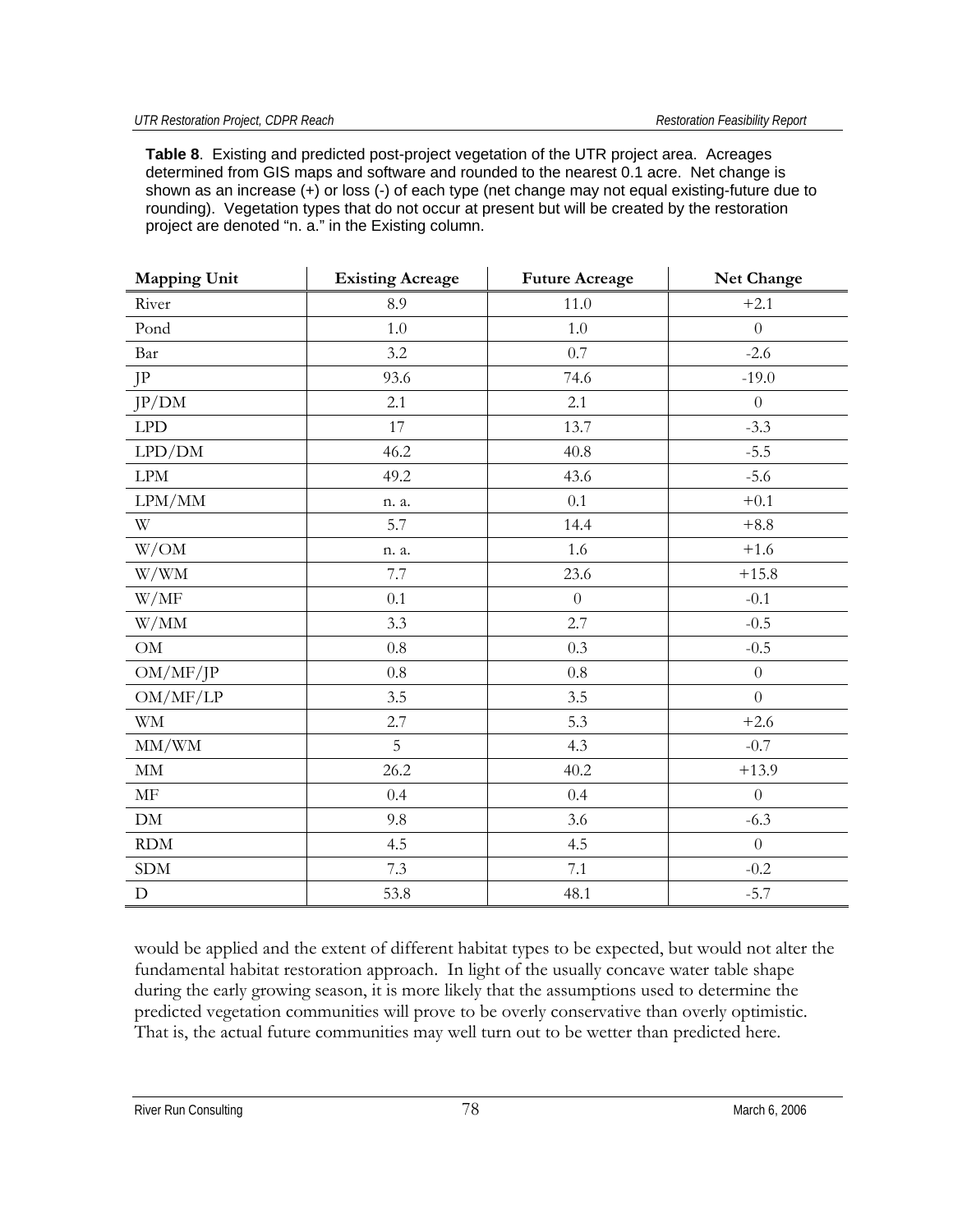Note that the developed area under current conditions is somewhat greater than developed area under predicted conditions. The vegetation mapping for this report was based on very preliminary renditions of future golf course layout. It is likely that the area disturbed by the new golf course is somewhat underrepresented in this analysis, and should be updated in future efforts, which should also include analysis of changes in regulatory cover and disturbance. Developed area for the new golf course beyond that shown in this vegetation mapping would mostly occur in drier forested vegetation communities (Jeffrey Pine or Lodgepole Pine Dry Type).

## **Special-Status Species**

Occurrences of one or another special-status plant species are known from nearly every habitat type that occurs within the Lake Tahoe basin. In general, the potential for occurrence of such species is almost non-existent in montane conifer forest that lacks rocky outcrops or other features such as small seeps, and higher in boggy or wet meadow areas. Thus, the Jeffrey Pine and Lodgepole Pine forest areas where new golf holes are proposed to be constructed do not provide habitat suitable for special-status plant species, but small wetland areas in historic channels that are to be reoccupied might provide such habitat.

## **WILDLIFE**

## **Habitat Types in the Project Area**

Five major terrestrial habitat types can be differentiated in the project area, based on ecological significance to biota that may be affected by the proposed project. Two of these are forest habitats; Jeffrey Pine and Lodgepole Pine. The others are riparian habitats: willow-dominated; meadow; and freshwater emergent wetland. Existing and proposed conditions are described for each of these types.

## Forest Habitats

Forest habitat comprises the major habitat type within the Lake Tahoe basin. The area of lower and upper montane forests, including all seral phases is almost 95,000 acres (USDA 2000). Only 4% of this is old growth conifer forest. No old growth occurs in or near the project area. The closest areas are situated west of the project area and east of Fallen Leaf Lake. A small patch is mapped near Tahoe Mountain, north of the project area. Logging has occurred in all forest habitats in the project area.

Within the project area, tree size and canopy cover data for forest habitats were obtained from the Region 5 Remote Sensing Lab.

## *Jeffrey Pine Habitat Type*

The Jeffrey pine habitat type includes two vegetation community classifications used for this study: Jeffrey Pine and Jeffrey Pine-Dry Meadow. The 95.7 of acres of Jeffrey pine habitat is situated primarily in the westernmost portion of the project area Forest Service remote sensing data suggests that trees generally range in size from 11 to 24 inches diameter at breast height (dbh), but some trees up to 30"dbh are also found. Canopy closure is variable. Fifteen percent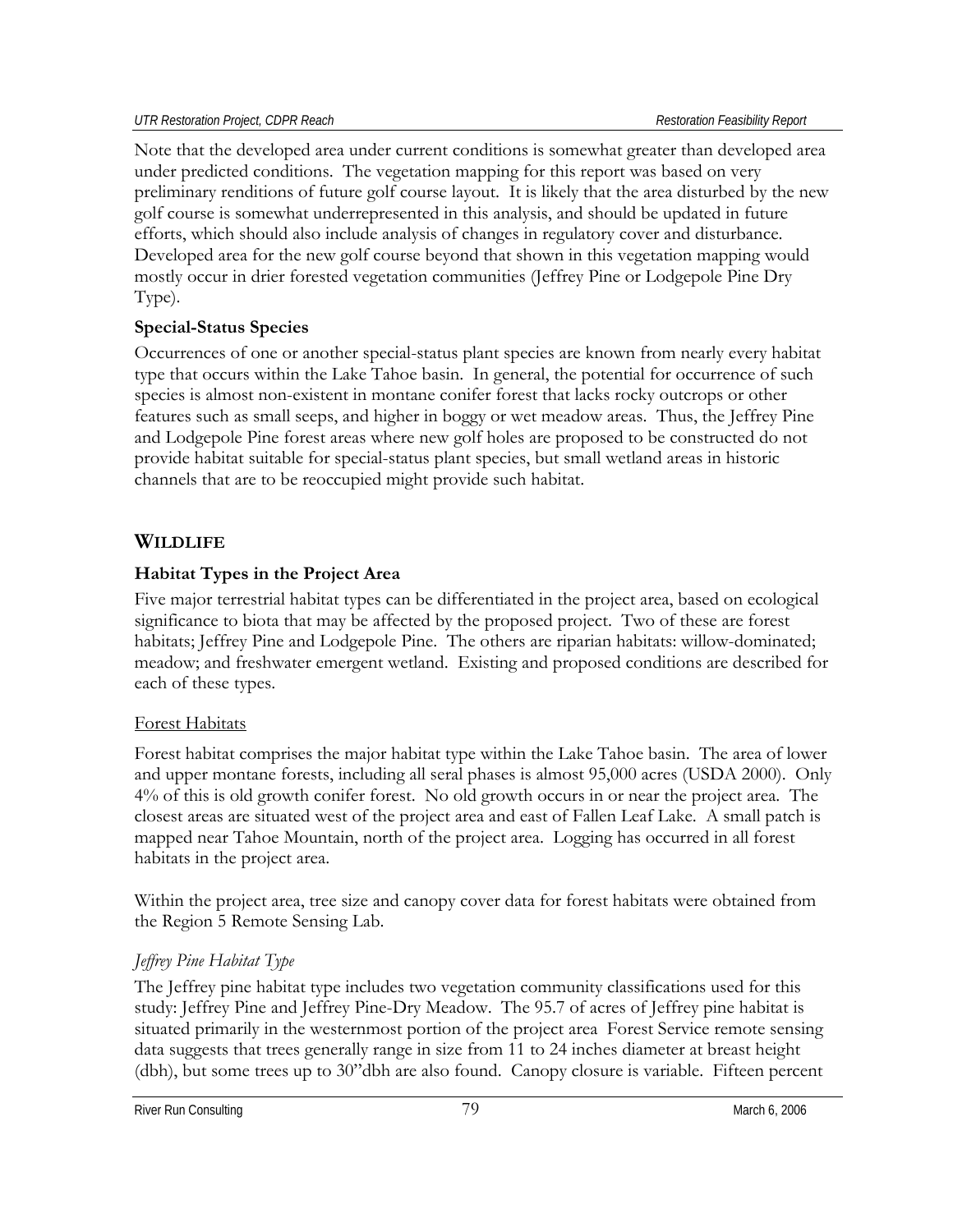of the canopy is from 10 to 24 percent closed; forty-six percent of the canopy has from 25 to 39 percent cover; and thirty-eight percent of the canopy ranges from 40 to 59 percent. A single canopy layer is present.

Conditions within this habitat are variable. In some locations, the canopy cover is contiguous while in others it is characterized by an absence of trees. Trees are less dense where there is a dry meadow layer. Understory shrubs, mainly bitterbrush and sagebrush, are relatively sparse. Evidence of previous human disturbance, such as old logging roads, drainage channels, and slash, is extensive in some areas. Stacked logs are located along the westernmost project boundary from a previous timber harvest.

Following project completion, 76.7 acres of Jeffrey pine habitat will be present, reflecting a loss of 19 acres.

## *Lodgepole Pine Habitat Type*

The lodgepole pine habitat type includes four vegetation community classifications used for this study: Lodgepole Pine-Dry, Lodgepole Pine–Mesic, Lodgepole Pine Dry/Dry Meadow mosaic, and Lodgepole Pine Mesic/Mesic Meadow mosaic. The 112.4 acres of lodgepole pine habitat are situated primarily in the vicinity of the Upper Truckee River. Trees range in size from 11 to 24 inches dbh. Canopy closure is variable. Twenty-five percent of the trees range from 10 to 24 percent; forty-two percent of the trees range from 25 to 39 percent; and thirty-three percent of the trees range from 40 to 59 percent. Areas with higher canopy cover are located closer to the river. A single canopy layer is present. An understory of mid and late seral stage riparian shrubs (e.g., willows, alders) is patchily distributed in some portions of the Lodgepole Pine-Mesic habitat, mainly those areas close to the river. Typically, an herbaceous layer of forbs and grasses occurs where sufficient light is present. In contrast, the Lodgepole Pine-Dry habitat lacks a midheight shrub understory.

Lodgepole pines in this habitat type tend to occur either as large solitary trees, patches of evenaged trees, and thickets of small trees. Snags and down logs in all stages of decomposition are common. Human disturbance in this habitat is mainly situated adjacent to the river and includes the golf course, the recreational trail that parallels the river's west bank, and the sewer line. Roads and evidence of previous timber harvest are also present.

Following project completion, 98.1 acres of lodgepole pine habitat will be present, reflecting a loss of 14.4 acres.

## Willow-Dominated Habitat Type

The willow-dominated habitat type includes four vegetation community classifications used for this study: Willow, Willow-Wet Meadow, Willow-Mesic Forb, and Willow-Mesic Meadow. The project area currently contains approximately 16.8 acres of willow habitat. Downstream of Transect 7 (Figure 24), willow-dominated habitat is located in discontinuous, relatively narrow bands along the Upper Truckee River. The linear nature of the willow habitat is more typical of streams with steeper gradients and steeper side slopes than streams of shallow gradient in broad

River Run Consulting and the state of the state of the SO March 6, 2006 March 6, 2006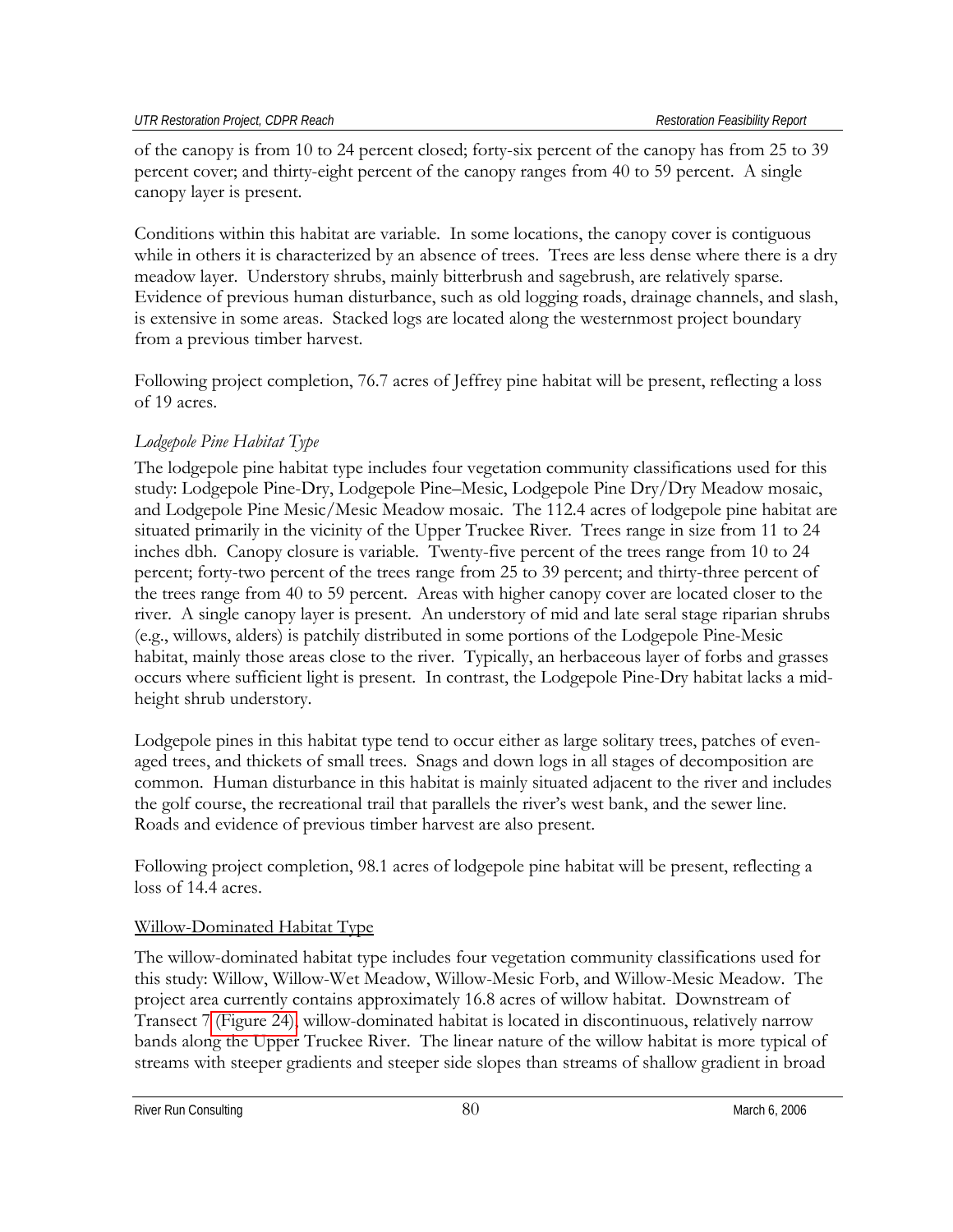valleys. Due to various human disturbances, the hydrologic conditions conducive to the development of a patchy willow distribution of various ages no longer occur. Upstream of Transect 7, the willow habitat is relatively more extensive, but is still primarily linear in nature. Some river bends have willow patches that are 100 feet wide. The willow shrubs are mostly mature plants, except for some point bars that new willows are colonizing. Willow habitat is considered a biologically diverse ecosystem with unusually high species richness (USDA 2000).

Following project completion, 40.8 acres of willow-dominated habitat will be present, reflecting a gain of 24 acres. It is likely that these changes will occur over several decades.

## *Meadow Habitat Type*

The meadow habitat type includes six vegetation community classifications used for this study: Wet Meadow, Mesic Meadow-Wet Meadow, Mesic Meadow, Mesic Forb, Dry Meadow, and Revegetation Dry Meadow. The project area currently contains approximately 48.6 acres of meadow habitat. Various combinations of grass, sedge, rush, and forbs are present. Species dominance and diversity depend on soil moisture, substrate, and hydrology. Sedge and rushes occur in the wettest areas, while grasses and forbs dominate drier sites. A thatch of dead vegetation occurs intermittently with patches of bare ground. These patches of variable herbaceous cover increase biological diversity. Willow shrub layers are absent or sparse. Lodgepole occur along the meadow edge. No pools of standing water were noted during field surveys. The golf course is the primary source of human disturbance.

Following project completion, 70.7 acres of meadow habitat will be present, reflecting a gain of 22.1 acres. It is likely that these changes will occur over several years.

## *Freshwater Emergent Wetland Habitat Type*

The freshwater emergent wetland habitat type includes three vegetation community classifications used for this study: Obligate Sedge Wetland, Spring Complex, and Abandoned Channel. The project area currently contains approximately 5.1 acres of freshwater emergent wetland habitat in five disjunct patches. Two of these sites are associated with previous human disturbance: a historic spring and a quarry. This habitat type is characterized by low plant species diversity and a continuous vegetation canopy. Standing water is present during all or part of the year, flooding is frequent, and surface water is typically present into hot summer months. Freshwater emergent wetland is considered a biologically diverse ecosystem with unusually high species richness (USDA 2000).

Following project completion, 6.2 acres of freshwater emergent wetland habitat will be present, reflecting a gain of 1.1 acres. It is likely that these changes will occur over several decades.

## **Anticipated Effects on Focal Species**

The project is designed to restore ecosystem function and processes. This approach provides greater success in ecological restoration than targeting specific wildlife species or guilds of species, such as willow flycatchers or riparian-dependent birds (Silveira et al. 2004), and it is the prevailing model of restoration (Picket et al. 1992). Restored hydrologic, geologic, and edaphic landscape processes will create the conditions that convert the project area into more natural,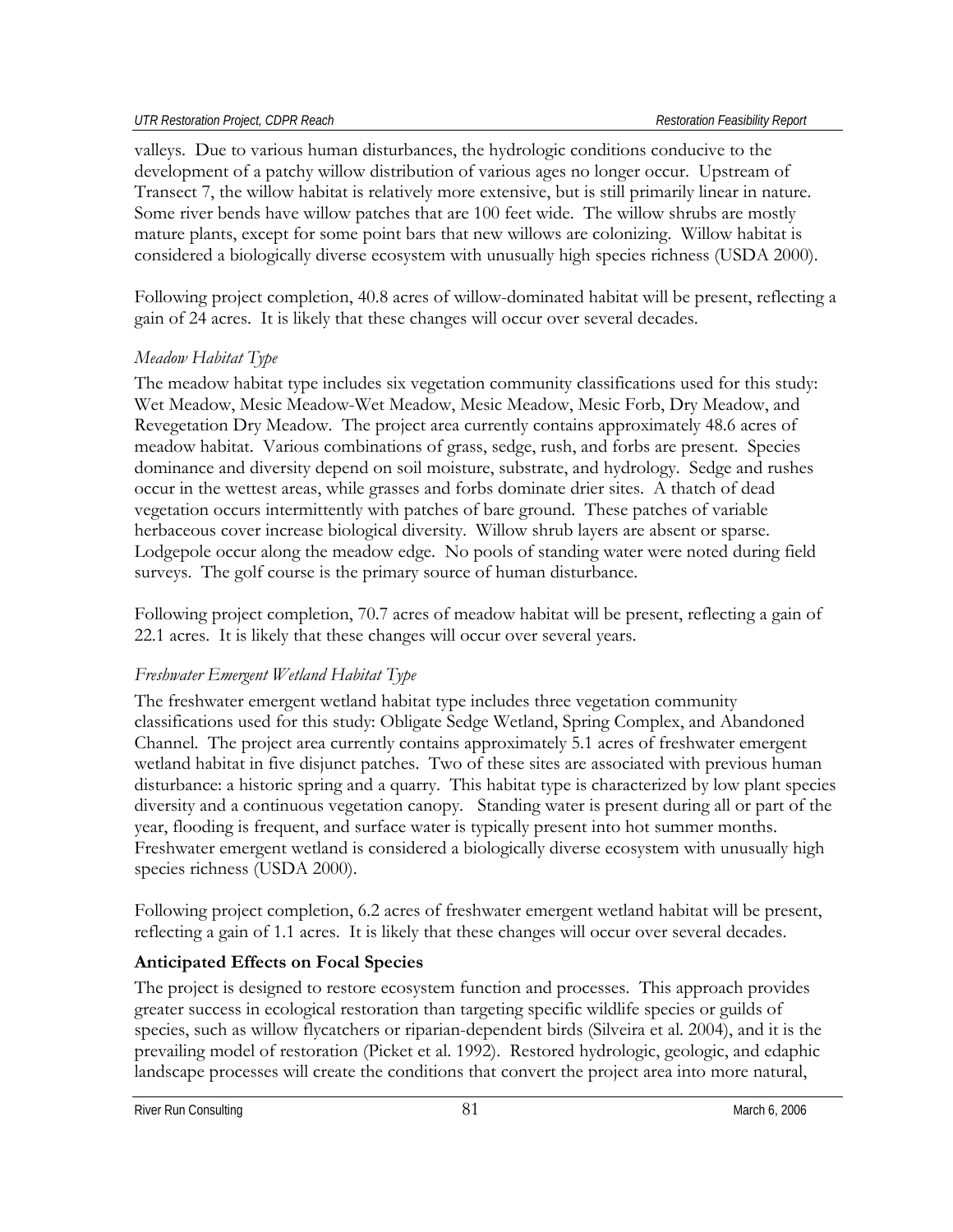self-sustaining, native vegetation and its associated patterns and forms. Restoration of ecological processes that shaped the evolution of the associated wildlife species will ultimately provide suitable habitat (SNFPA 2000). Although not designed to restore certain species such as willow flycatchers, the project will have positive effects on habitat availability for such species.

Changes in project area habitat type and quality will affect wildlife species' richness and density in and near the project area. This section describes the anticipated project effects on focal species and special status wildlife species (i.e., federal and state threatened, endangered, and sensitive species, USFS sensitive species, TRPA special interest species) that might occur in or near the project area. Habitat is assumed to have been historically present for focal species prior to channel alterations. Focal species are likely to have been adversely affected by construction of the golf course, and by habitat loss and fragmentation in the Upper Truckee River watershed. A focal species might currently occur in low numbers and in limited distribution in the project area. Many species are likely to increase in numbers and/or distribution post-project, while others might decrease.

Two sources were used to identify focal species, the Lake Tahoe Watershed Assessment (LTWA) and the Sierra Nevada Forest Plan Amendment (SNFPA 2001). The LTWA identified focal species of concern and interest using a variety of ecological and cultural criteria (USDA 2000). Eighty-three bird species, 53 mammal species, six amphibian species, and three reptile species were identified as focal taxa of the greatest interest and concern in the basin. The authors suggest these species receive special consideration in monitoring, management, conservation, and research.

Using three variables, population size, population trend, and change in distribution, the SNFPA (2001) assessed the vulnerability of 427 terrestrial vertebrates (SNFPA, Appendix R-3). Species in the High Vulnerability Group have both declining population trends and have experienced large reductions in their distribution in the Sierra Nevada Bioregion. Species in the Moderately Vulnerable Group have declining trends, but have experienced smaller or no changes in distribution. Species in the Low Vulnerability Group are characterized by stable or increasing populations and relatively stable distributions. The completed assessment resulted in a final distribution of 42 species in the High Vulnerability Group, 168 in the Moderate Vulnerability Group, and 217 species in the Low Vulnerability Group. Twenty-one (53%) of the High Vulnerability Group are dependent on riparian/meadow and aquatic environments, and one (2%) is dependent on late seral/old-growth forest.

This section analyses potential project effects on eight terrestrial focal species (northern goshawk, willow flycatcher, pine marten, mule deer, muskrat, long-toed salamander, pacific chorus frog, and western aquatic garter snake) and one group of terrestrial focal species (small rodents, rabbits, and shrews) that might be positively or adversely affected by the project. The effects of the restored ecosystem processes will occur over variable time scales. The anticipated project effects on focal wildlife species and their habitat are analyzed at three time scales: post-project, five years, and 50 years.

River Run Consulting and the set of the set of the set of the S2 March 6, 2006 March 6, 2006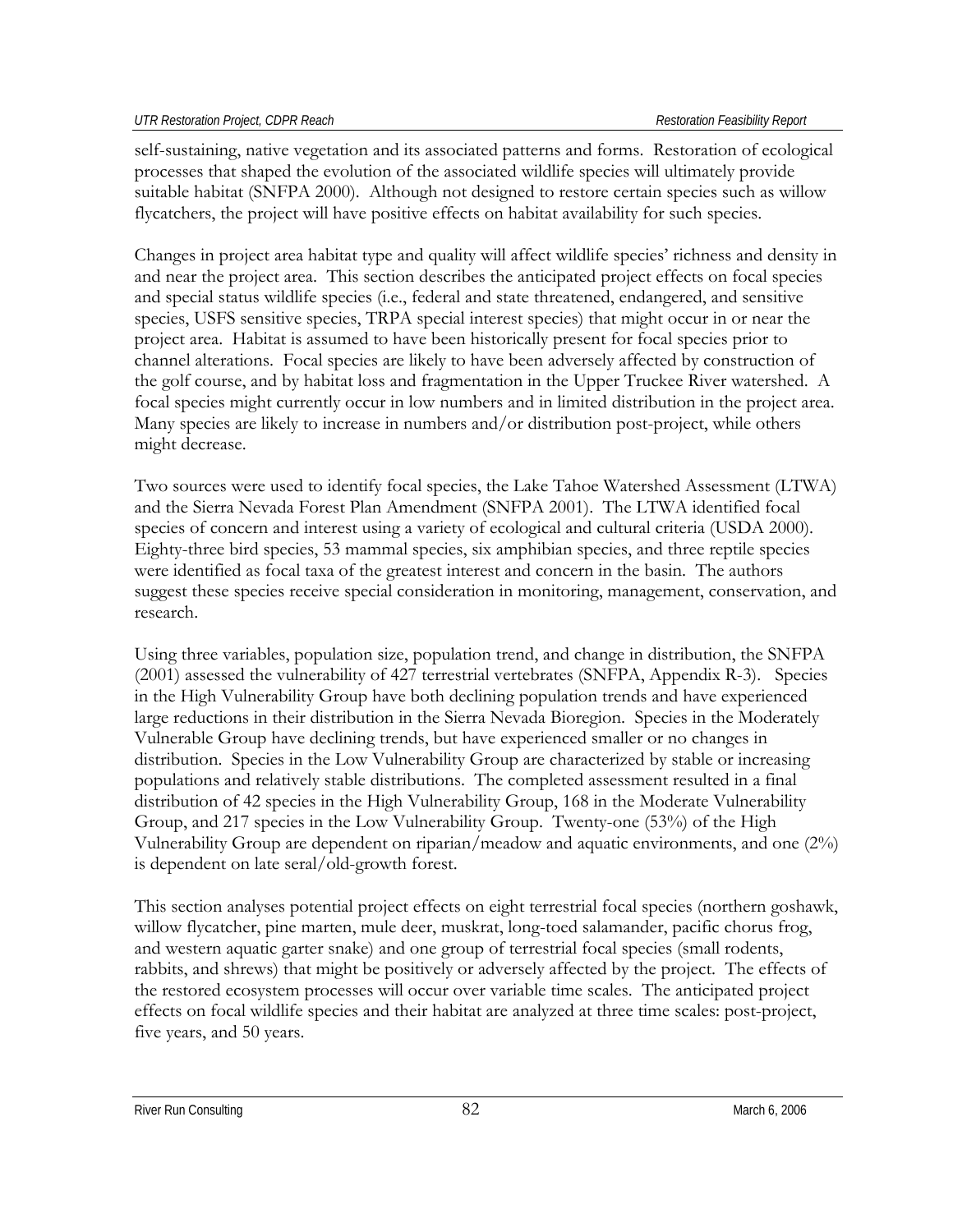#### Northern Goshawk

### *Status*

The northern goshawk (*Accipiter gentilis*) is listed as a species of special concern by the State of California, as a sensitive species by Region 5 USDA Forest Service, and as a special interest species by the TRPA. The LTWA (USDA 2000) identified the goshawk as a focal terrestrial species dependent on old forest. The SNFPA (2001) classified the goshawk in the moderate vulnerability group.

## *Habitat*

Preferred habitat consists of older-age coniferous, mixed, and deciduous forest habitat. The habitat also consists of large trees for nesting, a closed canopy for protection and thermal cover, and open spaces allowing maneuverability below the canopy (USDA 1988). Snags, down logs, and high canopy cover are critical habitat features. The former two are also an important component used by numerous prey species. Many of the species that provide the prey base for goshawks are associated with open stands of trees or natural openings containing an understory of native shrubs and grass (Fowler 1988).

Northern goshawk nesting habitat is characterized by dense canopy closure (50-90%) with mature timber. Nest trees for this species are commonly located on benches or basins surrounded by much steeper slopes (Call 1979). Mature trees serve as nest and perch sites, while plucking posts are frequently located in denser portions of the secondary canopy. The same nest might be used for several seasons, but alternate nests are common within a single territory. The chronology of nesting activity varies annually and with elevation. In general, nesting activities are initiated in February. Nest construction, egg-laying, and incubation occur through May and June. Young birds hatch and begin fledging in late June and early July. They are independent by mid-September (USDA 1992).

## *Historic and Existing Project Area Conditions*

Historic forest conditions in the project area were likely to have provided suitable nesting habitat for northern goshawks.

Nesting northern goshawks have not been documented in Washoe Meadows State Park (LTBMU records; California State Parks records). However, no protocol surveys for nesting goshawks have been conducted. An active goshawk territory is documented on U.S. Forest Service land in the Angora Creek area. Six nest sites have been recorded in this territory between 1981 and 2003. The LTBMU delineated a protected activity center (PAC) for this territory that trends north south. The PAC and nests are situated less than 1.5 miles west of the westernmost portion of the project area. This pair of goshawks has been regularly observed foraging in the northern portion of Washoe Meadows State Park in the vicinity of Angora Creek (CDPR 2003).

Using the CALVEG mapping (2004) provided by the LTBMU, the Jeffrey pine habitat meets the minimum criteria for potential goshawk nesting habitat (SNFPA 2001). Suitable nesting habitat is defined as stands with an average tree size of at least 11 inches diameter at breast height (dbh)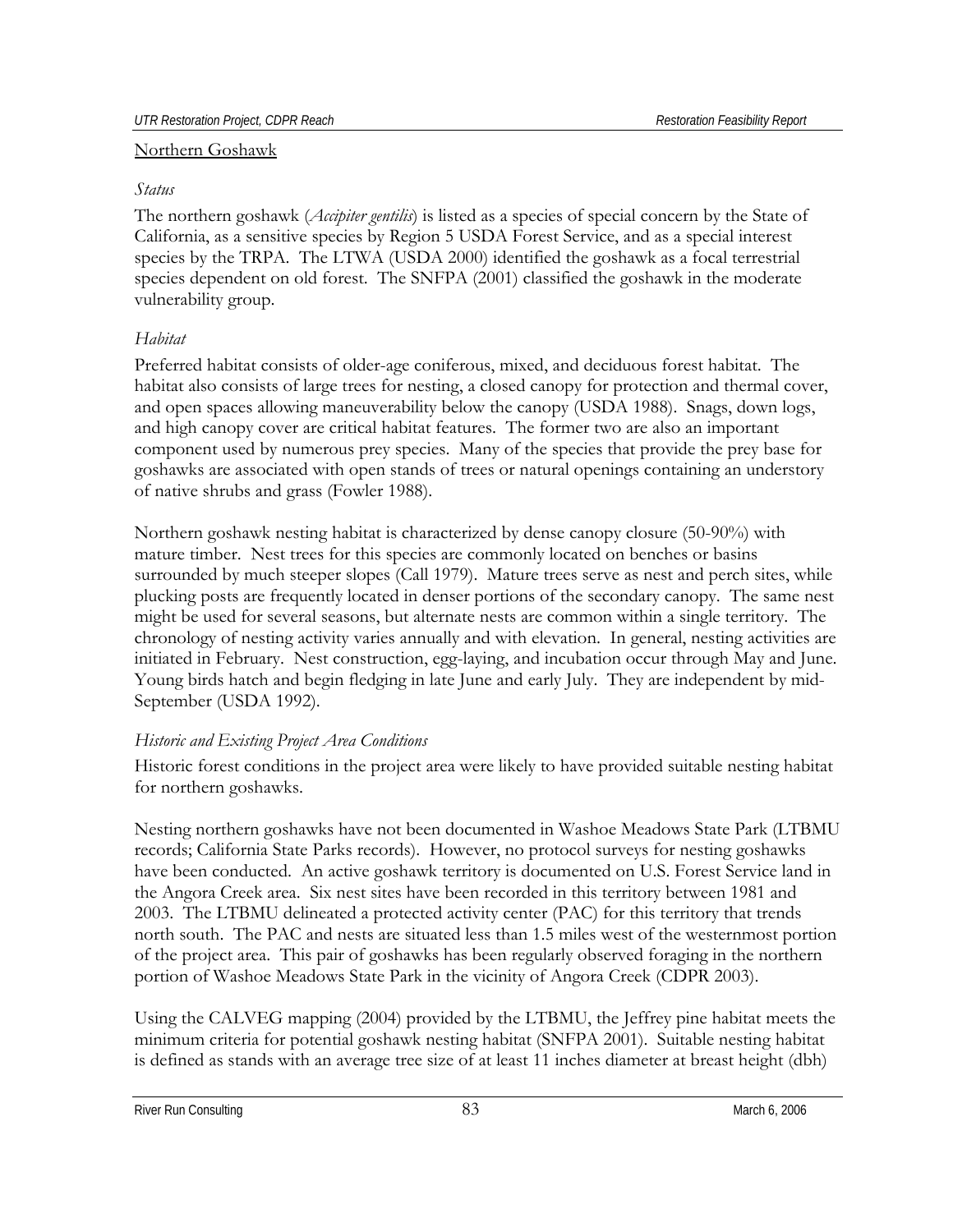and > 40% canopy cover. An additive model of goshawk nest habitat suitability developed by the TRPA (2001) rated basin habitat as high, intermediate, and low. According to the model, the Jeffrey pine habitat, and all of Washoe Meadows State Park, is low suitability nesting habitat. The additive model uses the following six criteria: (1) vegetation (type, size, and canopy cover); (2) distance to streams; (3) land use (using the TRPA Land Use map depicting Tourist, Residential, Conservation, Recreation, and Commercial Zones); (4) slope; (5) aspect; and (6) elevation. Figure 25 depicts the existing suitable nesting habitat using the TRPA model.

### *Project Area Conditions with Project*

#### **Time Frame: post-project**

The project would convert approximately 19 acres of Jeffrey pine habitat situated in the southwest portion of Washoe Meadows State Park into golf course. If goshawks forage in this portion of the project area, they are unlikely to do so once the golf course is in-situ, both due to changes in forest structure and to the presence of recreationists. However, the project would not affect the structural suitability of foraging habitat in other portions of the park.

State Park lands are managed for recreation, and the southwest portion of the park does receive some recreational use (egg, skiers, hikers, mountain bikers, horseback riders). However, most use is concentrated on the path that parallels the Upper Truckee River. Conflict between recreationists and nesting goshawks can occur due to the bird's breeding chronology. Goshawks initiate breeding when the ground is still covered with snow. Some pairs construct nests directly along roads and trails that provide flight access (SNFPA 2001). Goshawks are aggressive nest defenders and attack people who enter their nest stand. After the snow melts, these sites can become candidates for conflict as people begin to use the trails and roads. Conflict between golfers and goshawks are not anticipated because suitable nesting habitat will not exist where any portion of the golf course is sited.

#### **Time Frame: five years**

An increase in the goshawk prey base of small mammals and birds could occur due to increased prey productivity as a result of increased riparian and meadow habitat.

#### **Time Frame: 50 years**

The forest habitat would develop late seral/old growth characteristics such as increased tree size and increased canopy cover. The forest habitat north of the golf course would provide foraging habitat for goshawks. Goshawks could potentially nest in this habitat depending on the proximity of other territorial nesting pairs.

## *Future Conditions Without Project*

Under California State Park's land management, the Jeffrey pine habitat in Washoe Meadows State Park would develop into forest with late successional characteristics. This would increase its suitability as nesting habitat for goshawks. However, current LTBMU policies also manage forest habitat for old-growth characteristics (SNFPA 2004). These concurrent policies would expand the availability of suitable nest habitat throughout the Lake Tahoe basin. Because State Parks has less land to manage compared to LTBMU, they might pursue more active management that could create this forest type sooner than would occur with LTBMU lands.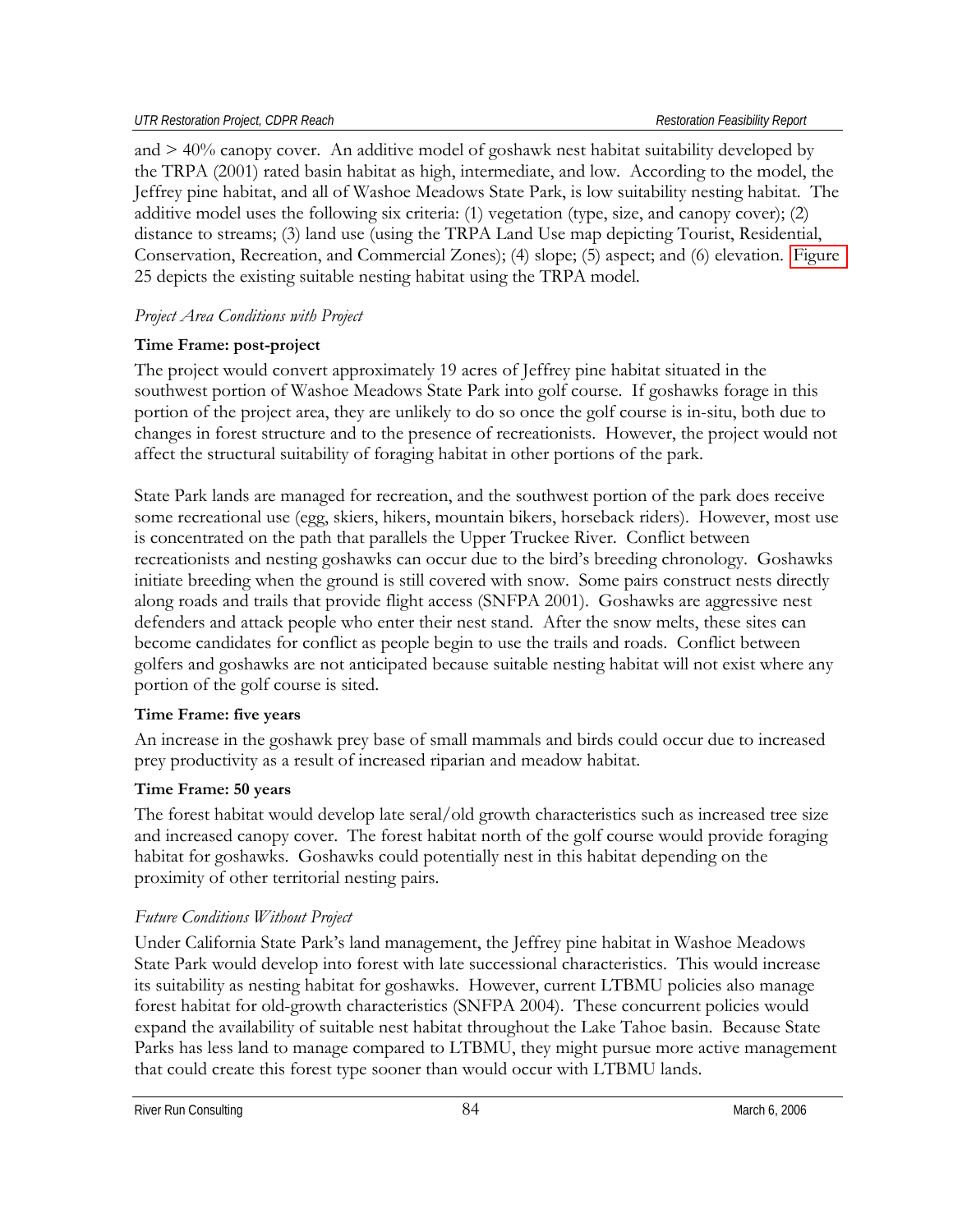Additional factors, such as other nearby occupied nesting territories, affect the likelihood of another pair of goshawks nesting in suitable habitat. Nesting suitability of the Jeffrey pine habitat in the southwest portion of the project area is reduced because of the proximity of the active Angora Creek territory situated less than 1.5 miles west. The average distance between goshawk territories is 2.2 miles (October 17, 2002; phone consultation; Brain Woodbridge, author Survey Methodology for Northern Goshawks in the Pacific Southwest Region, U.S. Forest Service (9 August 2000)). The goshawk survey protocol delineates a one-mile no-survey radius around active goshawk nests. The likelihood of locating another goshawk territory is marginal one mile from a known territory but increases the farther away one moves, hence the rationale for excluding the one mile radius around a nest from further survey efforts. According to Woodbridge, goshawk nest densities one mile apart were documented only once in a unique location (adjacent to a burned area).

Topographic features, such as two watersheds separated by a steep mountain, could create a sufficient barrier to allow pairs to nest closer than the average of 2.2 miles. No topographic features separate the Angora Creek territory from the southwestern portion of the project area. The habitat between the two locations consists of a 3% eastward slope over a distance of approximately 1.5 miles. Approximately 0.5 miles of this linear distance is a residential neighborhood. The LTBMU has no record of goshawks nesting in residential neighborhoods.

A brief GIS analysis of goshawk nest sites in the basin was performed. Two assumptions were made if goshawks nested in the Jeffrey pine habitat in the southern portion of the project area. First, nesting goshawks are known to be sensitive to human disturbance (Keane 1999; SNFPA 2001). Therefore, it was assumed the goshawks would select a site as far as possible from the residential neighborhoods and as far as possible from winter recreational use along the river. This resulted in a nest centrally located 250 meters from either disturbance.

Known goshawk nest sites (LTBMU data) from 1978 to 2003 were buffered with a 250 meter radius and the number that intersected with residential neighborhoods was computed. Only 7.8% of the buffered nest sites intersected a portion of residential neighborhoods. In all cases, the nest sites were near development on one side, but were otherwise surrounded by undeveloped land. Of these nest territories, approximately three were subsequently abandoned due to disturbance from people.

Even with more suitable forest structure and an assumed loss of the Angora nest territory, for the reasons discussed above, the project area's habitat suitability for nesting goshawks is unlikely to change from marginal to high suitability.

#### Willow Flycatcher

#### *Status*

Willow flycatchers (*Empidonax traillii adastus*) are listed by the State of California as an endangered species. The Pacific Southwest Region of the U.S. Forest Service and Region 1 of the U.S. Fish and Wildlife Service have designated the willow flycatcher as a sensitive species. The LTWA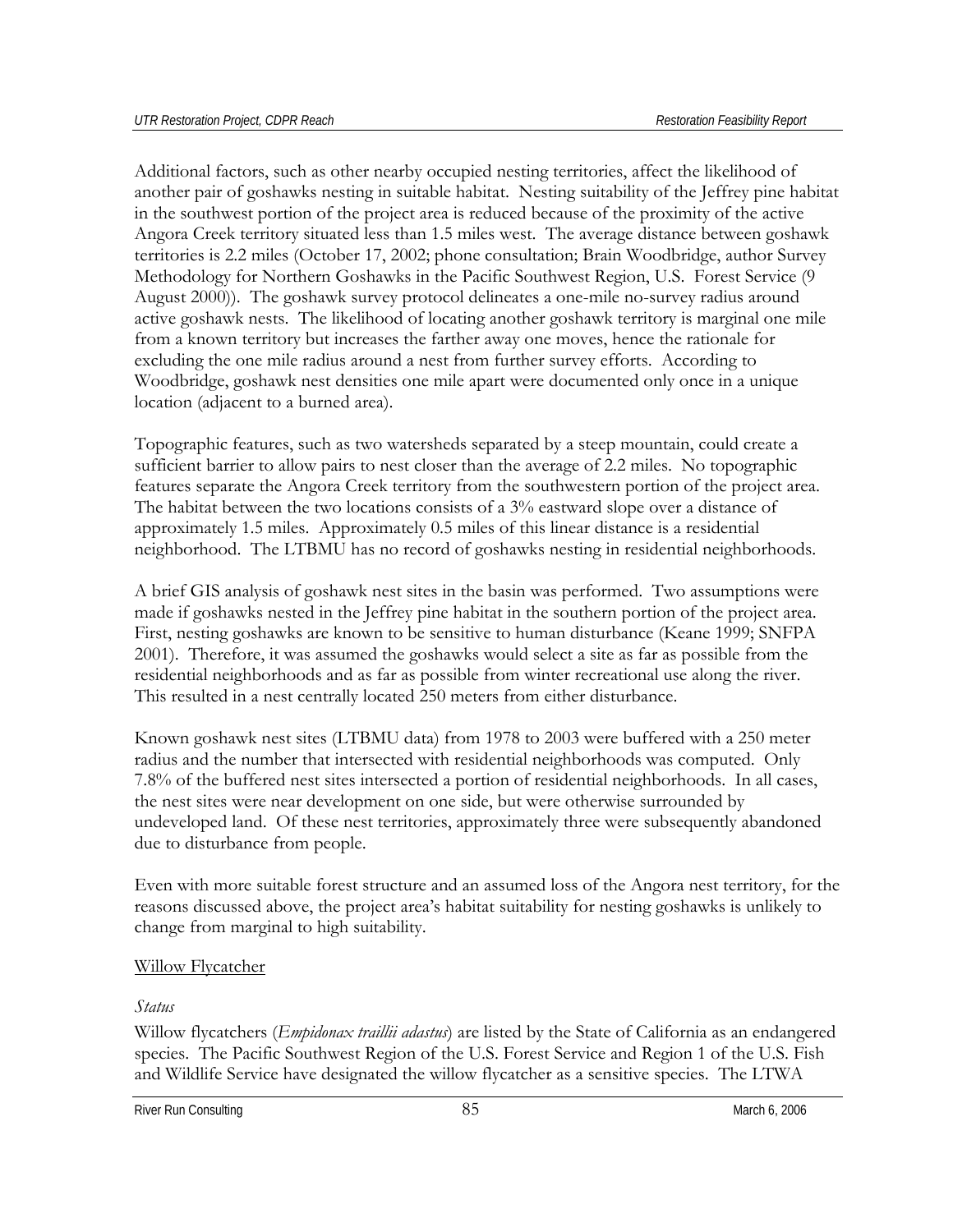(USDA 2000) identified the willow flycatcher as a focal terrestrial vertebrate species potentially imperiled due to an estimated range contraction of 90-100 percent. The SNFPA (2001) classified the willow flycatcher in the high vulnerability group.

## *Habitat*

Nesting habitat typically includes moist meadows with perennial streams and smaller spring-fed or boggy areas with willow (*Salix* spp.) or alder (*Alnus* spp.) (Serena 1982; Harris et al. 1988). Willow flycatchers have been found in riparian environments of various shapes and sizes ranging from small willow-surrounded lakes or ponds with a fringe of meadow or grassland to various willow-lined streams, grasslands, or boggy areas (Craig and Williams 1998). Willow flycatcher nest territories generally contain open water (i.e., running water or standing water), boggy seeps, or saturated soil (Bombay et al. 1999).

Nests constructed of grass and sedges are usually located in willows between 3.3 to 10 feet in height (Serena 1982). In mountain meadows, duff from the previous growth season must be available when the flycatchers construct their nest (Craig and Williams 1998).

In the Sierra Nevada, willow flycatchers have nested in meadows less than one acre to meadows several hundred acres (Serena 1982; Stafford and Valentine 1985; Flett and Sanders 1987; Bombay 1999). However, most willow flycatchers occur in meadows larger than 20 acres. Riparian meadow sites used by willow flycatchers vary in size and shape and may contain relatively dense, linear stands of shrubs, or irregularly shaped mosaics of dense vegetation with open areas in between. Various researchers describe openings within thickets of riparian deciduous shrubs or tall clumps of shrubs separated by open areas as important components of willow flycatcher nesting habitat (Serena 1982, Harris et al. 1988, Sanders and Flett 1989). Large contiguous willow thickets are avoided (Sanders and Flett 1989, Harris et al. 1988). According to Sanders and Flett (1989), openings within willow patches appear to increase habitat suitability. However, Harris et al. (1988) found it was not possible to predict presence or absence of willow flycatchers by willow clump sizes. Nonetheless, some openness in the shrub stratum seems important. The loss and degradation of riparian habitats is probably the primary cause of historic and recent declines in willow flycatchers (Craig and Williams 1998).

## *Historic and Existing Project Area Conditions*

Historic records indicate that willow flycatchers were a fairly common summer resident in the Lake Tahoe basin (Orr and Moffitt 1971). Populations were associated with the Truckee Marsh and Upper Truckee River system (SNFPA 2001). In 1998, a single individual was detected in the project area in wet meadow/willow habitat south of the golf course and adjacent to the Upper Truckee River. None have been detected in subsequent surveys. More recently, willow flycatchers have been detected nesting along the Upper Truckee River approximately four miles upstream of the project area.

Considering the extensive alteration that has occurred in the project area and region, it can be assumed that much more extensive habitat of higher quality was available pre-disturbance. It is

River Run Consulting and the set of the set of the set of the S6 March 6, 2006 March 6, 2006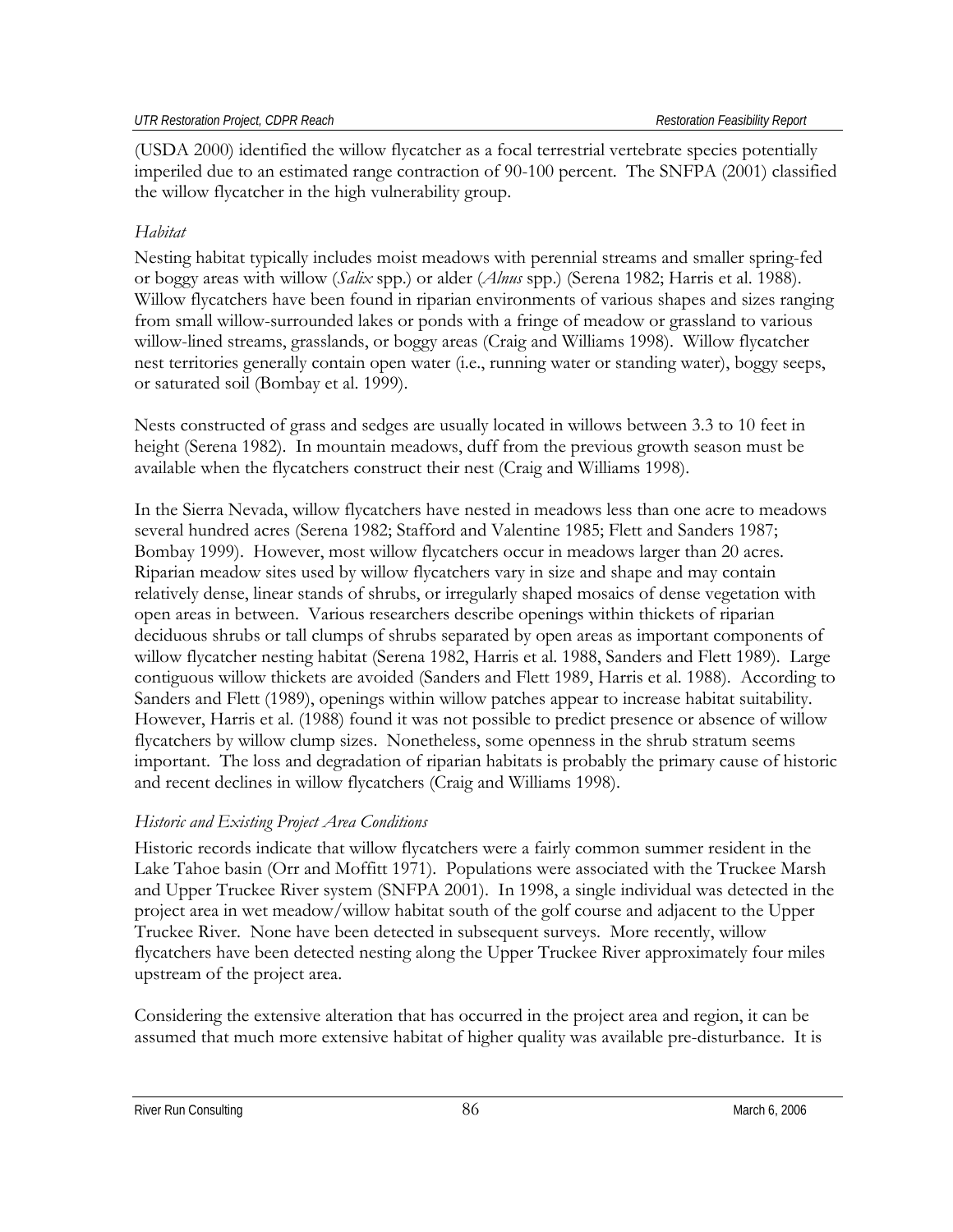also reasonable to assume that willow flycatchers could have occurred in the pre-disturbance project area.

Using aerial photographs, the LTBMU mapped willow flycatcher emphasis and potential habitat in the project area. Emphasis habitat is wet meadows larger than 15 acres with at least some deciduous riparian shrubs. Potential habitat is emphasis habitat and small wet meadows (< 15 acres) with shrubby vegetation. The mapped emphasis habitat generally corresponds to the willow vegetation community types mapped for this project. However, much of the potential habitat is located in Lodgepole Pine-Mesic vegetation communities and is not suitable willow flycatcher nesting habitat.

Vegetation community mapping for this project was utilized to estimate available habitat for willow flycatcher. For this analysis, Category 1 habitat is defined as potentially suitable nesting habitat, and is comprised of willow-dominated vegetation community types that provide willows (structure) necessary for nest sites. The following vegetation community types mapped for this project are assumed to provide Category 1 habitat: W/MF--Willow scrub/mesic forb; W/WM-- Willow/wet meadow; W--Willow scrub; and W/MM--Willow/mesic meadow. Category 2 habitat is defined as potentially suitable foraging habitat, but is less likely to provide nesting habitat because of the lack of willow structure (willows may be absent or present in low numbers). Where willows are present, the habitat type could be used for nesting (ie, the willow provides structures for nest sites). The following vegetation communities comprise Category 2 habitat: MF--Mesic forb; OM--Obligate sedge wetland; OM/LPM--Fen or bog wetland; WM-- Wet meadow; MM--Mesic meadow; and MM/WM--Mesic meadow/wet meadow. Figure 26 depicts the currently available Category 1 and 2 willow flycatcher habitat in the project area (a total of 16.8 acres).

#### *Project Area Conditions with Project*

#### **Time Frame: post-project**

Depending on construction techniques, there could be a temporary decrease in the amount of riparian vegetation in the proximity of Transect 3 (Figure 24). No other changes in riparian vegetation are anticipated post-project. The increase in ground water level would contribute to favorable conditions for existing riparian plants. Overall, habitat for riparian dependent bird species would be the same.

#### **Time Frame: five years**

Higher ground water will contribute to more vigorous herbaceous growth. An increase in bar development, including point bars and the formation of more surfaces near the channel, will provide colonization sites for early seral stage riparian vegetation. Recruitment areas also include old meander cut-offs. The foliage cover of the willows would grow in height and lateral cover and could eventually provide habitat for bird species that forage under shrubs as well as lowcanopy species such as song sparrows (*Melodia melospiza*).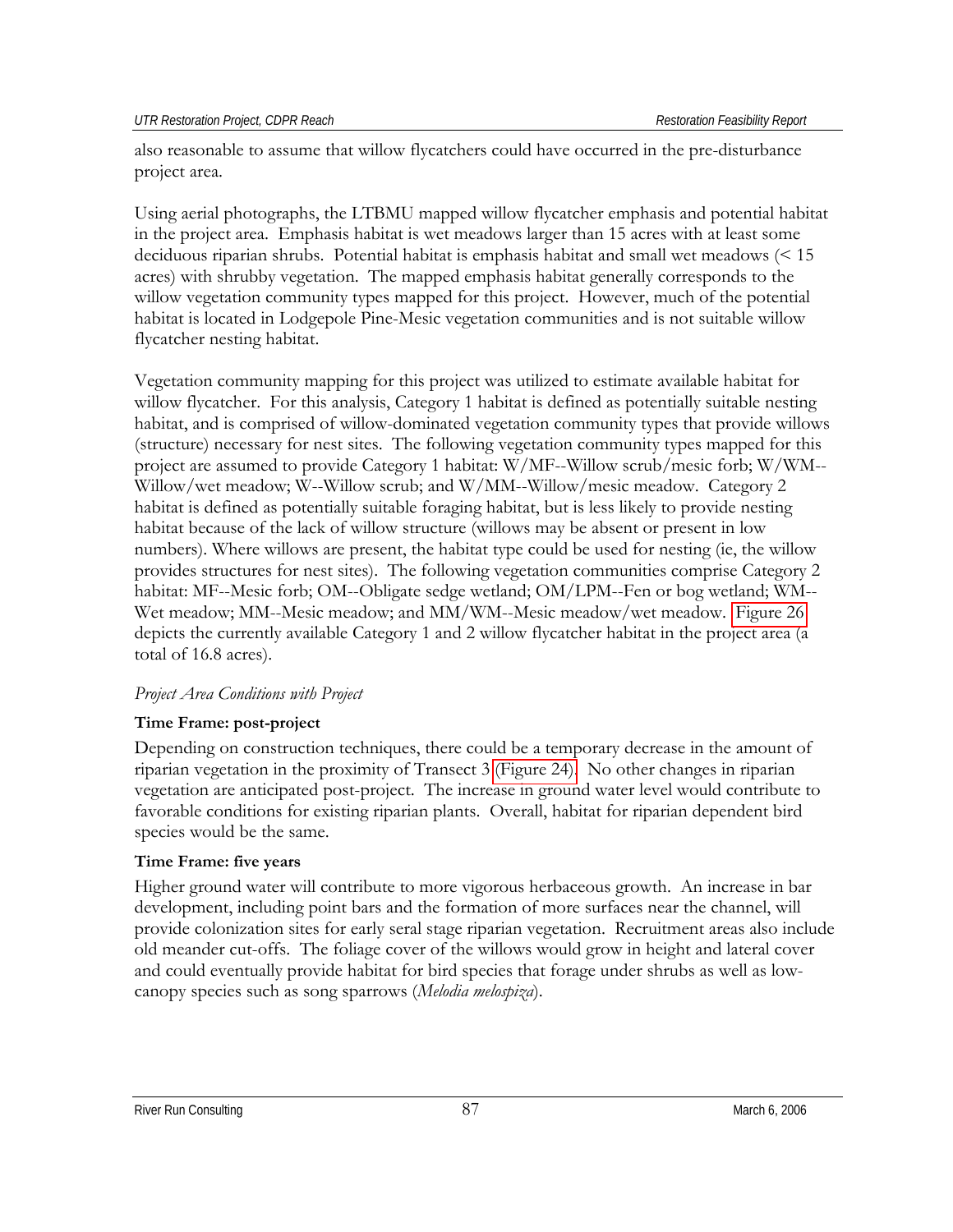#### **Time Frame: 50 years**

Suitable willow flycatcher habitat will be present. Based on vegetation community changes described earlier in this report, a total of 40.8 acres of predicted project area willow flycatcher habitat would develop in the future (Figure 27), and increase of 24 acres.

The riparian habitat will provide natural ecosystem structure and function. Connectivity between the river, floodplain, and surrounding habitats will be high. An intact native plant community, including a shrub layer, herbaceous understory, down wood, and litter will be present along the length of the existing channel. Under restored flow regimes, disturbance by various levels and durations of flooding will result in riparian vegetation with a patchy distribution, such as along old meander cut-offs and off-channel beaver impoundments. A diversity of riparian shrub age classes will be present, regeneration will occur, and the shrub cover will meet the habitat needs of riparian-dependent species. Shading will occur at historic levels. Habitat diversity, integrity, and function will be resilient and remain after disturbance events such as flooding.

Riparian habitat upstream of Transect 7 (Figure 24) is expected to be similar in nature to the existing habitat. Gravel bar development is expected to be high in this reach, creating relatively wide communities dominated by shrubs. Downstream of Transect 7 the riparian habitat will be characterized by a linear patch of shrubs along both sides of the stream, which is likely to be less dynamic that in upstream reaches. The largest patches with the tallest plants will be located on bar or meander cutoffs where water is or was present. Smaller patches will be present in recently disturbed areas, such as enlarging point bars. Some lodgepole trees will be scattered throughout the area, but the overstory will be primarily present along the meadow edge. Wet portions of the meadow will be dominated by sedge, while drier areas will be dominated by grasses and forbs. Early in spring, standing water from snowmelt or overbank flows is likely to be present in old depressions and meander cutoffs. To the extent that topography with variable elevations is created on the restored golf course, water will remain in these sites for varying periods of time.

The restored project area will comply with several objectives of the Riparian Habitat Joint Venture of Partners in Flight (RHJV 2004). It will provide high quality riparian habitat that contributes to the long-term persistence of birds dependent on riparian ecosystems; it will provide habitat for declining species; and could function as source populations for other sites. With increased willow habitat of all ages, bird species associated with vertically stratified shrub habitats would be expected to increase, as would species' richness of foliage gleaners.

The restored project area would provide suitable riparian habitat for other focal bird species identified in the LTWA (USDA 2000) including Lincoln's sparrow (*Melospiza lincolnii*), MacGillivray's warbler (*Oporonis tolmiei*), and black-billed magpie (*Pica pica*). These species were classified as potentially vulnerable vertebrates that use terrestrial and riparian habitats, are habitat specialists, and use fewer than 30 percent of CWHR habitat type/seral stage combinations. Suitable habitat would also be present for warbling vireo (*Vireo gilvus*), Wilson's warbler (*Wilsonia pusilla*), yellow warbler (*Dendroica petechia*), and song sparrow. These species were listed as focal species by the Riparian Habitat Joint Venture Bird Conservation Plan (Version 2.0) (2004).

River Run Consulting **88** March 6, 2006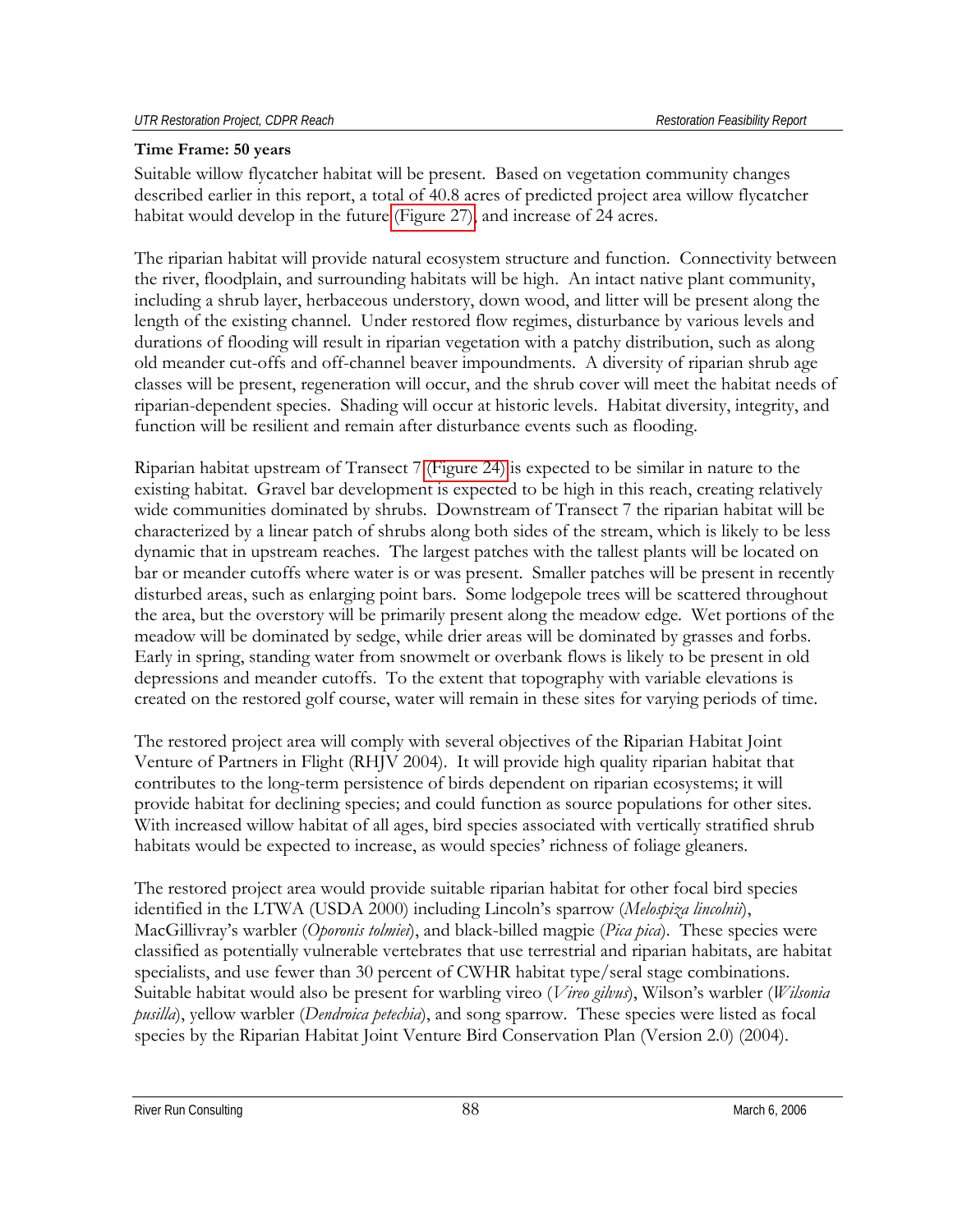#### *Future Conditions Without Project*

Restoration of the geomorphic processes that create new nursery sites for riparian vegetation through sediment deposition and change in flood inundation, timing, duration, and magnitude would not occur. Compared to systems with natural flow regimes, the riparian vegetation would be impaired. The habitat would be characterized by less regeneration and more even-aged stands. Riparian habitat would continue to be limited to the main river channel. The opportunity to reestablish riparian corridor connectivity in the project area would not occur. The most important factors causing declines in riparian bird populations are habitat loss and degradation (RHJV 2004). These processes would not be reversed in the project area.

#### Pine Marten

### *Status*

The pine marten is a Forest Service sensitive species. The LTWA (USDA 2000) identified the marten (*Martes americana*) as a focal terrestrial vertebrate species dependent on old forest. The SNFPA (2001) classified the marten in the moderate vulnerability group.

### *Habitat*

Preferred habitat is dense (60-100% canopy closure), multi-story, multi-species mature coniferous forests with a complex physical structure near the ground (Buskirk and Powell 1994). High numbers of large snags and down logs are an important component of marten habitat, especially in winter when snow covers much of the ground. Snags and down logs provide denning and resting sites for marten, access to subnivian areas, and habitat for marten prey (White 1993). Subnivian habitat is also important for resting and thermoregulation during winter (Buskirk and Ruggiero 1994). In winter, martens usually require forest with a canopy closure at least 50% (Bissonette 1991).

High quality habitat includes close proximity to forested riparian corridors that are used as travelways and an interspersion of small (<1 acre) openings with good ground cover used for foraging (Spencer et al. 1983; Freel 1991; Jones and Raphael 1991). Travelways between 300 to 600 feet in width are recognized by one expert as the minimum for marten dispersal (Chapel et al. 1992). Riparian corridors or other means for dispersal are necessary to martens to provide safe and frequent movements through poor habitat areas and between habitats. These travelways should be multistoried stands and should have a minimum canopy closure of 50-60% (Freel and Stewart 1991). Martens forage at the edge of openings, especially natural meadows, but they avoid traveling across large openings.

The presence of roads and clearings has been documented to act as behavioral barriers to movement by martens (Freel 1991). Martens generally avoid habitats that lack overhead cover, and various authors have reported complete or partial avoidance of non-forested habitats (Ruggiero 1994). The association of marten with mature, closed-canopy forests has been postulated to result from decreased risk of predation, increased abundance of subnivian resting sites, and increased availability of prey when compared to early-successional forests (Chapin et al. 1997).

River Run Consulting and the set of the set of the set of the SO March 6, 2006 March 6, 2006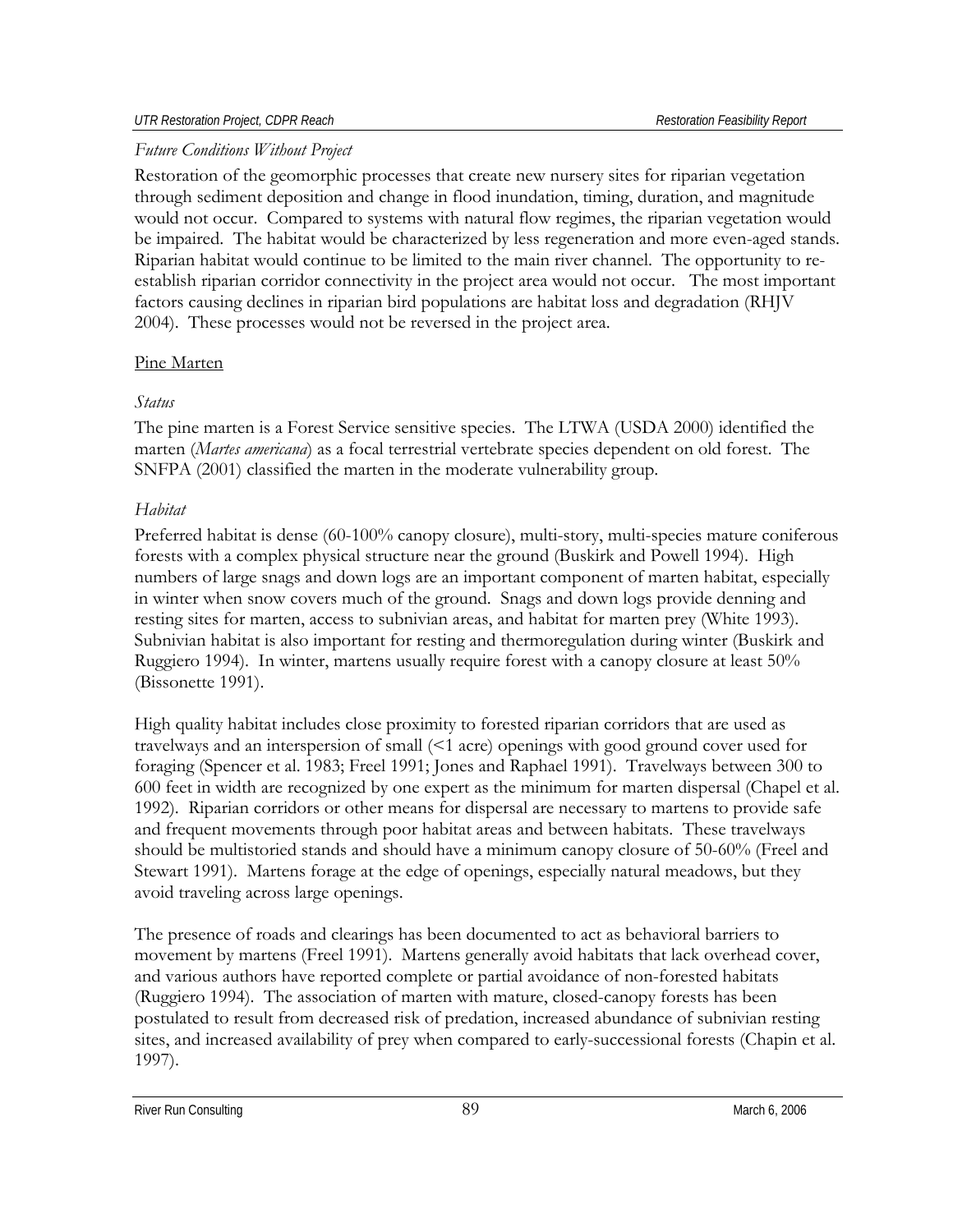Marten do use a variety of other habitat types, but depend on a well-connected expanse of latesuccessional forest. Variable sizes for home ranges within the Sierra Nevada are reported in the literature; male home ranges vary between 673 to 3,000 acres and females range from 427 to 1,075 acres (USDA 1999).

Martens are active throughout the year and hunt by traveling on the ground or snow surface. Their diet includes a variety of small mammals, birds, reptiles, insects, and amphibians (Zeveloff 1988). In fall, berries and other fruits are important foods, while in winter, voles, mice, hares, and squirrels dominate their diet (USDA 1994). Subnivian mammals such as voles, mice and shrews are caught when martens enter access points to the subnivian space created by coarse woody debris and other structures (Corn and Raphael 1992). Raine (1987) found that martens made less use of subnivian space when the snow surface was crusted, probably because of difficult access. At such times, martens may climb trees in search of prey, such as squirrels. Martens are active at various times of the day and night and appear to be flexible in their activity patterns (USDA 1994).

### *Historic and Existing Project Area Conditions*

Martens are likely to have inhabited suitable habitat where it historically occurred in the project area. A habitat suitability model developed by TRPA (2001) rated basin habitat for pine marten as high, intermediate, and low. According to the model, the central portion of the project area on the river's west side has intermediate habitat suitability (Figure 28). Portions of the delineated habitat encompass the proposed golf course.

#### *Project Area Conditions with Project*

#### **Time Frame: post-project**

Approximately 33.4 acres of forest habitat, both Jeffrey pine and lodgepole pine, would be converted to golf course. It is unknown whether martens currently use this portion of the State Park as no surveys have been performed. While contributing to forest fragmentation, the habitat conversion more accurately represents a loss of potential habitat. The value of this habitat is lessened by its proximity to residential neighborhoods; the TRPA model excluded habitat within 800 feet of development. The areas south and west of the proposed golf course location are residential neighborhoods; martens are unlikely to disperse through these areas to upland habitat.

The size of openings that martens have been observed to cross varies from 10 meters (m) (Spencer et al. 1983), 30 m (Hargis and McCullough 1984), 40 m (Simon 1980), to 100 m (Koehler and Hornocker 1977). Some portions of the golf course greens would exceed the maximum size opening martens are known to cross. Even if martens traversed the golf course, small mammal prey numbers are expected to be reduced since golf courses do not provide high quality habitat compared to a natural environment with its increased cover and structure.

During the summer months, the golf course would increase the number of people present in the project area, which might result in displacement of any martens that use the area after conversion to golf course. Martens are known to cohabit in close proximity to human structures and to even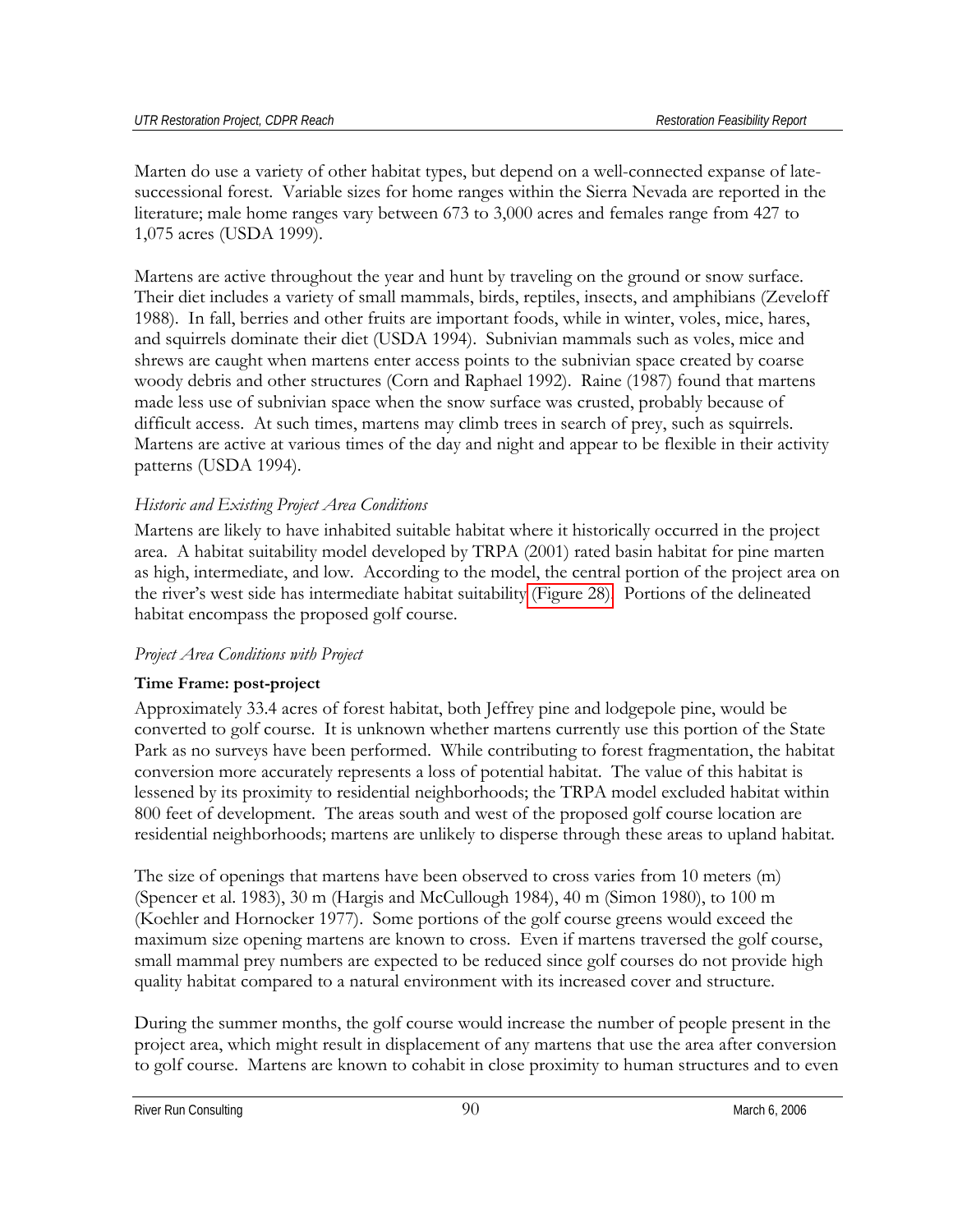approach people (USDA 1994; Kudrna, USFS pers com.; Boatner, pers com.). While marten coexistence with winter recreation use is documented (e.g., alpine ski resorts, including Heavenly Valley, Sugar Bowl, and Alpine Meadows), no known studies have examined co-existence with summer recreation uses. The fact that martens persist in ski areas suggests some level of habituation to year round human presence has occurred.

### **Time Frame: five years**

No significant changes from post project conditions would be expected.

### **Time Frame: 50 years**

Although trees with late seral/old growth characteristics would be likely to occur in areas in and near the golf course, no changes in project area habitat suitability for marten would be expected. The forest habitat north of the golf course would develop late seral/old growth characteristics and would continue to provide suitable marten habitat.

## *Future Conditions Without Project*

No large timber removal would occur. In the long-term, habitat suitability for martens would increase because California State Park's is managing forest habitat for late successional characteristics. Current LTBMU policies also manage forest habitat for old-growth characteristics (SNFPA 2004). These concurrent policies would expand the availability of suitable marten habitat throughout the Lake Tahoe basin. Because State Parks has less land to manage compared to LTBMU, they might pursue more active management that could create this forest type sooner than would occur with LTBMU lands.

The proximity of the residential areas west and south of the State Park to forest habitat likely reduces the value of the habitat bounded by these developments. For example, dogs and cats could affect habitat suitability through reduction in prey numbers and dogs could chase martens.

## Mule deer

## *Status*

The LTWA (USDA 2000) identified the mule deer (*Odocoileus hemionus*) as a focal terrestrial vertebrate species because it is occasionally hunted in the basin and because it is commonly viewed by the public for pleasure. The SNFPA (2001) classified the mule deer in the moderate vulnerability group.

## *Habitat*

Mule deer prefer earlier successional communities, open woodlands, meadows, and riparian areas. Mule deer preferentially browse on shrubs rather than graze on forbs and grasses. Preferred shrubs are mostly in the rose family and include bitterbrush, cliff-rose, and rose. Willows and many other riparian species are also favored. Tree thickets, brushy areas, and tall shrub understory are used for escape cover.

Mule deer make seasonal migrations. To avoid heavy snows and reduced forage, mule deer migrate to lower elevations. The regional migrations of the Carson River deer herd entail

River Run Consulting and the set of the set of the set of the Second 1 March 6, 2006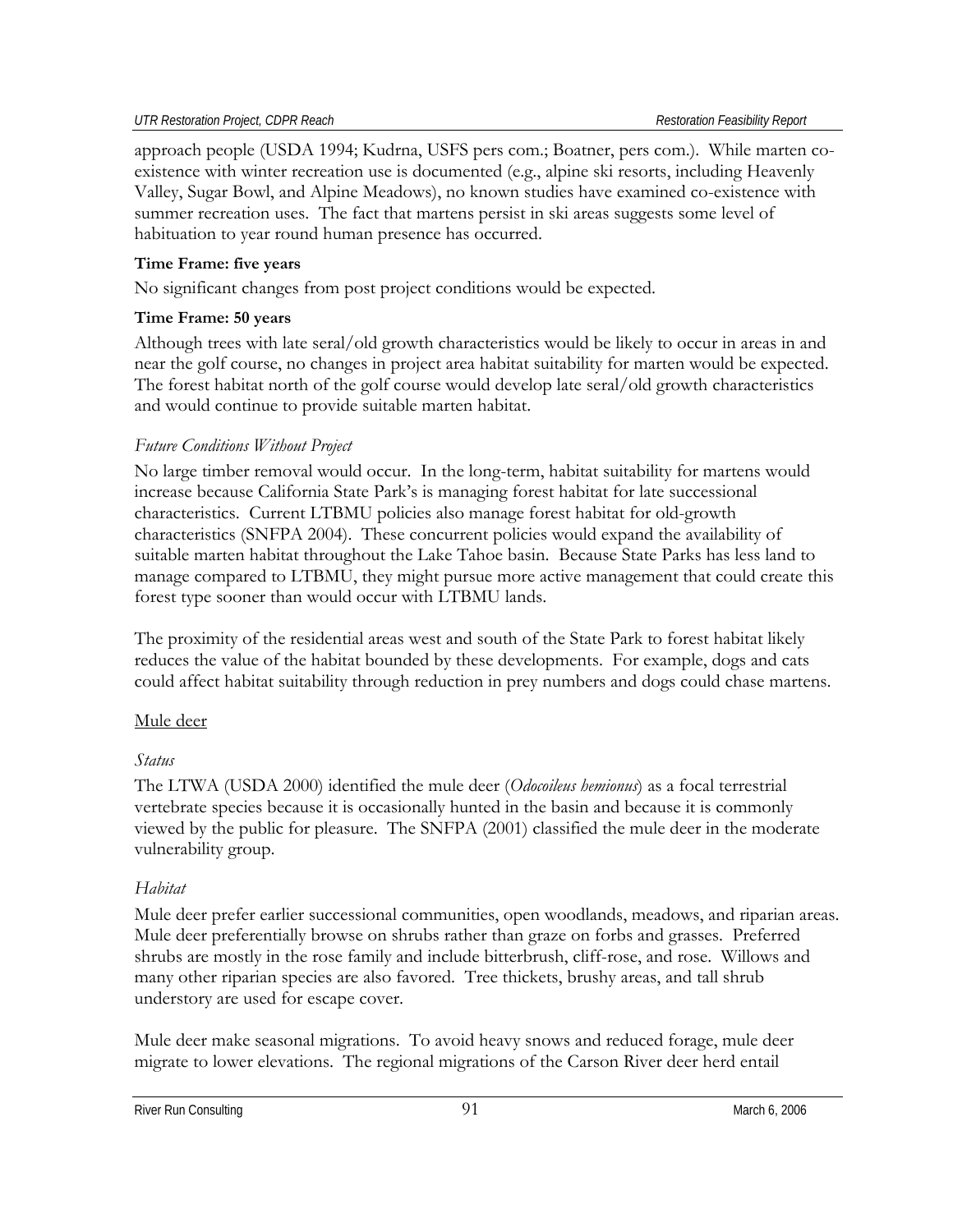movements from summer range into lower elevation winter range located outside the Tahoe Basin, east of the project area. Stands of brush located in their winter range provide winter forage while stands of mixed conifer provide thermal and protective cover for mule deer. Critical winter range occurs at lower elevations where brush stands remain snow free and readily accessible for browsing and cover. Transitional ranges provide mule deer with necessary cover and forage to allow movement between winter and summer habitats. Important forage and cover species for mule deer in both winter and transitional ranges include bitterbrush, sagebrush, mountain mahogany, and aspen.

Preferred habitat for fawning includes high elevation, undisturbed, shrub land, meadows, riparian areas, and dense herbaceous stands that provide hiding cover and succulent forage. Females use areas where brush, tree-thickets, and vegetation protect offspring from predation.

### *Historic and Existing Project Area Conditions*

Mule deer are likely to have inhabited suitable habitat where it historically occurred in the project area. Although no signs such as tracks or scat of mule deer were noted during the site visits, suitable habitat is present. Mule deer have been detected foraging and resting in the riparian habitat upstream of the Myers Highway 50 river crossing. No high ranked suitable fawning habitat occurs in or near the project area (TRPA 2001).

#### *Project Area Conditions with Project*

### **Time Frame: post-project**

Foraging habitat would be reduced due to conversion of the forest to golf course. Depending on how the golf course is landscaped, potential browsing opportunities could increase if palatable shrubs are introduced.

#### **Time Frame: five years**

An increase in wet meadows could increase browse species such as Wood's rose for deer. An increase in the height of herbaceous and shrub vegetation would increase cover for deer.

#### **Time Frame: 50 years**

The structural composition of riparian habitat would provide increased cover, foraging, and loafing sites for deer. Foraging habitat consisting of wet meadow habitat would increase. A more extensive riparian corridor would also improve the habitat's function as a travel corridor. However, old forest cover would be lost.

## *Future Conditions Without Project*

There could be a marginal benefit in cover although there may be a loss in foraging habitat due to succession of early seral stage forest into late seral stage forest.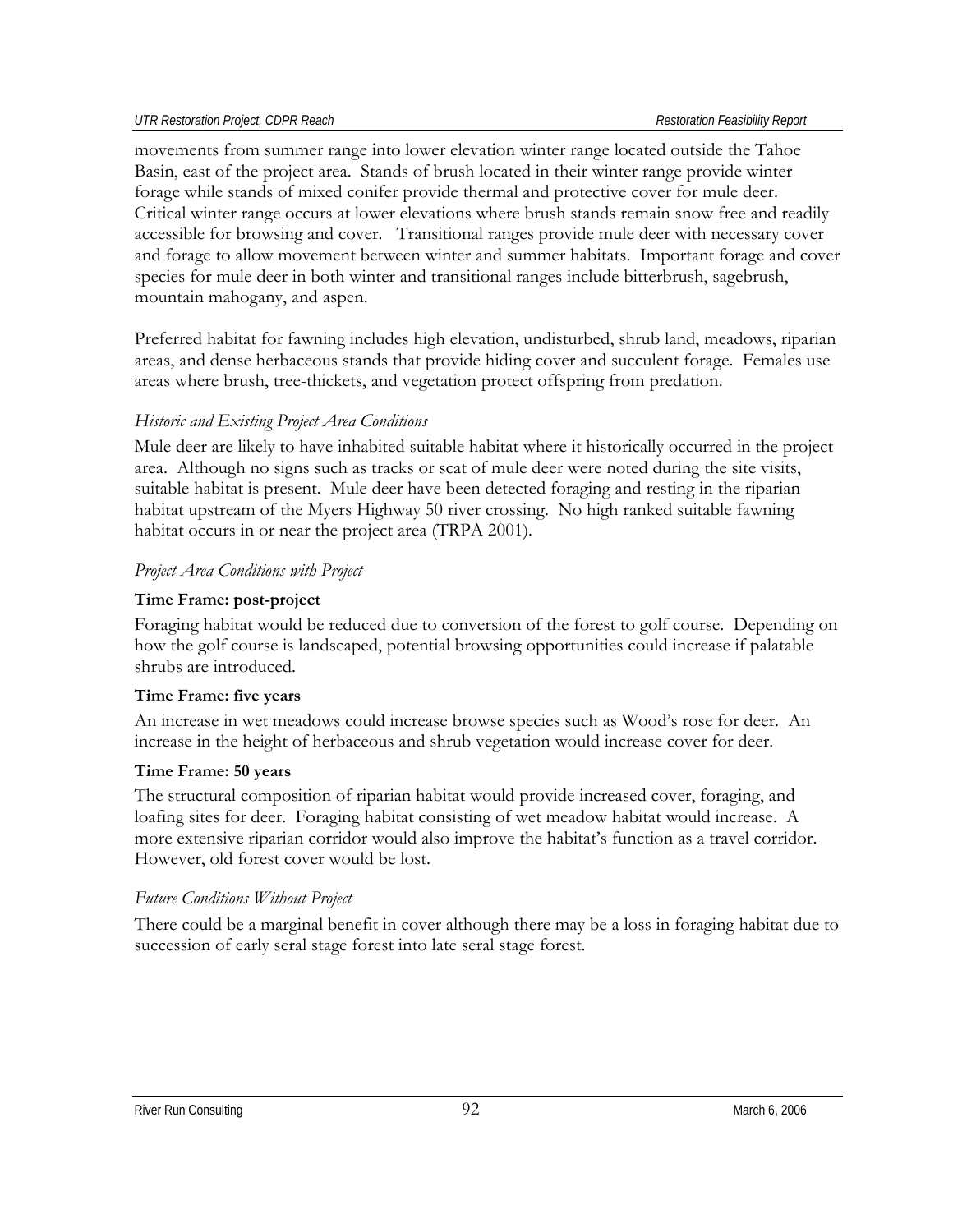#### *Status*

The LTWA (USDA 2000) identified the muskrat (*Ondatra zibethicus*) as a potentially vulnerable vertebrate based on its dependence on aquatic habitat, low mobility, and small home range. The SNFPA (2001) classified the muskrat in the high vulnerability group.

### *Habitat*

The aquatic muskrat occupies marshes, creeks, lakes, and quiet rivers. Active throughout the year, muskrats are mostly active at night, dusk, and dawn. Muskrats construct either conical houses or dig burrows into banks. Lodges and feeding platforms are constructed of aquatic plants on top of piles of roots and mud. Muskrats primarily eat aquatic vegetation such as cattails and sedges. Occasionally individuals eat freshwater clams, crayfish, frogs, and fish. Muskrat predation can affect the size and age distributions of clams (Convey et al. 1989). Numerous vertebrates and invertebrates use muskrat houses as nesting places (Willner et al. 1980). Amphibians and garter snakes can take refuge in muskrat bank burrows. Raccoons and mink prey on muskrats. In one study, an increase in muskrat population was followed by an increase in mink population a year later; and the increase in mink was followed by a decrease in muskrats a year later (Bulmer 1974). Other predators include bald eagles and great horned owls. Muskrat home range sizes are relatively small. Most foraging activity occurs within a five to 10 meter radius of a den.

## *Historic and Existing Project Area Conditions*

According to Grinnell (1933), the "Nevada" muskrat (*Ondatra zibethica mergens*) is native to Lake Tahoe. Grinnell cites sources from the museum of vertebrate zoology. Orr (1949) reported muskrats in the lower part of the Upper Truckee River and occasionally near the mouth of Burton Creek and Glenbrook Creek.

Muskrats occur downstream in the Upper Truckee River marsh and they have been detected upstream of the Highway 50 Myers bridge crossing in meander cut-offs and impounded water behind inactive beaver dams. Suitable habitat is not present in the project area. However, habitat is present along the restored portion of Angora Creek upstream of the confluence with the Upper Truckee River (and outside of the project area), and signs of this species were noted (e.g., cut vegetation, trails, bank burrows). It is likely that suitable habitat was historically present in the project area in meander cut-offs and at the confluence of the Upper Truckee River and Angora Creek.

## *Project Area Conditions with Project*

## **Time Frame: post-project**

No changes in habitat suitability are expected.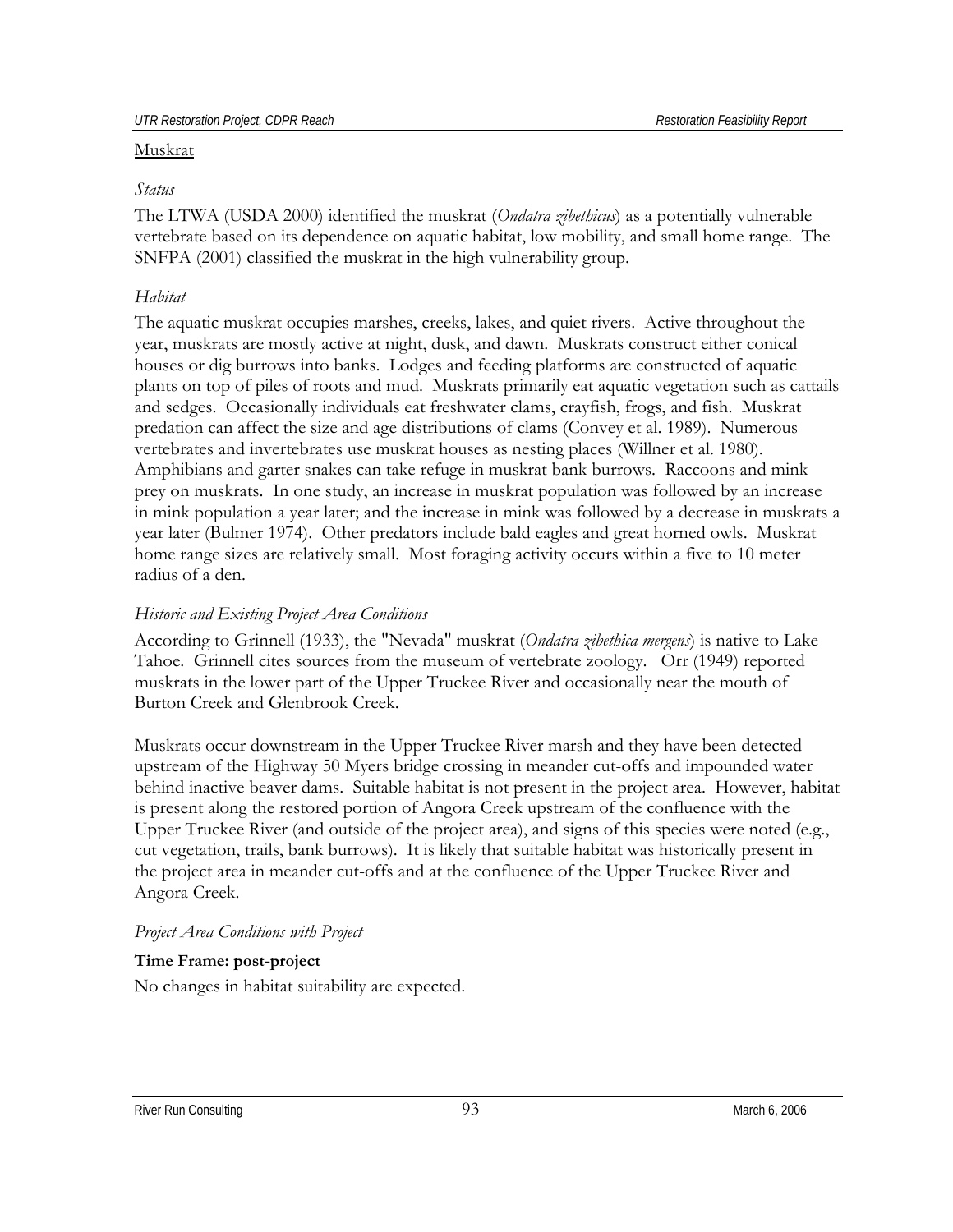#### **Time Frame: five years**

The higher ground water is likely to result in pooled water in old meander cut-offs and the subsequent development of aquatic vegetation. Such habitat would provide dispersal sites for young muskrats.

### **Time Frame: 50 years**

An increase in the area of suitable habitat, including old meander cut-offs and the freshwater emergent wetland that would develop in the vicinity of the confluence between Angora Creek and the Upper Truckee River, is expected. In addition to such sites providing suitable herbaceous food, an increase in animal foods might also occur. The native freshwater clam (*Margaritifera margaritifera*) occurs in the Upper Truckee River north of the airport reach. It is unknown what effect the project would have on this species. However, it is assumed that restoration of the natural geomorphic processes to which this species evolved would improve habitat conditions for it, which could increase foraging opportunities for muskrats as well as species such as raccoons.

An improvement in habitat for muskrats would likely also improve conditions for potential muskrat predators such as mink (*Mustela vison*) and raccoons. The LTWA (USDA 2000) identified the mink as a focal terrestrial species that is moderately imperiled due to small population size, known population declines, and suspected range contraction.

## *Future Conditions Without Project*

Suitable habitat would remain restricted to the existing conditions along Angora Creek, outside the project area.

## Long-toed Salamander

## *Status*

The LTWA (USDA 2000) identified the long-toed salamander (*Ambystoma macrodactylum*) as a potentially vulnerable vertebrate based on its dependence on aquatic habitat, low mobility, and large home range. In the basin, this species has been documented at several temporary ponds, wet meadows, and small lakes, primarily those without trout on the west side of the basin.

## *Habitat*

Temporary ponds are the primary breeding habitat, but permanent lakes and wet meadows may also be used. In low elevation ponds, larvae can transform in a single season, but at higher elevation sites, they may take two years. Adults are found in piles of rotten wood, under bark, rotting logs, rocks, and other objects near quiet water of ponds, lakes, or streams (Stebbins 2003). Females deposit between two to 12 eggs. Recent metamorphs and others use downed logs (and underground in rodent burrows) rock crevices, and human structures. Introduced fish prey on larvae. Salamanders in the basin appear to breed only in fishless waters (USDA 2000). Because salamanders are probably unable to breed in temporary ponds at high elevations, and cannot use permanent lakes because of the presence of fish, they are essentially restricted to ponds that retain water all year but that cannot support fish (USDA 2000).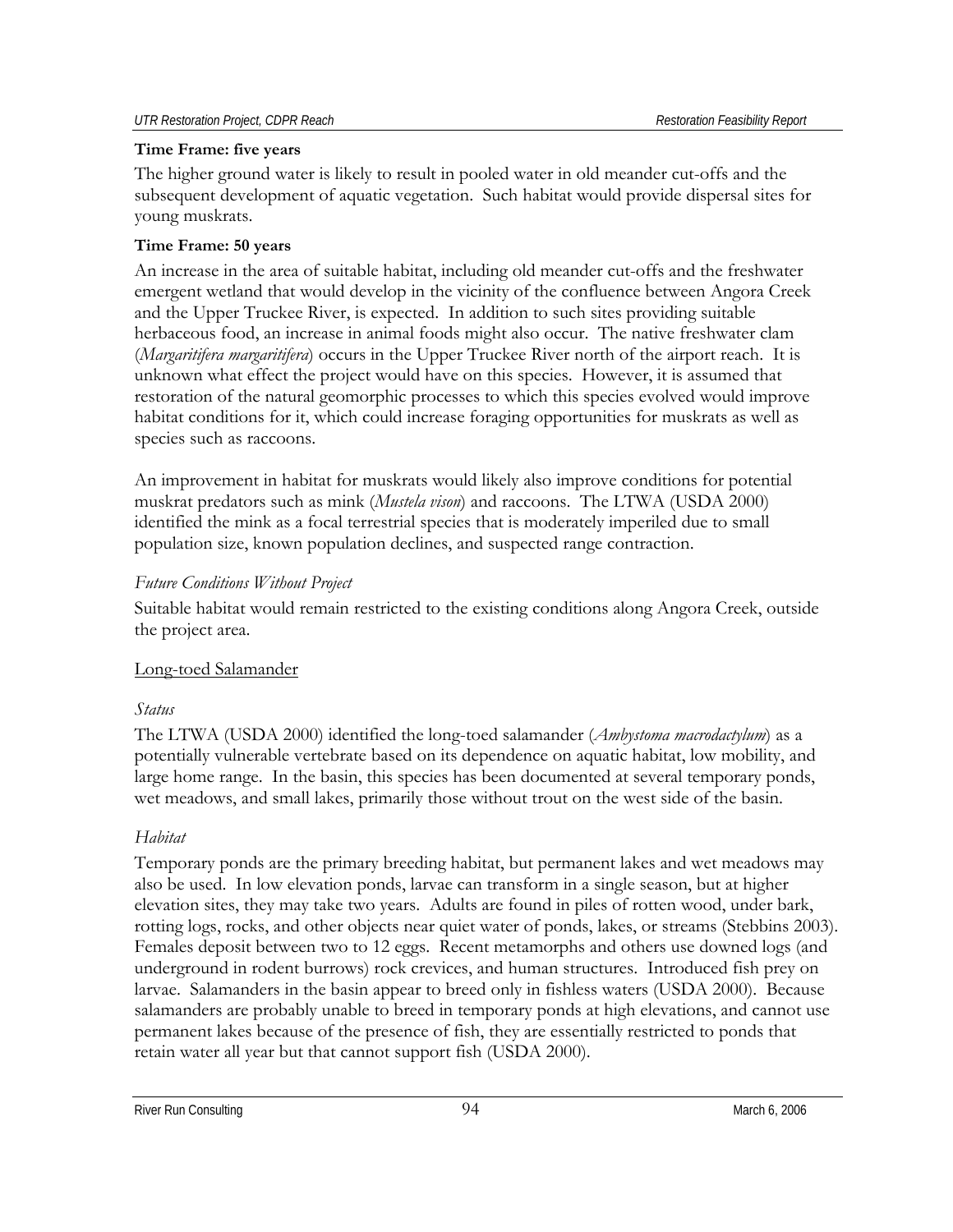*Historic and Existing Project Area Conditions* 

It is likely that habitat was historically present in meander cut-offs. Currently, long-toed salamander larvae were found occupying a temporary pond along with pacific chorus frog (*Pseudacris regilla*) larvae near the old quarry site north and west of the project area. This location is the only potentially suitable habitat in or near the project area. Individuals probably originate from the bog system perched above the wetland. None of the larvae survived to metamorphosis as the water evaporated. The golf course ponds could provide potential breeding habitat, as long-toed salamander larvae were found in the Edgewood Golf ponds (USDA 2000). However, these sites were not surveyed for larvae.

Adults and larvae have been observed downstream in the Upper Truckee Marsh. The larvae were found in abandoned channels with speckled dace (*Rhinichthys osculus*) and Lahontan redsides (*Richardsonius egregius*).

## *Project Area Conditions with Project*

### **Time Frame: post-project**

Depending on the design of the new course, the habitat in man-made ponds in the quarry may be lost, although mitigation alternatives may result in maintaining the available habitat in this area. Similarly, some habitat may be lost in meander scars near new golf course holes on the north side of the UTR at the upper end of the project area.

Habitat within the existing golf course will increase substantially with higher groundwater elevation. Small depressions in the floodplain which are currently dry would likely provide seasonal habitat. Placing only partial fill in portions of the existing channel that are abandoned would also substantially increase available habitat.

#### **Time Frame: five years**

The conversion of dry meadow into wet meadow would increase herbaceous cover and create a microclimate more suitable to survival of adult salamanders. A concurrent increase in rodents within the wet meadow and willow habitat would provide burrows for refugia.

#### **Time Frame: 50 years**

The amount of suitable habitat is predicted to increase as meander cut-offs lacking fish are more likely to exist. Sites that hold water until the end of summer or throughout the year would provide suitable breeding sites for long-toed salamanders. Snags (most likely lodgepole) that were created due to the raised water table are likely to have fallen and the down wood would provide additional foraging sites and cover for this species.

## *Future Conditions Without Project*

Restoration of suitable habitat would not occur. Conversion of wet meadow into a drier microclimate would occur as the river continues to downcut. This could decrease the likelihood of additional breeding sites from developing and could reduce habitat suitability for adults that require a moist microclimate.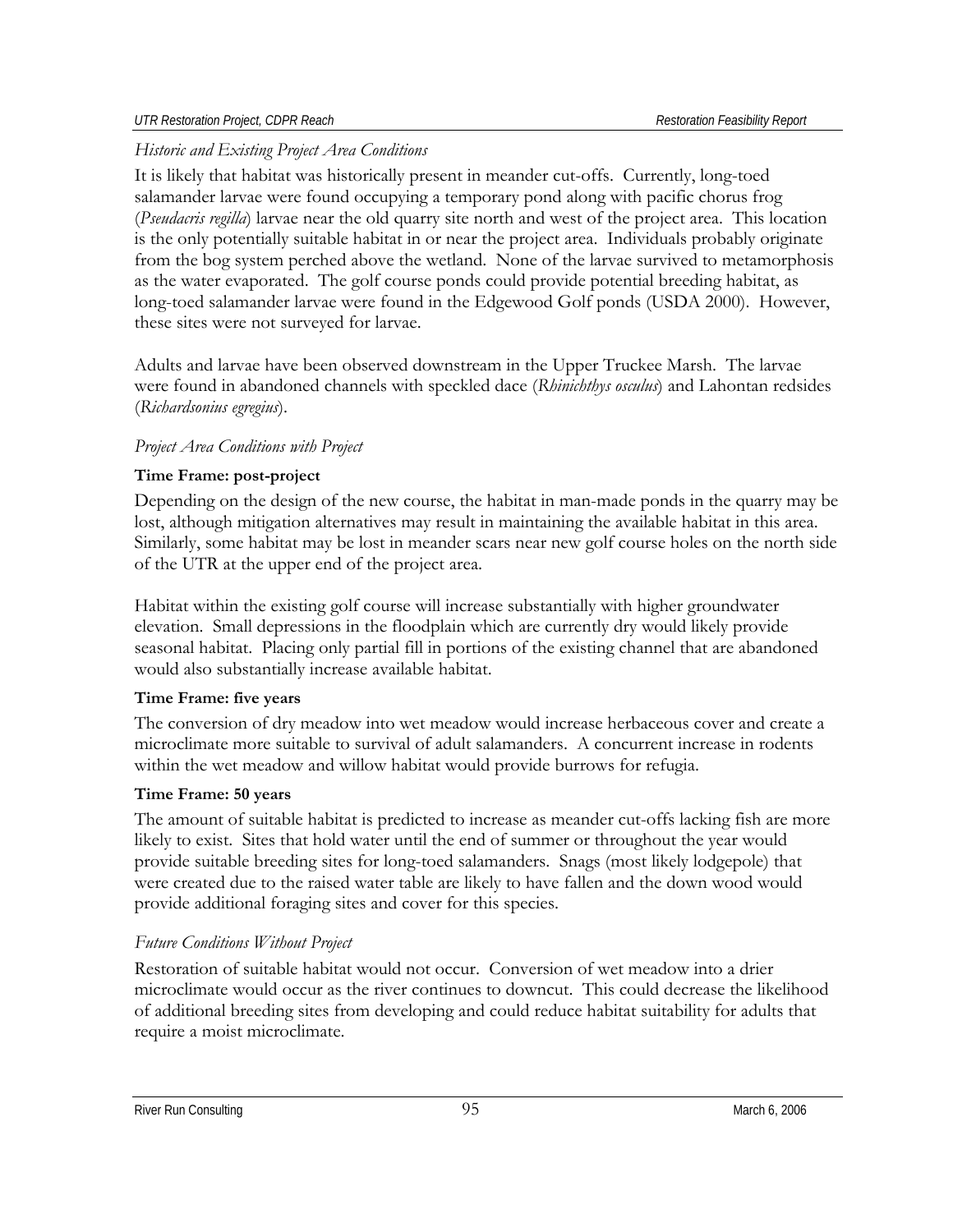#### Pacific Chorus frog

#### *Status*

The LTWA (USDA 2000) identified the pacific chorus frog (*Pseudacris regilla*) as potentially imperiled due to known population declines, and as a potentially vulnerable vertebrate based on its dependence on aquatic habitat, low mobility, and small home range. The SNFPA classifies the pacific chorus frog in the moderately vulnerable group.

### *Habitat*

Pacific chorus frogs breed in both permanent and temporary water. In the basin, they are typically found in temporary pools with submerged and emergent vegetation. Breeding choruses form shortly after snow melt. As with other anuran larvae, tadpoles transform most rapidly in warm water and take longer in cooler bodies of water, which are typically located at higher elevations. The length of time to metamorphosis ranges from one month to more than three months. Adults are found in moist niches under decomposing logs or in the burrows of small mammals.

## *Historic and Existing Project Area Conditions*

In suitable habitat, the pacific chorus frog would have been a common inhabitant of the project area. Suitable habitat would have been much more extensive due to a higher water table, meander cut-offs, and snowmelt pooled in depressions.

Pacific chorus frog larvae were found occupying a temporary pond along with salamander larvae near the old quarry site north and west of the project area. The water evaporated before any larvae could transform. This site appears to have undergone some change in surface area as older USGS topographic maps show a much larger pond than was observed in the field, even following a very wet winter.

## *Project Area Conditions with Project*

Similar effects would be anticipated as those described for the long-toed salamander. In addition, because pacific chorus frogs breed in temporary pools, it is expected that potentially suitable breeding sites would be more extensive (e.g., depressions in wet meadows hold water for one or more months).

#### *Future Conditions Without Project*

Additional breeding habitat is unlikely to develop and changes in plant communities that result in less herbaceous cover could produce less favorable conditions for adult frogs.

## Western Aquatic Garter Snake

#### *Status*

The LTWA (USDA 2000) identified the western aquatic garter snake (*Thamnophis couchii*) as potentially imperiled due to known population declines, and as a potentially vulnerable vertebrate based on based on its dependence on aquatic habitat, low mobility, and small home range.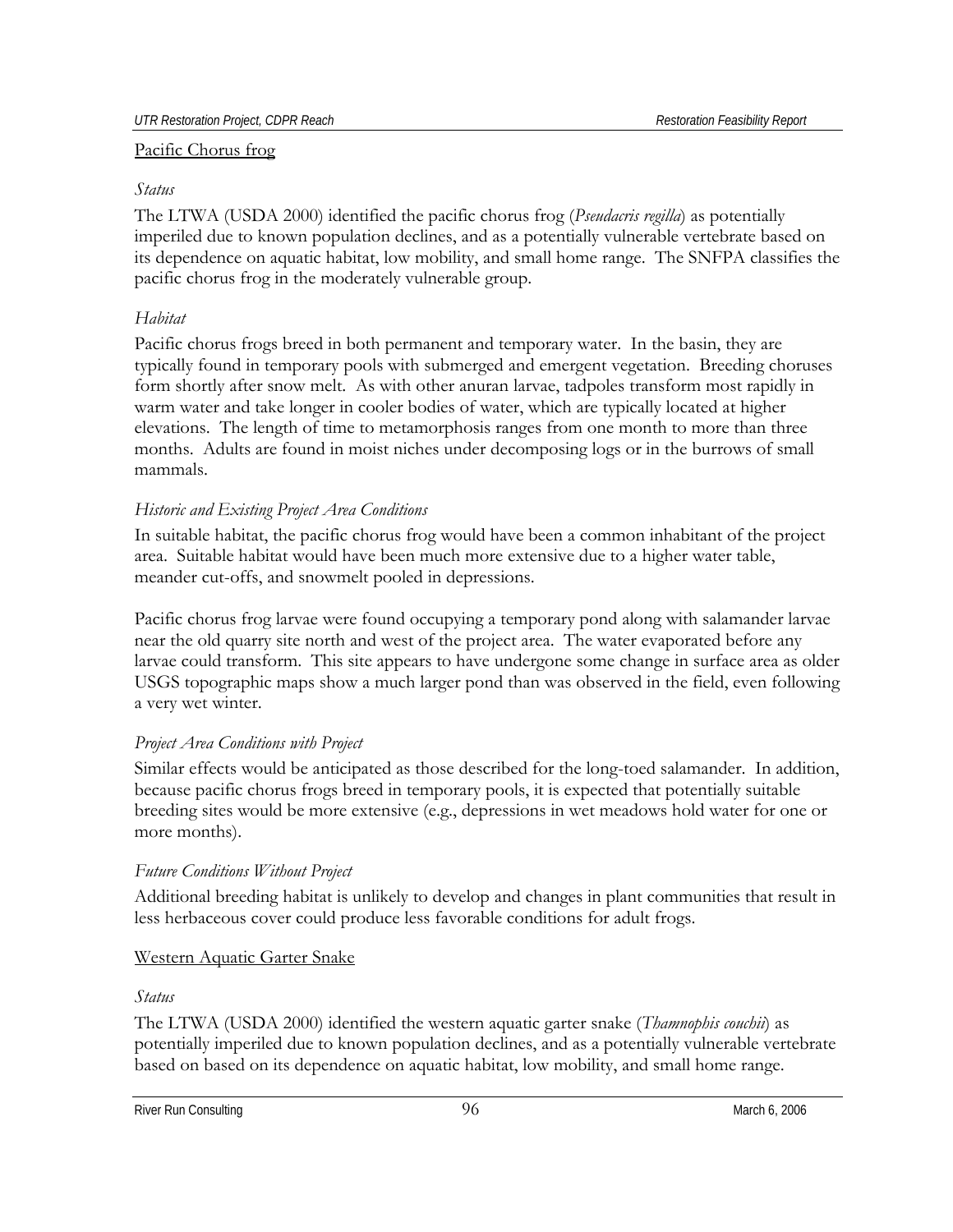## *Habitat*

This diurnal species is highly aquatic and is usually found in the vicinity of permanent or semipermanent water. It basks in streamside vegetation and swims into the water when disturbed. The western aquatic garter snake forages in and along water (USDA 2000). In temporary water it preys on anuran and salamander larvae and on newly transformed adults. In permanent streams, its prey includes fish such as size-appropriate trout. At night, it is found in mammal burrows, crevices, and beneath rocks and logs.

## *Historic and Existing Project Area Conditions*

It is likely suitable habitat was historically present in meander cut-offs, areas along the river where emergent vegetation occurred, and in pooled water associated with the wet meadow habitat.

An unidentified garter snake was briefly observed (before it fled down a muskrat hole) in freshwater emergent wetland habitat found along Angora Creek, upstream of its confluence with the Upper Truckee River. Although the western aquatic garter snake was not positively detected, it is likely to occur in the downstream portion of the Angora Creek watershed to the creek's confluence with the Upper Truckee River.

## *Project Area Conditions with Project*

Similar effects would be anticipated as those described for the long-toed salamander.

## *Future Conditions Without Project*

Similar effects would be anticipated as those described for the long-toed salamander. In addition, the downcutting along the river's banks would provide less cover for western aquatic garter snakes, which could increase their vulnerability to predators and reduce foraging opportunities on terrestrial invertebrates due to less vegetation. A continued lack of suitable amphibian breeding habitat would further reduce habitat suitability due to reduced foraging opportunities. Any individuals that disperse into the project area from the suitable habitat in Angora Creek meadow would be unlikely to find preferred habitat.

## Small Rodents, Rabbits, and Shrews

## *Status*

The LTWA (USDA 2000) identified the following focal terrestrial and riparian small mammal species as vertebrates that are potentially vulnerable to habitat or population decline. These species are high habitat specialists, using fewer than 30 percent of CWHR habitat type/seral stage combinations: dusky shrew (*Sorex monticola*), Trowbridge's shrew (Sorex *trowbridgii*), Nuttal's cottontail (*Sylvilagus nuttallii*), least chipmunk (*Tamias minimus*), long-eared chipmunk (*T. quadrimaculatus*) and lodgepole chipmunk (*T. speciosus*).

The following focal small mammal species are also potentially vulnerable to habitat and population declines. They are moderate habitat specialists, using 30 to 60 percent of CWHR habitat type/seral stage combinations, and have low mobility and moderate home range: long-

River Run Consulting and the state of the state of the ST and ST and ST and ST and ST and ST and ST and ST and ST and ST and ST and ST and ST and ST and ST and ST and ST and ST and ST and ST and ST and ST and ST and ST and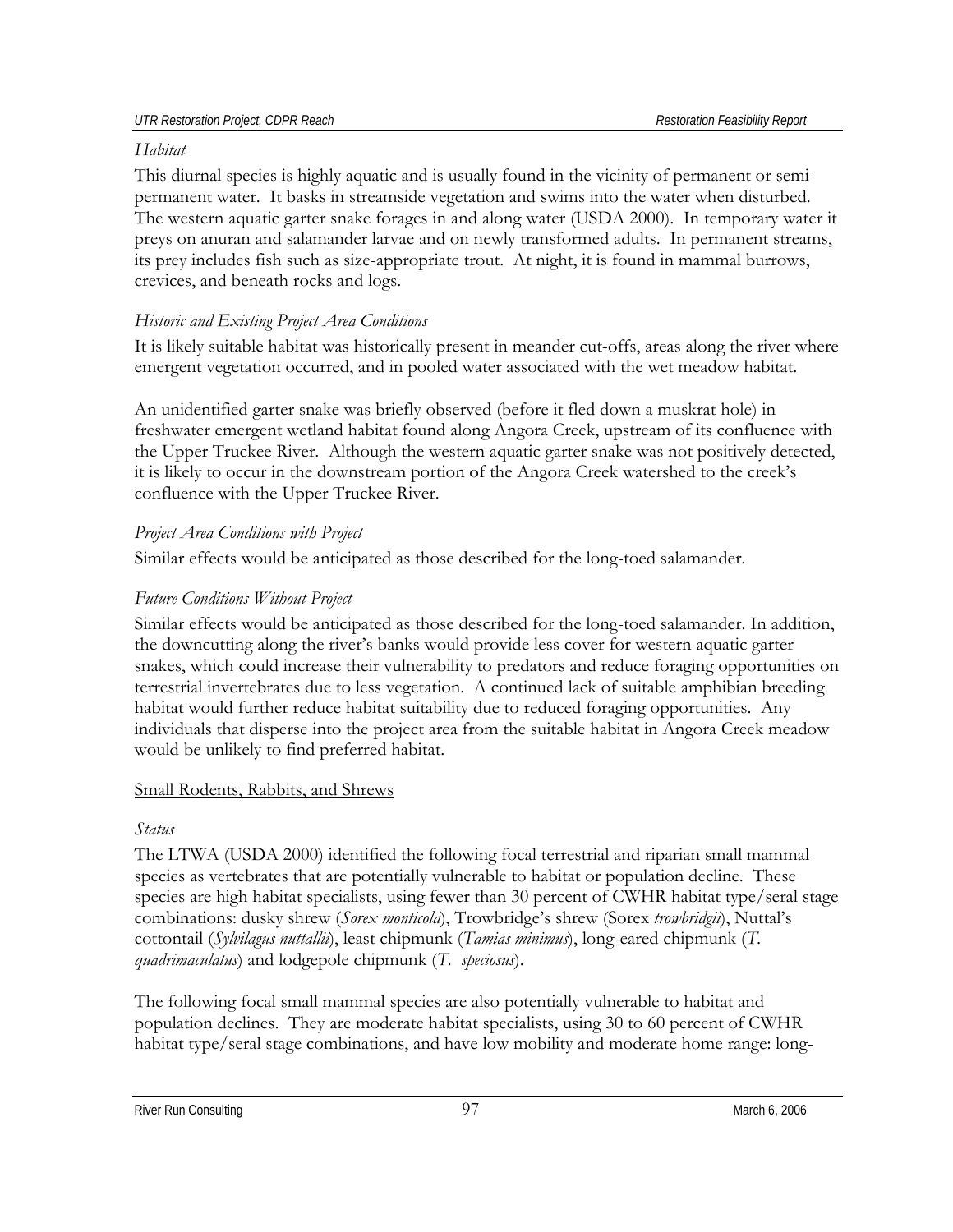tailed vole (*Microtus longicaudus*), broad-footed mole (*Scapanus latimanus*), vagrant shrew (*Sorex vagrans*), and mountain pocket gopher (*Thomomys monticola*).

## *Habitat*

Small mammals use a variety of meadow and riparian habitats and the niches therein. Some species, such as deer mice, prefer habitat with riparian plants, while others such as shrews are found in locations with moist soils and high herbaceous canopy cover. Most species dig their own burrows or use those dug by others (e.g., shrews). Except for gophers and moles, most species primarily forage above ground. Some species are nocturnal (e.g., deer mice) while others are intermittently active day and night (e.g., shrews). Small mammals are important prey items for a variety of predators including owls, hawks, coyotes, bears, weasels, and snakes.

## *Historic and Existing Project Area Conditions*

It is assumed that the historic, pre-development project area provided suitable habitat for small mammals adapted to a variety of meadow and riparian conditions. The undeveloped portions of the project area currently provide suitable habitat for a variety of small mammals and shrews whose distribution would depend on site-specific conditions. In contrast, the golf course is managed to exclude small mammals because their burrows and foraging can interfere with golf course operations. Moreover, the short grass found on the golf course provides no cover from predators. During population increases and when young animals disperse, certain species such as voles and gophers might occasionally occupy the golf course. However, it is expected that such occupancy would be brief due to unsuitable habitat and/or management actions.

## *Project Area Conditions with Project*

In general, golf course impacts will be reduced within the existing course, but increased within areas of the new course in upland habitats. Golf course impacts will therefore be transferred from an area more riparian in character to a forested area. This is generally likely to be a positive impact for these species, as riparian habitat is far less common in the Tahoe Basin.

## *Future Conditions Without Project*

Suitable habitat would remain restricted to the existing conditions and would not be expected to increase in quantity or quality. The meadow habitat could become drier and could be invaded by lodgepole and sagebrush. Continued invasion of the meadows could lead to habitat conversion from meadow to upland habitat. Species that are associated with wetter environments, such as shrews, would likely diminish in number and distribution. A long-term shift in species composition could occur (and might already be occurring) where meadow and riparian species (e.g., voles) are replaced with upland species (e.g., chipmunks). The golf course would continue to provide unsuitable habitat.

## **Wildlife Opportunities and Constraints**

This project provides several opportunities for habitat restoration and improvement within the design. There are also important constraints to ecological restoration that must be considered.

Opportunities include: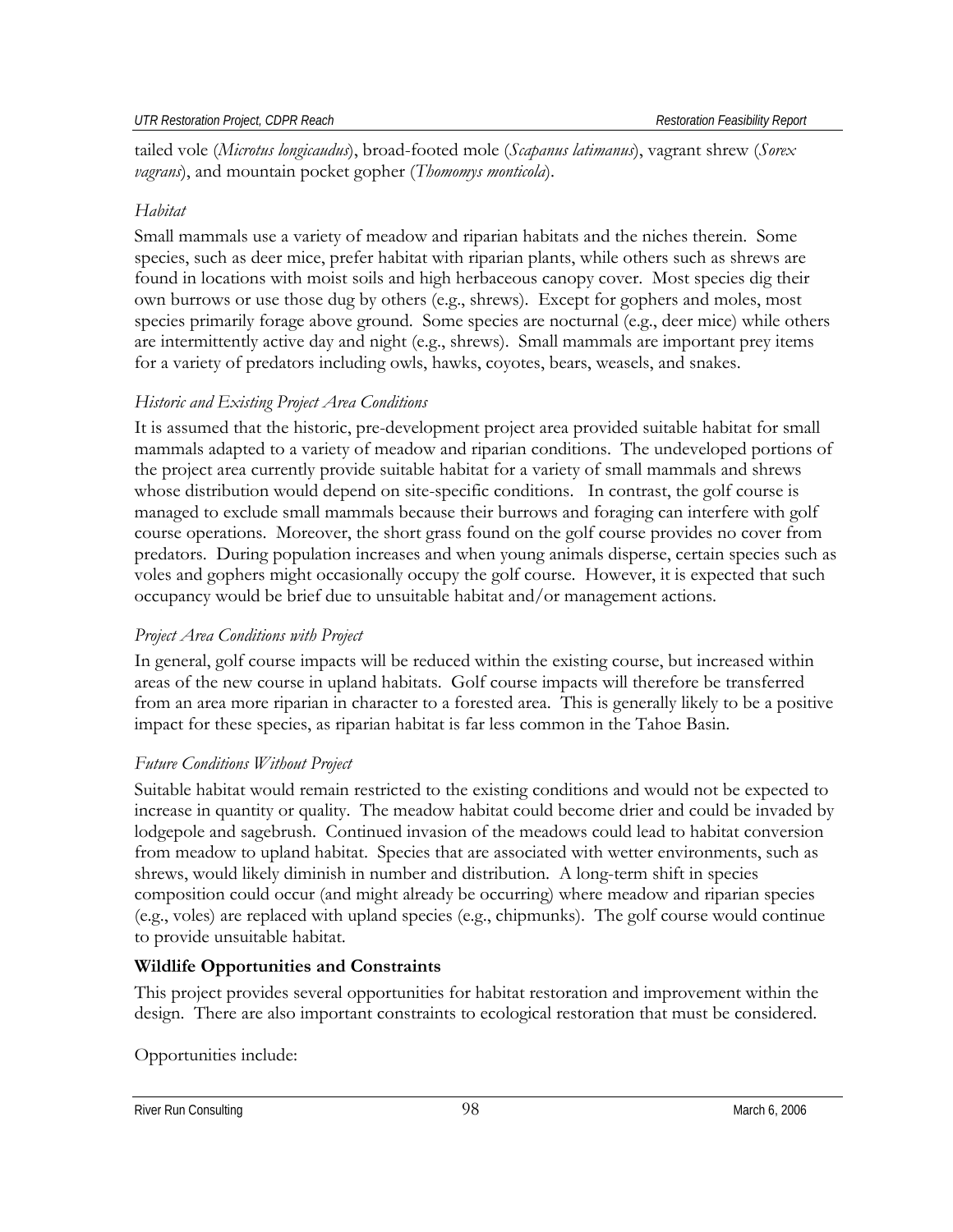- Development of topographic diversity within areas of current golf course that will be restored;
- **Partial fill of abandoned existing channel designed to create topographic diversity and low** spots;
- Increase in native vegetation between fairways in the existing golf course, and maximization of native vegetation in the design of the new course;
- Habitat enhancement of the small tributary within the existing course, including riparian vegetation;
- Development of small ponds and wetlands in or near the disturbed quarry;
- **Preservation of old meander scars on terraces north of the river at the upper end of the** project area;
- Preservation of larger trees in areas where the new golf course is constructed

### **Constraints**

### *Bullfrogs*

Bullfrogs (*Rana catesbeiana*) currently occupy the project area. Bullfrogs have adversely affected native ranid frogs through predation (Moyle 1973, Hayes and Jennings 1986, Kiesecker and Blaustein 1998, Fisher and Shaffer 1996). It is unknown whether they affect the distribution of long-toed salamanders and pacific tree frogs through competition, predation, and displacement. It is also unknown to what extent bullfrogs also affect other terrestrial vertebrates through competition for food (e.g., insectivorous shrews) or through predation.

Because bullfrog larvae can take two years to metamorphose, they need quiet permanent water for reproduction. The project could provide additional suitable habitat in locations where it currently does not exist (e.g., meander cut-offs). Sites that are suitable for breeding long-toed salamanders are also likely to be suitable for bullfrogs. Competition for food between salamander and bullfrog larvae would not occur. Salamander larvae feed on aquatic invertebrates of appropriate sizes while bullfrog larvae are herbivorous filter feeders. However, bullfrogs are highly aquatic and usually remain in or near permanent water. They could prey on transformed salamanders when they leave the water. The potential for competition with other anurans is low where temporary pools form, sites that are typically used by pacific tree frogs for reproduction. However, bullfrogs prey on other smaller frogs, which would include all sizes of treefrogs, including recent metamorphs.

#### *Brown-headed Cowbirds*

The brown-headed cowbird (*Molothrus ater*) lays its eggs in the nests of other bird species and the host species hatches and rears the cowbird's offspring. Cowbird nest parasitism may adversely affect the reproductive success of other bird species (Ehrlich et al. 1988). Cowbird impact in the basin is currently being assessed as part of the Multi-Species Inventory and Monitoring project of the Forest Service.

Landscape scale land use patterns significantly affect the population levels of brown-headed cowbirds in an area (RHJV 2004). Human activities, such as cattle grazing (Moser Meadow) and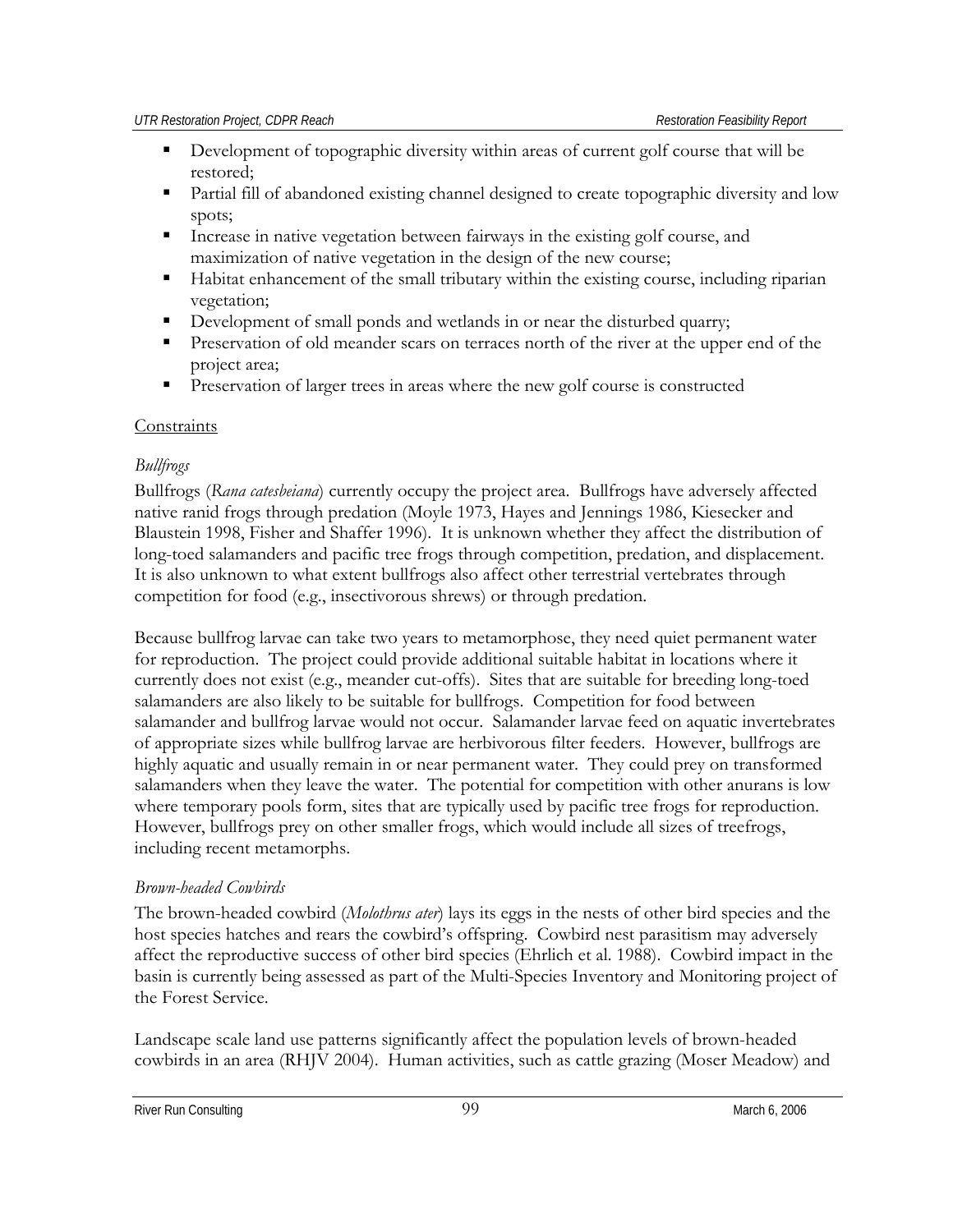golf courses can provide foraging areas for cowbirds who feed in short stature vegetation within commuting distance of their laying areas. With increases in cowbird populations, host species often suffer poor reproductive success and possibly population declines. The creation of artificial edge habitats can facilitate parasitism by cowbirds and therefore increase songbird mortality (Brittingham and Temple 1983). Maintaining large areas of contiguous habitat to maximize the habitat-to-edge ratio can reduce adverse effects of edge (Robinson et al. 1993).

The project would increase the potential for cowbird parasitism on forest bird species. Approximately 33.4 acres of forest habitat, both Jeffrey pine and lodgepole pine, would be converted to golf course. This would continue the trend of upland fragmentation that occurred prior to State Park's acquisition of the land (i.e., timber harvest, roads). However, moving the golf course features out of the riparian zone could reduce the effects of cowbird nest parasitism on vulnerable riparian cup-nesting species, although cowbirds can fly up to six miles in search of suitable nests.

In general, the project will probably have a positive effect with respect to cowbirds. As previously discussed, riparian-dependent bird species are most at risk of population declines. The effects of nest parasitism would be at least partially transferred to forest habitat birds, but species in these habitats are typically at less risk of population decline. Moreover, the proposed location of the golf course, which is near residential homes, has reduced value for many species.

## *Constraints on Construction*

Prior to any disturbance activities, protocol willow flycatcher surveys will need to be conducted. Detection of any willow flycatchers could impose a limited operating period of a variable radius around the detection point.

Any management activities that require removal of riparian vegetation or trees should be conducted outside the avian nesting season unless a qualified biologist determines that no nesting is occurring. The chronology of each year's nesting could vary due to snow loads. The project proponent should consult with the agency wildlife biologists to determine the most appropriate time of year for performing any willow removal.

## **FISHERIES AND AQUATIC RESOURCES**

The proposed project will substantially increase the length of channel within the project area, resulting in more available habitat. Increased sinuosity will improve pool development, and more rigorous riparian vegetation will lead to increased complexity and riparian cover. Reduced channel gradient will allow for more storage of gravel bedload in the channel, with the development of riffles important for macroinvertebrate production and fish spawning.

Some of these improvements will be realized immediately. The construction of restored meanders can include measures to increase pool volume and provide cover. Armored riffle substrates used in grade control can also be designed to provide spawning substrate, and will provide habitat for aquatic macroinvertebrates. Restoration treatments in the upper portion of

River Run Consulting **100** March 6, 2006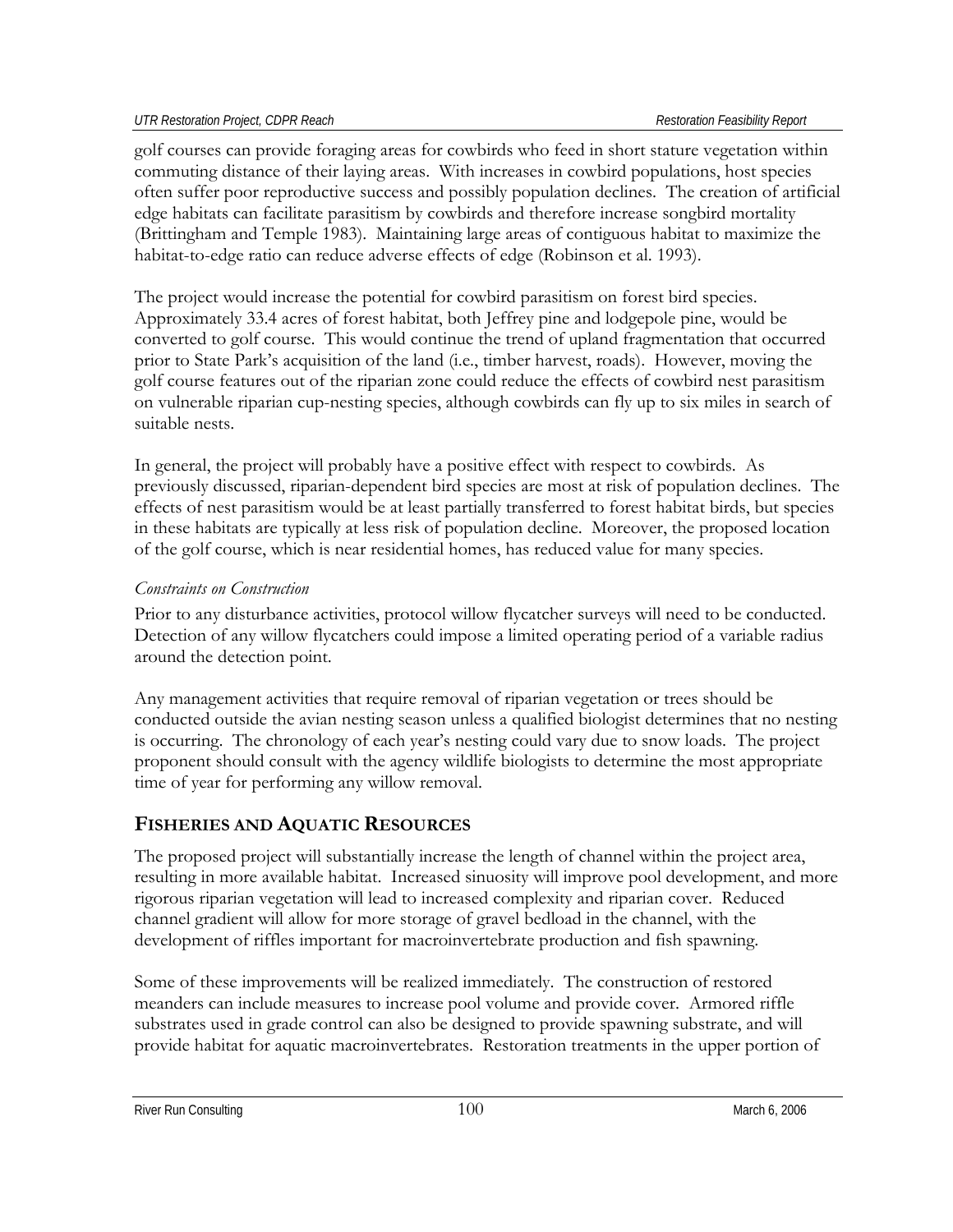the project area may also included woody debris, which will increase habitat complexity and cover.

Many of the benefits of the restoration project will be realized over time as functional geomorphic processes shape channel morphology. For example, reduced streambank height and increased riparian vigor will allow for the development of undercut streambanks, important cover for fish. The cover provided by riparian vegetation will also increase as riparian vegetation matures. Colonization of streambanks and instream bars by riparian vegetation will result in variability in resistance to erosion and will promote deposition in localized areas, increasing channel complexity. These processes, which rely on regular disturbance resulting from floods, will result in improvements in aquatic habitat improvement over a period of several decades, and will assure that aquatic habitat is maintained over time.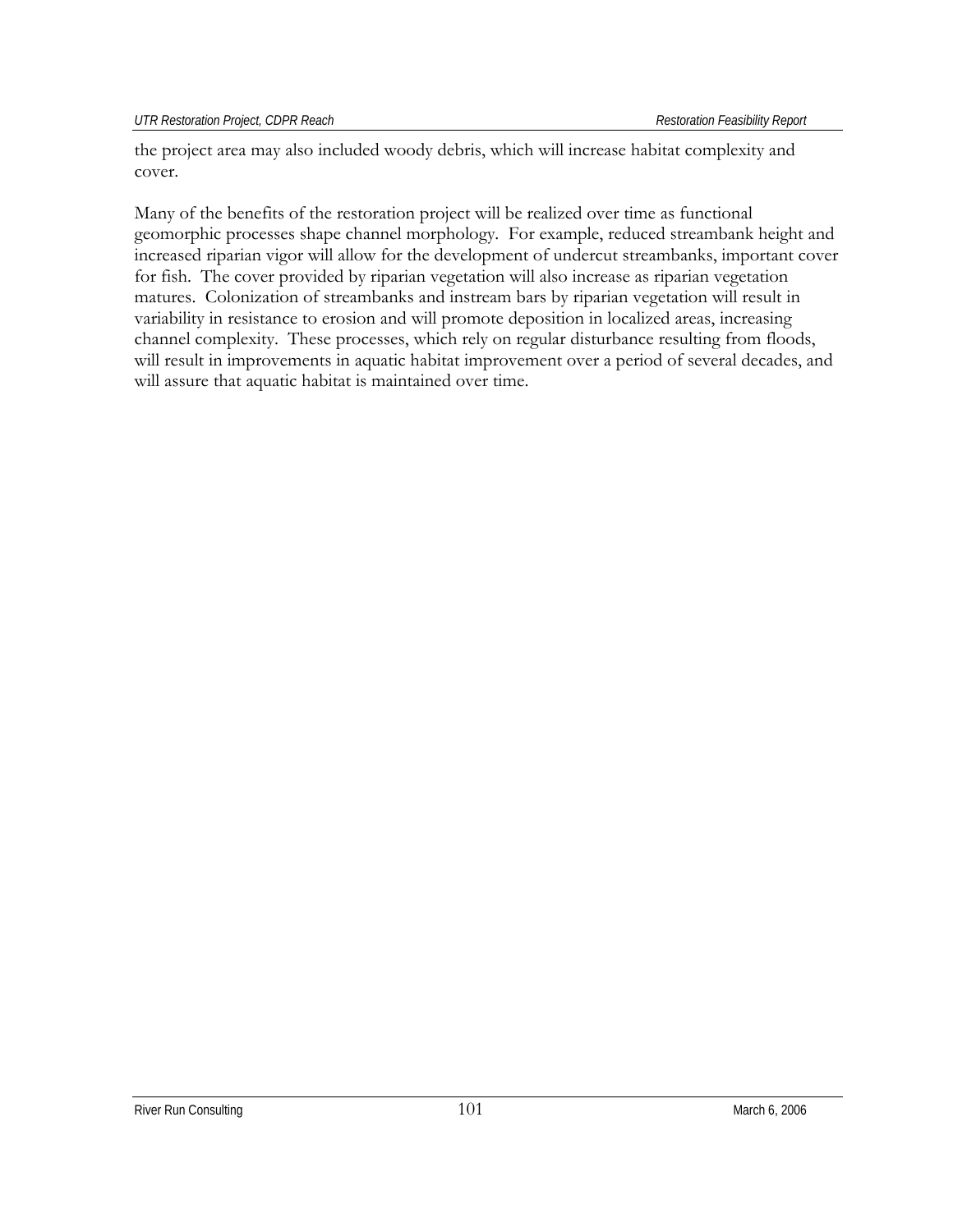# **REFERENCES**

- Allen, J. E., and M. Burns. 1996. Cataclysms on the Columbia. Timber Press Inc., Portland, OR. 213 p.
- Barnes, W. J. 1983. Population dynamics of woody plants on a river island. Can. J. Bot. 63:647-655.
- Birkeland, P. W., 1963, Pleistocene Glaciation of the Northern Sierra Nevada, North of Lake Tahoe. Journal of Geology, 72:810-825.
- Bisson, P. A., R. E. Bilby, M. D. Bryant, C. A. Dolloff, G. B. Grette, R. A. House, M. L. Murphy, K. V. Koski, and J. R. Sedell. 1987. Large woody debris in forested streams in the Pacific Northwest: past, present, and future. Pages 143-190 *in* E. O. Salo and T. W. Cundy, editors. Streamside management: forestry and fishery interactions. Contribution No. 57. Institute of Forest Resources, University of Washington, Seattle.
- Bisson, P. A., G. H. Reeves, R. E. Bilby, and R. J. Naiman. 1997. Watershed management and Pacific salmon: desired future conditions. In: Pacific salmon and their ecosystems: status and future options. Chapman and Hall Publishing, New York.
- Bissonette, J.A. 1991. Regression in forest successional stages and its implications for core sensitive species: A global look at marten habitat futures. Symposium on the Biology and Management of Martens and Fishers. Laramie WY., 29 May-1 June 1991.
- Boatner, Kris. Personal communication. Unit wildlife biologist, Forest Service, Amador Ranger District, Pioneer, Ca. December 1999, March, June 2000.
- Bombay, H.L., M.L. Morrison, and L.S. Hall. 1999. 1998 Annual report for the challenge costshare agreement between California State University, Sacramento and USD Forest Service, Tahoe National Forest regarding willow flycatcher monitoring. February 22, 1999.
- Borgmann, K.L., and M. Morrison. 2004. Pre-restoration wildlife inventory and monitoring in the Lake Tahoe basin, California. Lake Tahoe Basin Management Unit, South Lake Tahoe, CA..
- Bradley, C. E., and D. G. Smith. 1986. Plains cottonwood recruitment and survival on a prairie meandering river floodplain, Milk River, southern Alberta and northern Montain. Can. J. Bot. 64:1, 1,433-1,442.
- Bravard, J. P., G. M. Kondolf, and H. Piegay. 1999. Environmental and societal effects of channel incision and remedial strategies. In: Darby, Stephen E. and A. Simon, eds. Incised river channels: processes, forms, engineering and management. John Wiley and Sons, New York. 442 p.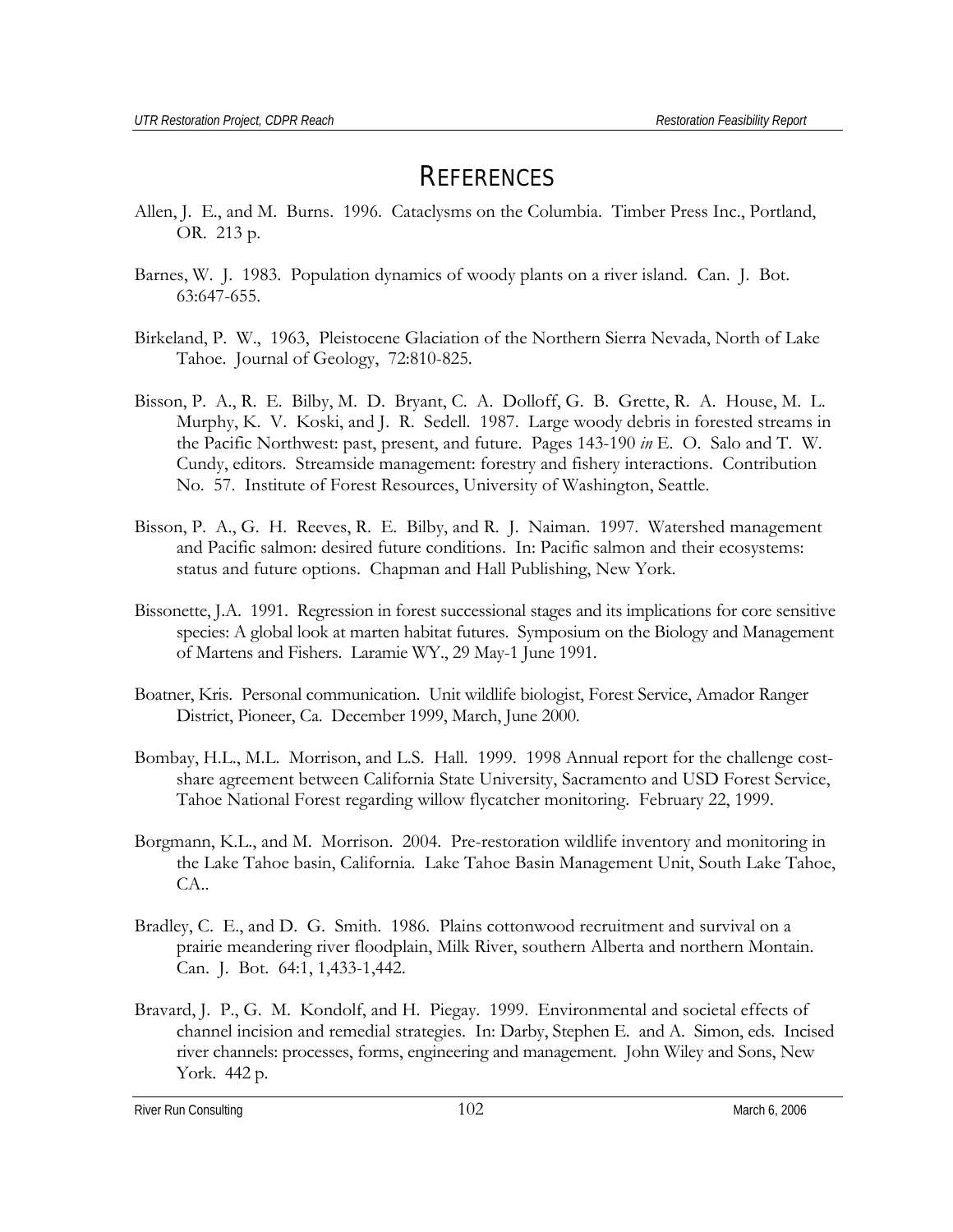- Brittingham, M.D., and S.A. Temple. 1983. Have cowbirds caused forest songbirds to decline. Bioscience 33:31-35.
- Bulmer, M.G. 1974. A statistical analysis of the 10-year cycle in Canada. J. Anim. Ecol., 43:701-718.
- Buskirk, S.W., and L.F Ruggiero. 1994. American marten. in The scientific basis for conserving forest carnivores: American marten, fisher, lynx, and wolverine in the United States. Ruggiero, L.F., K.B. Aubry, S.W. Buskirk, L.J. Lyon and W.J. Zielinksi, tech eds. 1994. Gen. Tech. Rep. RM-254. Ft. Collins, Co: U.S. Department of Agriculture, Forest Service, Rocky Mountain Forest and Range Experiment Station. 184pp.
- CWHR California Wildlife Habitat Relationship. 2005. Pacific chorus frog *Pseudacris regilla*. California Department of Fish and Game. Sacramento, CA.
- Call, M.W. 1979. Habitat management guides for birds of prey. U.S.Dep. Interior, Bureau of Land Management. Tech. Note TN-338. 70pp.
- CDPR California Department of Parks and Recreation. 2003. Biological review for Lake Valley State Recreation Area stream restoration project. September 2003.
- Chapin, T.G., D.J. Harrison, and D.D. Katnik. 1997. Influence of landscape pattern on habitat use by American marten in an industrial forest. Conservation Biology. Vol. 12 No.6: 1327- 1337.
- Convey, L.E., J.M. Hanson, W.C. MacKay. 1989. Size-selective predation on unionid clams by muskrats. J. Wildl. Manage. 53(3): 1989.
- Corn, J.G., and M.G. Raphael. 1992. Habitat characteristics at marten subnivean access sites. Journal of Wildlife Management. 56:442-448.
- Currier, B. K., N. M. Clemenza, M. C. Wademan, O. Wilchfort, J. R. Lund, C. R. Goldman, and J. E. Reuter. 1998. Highway stormwater quality management practice for Lake Tahoe— Draft Report. Prepared for Caltrans, Department of Civil and Environmental Engineering, U. C. Davis.
- Darby, S. E., and A. Simon, eds. 1999. Incised river channels: processes, forms, engineering and management. John Wiley and Sons, Ltd, West Sussex, England.
- Ehrlich, P.R., D.S. Dobkin, and D. Wheye. 1988. The birder's handbook: a field guide to the natural history of North American birds. Simon and Schuster, New York, NY.
- Erwin, K., K. Melody, and L. Allesio. 1995. Willow flycatcher habitat assessment project-final report. USDA Forest Service and California Tahoe Conservancy. CTA-1039. 28 p.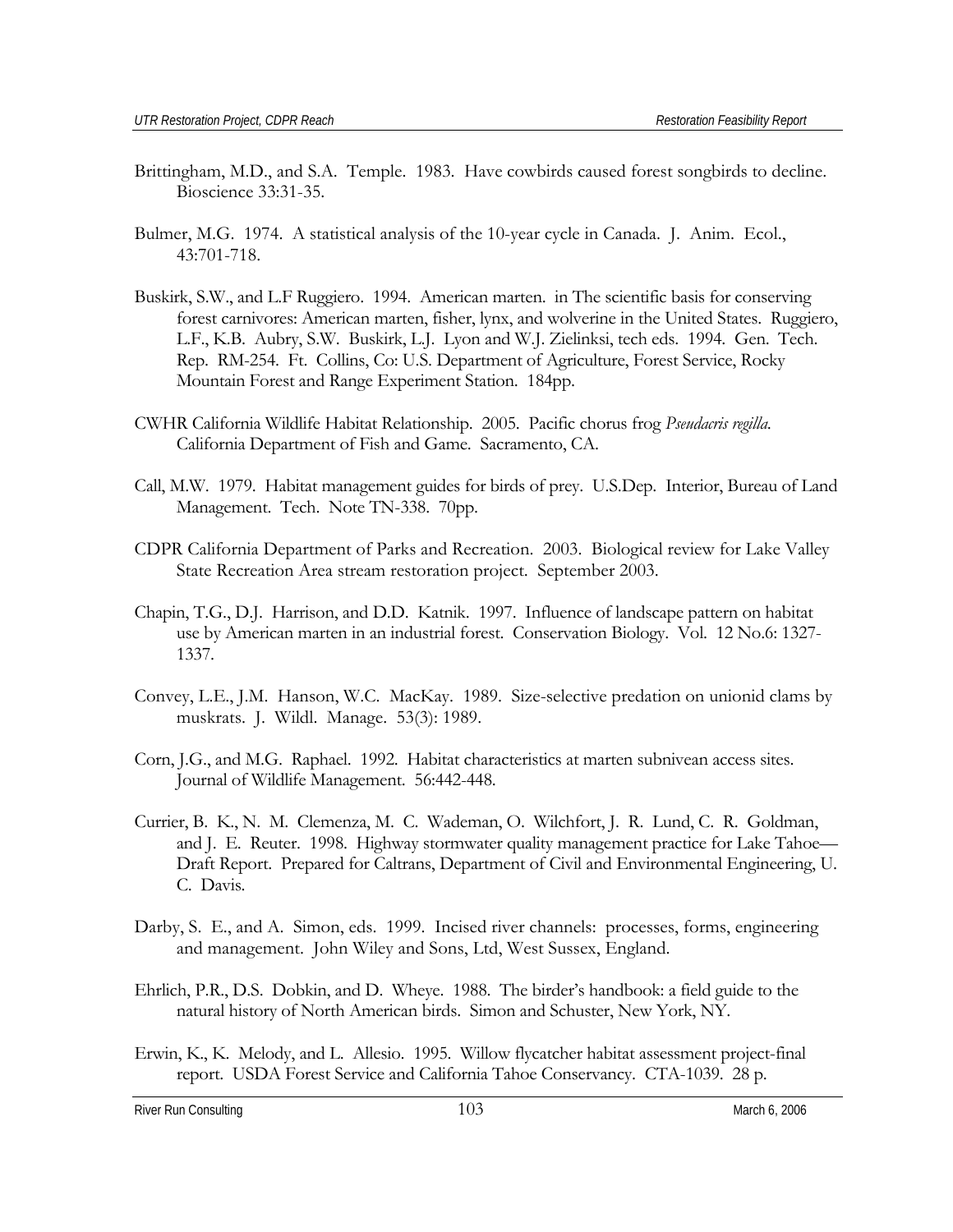- Fowler, C. 1988. Habitat capability model for the northern goshawk. USFS Tahoe National Forest, Nevada City, Ca. 21pp.
- Freel, M. 1991. A Literature Review for Management of Fisher and Marten in California. Unpublished Document, United States Department of Agriculture Forest Service, Pacific Southwest Region.
- Fisher, R.N., and H.B. Shaffer. 1996. The decline of amphibians in California's great central valley. Conservation Biology 10(5):1387-1397.
- Freel, M., and R. Stewart. 1991. A literature review for management of the marten and fisher on national forests in California. USDA Forest Service PSW Region, San Francisco. July 1991. 22 pp.
- Gates, J. H. 1983. The life and death of a redwood lumber town. Moonstone Publishing, Trinidad, CA.
- Gecy, J. L., and M. V. Wilson. 1983. Initial establishment of riparian vegetation after disturbance by debris flows in Oregon. Am. Midl. Nat. 123:282-291.
- Geist, V. 1978. Behavior. In Big Game Animals of North America: Ecology and Management, eds., J.L. Schmidt and D.L. Gilbert, 238-296. Harrisburg, Pennsylvania: Stackpole Books. 494 pp.
- Geotrans, Inc. 2001. Chemical application and management plan for the Eaglewood Golf Course, Placer County, California. 20 p.
- Greenlee, D.L., 1985. Denitrification Rates of a Mountain Meadow Near Lake Tahoe, University of Nevada, Reno, Master's thesis.
- Harris, J.H., S.D. Sanders, and M.A. Flett. 1988. The status and distribution of the willow flycatcher in the Sierra Nevada: results of the 1986 survey. California Department of Fish and Game. Wildlife Management Division Administrative Report. 88-1. 32 pp.
- Hargis, C.D., and D.R. McCullough 1984. Winter diet and habitat selection of marten in Yosemite National Park. Journal of Wildlife Management. 48:140-146.
- Hayes, M.P., and M.R. Jennings. 1986. Decline of ranid frog species in western North America: are bullfrogs (*Rana catesbeiana*) responsible? Journal of Herpetology 20(4):490-509.
- Herbst, D. 2001. Biomonitoring on the Upper Truckee River Using Aquatic Macroinvertebrates: Watershed Restoration Baseline Data for 1998-2000. Sierra Nevada Aquatic Research Laboratory, University of California, Mammoth Lakes, CA. Submitted to Lahontan Regional Water Quality Control Board. December 2001.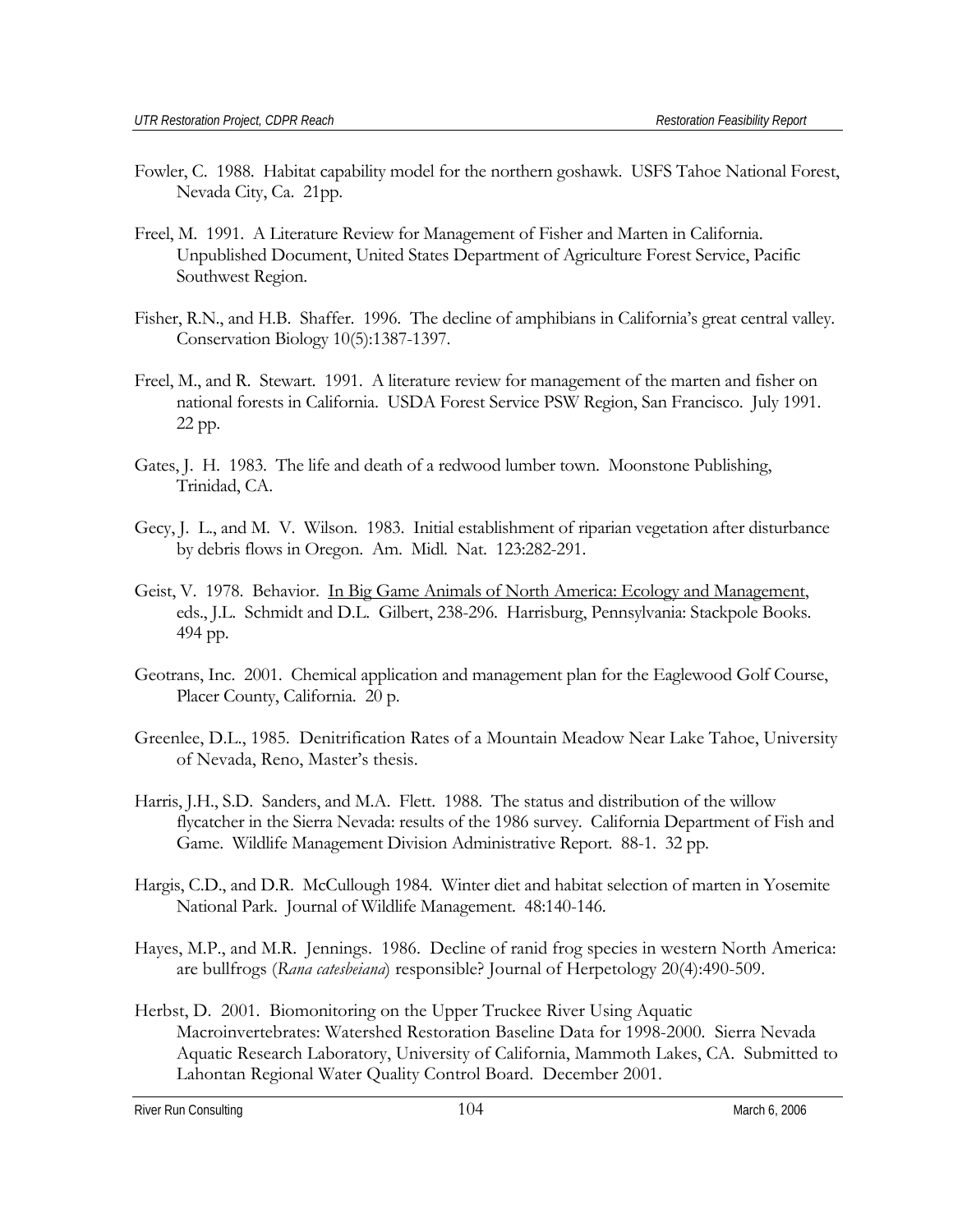- Heyvaert, A.C., 2002, An Environmental History of the Tahoe Basin as Reconstructed From Lake Sediment Core, Geological Society of America, GSA Abstracts with Programs, Vol 35.
- Jennings, M.R. 1996. Status of amphibians. In Sierra Nevada Ecosystem Project: Final report to Congress, vol. II., chap 31. Davis: University of California, Centers for Water and Wildland Resources.
- Kauffman, J. B., R. B. Beschta, N. Otting, and D. Lytjen. 1997. An ecological perspective of riparian and stream restoration in the western United States. Fisheries Vol. 22, No. 5, p 12-24.
- Kattleman, R., and M. Embury. 1996. Riparian areas and wetlands. In Sierra Nevada Ecosystem Project: Final report to Congress, vol. III. Davis: University of California, Centers for Water and Wildland Resources.
- Kiesecker, J.M., and A.R. Blaustein. 1998. Effects of introduced bullfrogs and smallmouth bass on microhabitat use, growth, and survival of native red-legged frogs (*Rana aurora*). Conservation Biology 12(4):776-787.
- Knighton, D. 1998. Fluvial forms and processes: a new perspective. Oxford University Press, New York, NY.
- Koehler, G.H., and M.G. Hornocker. 1977. Fire effects on marten habitat in the Selway-Bitterroot Wilderness. Journal of Wildlife Management. 41:500-505.
- Kondolf, G. M., R. Kattelmann, M. Embury, and D. C. Erman. 1996. Status of riparian habitat. IN: Sierra Nevada Ecosystem Project: Final report to Congress, vol. II, Assessments and scientific basis for management options. Davis: University of California, Centers for Water and Wildland Resources.
- Kudrna, Dan. Personal communication. Unit wildlife biologist, Forest Service, Tahoe National Forest, Sierraville Ranger District. March 2000.
- Manley, P., J. Roth, M. McKenzie, and M. Schlesinger. 2002. Multiple-Species Inventory and Monitoring 2002 Monitoring Report. Lake Tahoe Basin Management Unit (rev. Nov, 13, 2002).
- Maser, C., R. F. Tarrant, J. M. Trappe, and J. F. Franklin. 1988. From the forest to the sea: a story of fallen trees. General Technical Report PNW-GTR-229. U.S. Department of Agriculture, Forest Service, Pacific Northwest Research Station, Portland, Oregon. Published in cooperation with the U.S. Department of the Interior, Bureau of Land Management and the U.S. Department of Labor.

River Run Consulting **105** March 6, 2006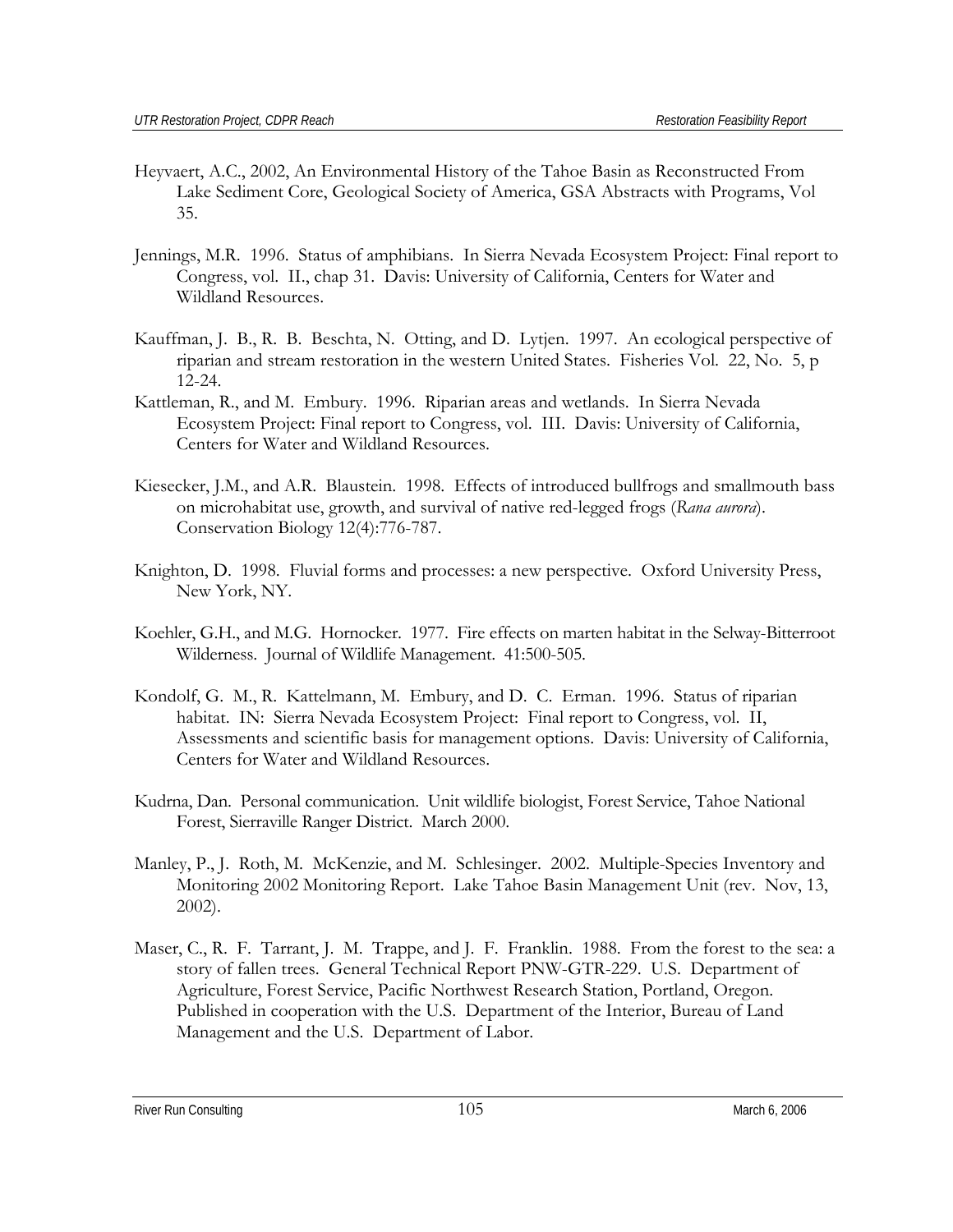- Mayer, K.E., and W.F. Laudenslayer (eds). 1988. A guide to habitats of California. California Department of Forestry. Sacramento.
- McBride, J. R., and J. Strahan. 1984. Establishment and survival of woody riparian species on gravel bars of an intermittent stream. Am. Midl. Nat. 112:235-245.
- Moyle, P.B. 1973. Effects of introduced bullfrogs, *Rana catesbeiana*, on the native frogs of the San Joaquin Valley, California. Copeia 1973(1):18-22.
- Murphy, Dennis D., and C. Knopp, eds. 2000. Lake Tahoe watershed assessment: Volume 1. Gen. Tech. Rep. PSW-GTR-175. Albany, CA: Pacific Southwest Research Station, Forest Service, U. S. Department of Agriculture. 736 p.
- Mussetter Engineering, Inc. 2000. Geomorphic assessment of Upper Truckee River watershed and Section 206 aquatic ecosystem restoration project reach. Report submitted to: U. S. Army Corps of Engineers, Sacramento District. Sacramento, CA. 43 p.
- Noble, M. G. 1979. The origin of Populus deltoids and Salix interior zones on point bars along the Minnesota River. Am. Midl. Nat. 102(1):59-67.
- Hoag, C., and J. Fripp. 2002. Streambank soil bioengineering field guide for low precipitation areas. Interagency Riparian/Wetland Project, USDA-NRCS Plant Material Center, Abedeen, ID. 65 p.
- Orr, R.T., and J. Moffitt. 1971. Birds of the Lake Tahoe region. Cal. Acad. Sci., San Francisco, CA.
- Parker, I., and W.J. Matyas. 1981. CALVEG: a classification of Californian vegetation. U.S. Dep. Agric., For. Serv., Reg. Ecol. Group, San Francisco.
- Pickett, S.T.A., V.T. Parker, and P.L. Feidler. 1992. The new paradigm in ecology: implications for conservation biology above the species level. Pages 65-88 in: P.Fielder and S.Jain (eds). Conservation Biology: The theory and practice of nature conservation, preservation and management. Chapman and Hall., New York. 507 pp.
- Raine, R.M. 1987. Winter food habits and foraging behavior of fishers (Martes pennanti) and martens (Martes americana) in southeastern Manitoba. Canadian Journal of Zoology. 65:745- 747.
- Rey, S. M. 1913. Some further notes on Sierran field work. Condor 15:198-203.
- RHJV(Riparian Habitat Joint Venture). 2004. Version 2.0. The riparian bird conservation plan: a strategy for reversing the decline of riparian associated birds in California. California Partners in Flight.

River Run Consulting **106** March 6, 2006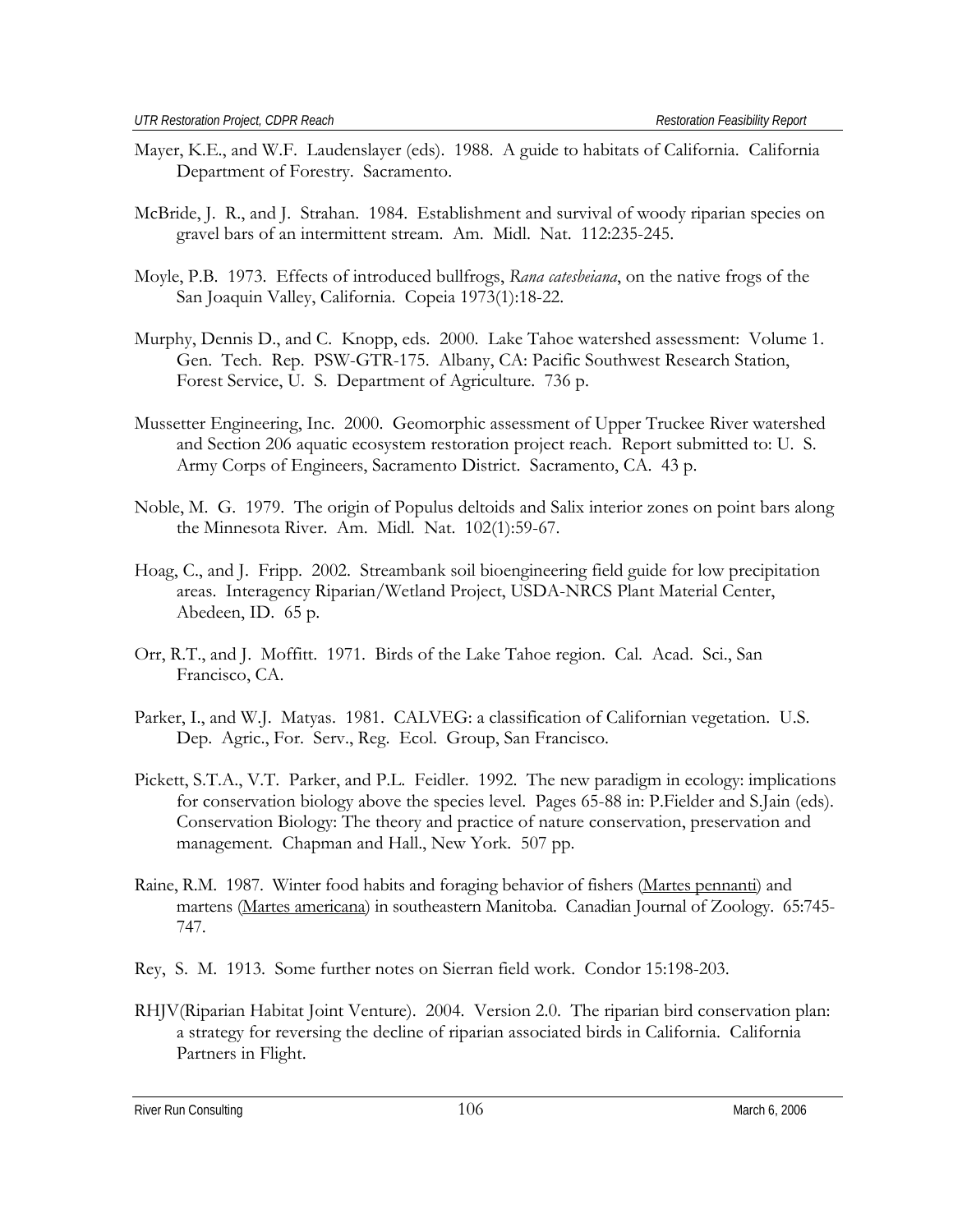- Robinson, S.K., F.R. Thompson III., T.M. Donovan, D.R. Whitehead, and J. Faaborg. Regional forest fragmentation and nesting success of migratory birds. Science 267: 1987-1990.
- Ruggiero, L.F., K.B. Aubry, S.W. Buskirk, L.J. Lyon, and W.J. Zielinksi, tech eds. 1994. The scientific basis for conserving forest carnivores: American marten, fisher, lynx, and wolverine in the United States. Gen. Tech. Rep. RM-254. Ft. Collins, Co: U.S. Department of Agriculture, Forest Service, Rocky Mountain Forest and Range Experiment Station. 184pp.
- Sanders, S., and M.A. Flett. 1989. Ecology of a Sierra Nevada Population of Willow Flycatchers (Empidonax traillii), 1986-87. State of California, The Resources Agency, Department of Fish and Game, Wildlife Management Division Non-game Bird and Mammal Section.
- Serena, M. 1982. The status and distribution of the willow flycatcher (*Empidonax traillii*) in selected portions of the Sierra Nevada, 1982. California Department of Fish and Game, Wildlife Management Division Administrative Report NO. 82-5, 28pp.
- Schumm, S. A. 1999. Causes and controls of channel incision. In: Darby, Stephen E. and A. Simon, eds. Incised river channels: processes, forms, engineering and management. John Wiley and Sons, New York. 442 p.
- SH&G. 2004. Upper Truckee River, upper reach environmental assessment. Report prepared for the Lake Tahoe Resource Conservation District, South Lake Tahoe, CA.
- Silveira, J.G., F.T. Griggs, D.W. Burkett, K.Y. Buer, D.S. Efseaff, G.H. Golet, S.L. Small, R. Vega, and J.E. Isola. (2003) An ecological approach to restoring riparian habitats at the Llano Seco Unit, Sacramento River National Wildlife Refuge. United States Fish and Wildlife Service, Sacramento, CA. August 5, 2003.
- Simon, T.L. 1980. An ecological study of the pine marten in the Tahoe National Forest. Sacramento, CA: California State University. M.S. Thesis.
- SMMC 2004. Creation of a regionally significant riparian habitat comlex on the alluvial floodplains of the 588-acre Soka University property. Santa Monica Mountains Conservancy, Dec. 2004.
- Spence, B. C., G. A. Lomnicky, R. M. Hughes, and R. P. Novitzki. 1996. An ecosystem approach to salmonid conservation. R-4501-96-6057. ManTech Environmental Research Services Corp., Corvallis, OR .
- Spencer, W.D., Barrett, R.H., and Zielinski, W.J. 1983. Marten habitat preferences in the northern Sierra Nevada. Journal of Wildlife Management. 47:1181-1186.
- Stafford, M.D., and B.E. Valentine. 1985. A preliminary report on the biology of the willow flycatcher in the central Sierra Nevada. California-Nevada Wildlife Transactions, 66-67.

River Run Consulting **107** March 6, 2006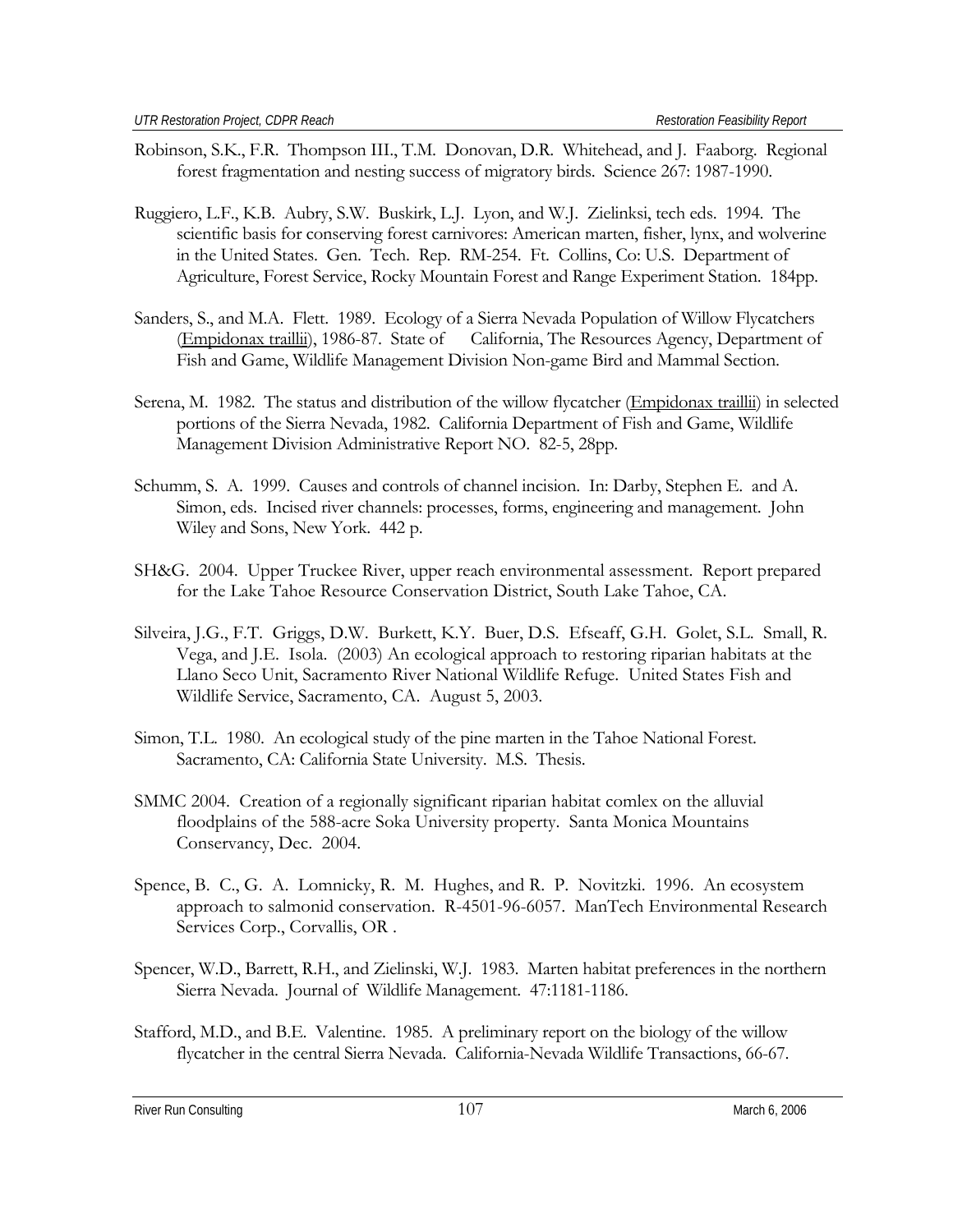- Stebbins, R.C. 2003. A field guide to western reptiles and amphibians. Houghton Mifflin Company, Boston, Mass.
- Tahoe Regional Planning Agency (TRPA/FS). 1971. Vegetation of the Lake Tahoe region: a guide for planning. TRPA, Stateline, NV.
- USDA. United States Department of Agriculture. 1988. Land Resource and Management Plan. Lake Tahoe Basin Management Unit. South Lake Tahoe, CA.
- -----1992. Biological Evaluation for Drought-related Timber Salvage on National Forests of the Sierra Nevada Province, Pacific Southwest Region for Threatened, Endangered, Sensitive, and Proposed Animals. August 17.
- -----1999. Biological evaluation birds, mammals, amphibians, reptiles, fish, invertebrates, Donner Summit snow-park expansion project. Truckee District, Tahoe National Forest. June 30, 1999.
- -----2000. Lake Tahoe Watershed Assessment. Forest Service, Pacific Southwest Region, May 2000.
- -----2001. Sierra Nevada Forest Plan Amendment Final Environmental Impact Statement, Record of Decision. Forest Service, Pacific Southwest Region, January 2001.
- -----2004. Sierra Nevada Forest Plan Amendment Final Environmental Impact Statement, Record of Decision. Forest Service, Pacific Southwest Region, January 2004.
- Williams, G. P. 1978. Bank-full discharge of rivers. Water Resources Research, 14(6): 1141- 1154.
- Willner, G.R., G.A. Feldhamer, E.E. Zucker, and J.A. Chapman. 1980. *Ondatra zibethicus*. Mammalian Species. No. 141, pp 1-8.
- Wilson, R. E. 1970. Succession in stands of *Populus deltoides* along the Missouri River in southeastern South Dakota. Am. Midl. Nat. 83:330-342.
- Zeveloff, S.I. 1988. Mammals of the Intermountain West. University of Utah Press, Salt Lake City. 365 pp.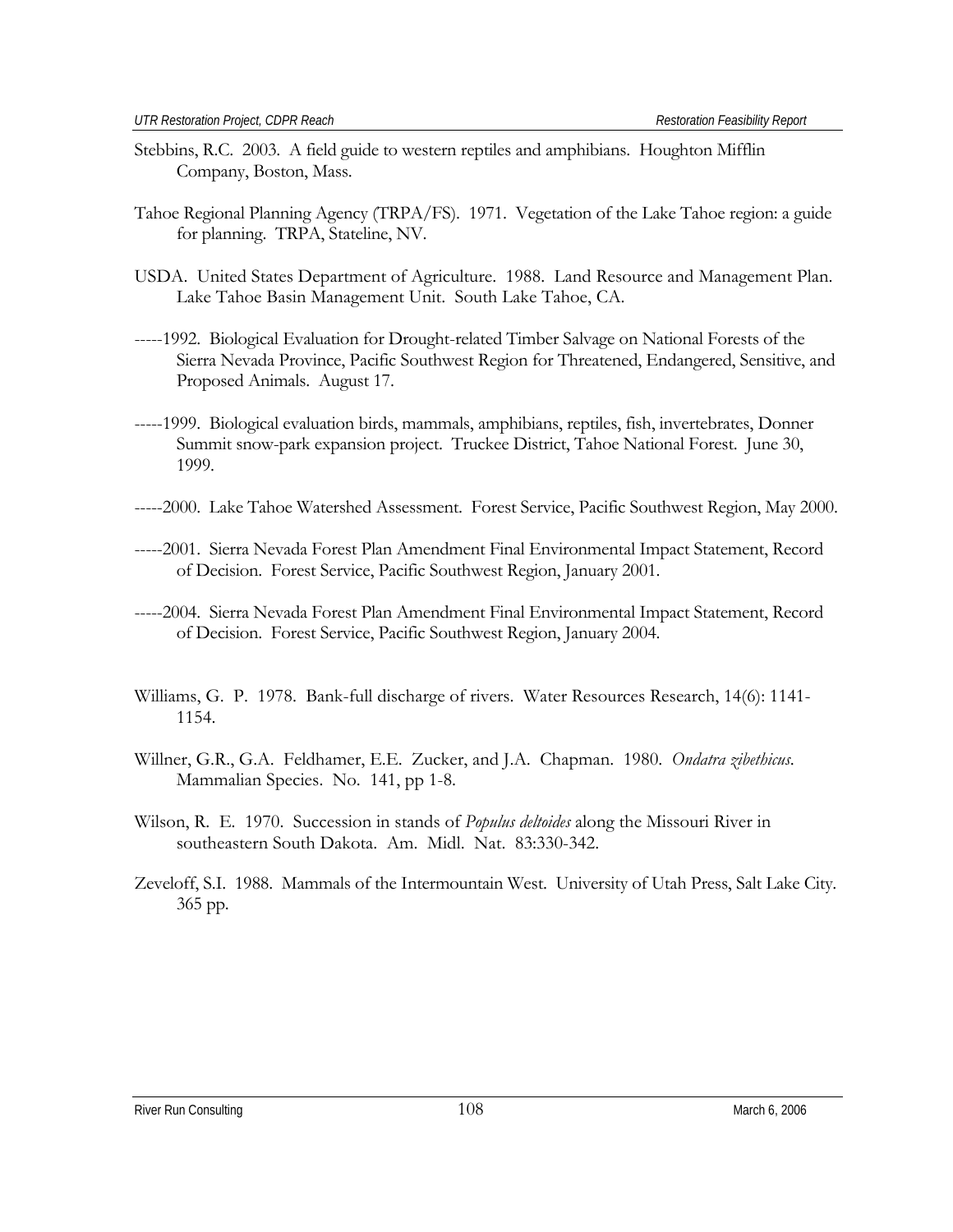## APPENDIX A: VEGETATION COMMUNITY CLASSIFICATION

|                         | Table 6. Vegetation community classification for this project, with equivalents in other |  |
|-------------------------|------------------------------------------------------------------------------------------|--|
| classification systems. |                                                                                          |  |

| This Report                | Map Symbol        | <b>CALVEG</b>            | <b>WHR</b>                        | <b>TRPA/FS, 1971</b><br>(best estimate)                                      | <b>TRPA Code</b>                     |
|----------------------------|-------------------|--------------------------|-----------------------------------|------------------------------------------------------------------------------|--------------------------------------|
| River                      | River             | Water                    | Water                             | Open Water                                                                   | Primary riparian                     |
| Pond                       | Pond              |                          |                                   |                                                                              |                                      |
| Bar                        | B                 | Water                    | Water                             | Open Water                                                                   | Primary riparian                     |
| Intermittent<br>tributary  | not yet<br>mapped | Water                    | Water                             | Open Water                                                                   | Primary riparian                     |
| Ephemeral tributary        | not yet<br>mapped | Water                    | Water                             | Open Water                                                                   | Primary riparian                     |
| Jeffrey Pine               | JP                | Jeffrey Pine             | Jeffrey Pine                      | Pine                                                                         | Non-riparian                         |
| Lodgepole Pine –<br>Dry    | <b>LPD</b>        | Lodgepole Pine           | Lodgepole Pine                    | Pine                                                                         | Non-riparian                         |
| Lodgepole Pine -<br>Mesic  | <b>LPM</b>        | Lodgepole Pine           | Lodgepole Pine                    | Lodgepole - Wet<br>Type                                                      | Secondary<br>riparian                |
| Willow Scrub               | W                 | Willow                   | Montane<br>Riparian               | Willow Thicket                                                               | Primary riparian                     |
| Obligate Sedge<br>Wetland  | OМ                | Wet Meadows              | Freshwater<br>Emergent<br>Wetland | Swamps and Pools                                                             | Primary riparian                     |
| Wet Meadow                 | <b>WM</b>         | Wet Meadows              | Wet Meadow<br>(maybe FEW)         | Elements of Wet<br>Marsh or Meadow,<br>Sphagnum Bog, and<br>Wet Mesic Meadow | Primary and<br>secondary<br>riparian |
| Mesic Meadow               | MM                | Perennial<br>Grass/Forbs | Perennial Grass                   | Wet Mesic Meadow                                                             | Secondary<br>riparian                |
| Mesic Forb                 | МF                | Wet Meadows              | Wet Meadow                        | Wet Mesic Meadow                                                             | Secondary<br>riparian                |
| Dry Meadow                 | DM                | Perennial<br>Grass/Forbs | Perennial Grass                   | Mesic Herb                                                                   | Non-riparian                         |
| Revegetation Dry<br>Meadow | <b>RDM</b>        | Perennial<br>Grass/Forbs | Perennial Grass                   | Mesic Herb                                                                   | Non-riparian                         |

River Run Consulting 109 March 6, 2006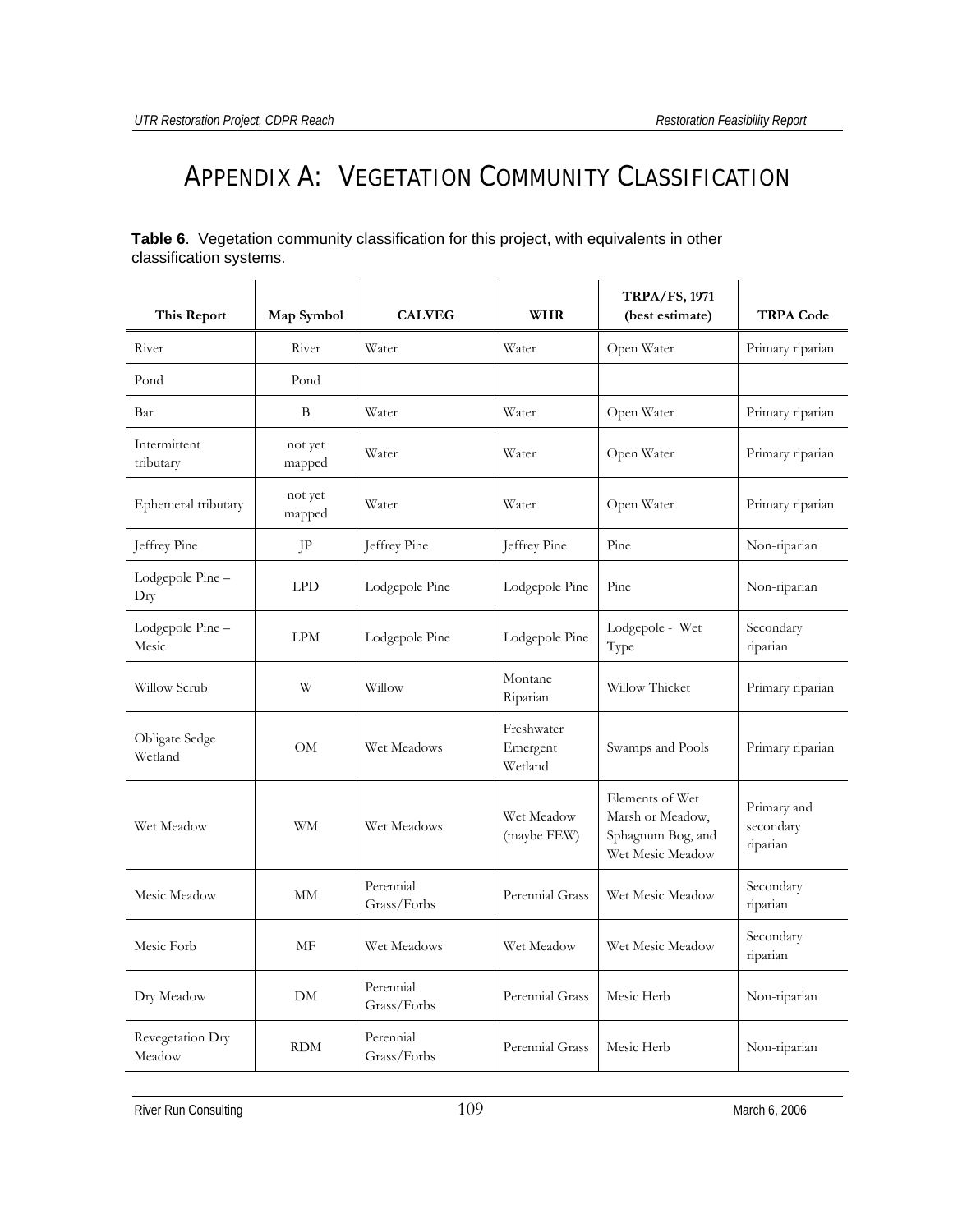| This Report                                                                              | Map Symbol | <b>CALVEG</b>                                  | <b>WHR</b>                                                            | <b>TRPA/FS, 1971</b><br>(best estimate)                                                            | <b>TRPA Code</b>                                                                        |
|------------------------------------------------------------------------------------------|------------|------------------------------------------------|-----------------------------------------------------------------------|----------------------------------------------------------------------------------------------------|-----------------------------------------------------------------------------------------|
| Sagebrush Dry<br>Meadow                                                                  | <b>SDM</b> | Mountain Sagebrush                             | Sagebrush                                                             | Sagebrush                                                                                          | Non-riparian                                                                            |
| Turf and other<br>maintained<br>vegetation, including<br>some pavement and<br>structures | D          | Urban/Developed                                | Urban                                                                 | No equivalent                                                                                      | Non-riparian,<br>primary riparian,<br>and secondary<br>riparian (former<br>and present) |
| Jeffrey Pine/Dry<br>Meadow                                                               | JP/DM      | Jeffrey Pine and<br>Perennial<br>Grass/Forbs   | Jeffrey Pine<br>and Perennial<br>Grass                                | Pine and Mesic Herb                                                                                | Non-riparian                                                                            |
| Lodgepole Pine-<br>Dry Type/Dry<br>Meadow                                                | LPD/DM     | Lodgepole Pine and<br>Perennial<br>Grass/Forbs | Lodgepole Pine<br>and Perennial<br>Grass                              | Pine and Mesic Herb                                                                                | Non-riparian                                                                            |
| Lodgepole Pine -<br>Mesic/Mesic<br>Meadow                                                | LPM/MM     | Lodgepole Pine and<br>Perennial<br>Grass/Forbs | Lodgepole Pine<br>and Wet<br>Meadow                                   | Lodgepole Pine - Wet<br>Type and Wet Mesic<br>Meadow                                               | Secondary<br>riparian                                                                   |
| Willow/Obligate<br>Sedge Wetland                                                         | W/OM       | Willow and Wet<br>Meadows                      | Montane<br>Riparian and<br>Freshwater<br>Emergent<br>Wetland          | Willow Thicket and<br>Swamps and Pools                                                             | Primary riparian                                                                        |
| Willow/Wet<br>Meadow                                                                     | W/WM       | Willow and Wet<br>Meadows                      | Montane<br>Riparian and<br>Wet Meadow                                 | Willow Thicket and<br>Elements of Wet<br>Marsh or Meadow,<br>Sphagnum Bog, and<br>Wet Mesic Meadow | Primary riparian,<br>possibly small<br>areas of<br>secondary<br>riparian                |
| Willow/Mesic<br>Meadow                                                                   | W/MM       | Willow and Perennial<br>Grass/Forbs            | Montane<br>Riparian and<br>Perennial Grass                            | Willow Thicket and<br>Wet Mesic Meadow                                                             | Primary and<br>secondary<br>riparian                                                    |
| Willow/Mesic Forb                                                                        | W/MF       | Willow and Wet<br>Meadows                      | Montane<br>Riparian and<br>Wet Meadow<br>(possibly also<br>some FEW)  | Willow Thicket and<br>Wet Mesic Meadow                                                             | Primary riparian                                                                        |
| Spring complex                                                                           | OM/MF/IP   | Wet Meadows and<br>Jeffrey Pine                | Freshwater<br>Emergent<br>Wetland, Wet<br>Meadow, and<br>Jeffrey Pine | Swamps and Pools<br>with elements of<br>Sphagnum Bog and<br>Wet Marsh or<br>Meadow, and Pine       | Primary riparian                                                                        |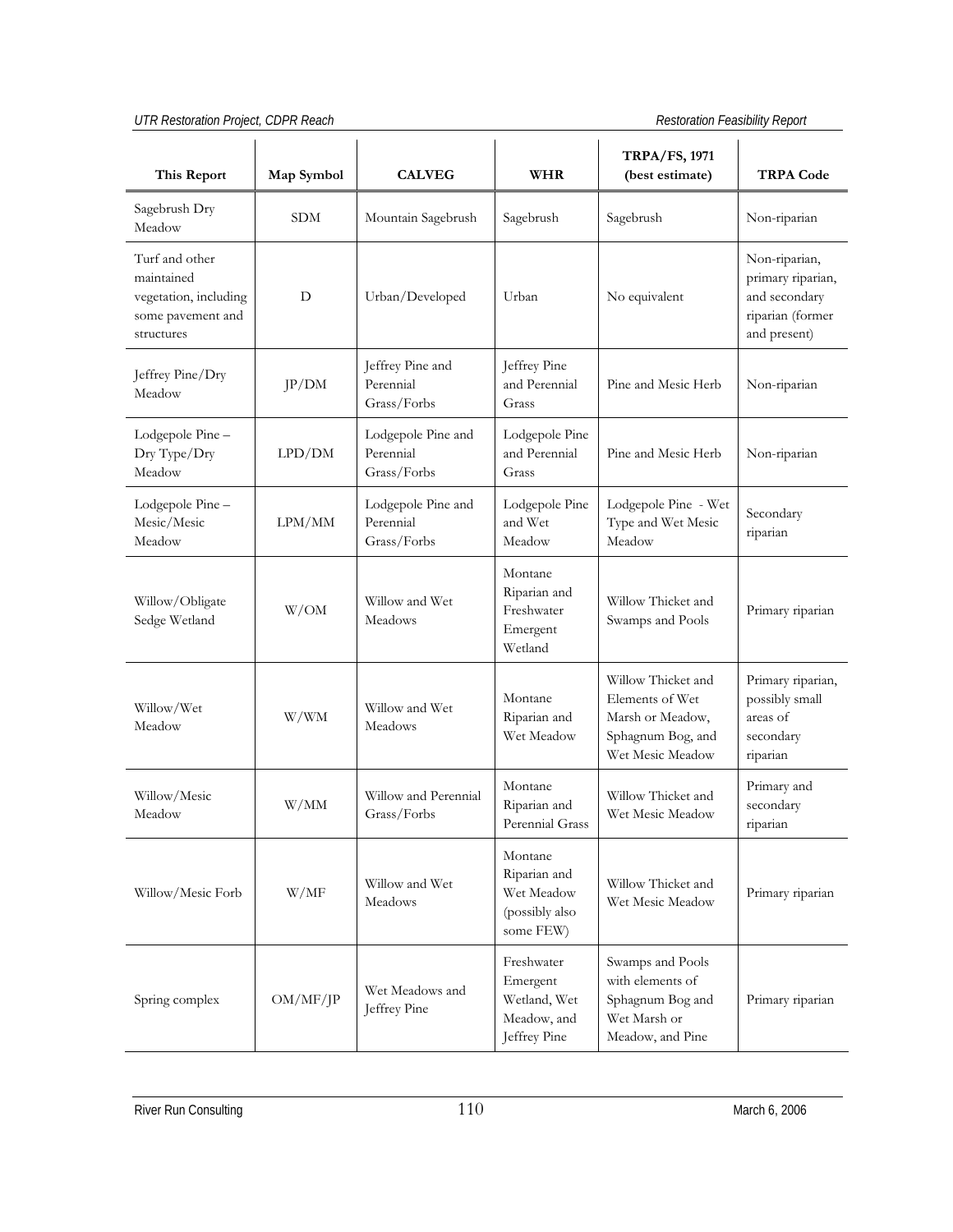## *UTR Restoration Project, CDPR Reach Restoration Feasibility Report*

| This Report                | Map Symbol | <b>CALVEG</b>                               | <b>WHR</b>                                                              | <b>TRPA/FS, 1971</b><br>(best estimate)                                                                                                | <b>TRPA Code</b>                     |
|----------------------------|------------|---------------------------------------------|-------------------------------------------------------------------------|----------------------------------------------------------------------------------------------------------------------------------------|--------------------------------------|
| Spring complex             | OM/MF/LP   | Wet Meadows and<br>Lodgepole Pine           | Freshwater<br>Emergent<br>Wetland, Wet<br>Meadow, and<br>Lodgepole Pine | Swamps and Pools<br>with elements of<br>Sphagnum Bog and<br>Wet Marsh or<br>Meadow, and<br>Lodgepole Pine – Wet<br>Type                | Primary riparian                     |
| Mesic Meadow/Wet<br>Meadow | MM/WM      | Perennial<br>Grass/Forbs and Wet<br>Meadows | Perennial Grass<br>and Wet<br>Meadow                                    | Elements of Wet<br>Marsh or Meadow,<br>Sphagnum Bog, and<br>Wet Mesic Meadow,<br>Vernal Pool (Type 0),<br>and Vernal Pool<br>(Type 1a) | Primary and<br>secondary<br>riparian |